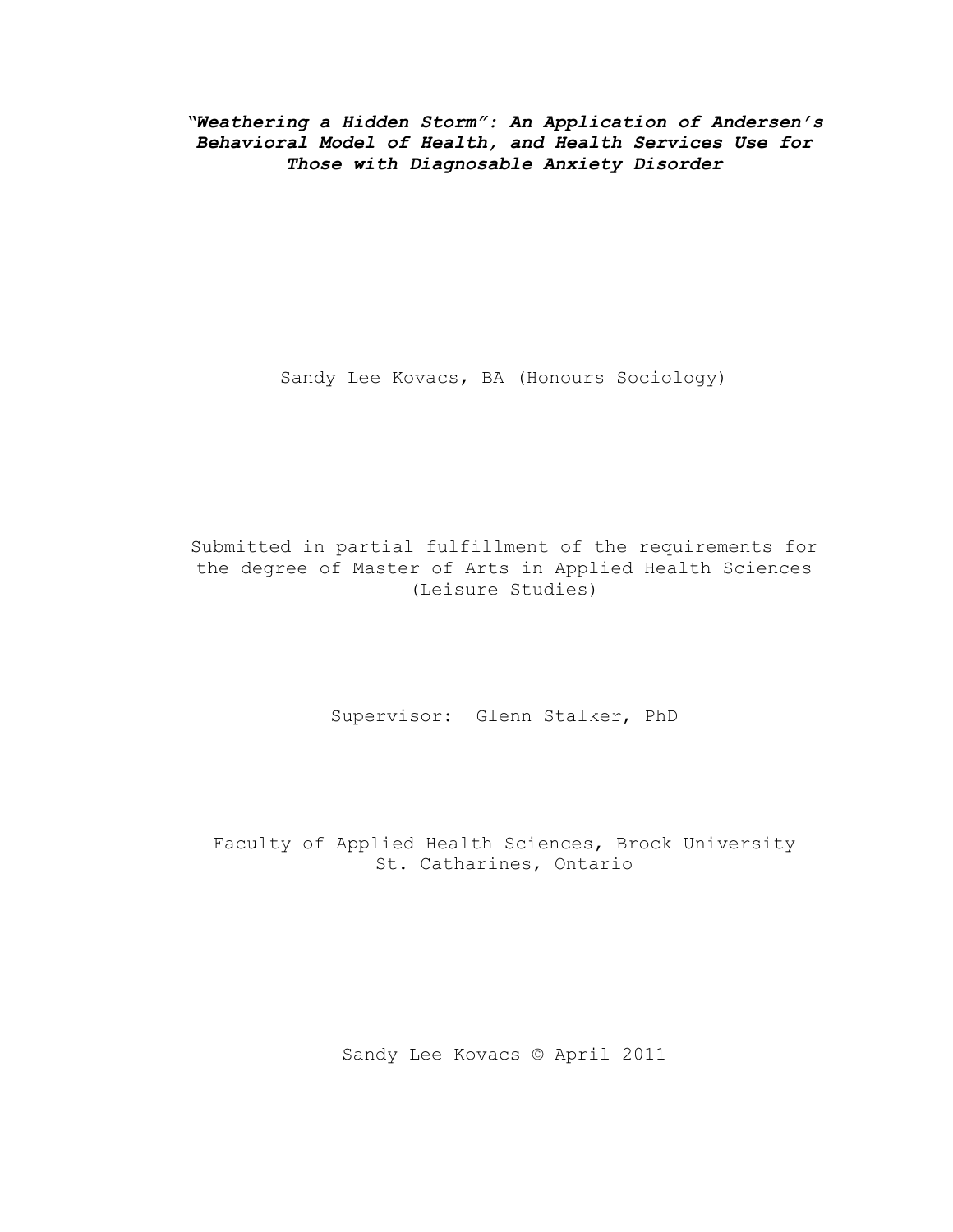*Dedication*

*This thesis is dedicated to the Loving* 

*Memory* 

*Of* 

# *Anna Maria Kovacs*

*July 31, 1943-October 27, 2010* 



*"The pain will dull…* 

*The anguish will subside* 

*But your loving memory will never fade…"* 

*I Love You Mom*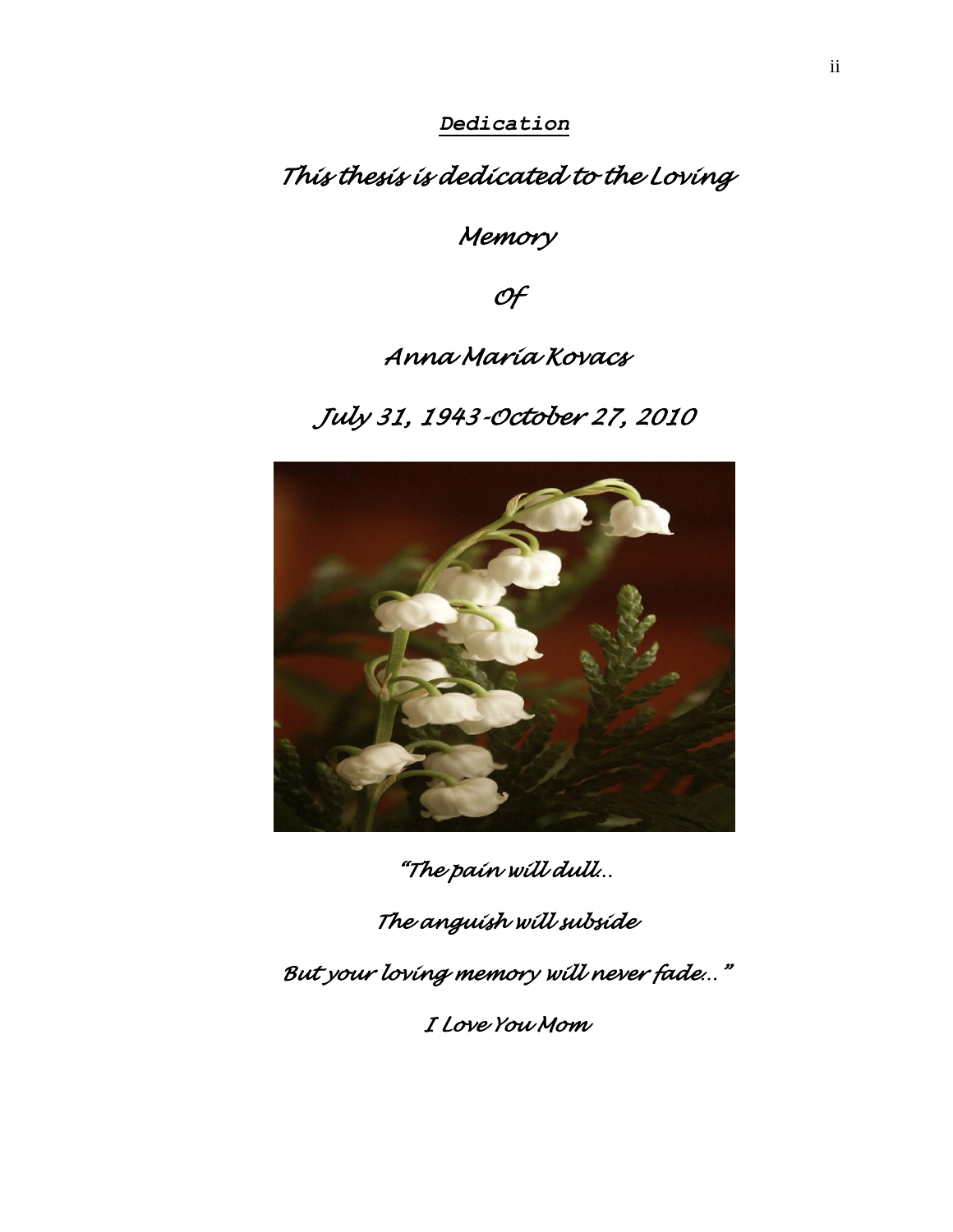#### *Abstract*

## *"Weathering a Hidden Storm": An Application of Andersen's Behavioral Model of Health, and Health Services Use for Those With Diagnosable Anxiety Disorder*

Research has primarily focused on depression and mood disorders, but little research has been devoted to an examination of mental health services use amongst those with diagnosable anxiety disorder (Wittchen et al., 2002; Bergeron et al., 2005). This study examined the possible predicting factors for mental health services utilization amongst those with identifiable anxiety disorder in the Canadian population. The methods used for this study was the application of Andersen"s Behavioral Model of Health Services Use, where predisposing, need and enabling characteristics were regressed on the dependent variable of mental health services use. This study used the Canadian Community Health Survey (cycle 1.2: Mental Health and Well-Being) in a secondary data analysis. Several multiple logistics models predicted the likelihood to seek and use mental health services. Predisposing characteristics of gender and age, Enabling characteristics of education and geographical location, and those with co-occurring mood disorders were at the greatest increased likelihood to seek and use mental health services.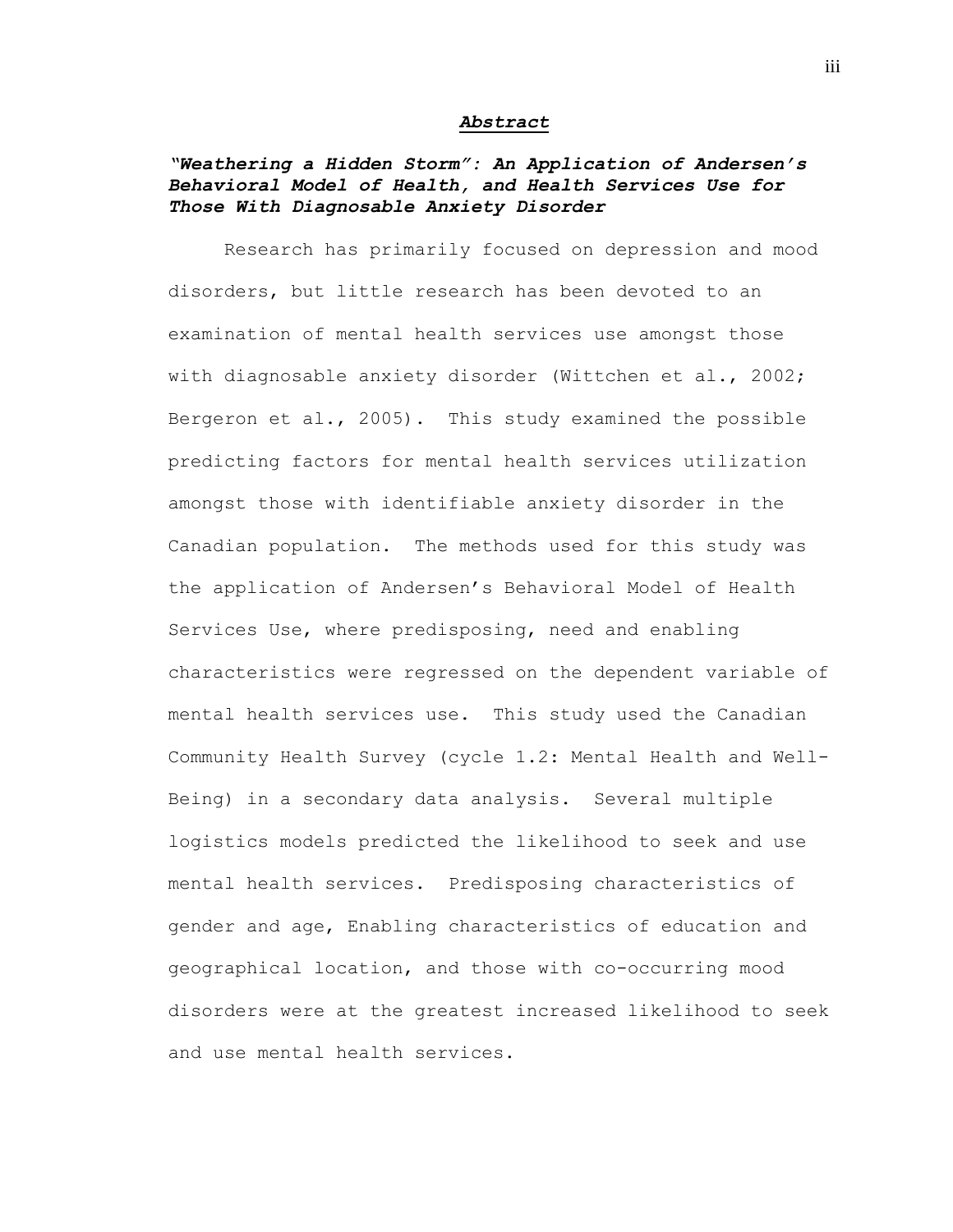#### *Acknowledgements*

The title of my thesis work was inspired by my mother, who experienced anxiety and panic disorder from the time she was a young child. She compared the constant panic, fear and trepidation as to having a raging storm going on inside. She would say *"on the outside, I seem calm and controlled, but inside, a massive maelstrom is going on…"*  It was with these words that I decided to title my piece of work "Weathering a Hidden Storm". Anxiety is probably one of the most common but most misunderstood mental health disorders. Nobody can really describe the sensation of "going crazy" or "feeling like you could die" quite like the person experiencing the powerful and overwhelming sensations of a full-on panic attack. This work is for you M<sub>om</sub>!

I would like to thank the following people for supporting me and seeing me through a very long and life changing process. It was these people who never let me lose sight of the importance of studies in Mental Health. A very big thank-you goes to my supervisor Dr. Glenn Stalker who never gave up on my efforts to finish this work. To my committee members Dr. Ann Duffy and Dr. John Cairney who stuck with me to ride out this "storm". To Associate Dean Mike Plyley who went above and beyond the call of duty and spoke on my behalf more times than I can count. To Beverly Minor who was always there when I needed extra words of encouragement. Thank you to the Office of Graduate Studies who consistently provided me with much needed extensions.

I would like to give a very special thank you to my father George Kovacs*…"you know I'm your favorite girl*". Last and never least, a very big and very special thank you to my husband and life companion, Tomas Bajuk*…"if it wasn't for your strength, belief and love for me, and in me, I wouldn't be finishing this thesis or writing this acknowledgement today". I love you Babe.*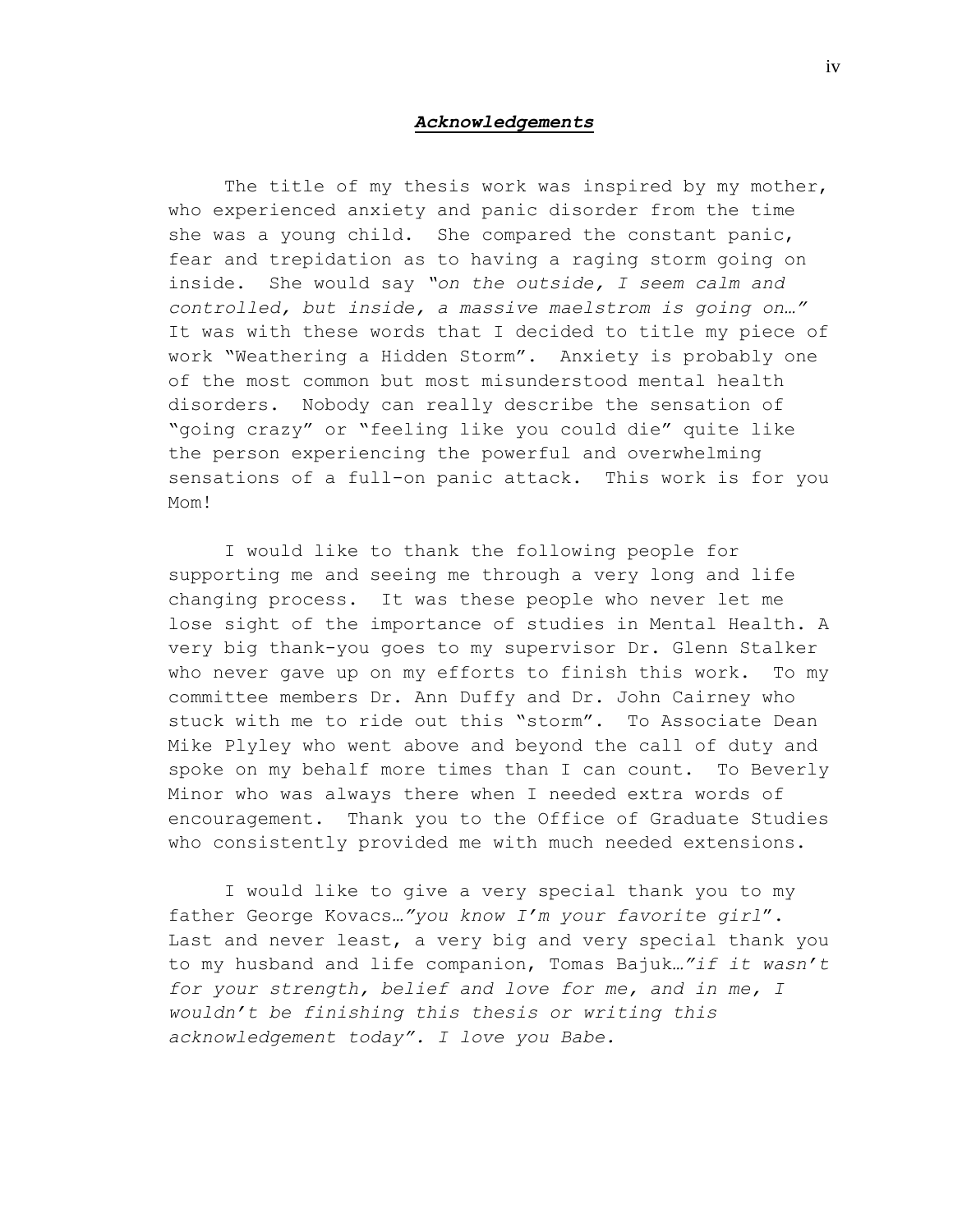## *Table of Contents*

| List of Figures and Tables |  |
|----------------------------|--|

## *Chapter One*

| Current Mental Health                        |
|----------------------------------------------|
| situation in Canada: An Overview1            |
| General Discussion of Andersen's Model2      |
| History and Evolution of Andersen's          |
| Behavioral Model of Health Services Use3     |
| Family as the Health Consumer, 19683         |
| Individual as the Health Consumer, 19735     |
|                                              |
| The Shift of Predisposing, Enabling and Need |
|                                              |
| Summary of Andersen's Model10                |
| Application of Andersen's Model in Studies   |
| Concerning Mental Health Services Use11      |
| Research Rationale and Objectives13          |

## *Chapter Two*

| Review of the Literature14                |
|-------------------------------------------|
| Mental Health Services                    |
| Utilization and Access14                  |
| Mental Health Services Use:               |
| Predisposing, Need and                    |
| Enabling Characteristics14                |
|                                           |
| Use Issues Concerning Age16               |
| Use Issues Concerning Race/ethnicity17    |
| Influence of Health Beliefs and Perceived |
|                                           |
|                                           |
| Geographic Location:                      |
| Issues Pertaining to                      |
| Access and Barriers to Services19         |
| Provider Related Resources and Services20 |
| Education20                               |
|                                           |
| Occupation22                              |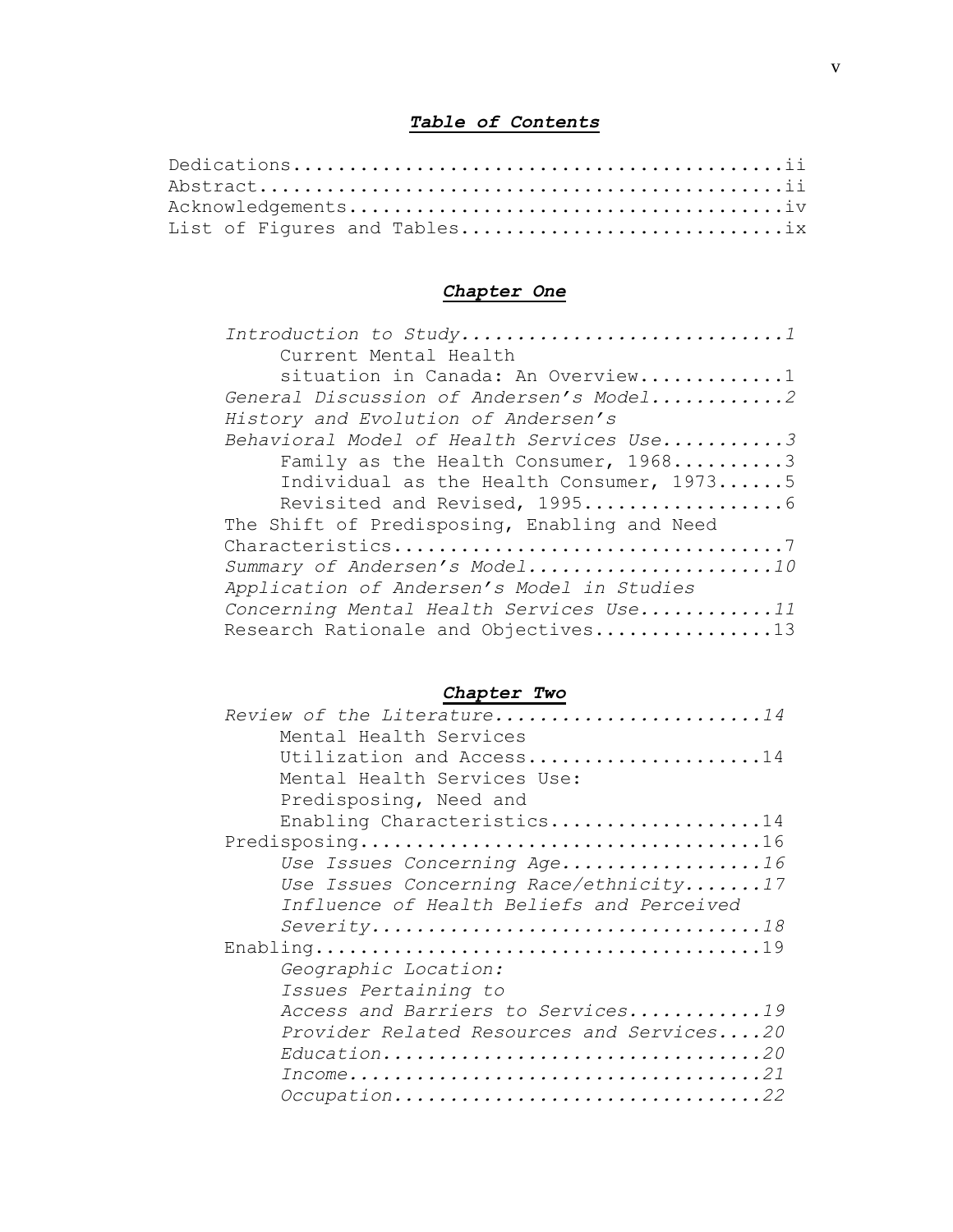| Benefits of Physical Activity                    |  |
|--------------------------------------------------|--|
| and Leisure24                                    |  |
|                                                  |  |
| Presence of Other Mental Health Disorders28      |  |
| Diagnostic and Statistical                       |  |
| Diagnostic and Statistical Manual of             |  |
| Mental Disorders: Defining and Measuring Anxiety |  |
|                                                  |  |
| Anxiety Disorder Diagnostic Measure29            |  |
| Mental Health Services Utilization:              |  |
| Those with Anxiety Disorder31                    |  |

## *Chapter Three*

| Introduction33                                                                              |
|---------------------------------------------------------------------------------------------|
| Population Characteristics                                                                  |
| and Sampling Frame34                                                                        |
| Target Population34                                                                         |
| Measurements and Inclusion Criteria35                                                       |
| Canadian Community Health Survey                                                            |
| Questionnaire and Inclusion Criteria37                                                      |
| Variable Measures40                                                                         |
| Dependent Variable40                                                                        |
| Independent Measures40                                                                      |
| Predisposing41                                                                              |
|                                                                                             |
|                                                                                             |
| Marital status42                                                                            |
| Social supports42                                                                           |
|                                                                                             |
| Geographical location43                                                                     |
| Physical activity44                                                                         |
| $Income \dots \dots \dots \dots \dots \dots \dots \dots \dots \dots \dots \dots \dots \ 45$ |
| Employment status45                                                                         |
| Education46                                                                                 |
|                                                                                             |
| Self-rated physical health46                                                                |
| Self-rated mental health47                                                                  |
| Other mental health measures47                                                              |
| Analytic Strategy48                                                                         |
| Sample Characteristics48                                                                    |
| Multiple Logistic Regression Models49                                                       |
| Limitations of Data50                                                                       |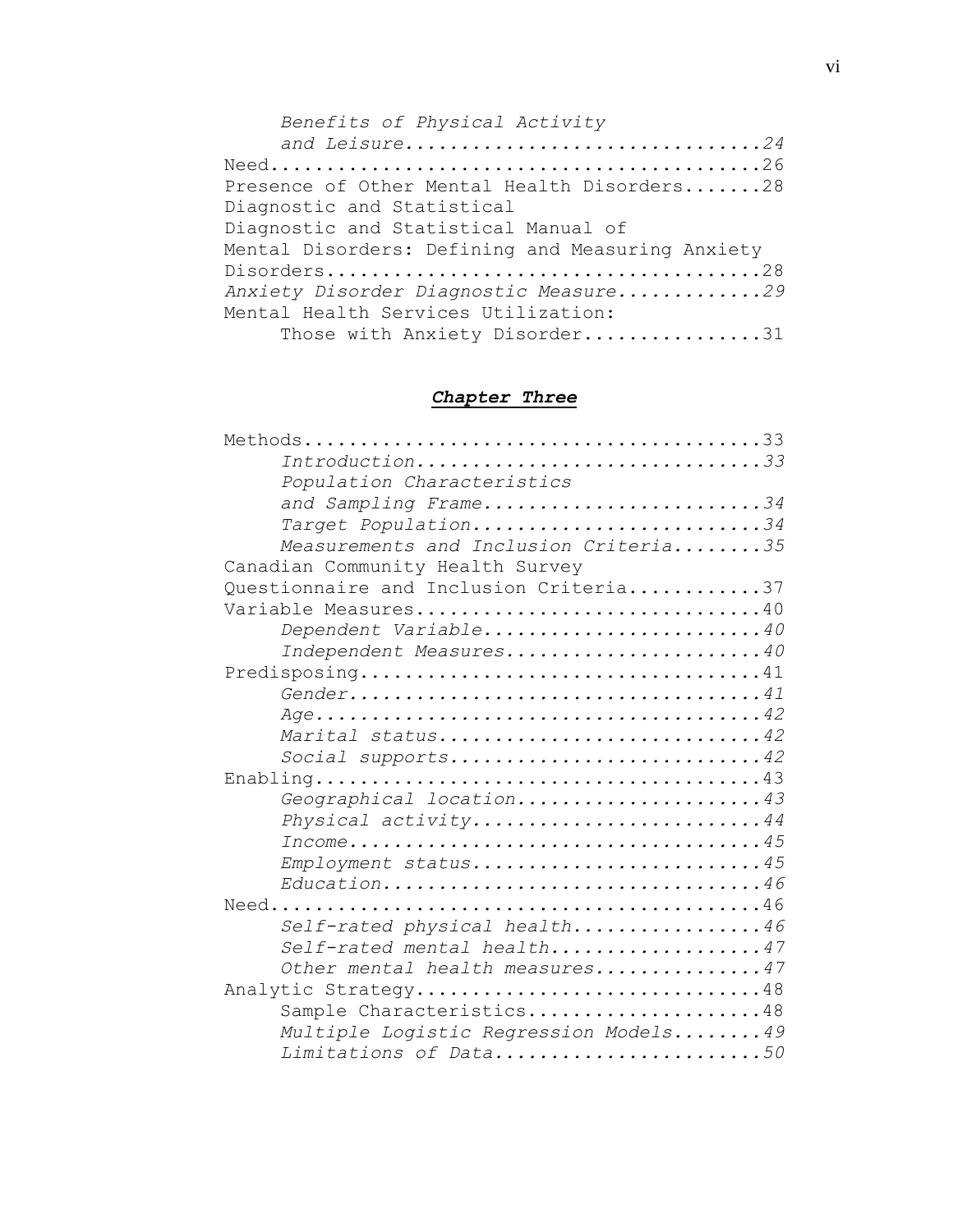## *Chapter Four*

| Analysis and Results51                    |
|-------------------------------------------|
| Introduction51                            |
| Sample Characteristics52                  |
| Logistic Models56                         |
| Explanation of Model 1 (Predisposing      |
| Characteristics)56                        |
| Explanation of Model 2                    |
| (Enabling Characteristics)57              |
| Explanation of Model 3 (Need Variables)58 |
|                                           |

## *Chapter Five*

| Gender and Use66                          |
|-------------------------------------------|
|                                           |
| Social Support Mechanisms70               |
| Enabling Characteristics72                |
| Education and Use72                       |
| Provincial Location73                     |
|                                           |
| Self-rated Mental Health Status and Use76 |
| Mood Disorder with Anxiety77              |
| Limitations to Study78                    |
|                                           |
|                                           |

## *Chapter Six*

| Benefit of Andersen's Model80         |
|---------------------------------------|
| Importance of Need79                  |
| Delivery of Mental Health Services in |
|                                       |
| Those Who Have Need86                 |
| Those Who Have Unmet                  |
|                                       |
| Canadian Forces Members87             |
| Homeless Populations89                |
| First Nations/Aboriginal Canadians90  |
| Institutionalized/Incarcerated91      |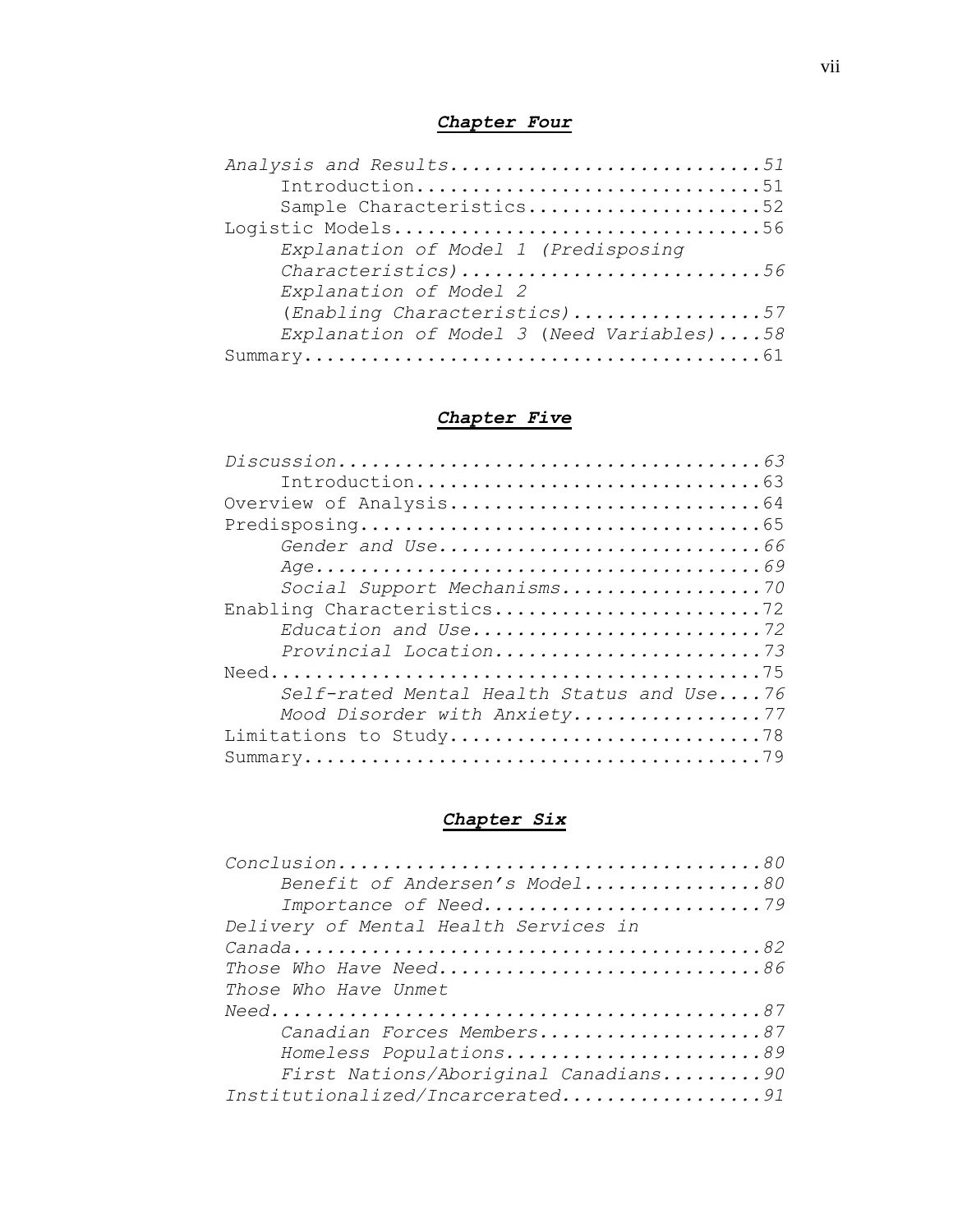| Identifying Rural versus Urban:          |
|------------------------------------------|
| Issue of Barriers to                     |
|                                          |
| Behavioral Model of Health Services Use: |
| Canadian Context94                       |
|                                          |
|                                          |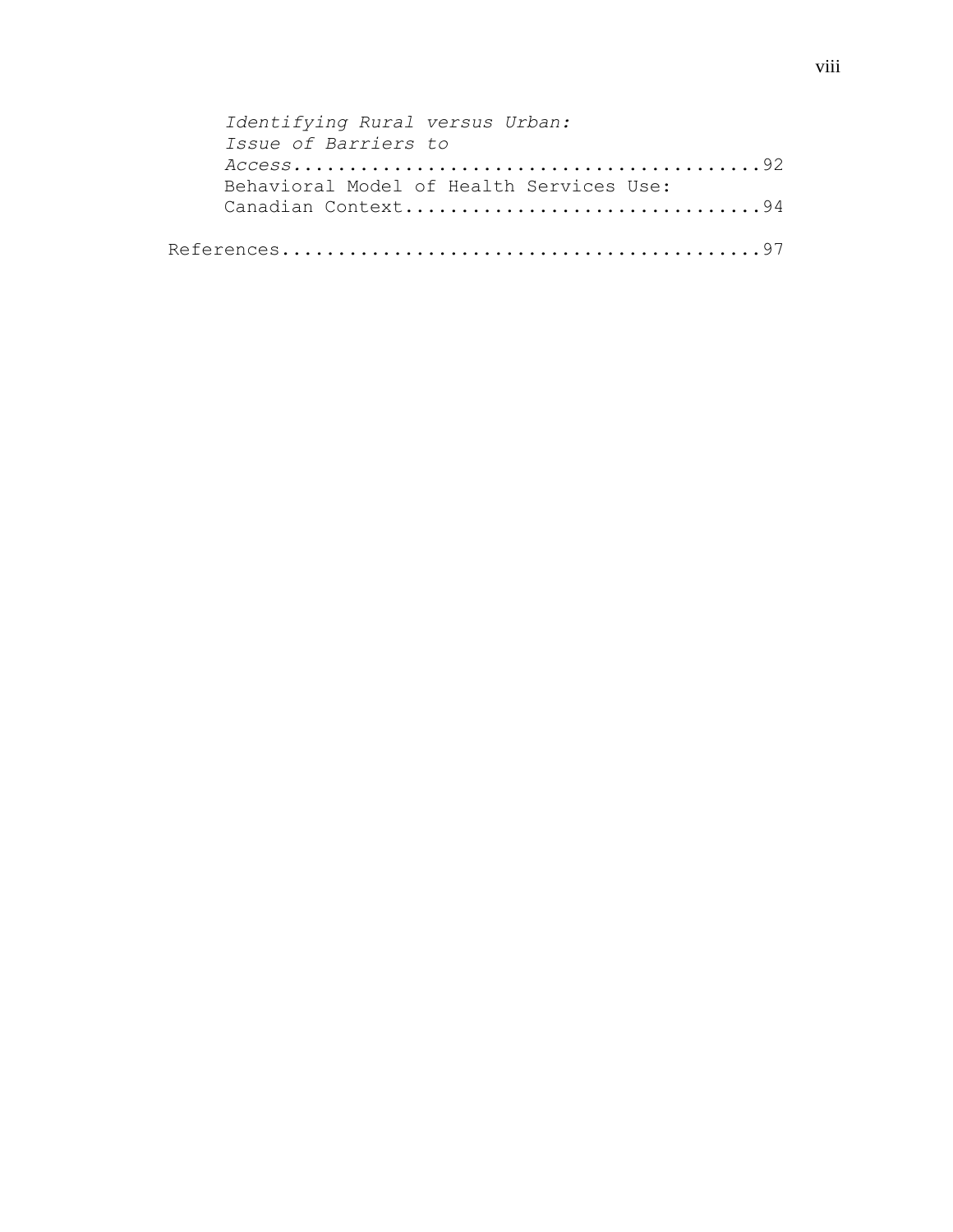## *List of Figures and Tables*

| Figure 1.1: Andersen's Initial 1968 Behavioral Model of<br>Families Health Services Use5 |
|------------------------------------------------------------------------------------------|
| Figure 1.2: Andersen's Model of Individual Health Services                               |
| Figure 1.3: Andersen's Revised Health<br>Behavior Model (1995)7                          |
| Table 1.1: Sample Characteristics for those with<br>Identifiable Anxiety Disorder51      |
| Table 2.1: Logistic Regression Tables59                                                  |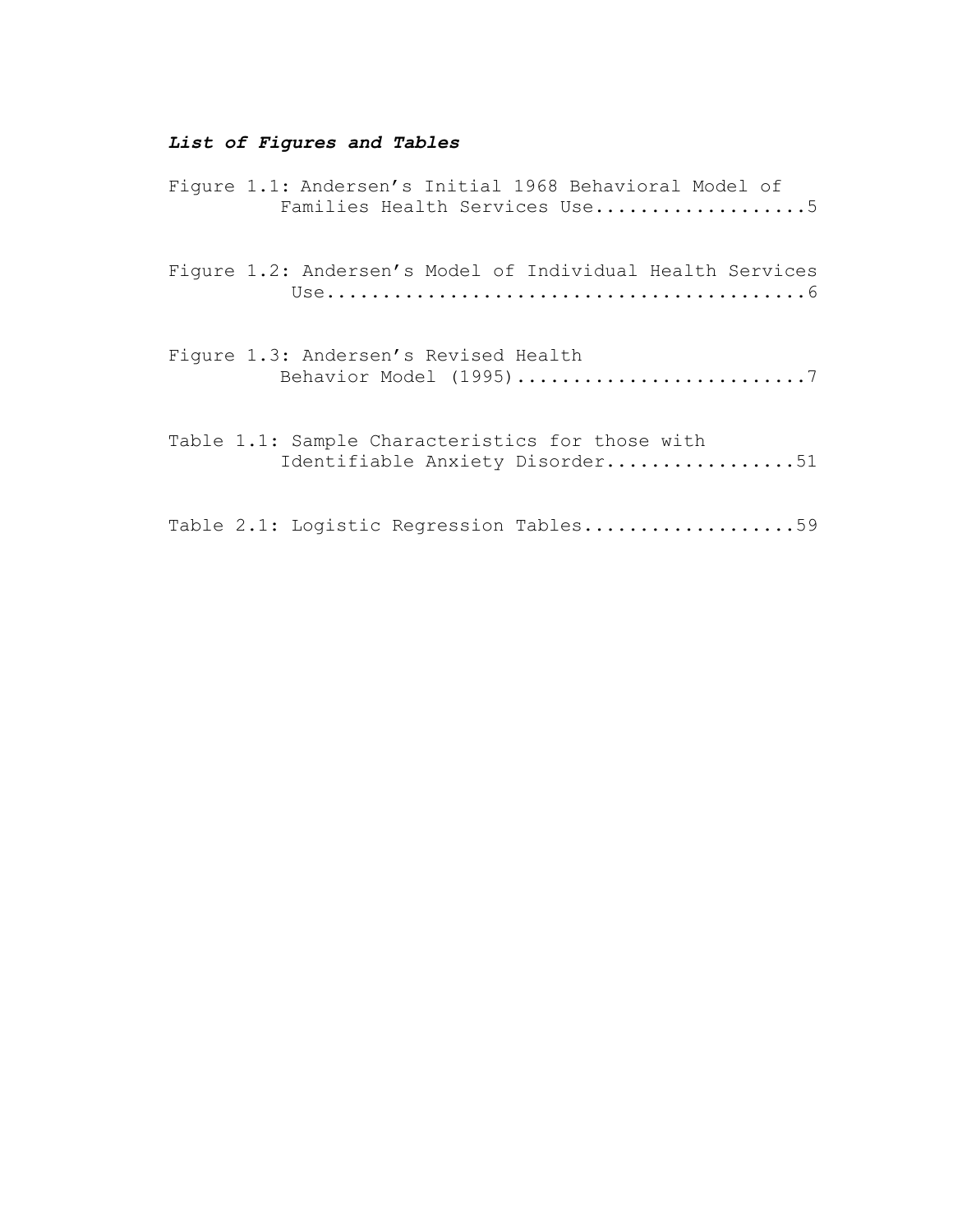#### *Chapter One*

#### *Introduction to Study*

#### **Current Mental Health situation in Canada: An Overview**

Issues pertaining to mental health disorders in Canada have been gaining considerable attention with regards to the concerns associated with morbidity, health services utilization and quality of life (Gravel and Beland, 2005). According to the Canadian Mental Health Association (2007) mental disorder related disability will be one of the leading causes of lost-days of productivity and work-place health insurance claims. It is estimated that 1 in 5 Canadians will experience some form of a diagnosable mental health disorder during his or her life-time (Canadian Mental Health Association, 2009). With dissipating social stigma surrounding mental illness, mental health services have been decentralized from institutionalized care to community based mental health services (Horwitz, 2002; Latimer, 2005).

As a result, there has been a significant increase in mental health services use amongst Canadians (Stapleton et al., 2006) and with a documented prevalence rate of 5% those who have been diagnosed as having need are attempting to seek and use mental health services, although they still experience long wait lists or unavailability of mental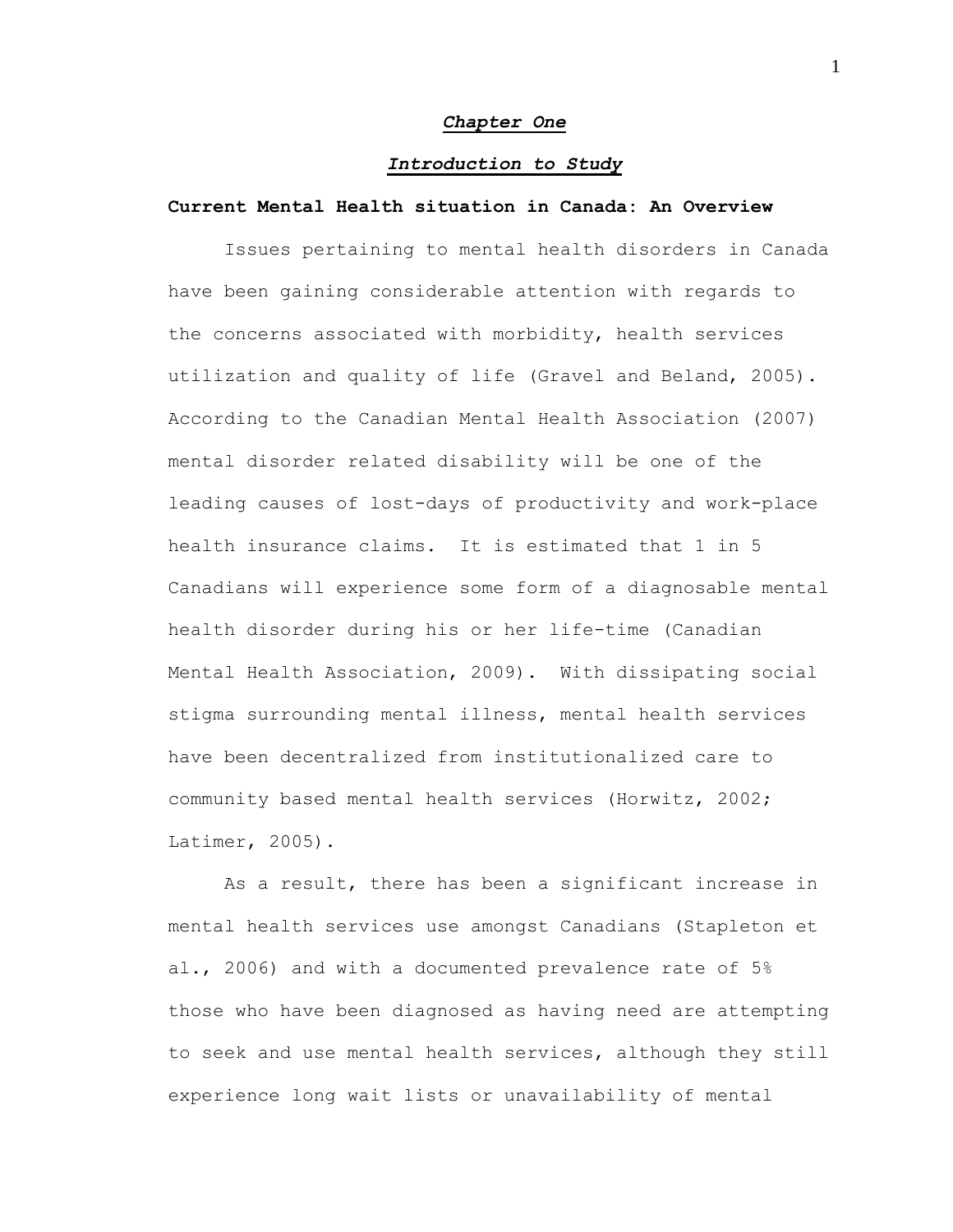health services, resulting in unmet need (Nelson and Park, 2006). With regards to the Canadian population, it is still not very well understood as to whom will be most likely to seek and use mental health care services (Drapeau et al., 2005; Wu et al., 1999), especially amongst those who have been identified, or have been diagnosed as having a mental health disorder (Gravel & Beland, 2005).

### *General Discussion of Andersen's Model*

In 1968, Ronald Andersen developed his Behavioral Model of Health Services Use as part of his doctoral dissertation. His model examined families' use of health care services in the United States, and through this, he proposed three distinct characteristics of predisposing, need and enabling factors. His initial model was simple and uncomplicated where the predisposing characteristics of age, gender, family size and ethnicity were believed to be the primary factors in assessing and predicting health services utilization.

Need characteristics were identified as factors which precipitated acknowledgement for health intervention. These need factors included family and community responses to those identified as having an illness in need of medical attention. Need characteristics were also defined, not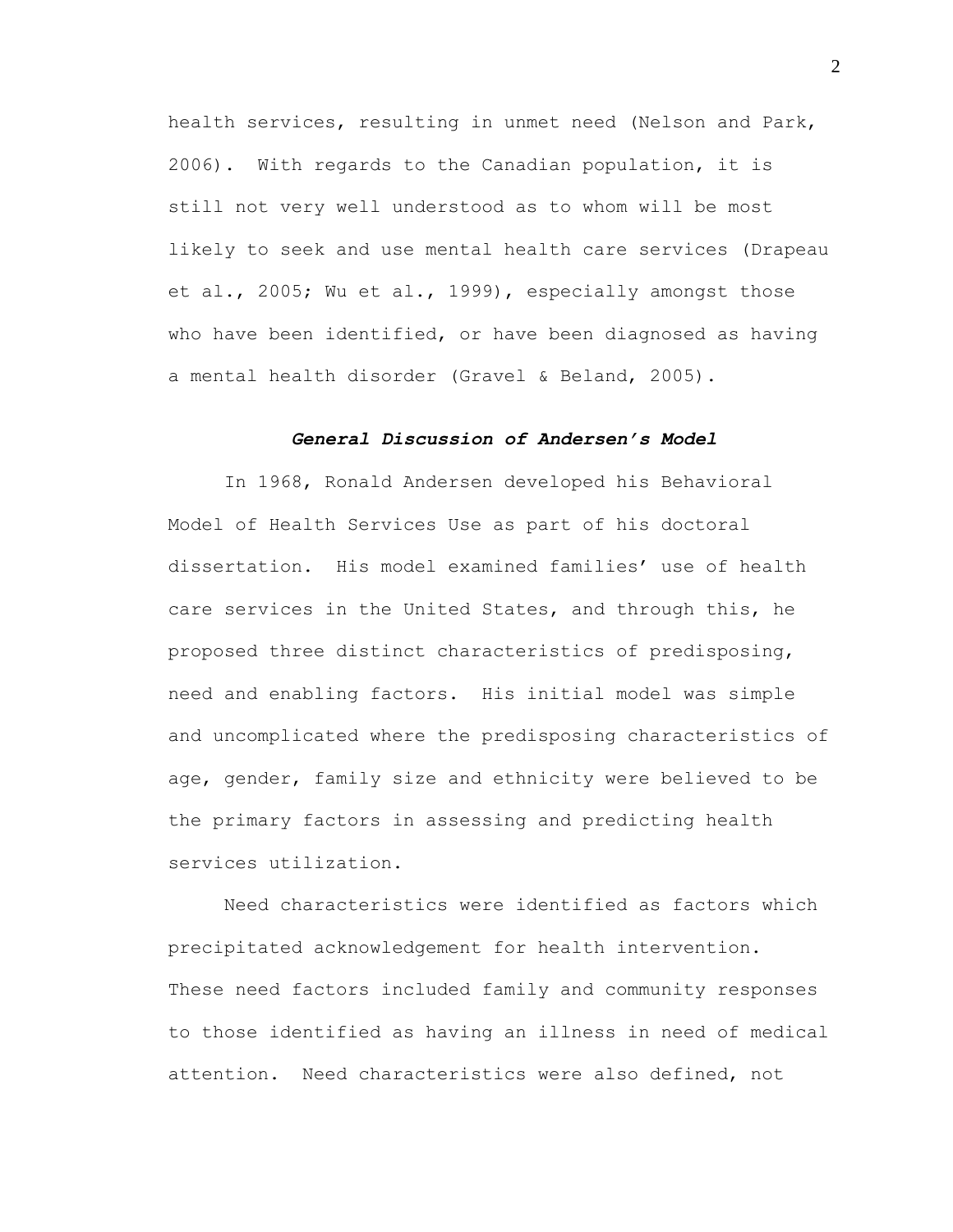solely by health issues and severity of the diagnosed illness, but by the family's perceptions and health beliefs.

Enabling factors were comprised of socio-economic variables based upon the family unit and not on individual enabling factors. Originally, Andersen believed that families' access to health services utilization was predicated on the notion of family health care usage. As well, Andersen indicated that families would be more likely to seek care as long as the necessary services were available, and access to those services could be maintained with certain regularity.

## *History and Evolution of Andersen's Behavioral Model of Health Services Use*

#### **Family as the Health Consumer, 1968**

Andersen"s initial model used the family as the unit of analysis, and was developed to explain how and why health services were sought and used by a family, based upon predisposing, enabling and illness factors. He used the family as his unit of analysis, in that, the family unit would be the most likely candidate to use, not only one type of service, but to seek and use multiple types of services over the course of individuals' life-spans.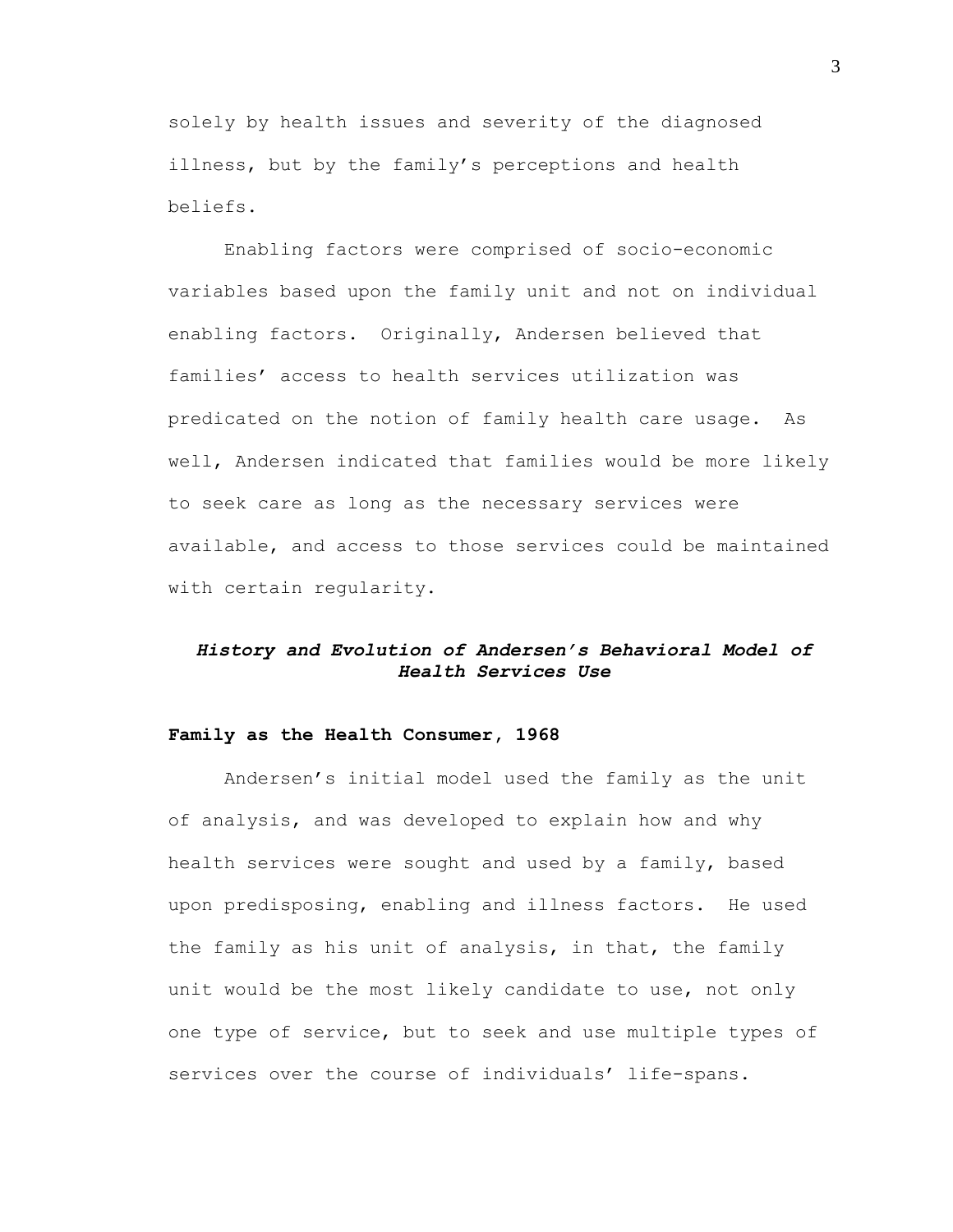According to Andersen, health services use could be viewed as a form of socially ordered behavior, where the use of health services is often dependent upon social structure, social class, and economic status (1968, p.3). This socially ordered behavior resulted from behaviors related to the prescription of social roles, and could be seen to be resultant in the actor's response to the threat of illness, either for oneself, or for his or her family member. In the study of health services use, several mediating factors have been identified as having the potential to indicate the presence of illness; the availability of health services provisions of care; and the individual seeking health care. Andersen (1968) believed that families would use health services based upon discretionary or non-discretionary choice. In other words, the type of services sought would be weighed against the type and severity of illness being experienced. Andersen further explained this by indicating that discretionary forms of health services use were based upon the family unit's particular views of the illness, the belief that the illness needed professional medical attention, and the ability to access the necessary services. Nondiscretionary health services use was considered where a catastrophic, emergency based illness was acknowledged.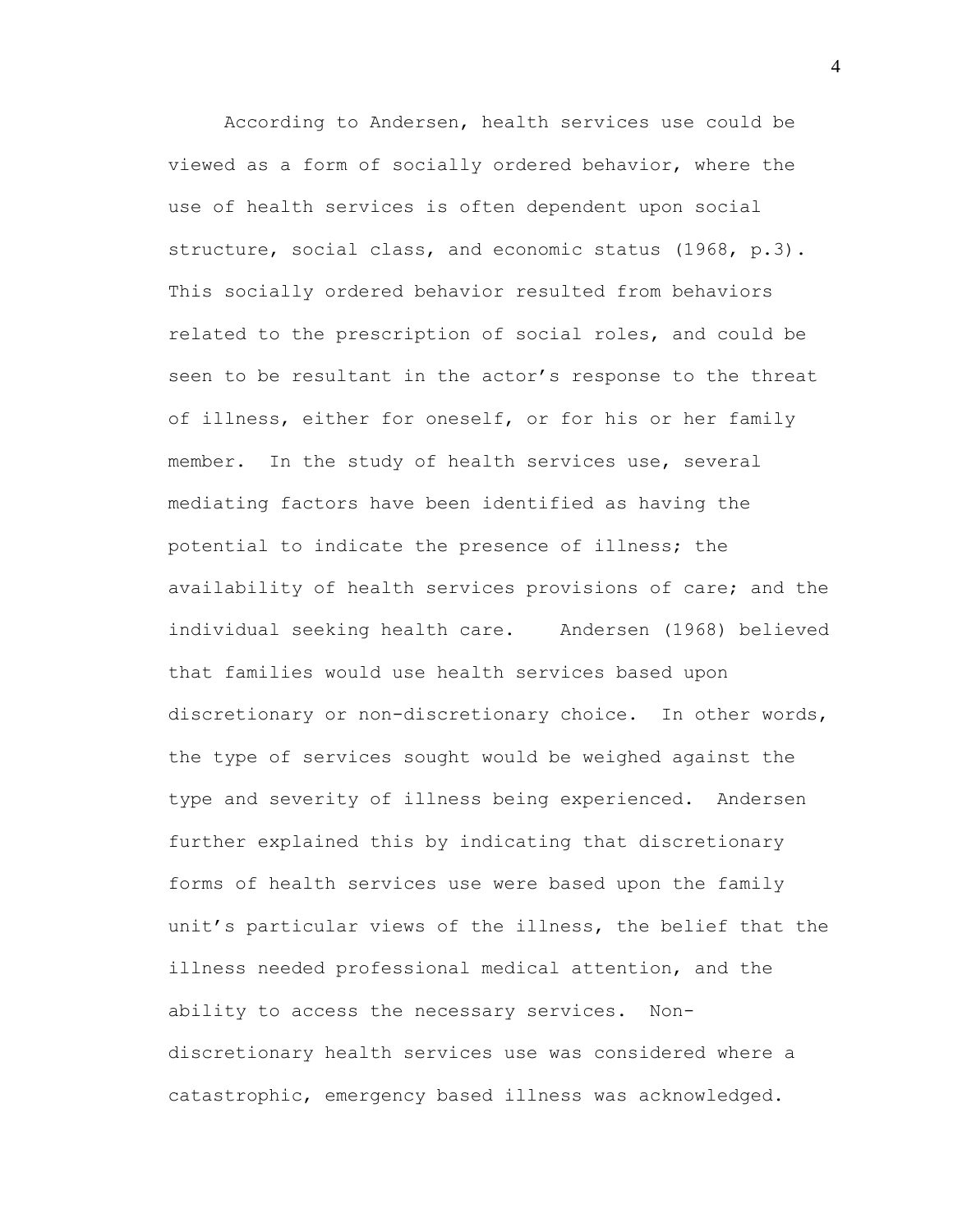

#### **Figure 1.1: Andersen's Initial 1968 Behavioral Model of Families Health Services Use**

#### **Individual as the Health Consumer, 1973**

Andersen collaborated with Newman and adapted the model to explain health services use at the individual level. They investigated individual determinants of health and applied Andersen"s previous model. Predisposing factors were adjusted to reflect socio-economic status. Additionally, enabling factors were expanded upon, and included community and family influences. Need factors continued to examine the level of illness, type of illness, and the concept of perceived and evaluated need factors, as initially introduced by Andersen (1968), to address varying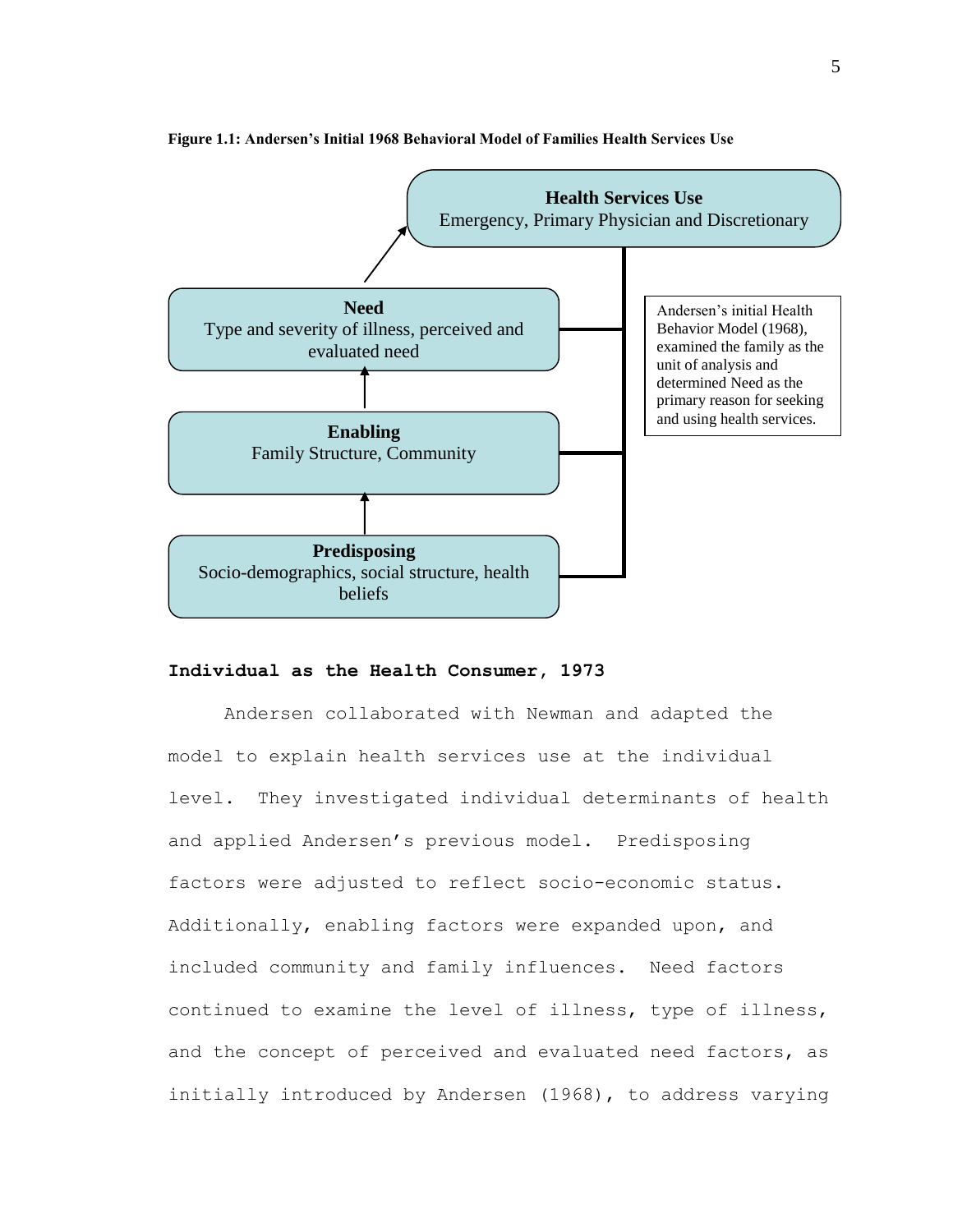forms of illness that could have a further influence on predisposing and enabling characteristics; as well, Andersen and Newman included concepts which further refined notions of objective and subjective need for health services, as based upon the individual's need and ability to seek and use health services.





#### **Revisited and Revised, 1995**

Andersen presented his revised Behavioral Model of Health Services Utilization. Here, he refined his concepts of predisposing, enabling and need factors. Predisposing factors defined individual characteristics associated with gender, age, race/ethnicity, and religiosity/spirituality.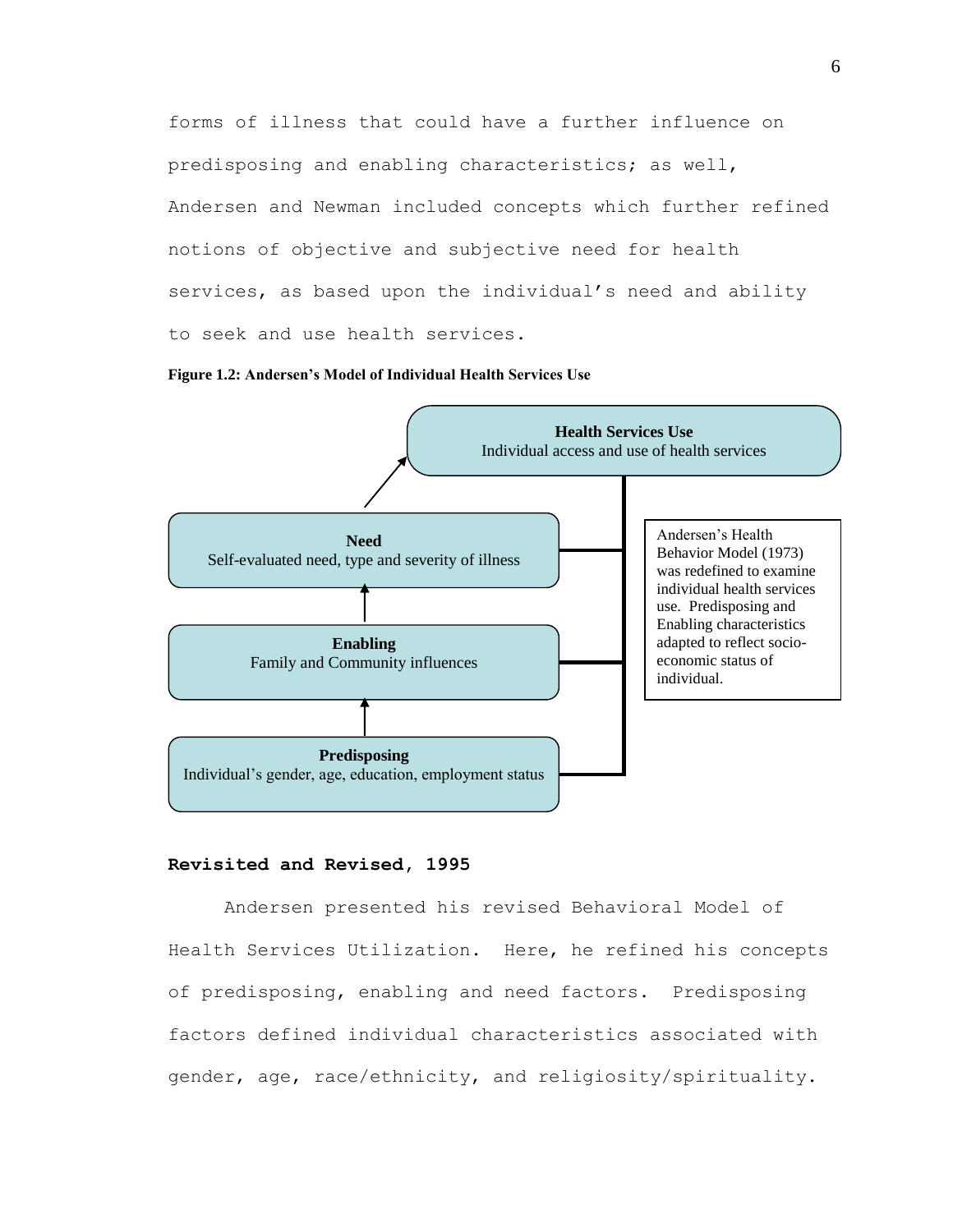Enabling factors were revised and became associated with socio-economic status of income, occupation, and education. At this time, geographical variables were adapted to the model and included factors associated with access to services, barriers to services, availability of services, and quality of services. Need characteristics included perceived and evaluated need, social support networks and influences, severity and type of illness, community perceptions regarding illness (i.e. stigmatization or supportive networks).







### **Characteristics**

In his initial 1968 model, Andersen used the family as his unit of analysis with the assumption that most families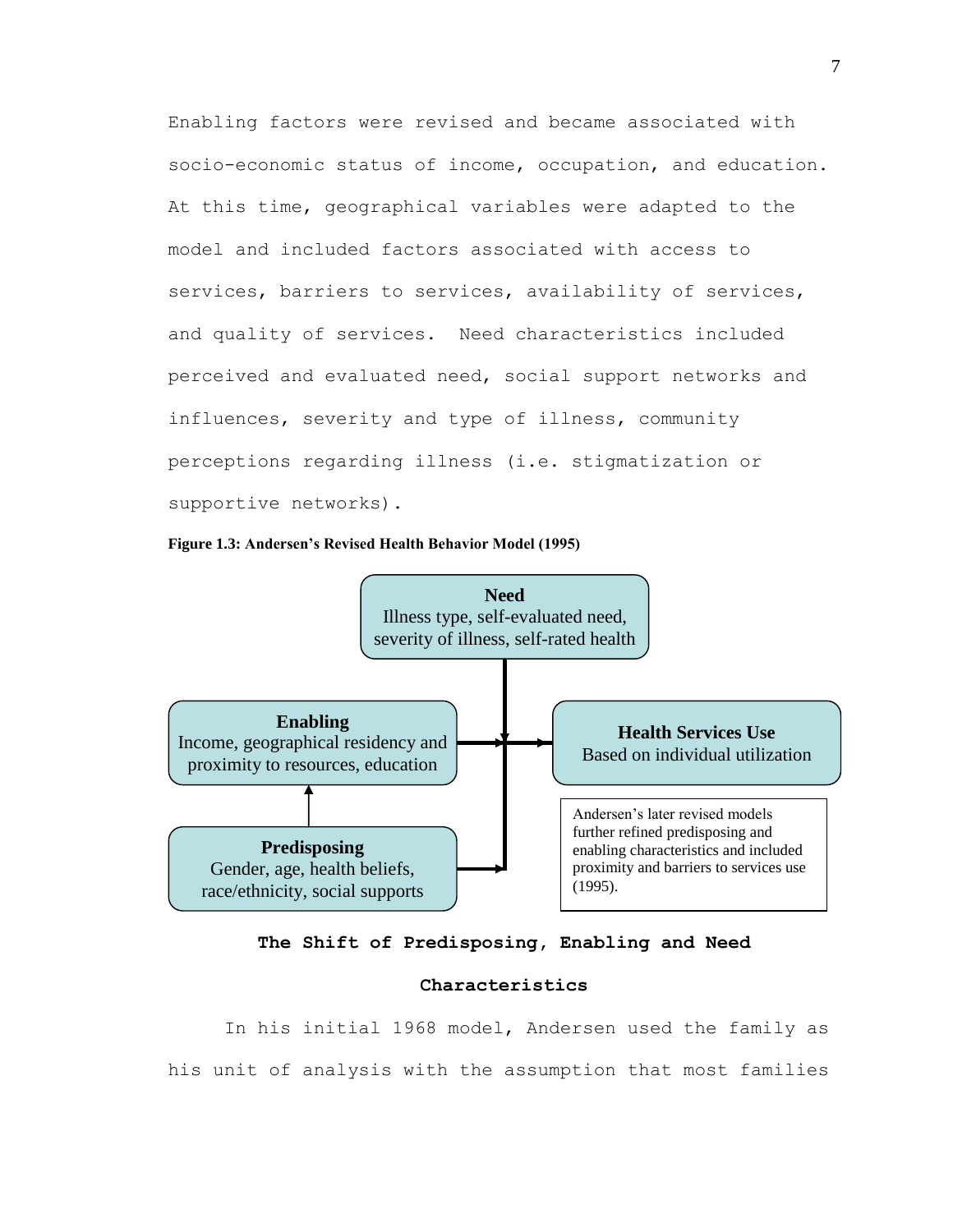were hetero-normative in structure and was led by a male who provided primary financial resource. Andersen focused on investigating the entire family as a whole as it related to accessing physician care, emergency care and discretionary health services (i.e. dental, optometry). His 1968 findings suggested that need characteristics were primary factors in determining a family"s decision to seek and use specific health services.

In Andersen's 1973 model, Andersen answered to the call of critics who indicated that all families were not homogenous and exemplary of a unified familial structure. As well, Andersen surmised that predisposing, enabling and need characteristics could be uniquely varied from one individual to the next, even within a familial setting. Predisposing characteristics of health beliefs and social structure were deconstructed to focus on the age, gender, personal health beliefs of the individual, and the individual"s understanding and acceptance of illness. He readapted the enabling characteristics with the understanding that variables associated with health beliefs and social structures were not static, nor would these necessarily be shared by all within the same family. At that time, Andersen also added income, education, employment status, location of residency and the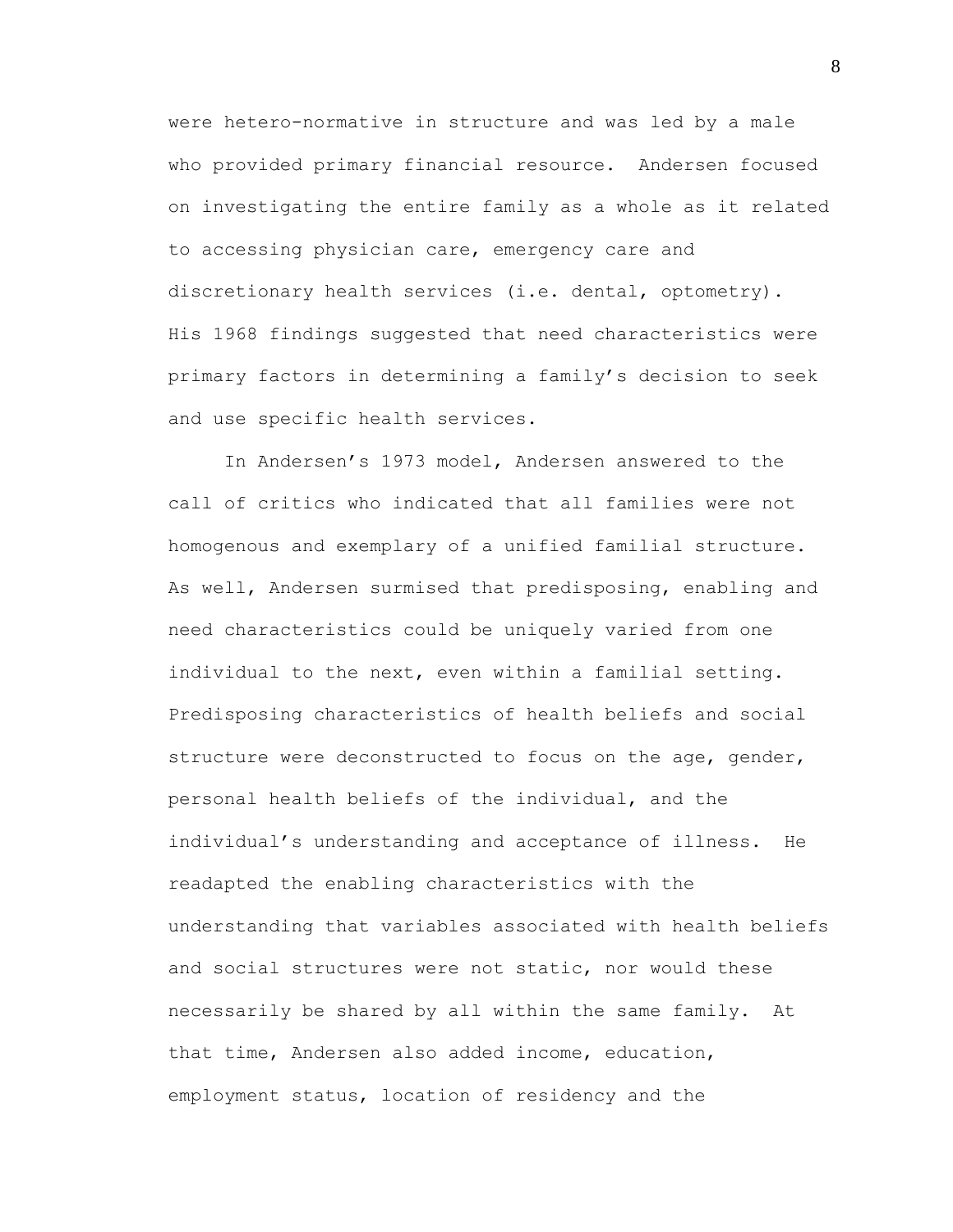availability of health resources based on the assumption that these enabling characteristics could also change over time and life course of each individual.

In 1995, Andersen redeveloped his model and recategorized his predisposing, enabling and need characteristics to reflect shifting political and economic conditions, advancements in health and medical services, increasing availability of medical and health benefits, and the availability of a greater range of health services not previously accessible to the public (i.e. elective cosmetic surgery, complimentary alternative health practitioners). Here, Andersen introduced the notion of mutability or the ability for factors and variables to cross from predisposing, enabling and need characteristics. Andersen defined predisposing, enabling or need characteristics in terms of mutability, or the likelihood that the factors residing under these characteristics could change or crossover from one characteristic to the other (1995, p.5). He defined predisposing characteristics of age, race/ethnicity and gender as low mutability as these factors were not likely to change, while the enabling characteristics of occupation, education, income, location of residence and access to health benefits as highly mutable as these can change greatly over the life course. As well, need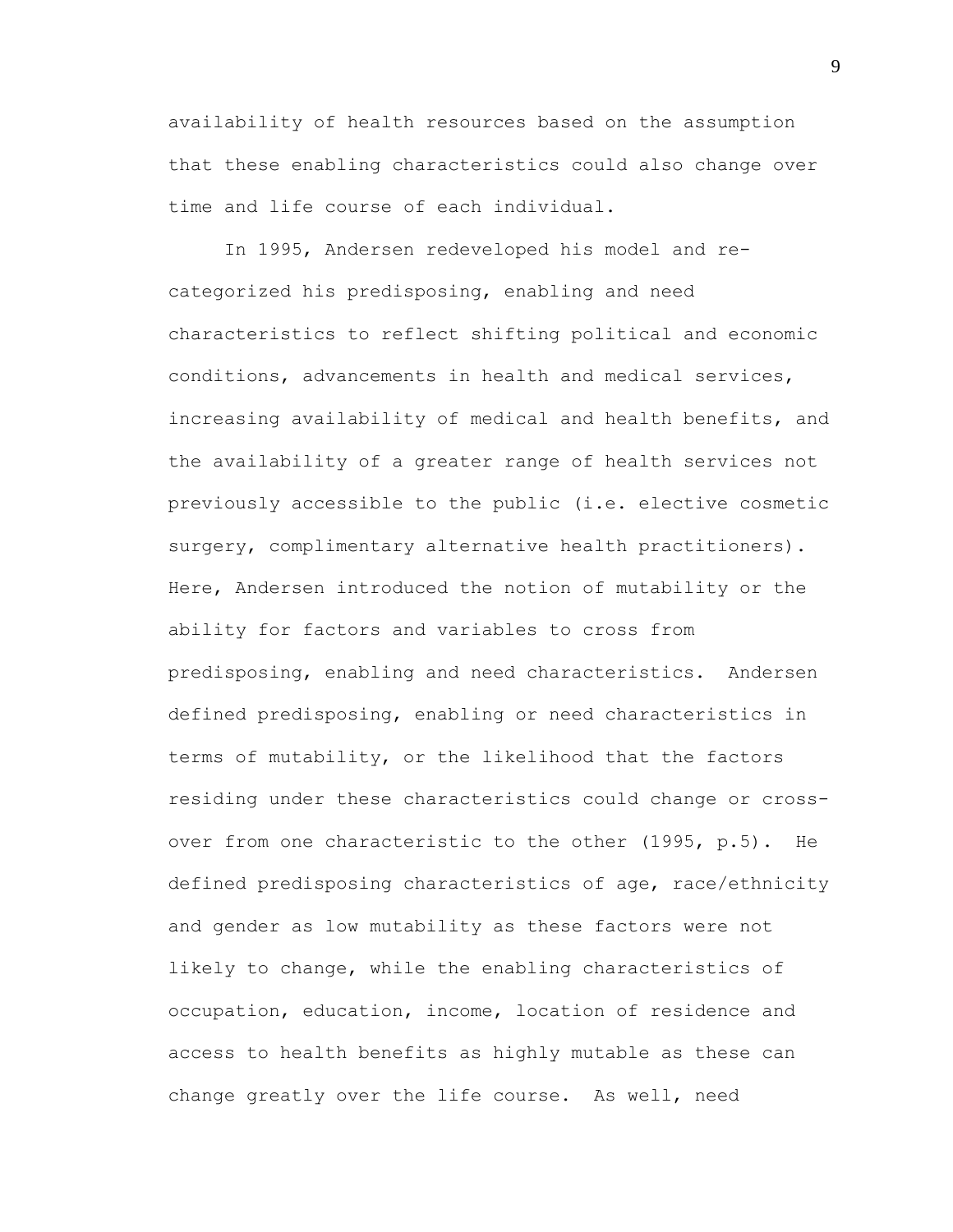characteristics of health beliefs, type and severity of illness and interpersonal influencers (i.e. people around you who could point out state of illness or needing medical attention) were considered moderately mutable as these could influence or hinder access, as well be likely to gradually change in response to medical treatments, lifestyle changes or the after effects of previous illness. According to Andersen (1995) the concept of mutability was critical in the further development of his model, where shifting factors across characteristics would be also indicative of necessary policy changes, and could lead to better promoting health services that could bring about positive health behavior changes (p. 5).

#### *Summary of Andersen's Model*

Ronald Andersen"s initial model of Behavioral Health Services Use (1968) sought to investigate the predicting factors that resulted in health services use for families. Initially, he sought to explain the types of services families sought and examined access and utilization of primary health care practitioners, emergency room physicians and dentists, where he postulated that health care services use could be predicated on three primary characteristics: predisposing, enabling and need variables (1968).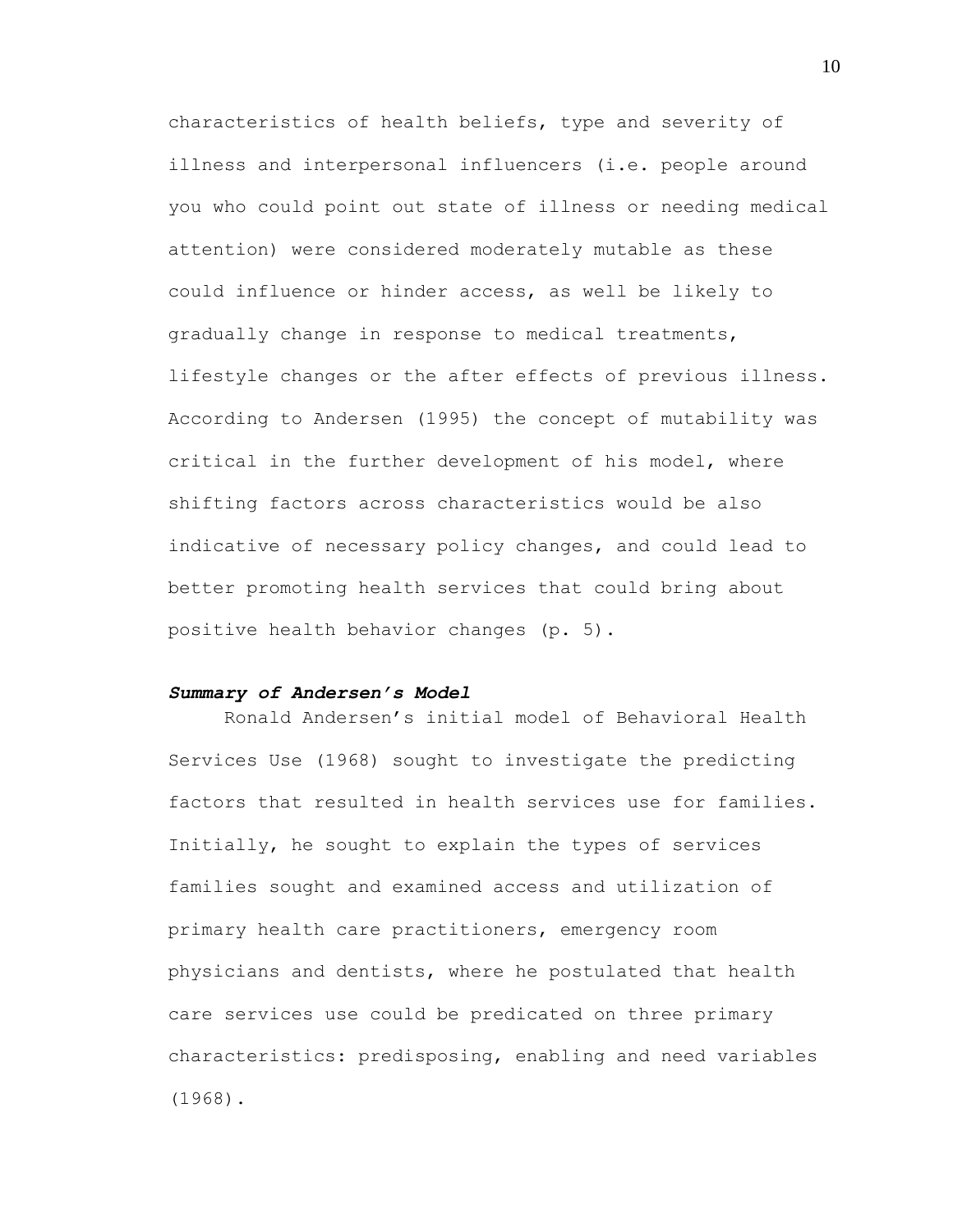His redefined and developed later models best described the potential relationships between health care users and the services being sought (Andersen & Newman, 1973; Andersen, 1995). Andersen (1968) originally found that need was the greatest predictor of health services utilization, especially when it came to accessing nondiscretionary emergency and hospital services. In fact, need was such a strong predictor, that even predisposing and enabling variables had little effect once he controlled for them in his model. Over the course of four decades, Andersen"s model has been continuously applied to a variety of research topics in health care and mental health study. This has led to some significant changes to his Behavioral Model of Health Services Use, especially where the factors residing within his characteristics were concerned.

### *Application of Andersen's Model in Studies Concerning Mental Health Services Use*

Others have indicated the usefulness in using Andersen"s model to examine need, enabling and predisposing characteristics associated with health services utilization (Phillips et al., 2002; Wolinsky, 1978, 1983). In many of these studies, enabling and predisposing factors were often used as the explanatory variable in the analysis of health services use, and were meant to predict the likelihood of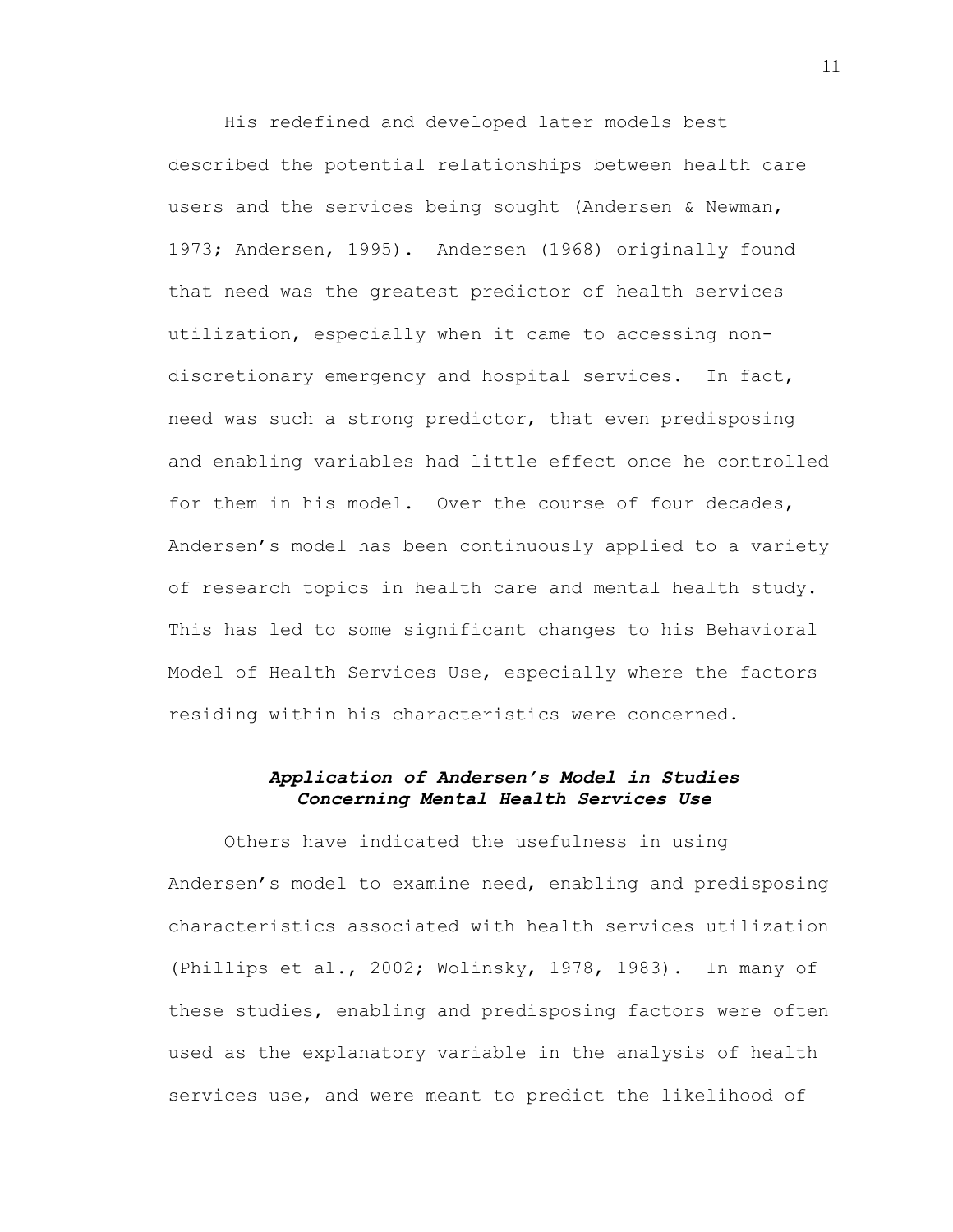services use across gender, age or income status (Cairney et al., 2004; Drapeau et al., 2005; Goodwin & Andersen, 2001; Phillips et al., 2002).

Recent studies have employed Andersen"s model to examine mental health services use and to determine potential predicting factors, which may precipitate an increased likelihood for individuals to seek and use mental health services (Cairney et al., 2004; Drapeau et al., 2005; Goodwin & Andersen, 2002). A Canadian based study (Drapeau et al., 2005) applied Andersen"s revised model to investigate predisposing factors associated with mental health services use amongst those in the Canadian population. Drapeau and associates (2005) discovered that women and men (who reported low income and education) were most likely to seek and use mental health services. Drapeau and associates (2005) further indicated that, not only were females more likely than males to seek and use mental health services, older women with higher levels of education were the most likely to seek and use services as compared to younger, unemployed males.

Other studies conducted, which researched mental health services use, examined mental health issues related to depression and other mood disorders. Of these studies, the mental health disorders most investigated were related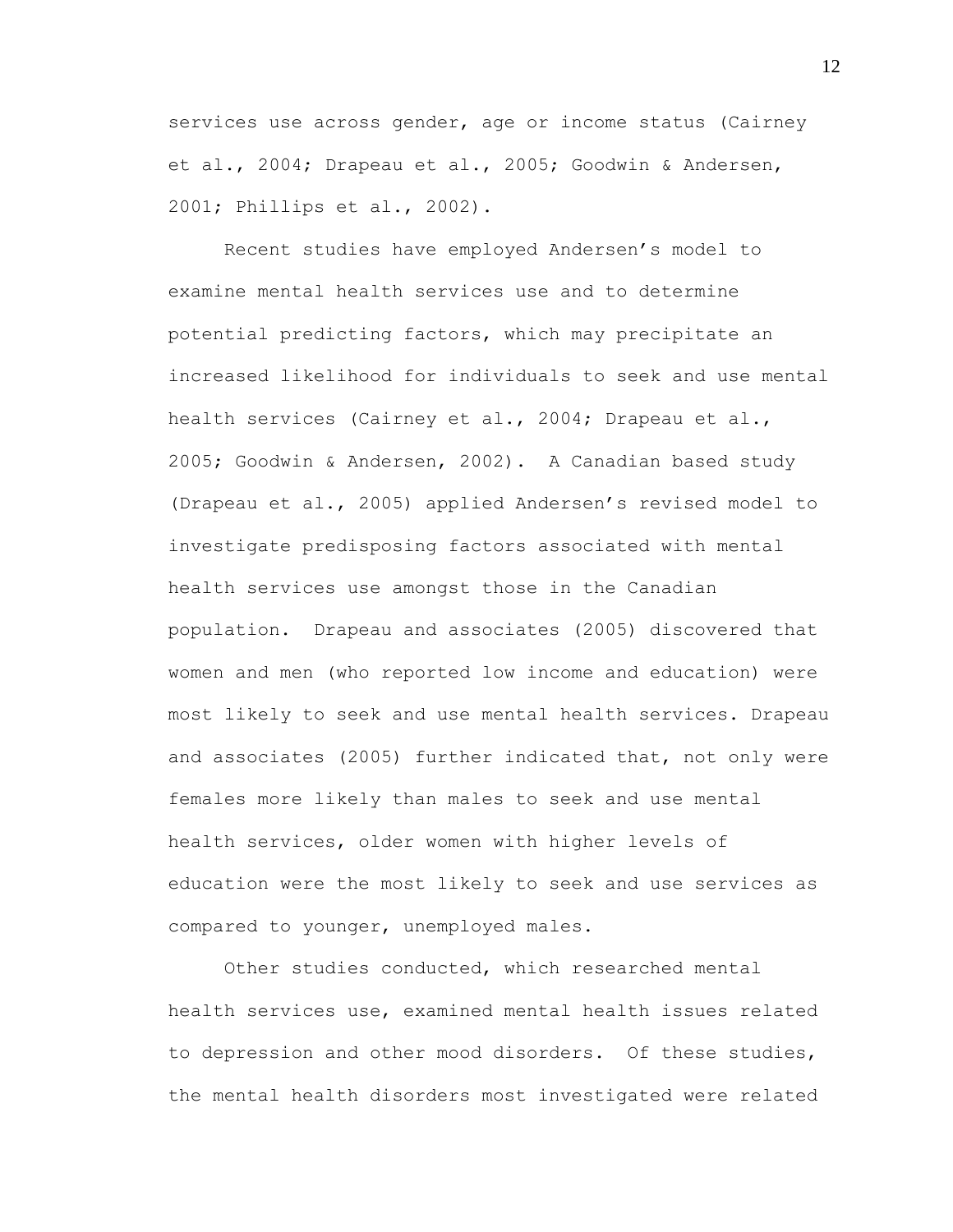to mood disorders and substance dependence (McWilliams, Cox, Enns & Clara, 2006; Rhodes, Bethell & Bondy, 2006; Wang, 2004).

#### *Research Rationale and Objectives*

Few studies have been devoted to investigating mental health services utilization amongst those with anxiety disorders (Cotterchio & Kreiger, 2002; Foot & Koszycki, 2004; Frise, Steingart, Sloan, Wittchen, 2002; Goodwin & Andersen, 2002). For example, research conducted by Goodwin & Andersen (2002) specifically examined the effect of predisposing, need and enabling characteristics to determine the correlates associated with treatment for panic attacks. It was discovered that need (severity of panic attack episode), age, marital status and availability of mental health practitioners were the greatest predictors for mental health services use.

Taking into account Andersen"s Health Behavior Model, can this model be used to explain mental health services utilization for those identified as having a diagnosable anxiety disorder? Moreover, can this model be used to investigate and explain mental health services utilization as it relates to the characteristics of predisposing, enabling and need factors?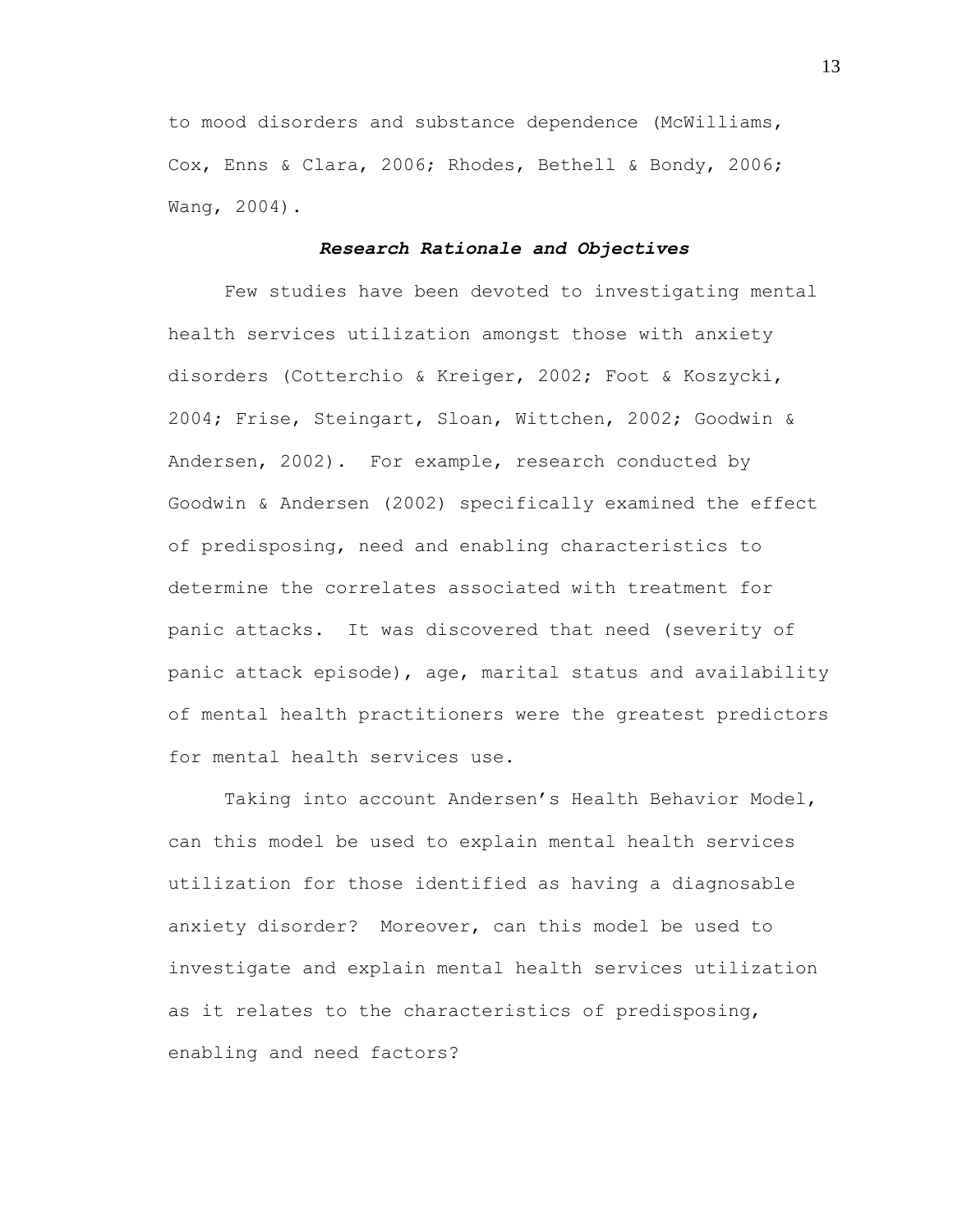#### *Chapter Two*

#### *Review of the Literature*

#### **Mental Health Services Utilization and Access**

Many past studies have attempted to investigate the factors associated with mental health services use in the Canadian population (Frise et al., 2002; Patten, 2004; Razzano, Cook, Hamilton, Hughes & Matthews, 2006), while other studies have attempted to define characteristics associated with those who have need, but have not sought or used services (Cairney, Boyle, Lipman & Racine, 2004; Nelson and Park, 2006). For example, it has been reported that those between the ages of 15 to 24 years, only 25% of those identified as having diagnosable need sought and used mental health services (Bergeron et al., 2005; Nelson and Park, 2006).

# **Mental Health Services Use: Predisposing, Need and Enabling Characteristics**

This model was developed to examine the factors associated with predicting, whether or not, an individual will seek and use health services. The Behavioral Model of Health Services Use is comprised of three major characteristics, and includes: *predisposing* characteristics (e.g. age, gender and ethnicity), *need* characteristics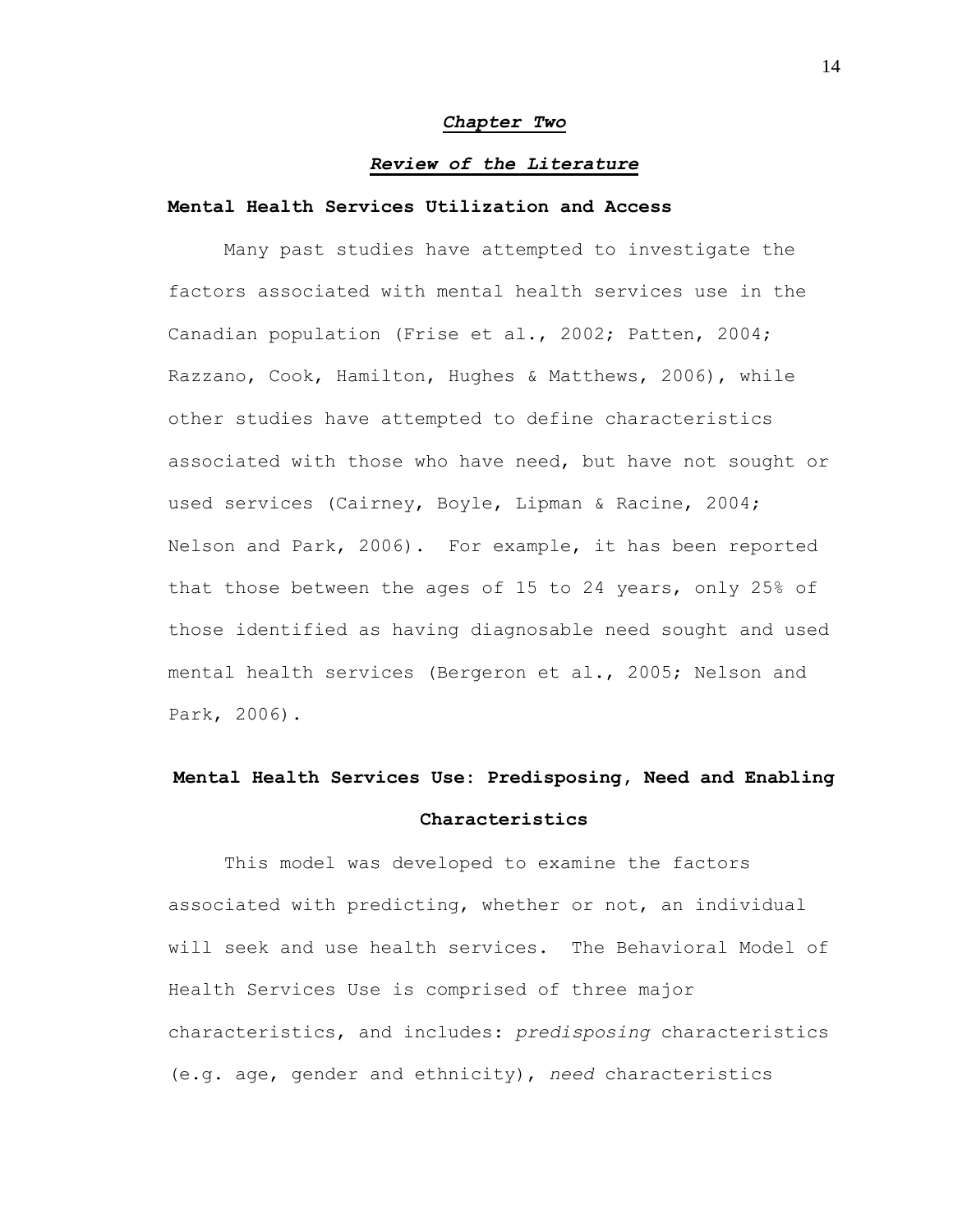(e.g. severity of diagnosable illness, acknowledgement of health issues, familial influence, professional influence and self-perceived desire), and *enabling* characteristics (e.g. income, education, occupation, and availability of services, regularity of attaining health services).

In terms of mental health services utilization, several studies have used Andersen's model to investigate the predictive factors for those who seek and use mental health services to treat their mental health disorders. The purpose and potential outcomes of some of these studies is to determine the greatest factors associated with seeking and using mental health services (Bergeron, Poirier, Fournier, Roberge & Barrette, 2005; Cairney et al., 2004; Drapeau et al., 2005; Goodwin & Andersen, 2002). In almost all of these studies, it was found that apart from need (Goodwin & Andersen, 2002), gender was the greatest predicting factor when it came to mental health services use (Bergeron et al., 2005; Drapeau et al., 2005; Foot & Koszycki, 2004; Goodwin & Andersen, 2002). When it comes to the issue of gender and mental health services, women are most likely to be diagnosed as experiencing a diagnosable mental health disorder, and consequently, are most likely to seek and use treatments to address their disorders (Foot & Koszycki, 2004).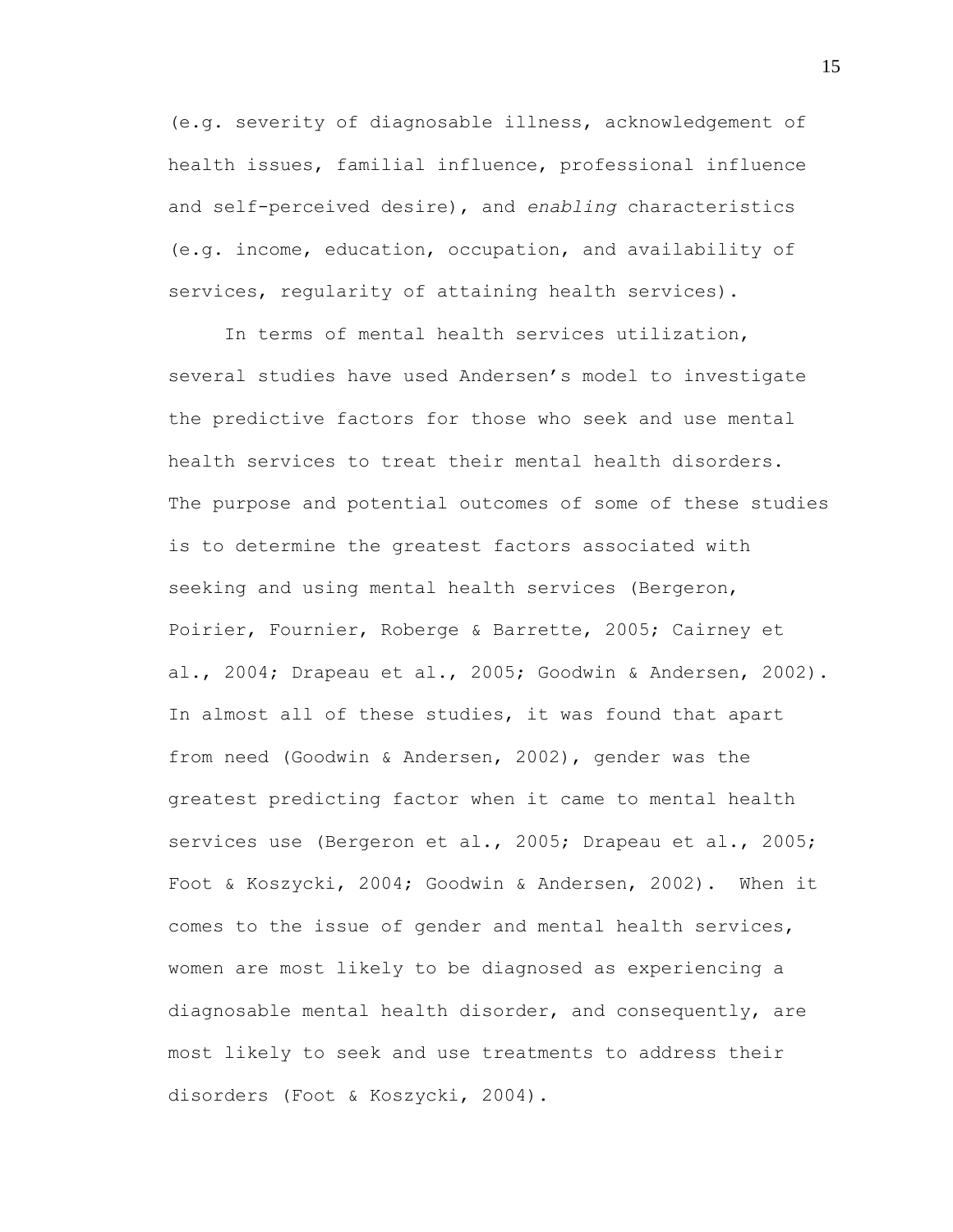#### **Predisposing**

Many previous studies have focused upon Andersen"s predisposing characteristics when attempting to predict factors associated with health and mental health services use (Cairney et al., 2004; Goodwin & Andersen, 2002). As such, predisposing factors of age, gender, ethnicity and health beliefs have been included as controlled variables or factors in studies, which have employed Andersen"s health behavioral model (Phillips et al., 1998).

Wolinsky"s earlier work (1978) assessed the effects of predisposing, enabling and illness characteristics on health services use. Wolinksy (1978) focused on individual determinants of health to develop a causal model, which could explain health services utilization in the general population. He found that of those using a great number of services, also reported greater number of days of disability and increased effort to complete activities of daily living. Of those, he also found that chronic illnesses had a major influence over the types of health services being sought and used.

#### *Use Issues Concerning Age*

Recent literature has demonstrated that older Canadians were more likely to seek and use more mental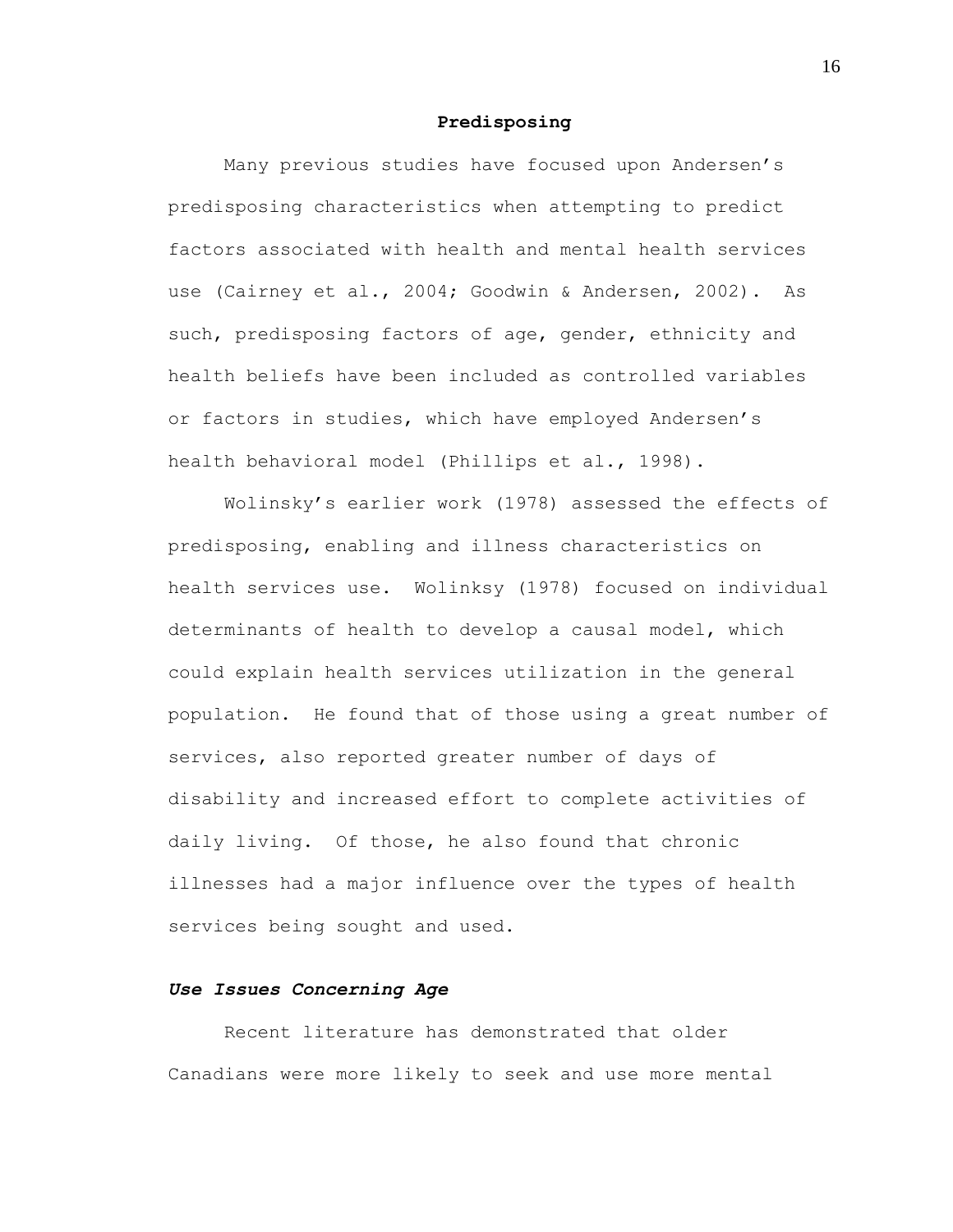health services than younger persons (Wu et al., 1999). Additionally, it has also been found that as one ages, the likelihood to seek and use mental health services steadily increases (Sareen et al., 2005). Research conducted by Vanheusden and associates (2008) investigated mental health services use by young adults between the ages of 19 to 32 years. After controlling for need, it was found that younger females (aged 19-25 years) who were economically disadvantaged or undereducated were seen to be representative of those with the greatest need.

#### *Use Issues Concerning Race/ethnicity*

Recent reports indicated that immigrants in Canada do not seek and use mental health services as readily as their Canadian-born, Caucasian counterparts (Whitley, Kirmayer & Groleau, 2006). A current Canadian study examined the potential reluctance for immigrants and visible minorities to use mental health services in Vancouver (Ganesan & Janze, 2005). This study found that immigrants and visible minorities are less likely to use mental health services due to cultural beliefs associated with mental health disorders, stigma related to mental illness and language barriers (Ganesan & Janze, 2005).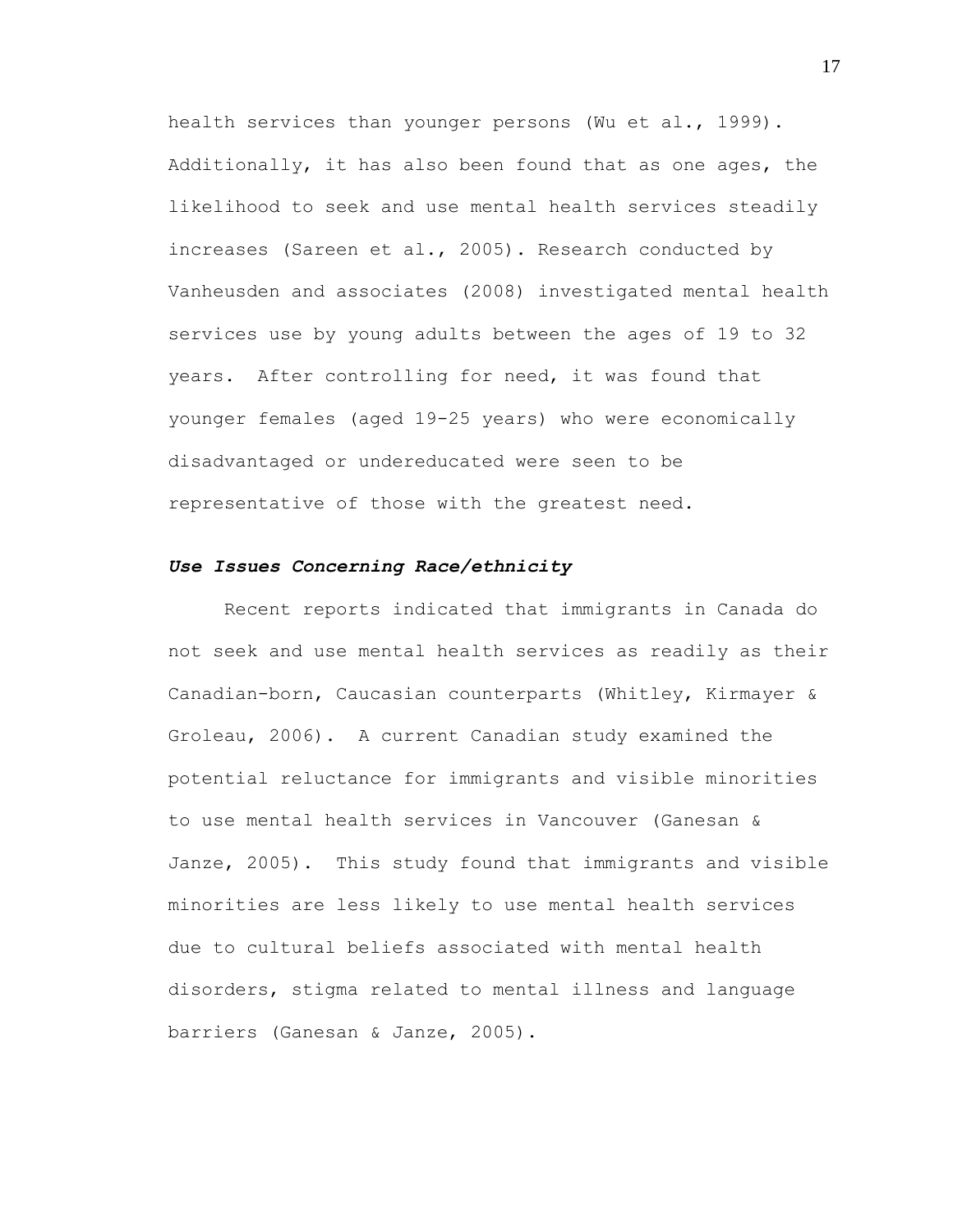#### *Influence of Health Beliefs and Perceived Severity*

Andersen (1968, 1995) indicated that health beliefs had a major predisposing effect on, whether or not, an individual would seek and access health services. Andersen also indicated that health beliefs influenced an individual"s perception of the potential efficacy and benefits of seeking and receiving health care. In terms of mental health services, social stigma and discrimination regarding mental illnesses and disorders still exists (Phelan & Link, 2004). This stigma often results in an individual"s reluctance to acknowledge a potential mental disorder and to seek help.

Perceptions in severity of illness are also associated with shaping an individual"s health beliefs (Bergeron et al., 2005; Goodwin & Andersen, 2002). Sareen and associates (2005) conducted a study using the Canadian Community Health Survey to investigate mental health services use and help seeking behaviors. They indicated several potential factors associated with the likelihood of reporting higher than average self-reports of illness severity.

Furthermore, Sareen and associates (2005) concluded that individuals, who had more than two chronic health conditions often reported greater levels of self-perceived,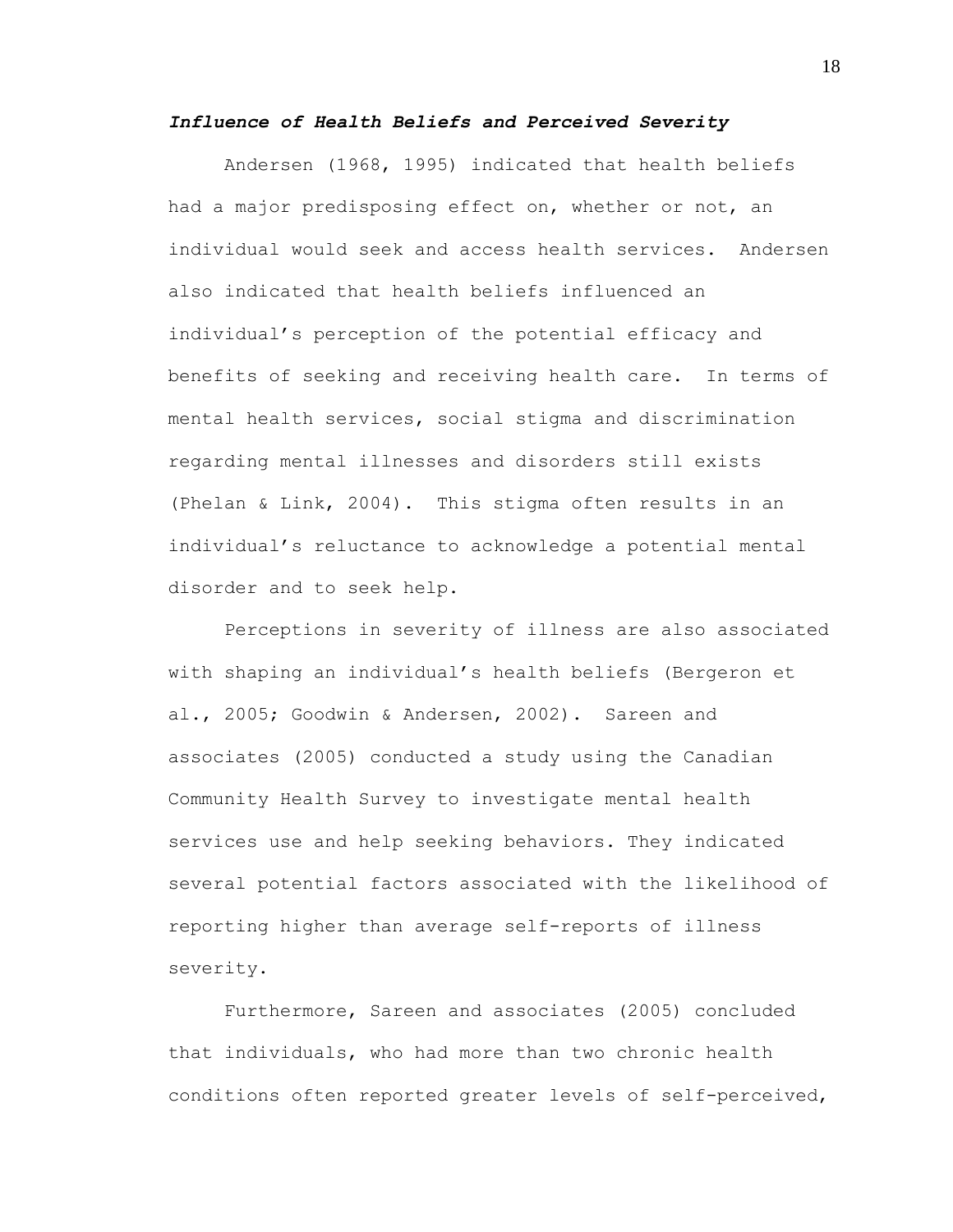stress, and were also more likely to report higher levels of perceived illness severity. This increased selfperception in illness severity was believed to also be associated with an increase in one"s probability of seeking mental health services within a 12-month period.

#### **Enabling**

Enabling characteristics have been defined as factors which can either enhance or inhibit access and continuation of health care. In terms of mental health, issues that pertained to income, education, and occupational status, geographical location to services, availability and barriers to services influenced whether or not an individual would seek access and continued use of mental health services.

### *Geographic Location: Issues Pertaining to Access and Barriers to Services*

Phillips and associates (1998) went beyond the dichotomy of urban and rural location of health resources; they also investigated how health services could be concentrated into more populated urban center, thus impacting the ability of an individual to access health services. For example, it was reported that some health services could be located in a very up-scale area of a metropolis, but individuals living far distances away from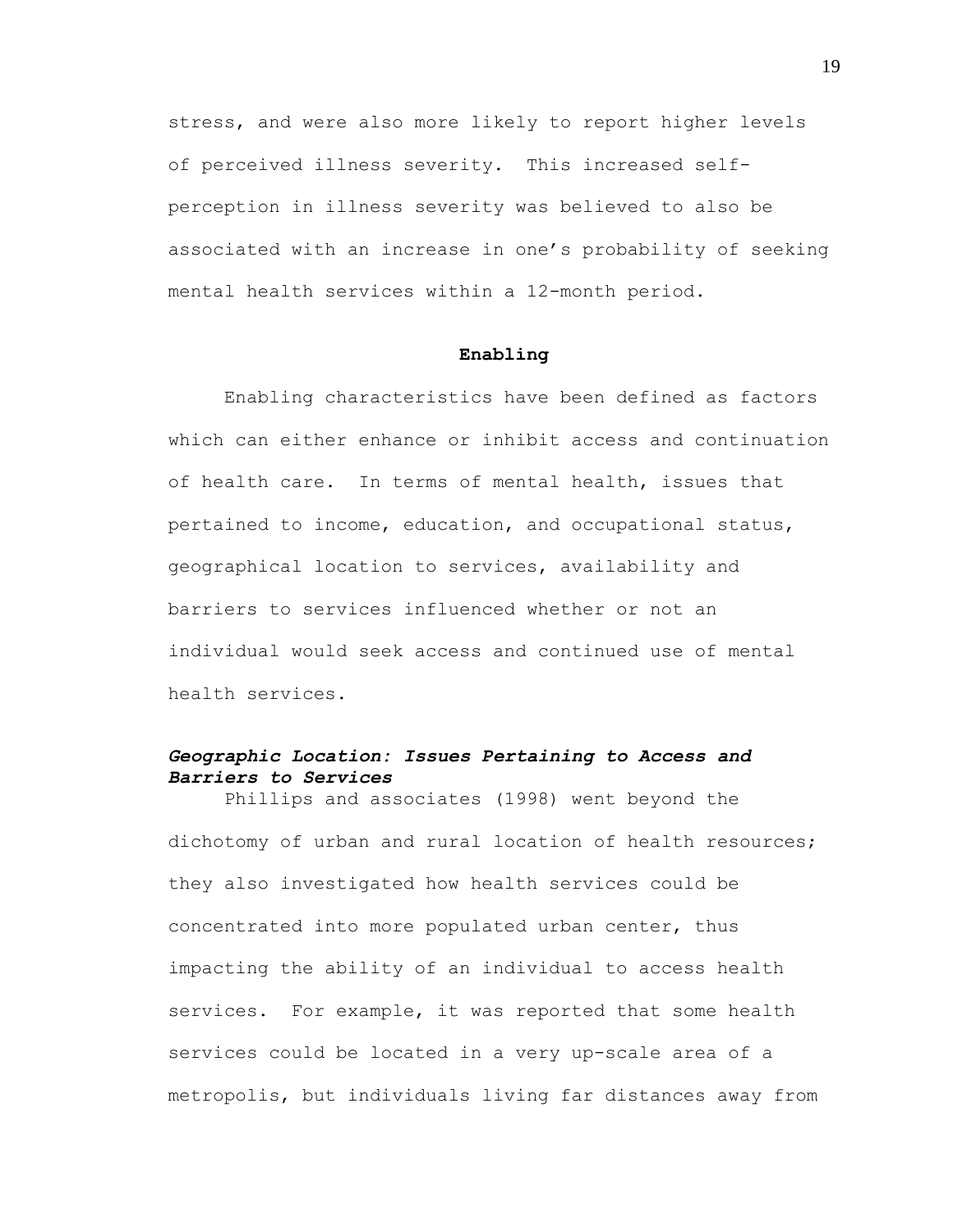these areas may not have the means to access these health services because of lack of transportation.

#### *Provider Related Resources and Services*

Provider-related variables had been long over-looked and included factors pertaining to regularity in receiving care, expertise and medical knowledge of the providing practitioner, and perceived usefulness of health services received. Both additional variables were seen as influencing and supporting other enabling factors of the health care consumer (Phillips et al., 1998; Nelson & Park, 2006).

As Phillips and associates (1998) have asserted, provider-related variables were considered to be strong enabling characteristics, which influenced whether individuals were able to continue to receive and maintain care. Provider-related variables took into account where care was provided; how it was provided and who provided it. In their study, they also examined how practitioner gender, belief system and relationship between practitioner and patient directly affected access to service.

#### *Education*

According to Drapeau and Associates (2005), education was a strong predictive enabling factors associated with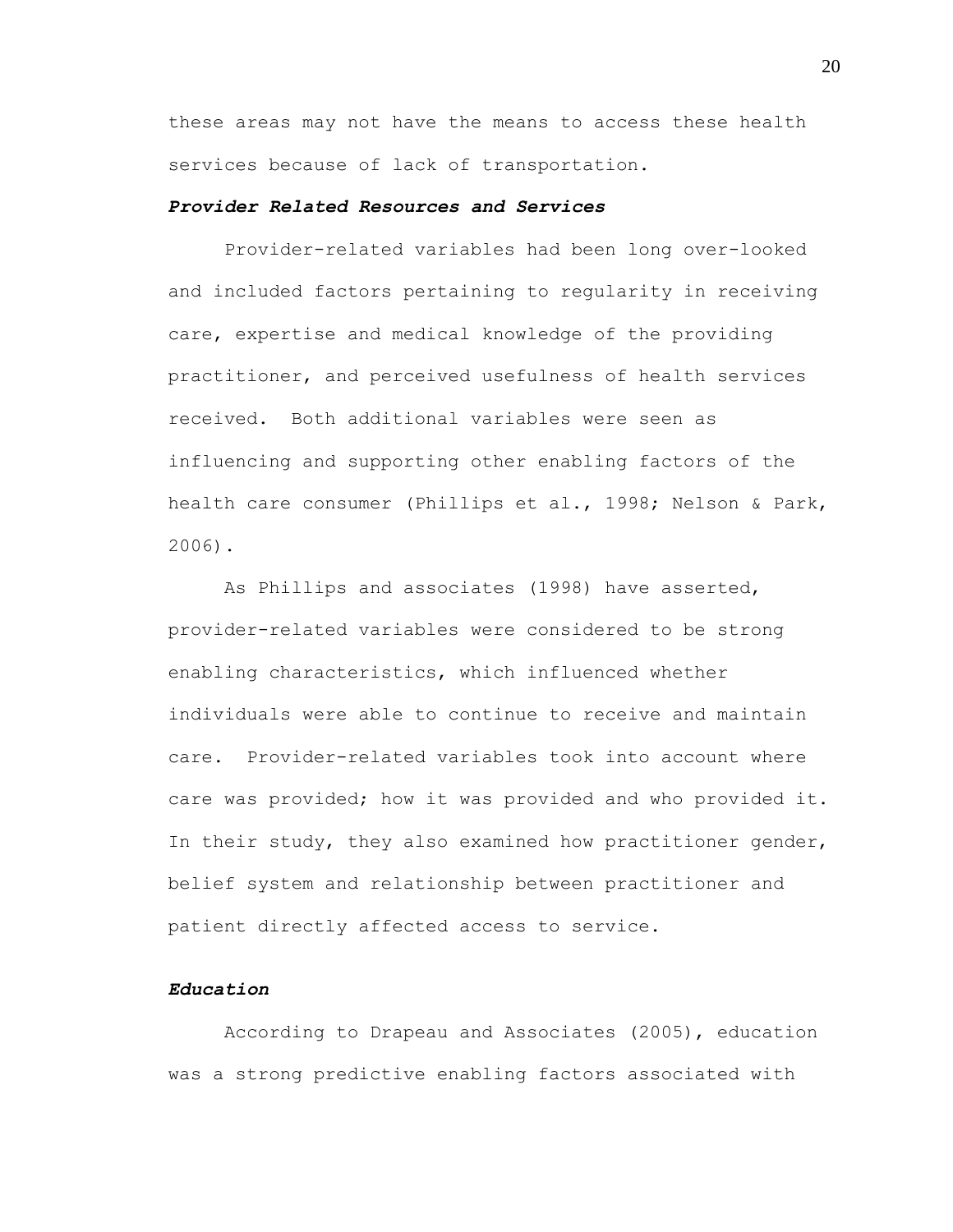mental health services access. With regards to education, it was seen that those most likely to seek and use mental health services has a minimum of some post-secondary education; albeit college or some university. As well, it was demonstrated that those with higher levels of educational background might have been more informed of current mental health issues and appropriate forms of treatment (Cook et al., 2006).

#### *Income*

Although the Canadian health care system is based upon the Principles of Universal Health Care Insurance (i.e. universality, portability, comprehensiveness, and administration), provisions related to mental health care services are not the same as for access to emergency/catastrophic care or primary physician care. Some mental health services are covered by provincial health care but are limited to psychiatric assessment and in-patient hospital care (Clarke, 2004).

As for consumers in need of mental health services, income is strongly associated with access to these services, especially professional consultations with psychologists, social workers and therapists in an outpatient setting. This often affects an individual"s ability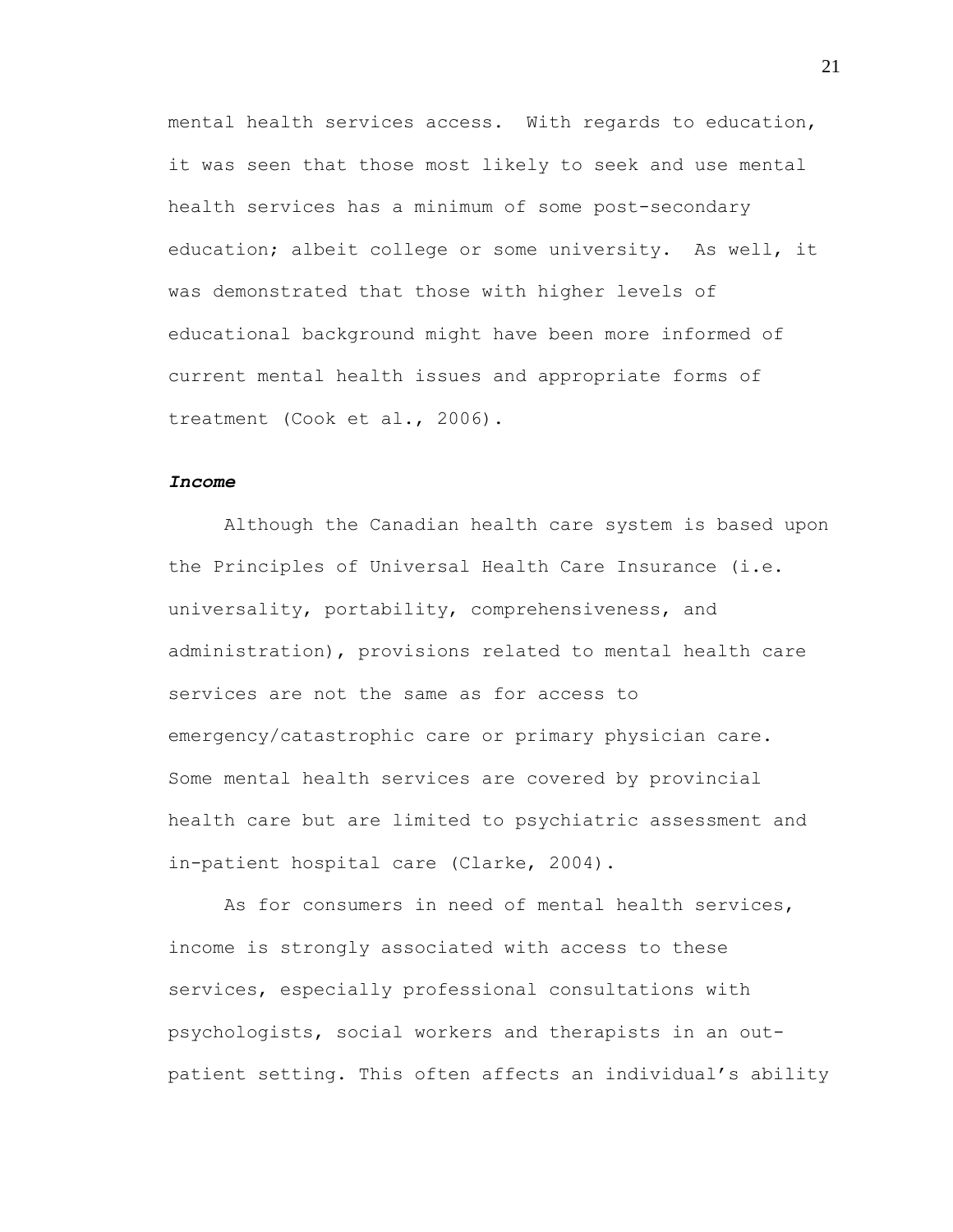to pay for mental health services and can directly influence whether an individual will be able to access and maintain mental health care (Shi and Stevens, 2005).

According to Shi and Stevens (2005) those from lowincome households were less likely to receive needed mental health care, and delayed seeking basic medical attention or filling a prescription for other physical ailments; with this mentioned, those of low-income status might not even have the resources or ability to seek and receive basic health care, let alone, seek "more expensive" services for mental health issues.

As well, Wolinsky and colleagues (1983) suggested that differences in income resulted in disparities in accessing and using health services. For example, higher income individuals would see a greater need for preventive measures, and would more likely to seek these services (e.g. mammography) than lower income individuals, who were more likely to rely on intervention measures or emergency/catastrophic care (e.g. emergency room visits to physicians for immediate health crisis).

#### *Occupation*

Several studies have focused on the links between mental health and occupational position, and have examined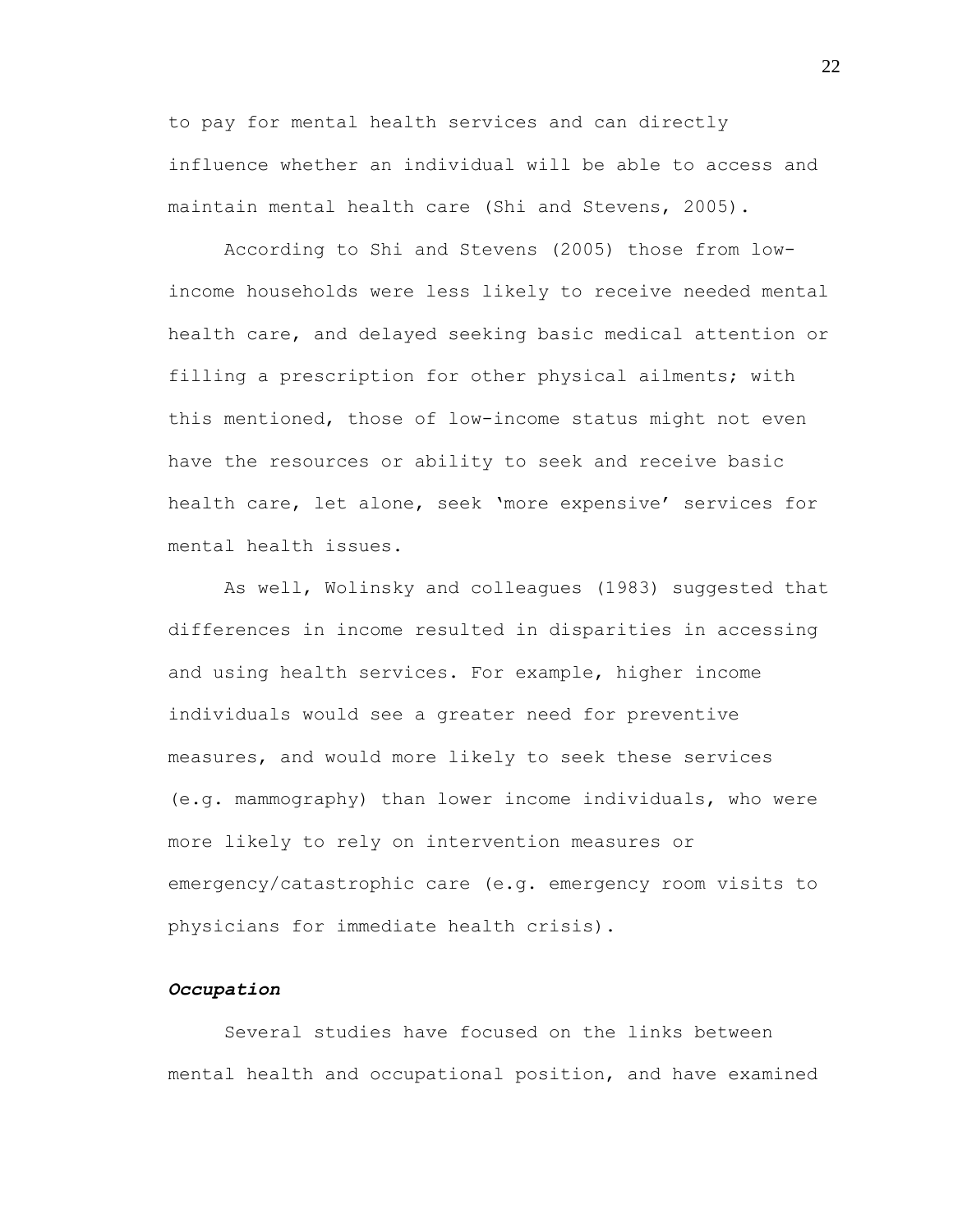such work-related issues as: stress, anxiety disorders, depression, substance abuse and addiction, deleterious effects of workplace violence and harassment, and suicide on a national and global perspective (deVries et al., 2003; Wilhelm et al., 2004). As well, it has also been noted that individuals in varying fields of employment and occupation can be more likely to seek and use mental health services (Weber, Davis & Sebastian, 2002). To illustrate this, researchers, Dewa & Lin (2000), examined the links between lost work days and decreased days of productivity as implicated by chronic pain, mental illness or as a combination of both conditions.

The researchers used data from the 1990/91 Mental Health Supplement of the Ontario Health Survey (N=4225), and analyzed cases, excluding those who were unemployed (Dewa & Lin, 2000, p.42). These researchers considered fourteen different levels of occupation, which ranged from highly educated professionals to unskilled manual labourers, to explore as to which occupational level experienced the greatest loss of days of work or days of decreased productivity and increased psychological effort.

After controlling for age and gender, Dewa & Lin (2000) discovered that skilled technicians and unskilled manual labourers demonstrated the greatest amount of lost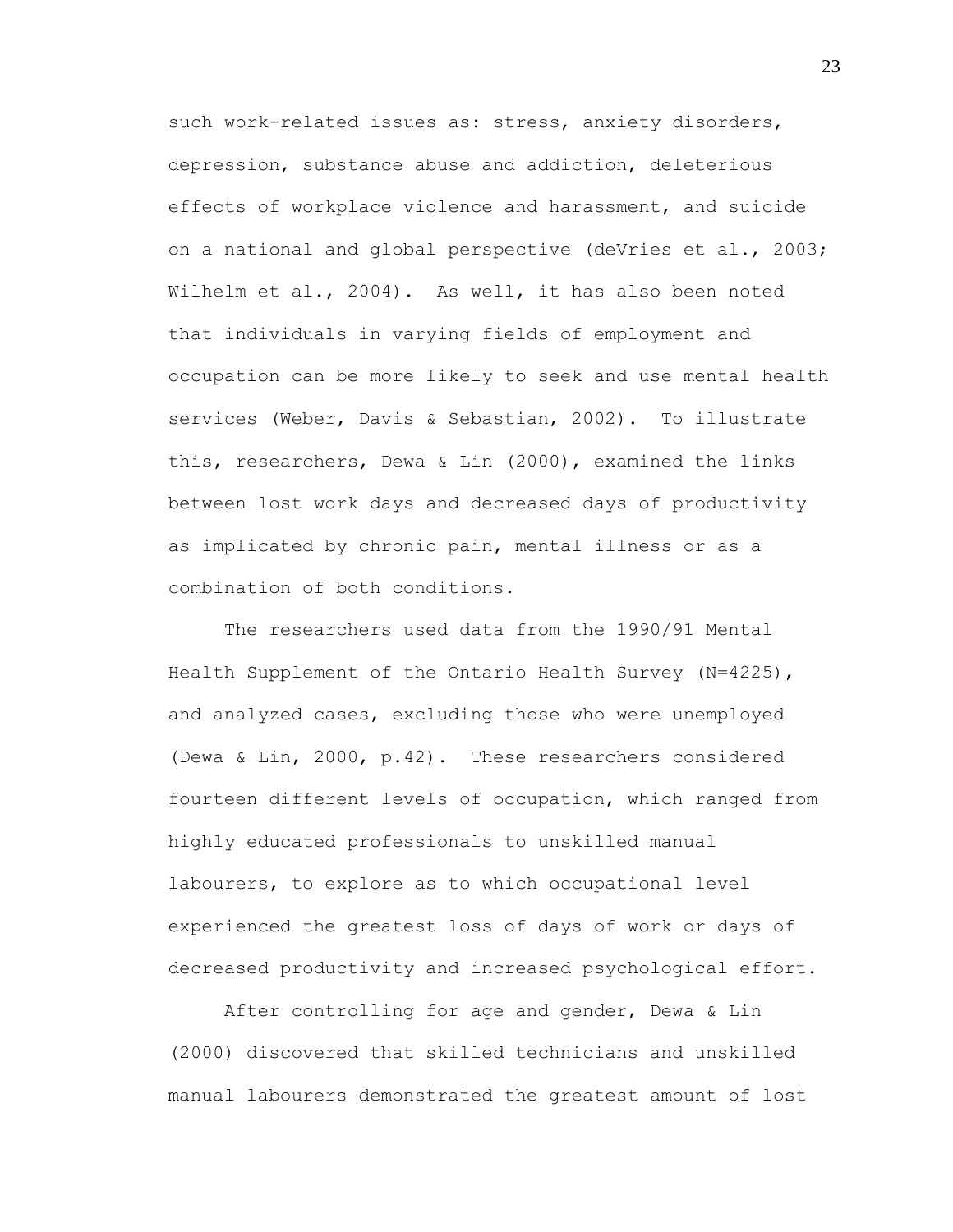work days and decreased productivity due to mental health issues. As well, those in middle management positions and skilled technicians were more likely to have reported using mental health services in comparison to unskilled labourers or highly educated professionals. However, they also reported that workers in professional occupational groups reported the highest level of mental and emotional stress in their jobs, but were most likely to continue working even if experiencing depressive states or anxiety.

Drapeau and associates (2005) have indicated in their study that those who were unemployed were more likely than those who were employed full-time to experience mental health issues, and seek treatment. Additionally, women who were either employed full-time or part-time were also much more likely to seek and use mental health services, than men of all age groupings and employment status.

#### *Benefits of Physical Activity and Leisure*

Current research has demonstrated the positive beneficial effects that physical activity and leisure has on diminishing the severity of anxiety symptoms (Goodwin, 2003; Jorm, Christensen, Griffiths, Parslow, Rodgers & Blewitt, 2004; Strathopoulou, Powers, Berry, Smits & Otto, 2006). Additionally, research has further indicated that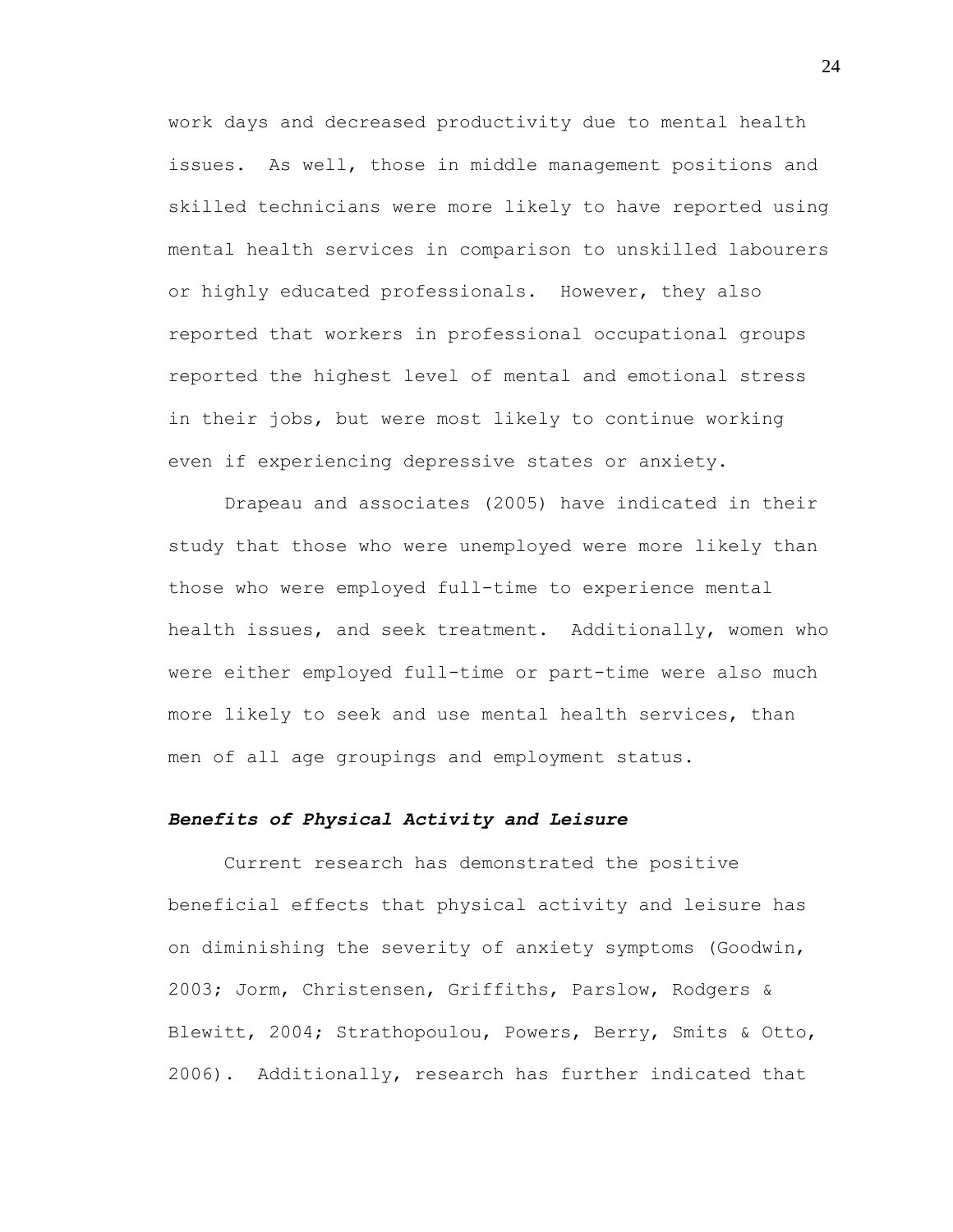males, who reported engaging in regular physical activity, were significantly less likely to be identified as having a diagnosable anxiety disorder, as compared to females who did not report engaging in regular physical or leisure activities (Goodwin, 2003).

It is also believed that engaging in physical or leisure activity assists in the increased production of monoamine transmitters, which then inhibits the continuation of the negative feed-back loop associated with the onset of panic attacks or symptomatic behaviours associated with anxiety disorders (Jorm et al., 2004; Strathopoulou et al., 2006).

According to these studies, physical activity may lessen the severity of anxiety disorders. This lessened severity can then be seen to decrease the likelihood that an individual will experience symptoms related to anxiety disorder, and therefore, be less likely to seek and use mental health services. Moreover, Goodwin (2003) also indicated that males reported the greatest engagement in physical activity, and that females reported the least engagement of physical activity based upon the assumption that women might not engage in physical activity due to a lack of time and involvement with double-duty roles (i.e. holding responsibilities with child-rearing, career and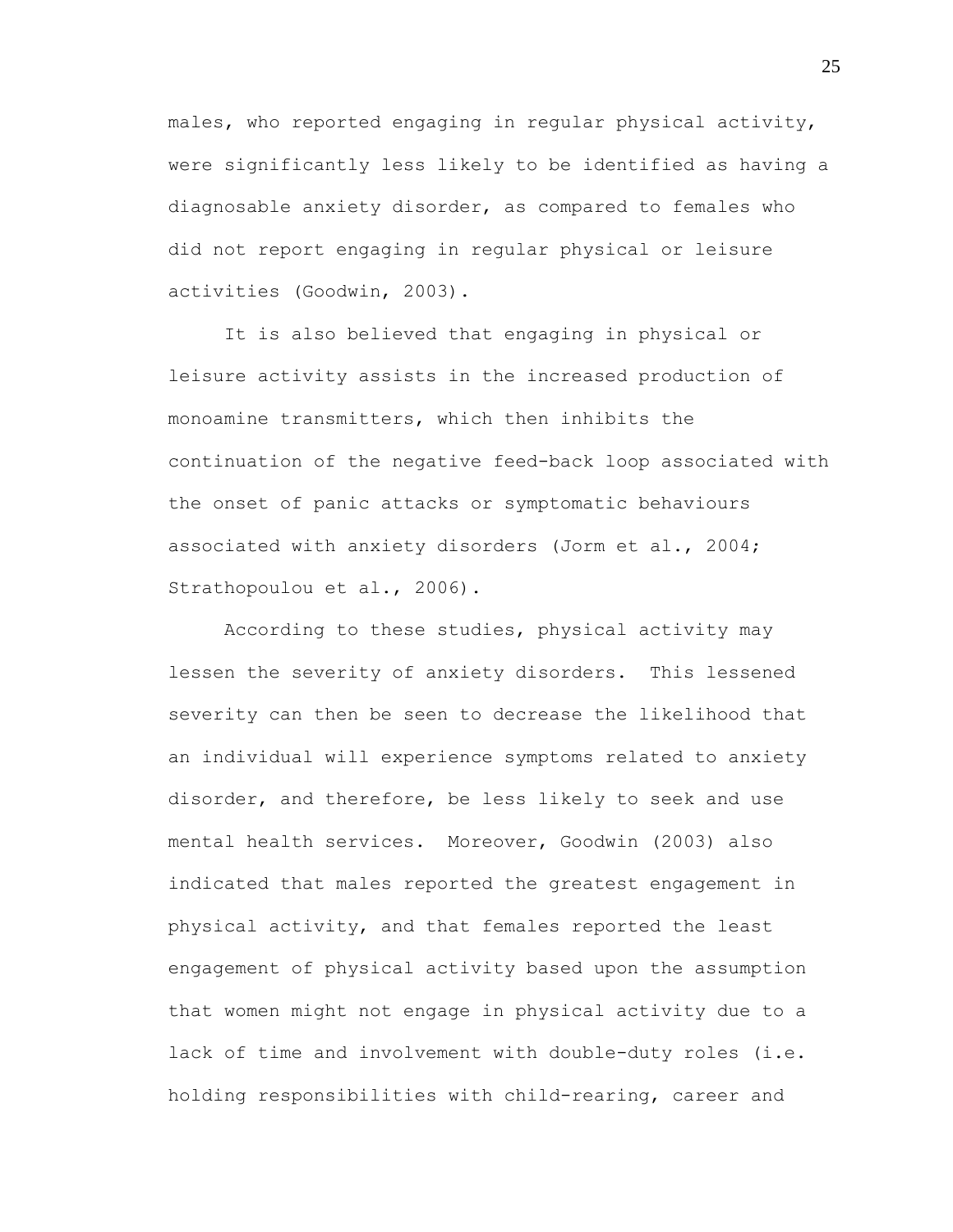household duties), which may inhibit women from participating in physical or leisure endeavors (Goodwin et al., 2003).

#### **Need**

Need characteristics can be considered as factors that lie within the individual, which can enhance or hinder an individual's decisions and actions, to whether or not, seek and use health services. Need characteristics may include level and severity of illness, personal health beliefs and behaviors, and the individual"s acknowledgement that the illness is having considerable impact upon his or her quality of life.

In terms of Talcott Parson"s notion of the sick role (Parsons, 1951), any illnesses, which can be seen as having a direct influence, which prevent the ill person from interacting and contributing to society, can only be tolerated for a brief period of time. Based upon the sick role, it is up to the individual to seek adequate and professional medical interventions so that the individual may overcome the illness, and reintegrate within society.

In the case of need, the level of severity, and even the nature of the disease itself is cause to seek and use health services. With regards to mental health disorders, very little previous research has directly investigated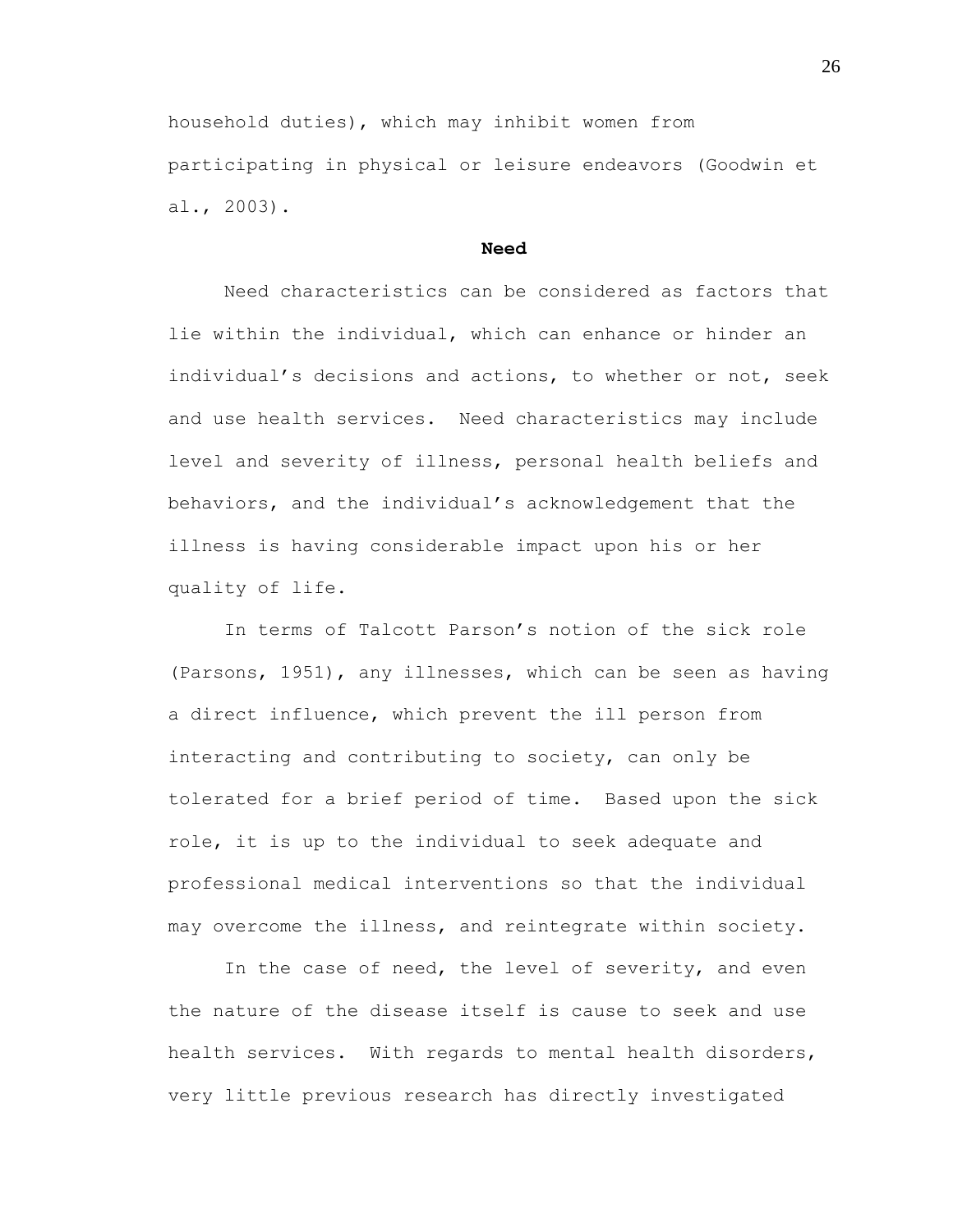mental health disorders as being indicative of need. However, some recent studies (Fleet, Lavoie, Martel, Dupuis, Marchand & Beitman, 2003; Gavrilovic, Schutzwohl, Fazel & Priebe, 2005) have examined mental health services use by those who had been identified as experiencing the effects of post-traumatic stress disorder.

In these studies, it was determined that those who sought and received medical attention for their disorder did so as a result of experiencing physiological effects of post-traumatic stress disorder (i.e. primarily chest pains or severe headaches). It was concluded that an acknowledged need for mental health intervention was not actualized unless the patient experienced symptoms associated with immediate danger to health or life, which was also associated with a great disruption in the individual"s quality of life and normal social interactions.

When it comes to the characteristic of need, often mental health symptoms do not readily cause disruptions in one"s life or livelihood. However, if the symptoms increasingly progress to the point of disruption, then an individual may seek and use mental health services (Goodwin & Andersen, 2002).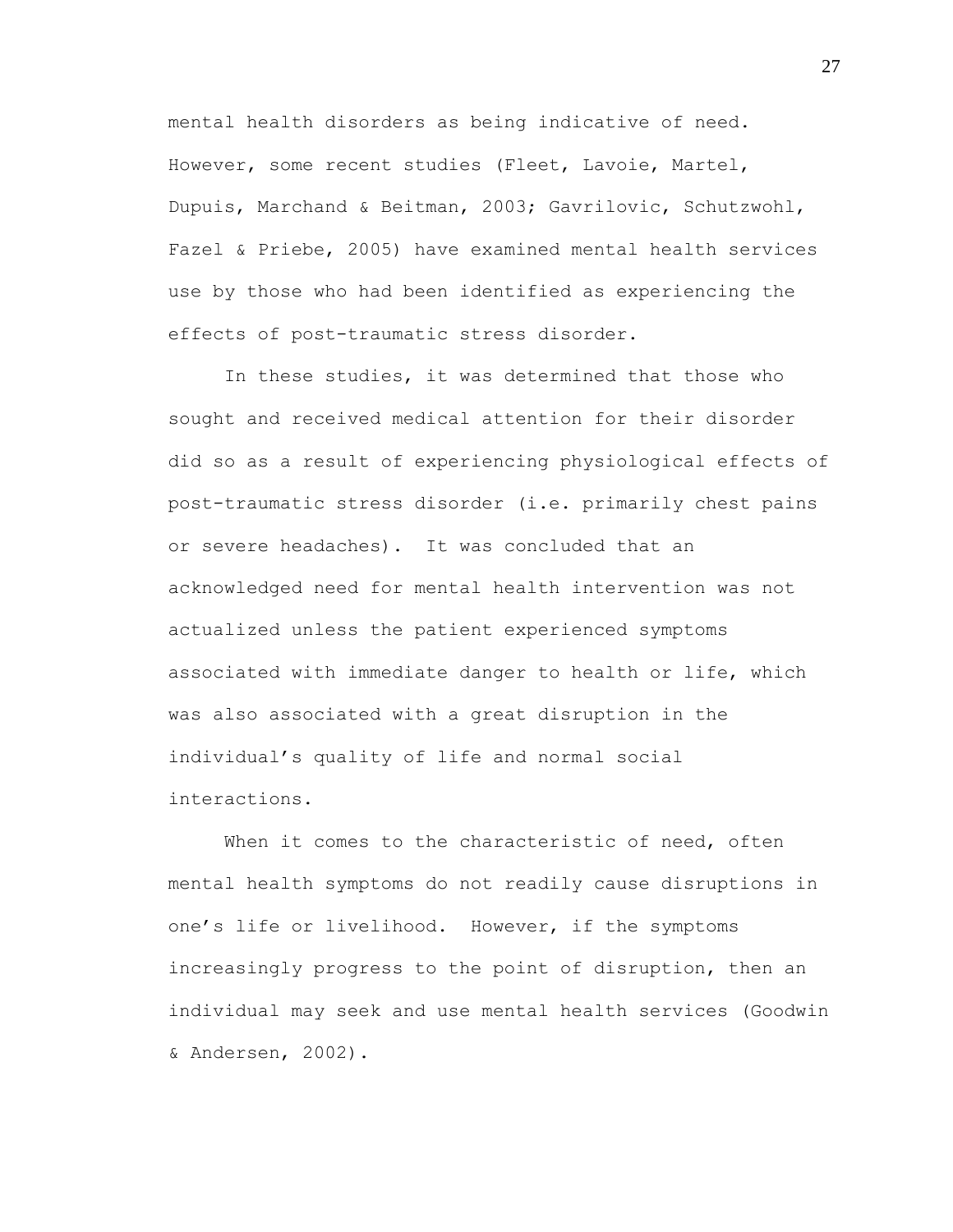### **Presence of Other Mental Health Disorders**

Many previous studies have linked the presence of multiple mental health diagnosis to an increased likelihood that one would seek and use mental health services (Currie et al., 2005; Katz et al., 1997; Nelson & Park, 2006). A study by Wu and associates (1999) investigated the comorbidity and increased possibility of use, for those with a dual diagnosis for psychiatric disorder with substance abuse, and found that co-morbidity drastically increases the likelihood for individuals to seek and use mental health care services.

Additional studies have further examined the impact that major depression and mood disorder, coupled with a dual diagnosis of substance depression and anxiety disorder, have on mitigating the use of mental health services, and discovered that dual diagnosis does increase the likelihood for individuals to seek care, especially with the presence of mood disorder with diagnosable anxiety and panic disorder (Currie et al., 2005; Rhodes et al., 2006).

# **Diagnostic and Statistical Manual of Mental Disorders: Defining and Measuring Anxiety Disorders**

Anxiety disorder is classified as a broad spectrum disorder in the Diagnostic and Statistical Manual of Mental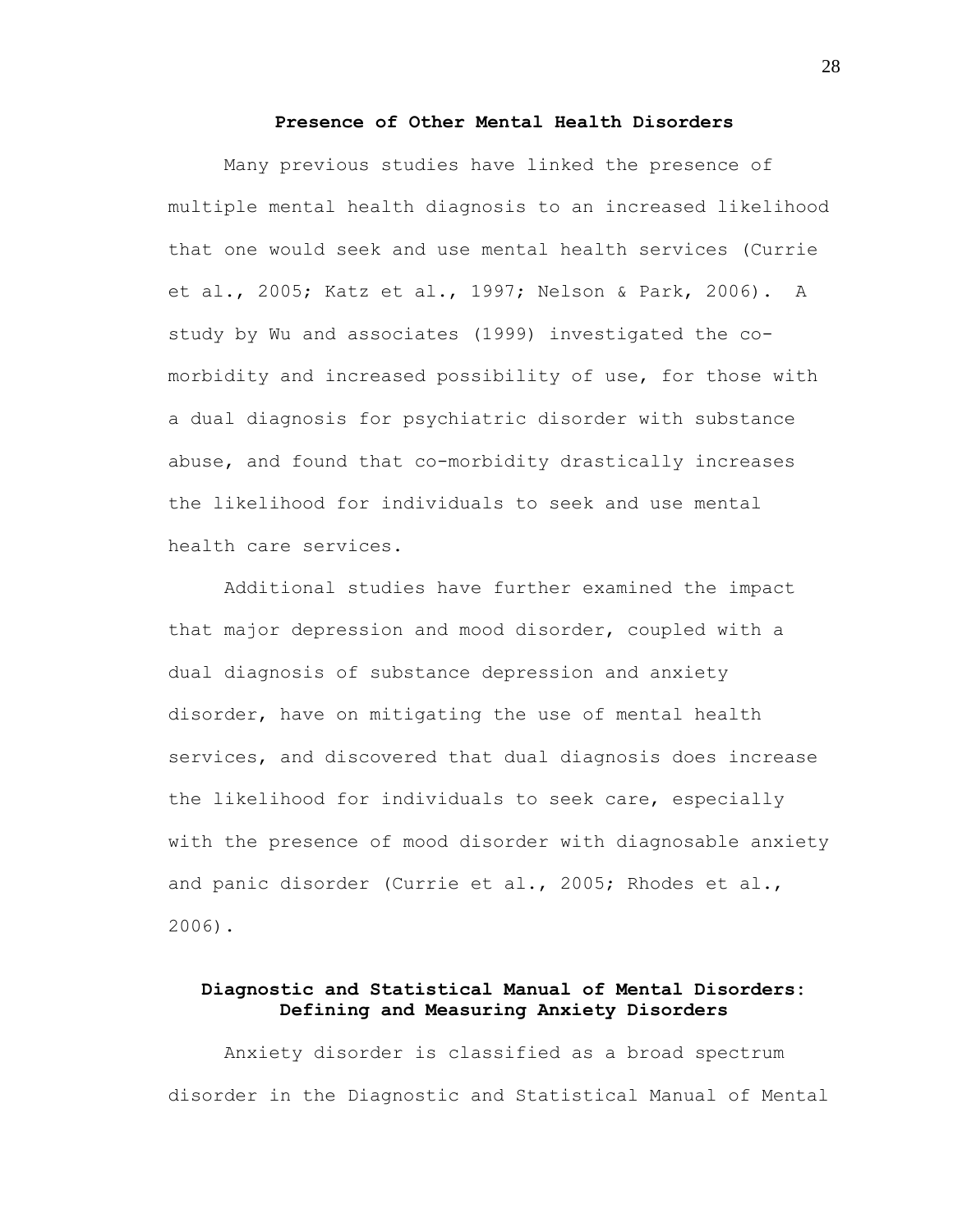Disorders (DSM-IV-TR, 2004). Anxiety disorders may include multiple expressions and symptoms, which may range from panic attacks to specific phobias and obsessive compulsive disorder. As well, those diagnosed can be diagnosed with one axis of the disorder, or may be diagnosed as having more than any one classification of anxiety disorder (i.e. panic attack with social phobia; obsessive compulsive disorder with the presence of post traumatic stress disorder).

### *Anxiety Disorder Diagnostic Measure*

According to the DSM-IV (2004), anxiety disorders are conditions, which may include, but are not limited to the following:

*Panic attacks-* where individuals experience a discrete period marked by the sudden onset on intense apprehension, fearfulness, terror or a sensation of impending "doom". Individuals reporting physical symptoms of shortness of breath, palpitations, chest pain or discomfort, sensations of smothering or choking, a sense of depersonalization or de-realization, and the sensation of "losing control or going crazy".

*Agoraphobia-*is related to an intense fear of apprehension for the sufferer to be exposed to situations where an imminent attack might occur. The person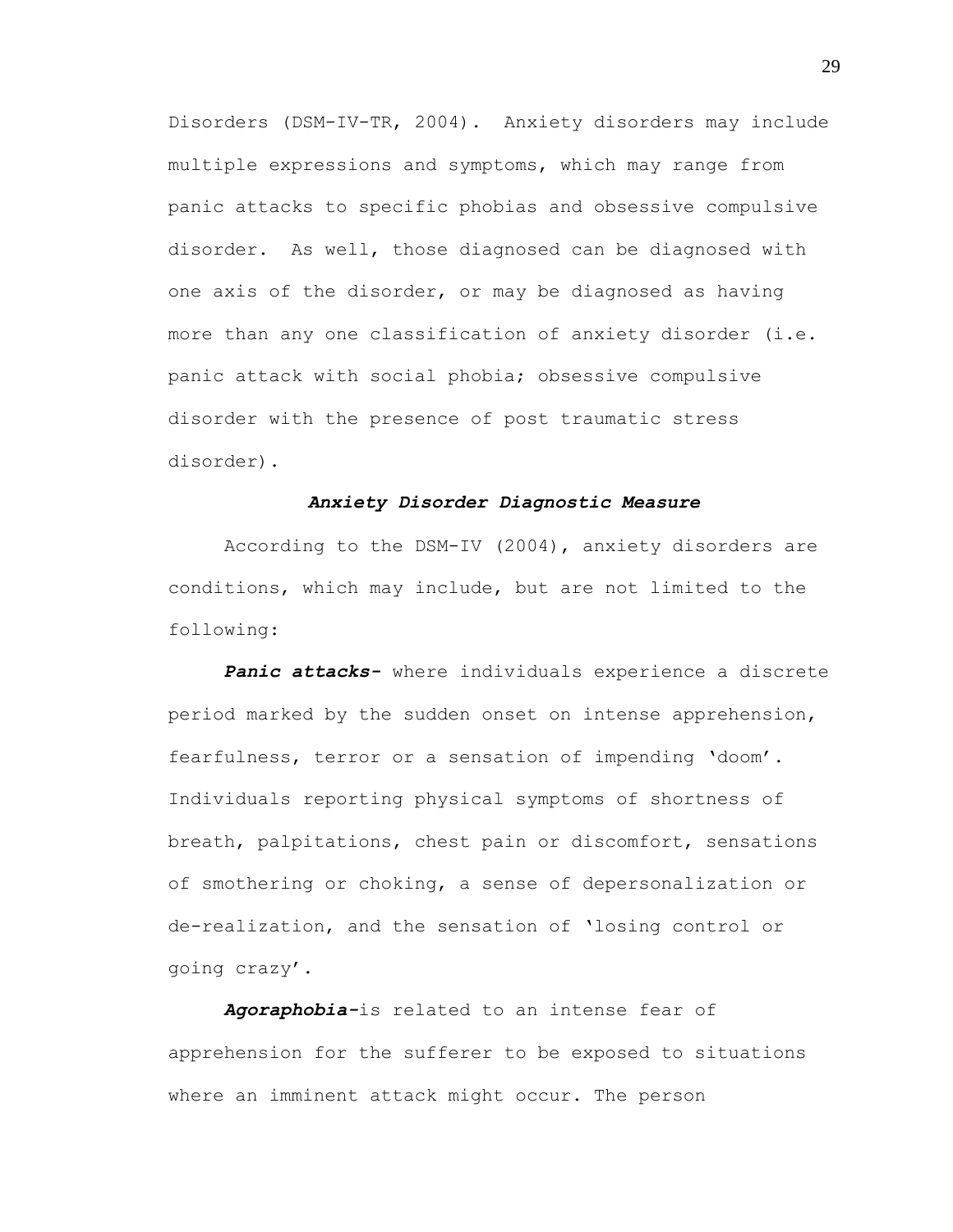experiencing these symptoms will avoid anxiety provoking situations where escape, from threatening or embarrassing, situations may not be possible.

*Specific phobia-*fear or anxiety related to a specified object, individual or environment. An individual often understands that his or her fear may be irrational, but are unable to control any resultant anxiety towards exposure to the specifically feared stimuli.

*Social Phobia-* Anxiety provoked by specified social events or performances, social phobia may occur, comorbidly, with agoraphobia and may lead to avoidance behaviors.

*Obsessive-Compulsive Disorder-* Obsessive-compulsive disorder is considered to have two distinct manifestations of behaviors, and is marked by an obsession toward repetitive thoughts or feelings, which produces anxiety, while compulsions are acted out and are felt to help neutralize the anxiety symptoms being experienced.

*Posttraumatic Stress Disorder-*Anxiety related to the effects experienced from a traumatic life event. Those experiencing PTSD, will often re-experience (or re-live) the event through flash-backs, and are accompanied by increased physical and mental arousal and hyper vigilance related to the traumatic event.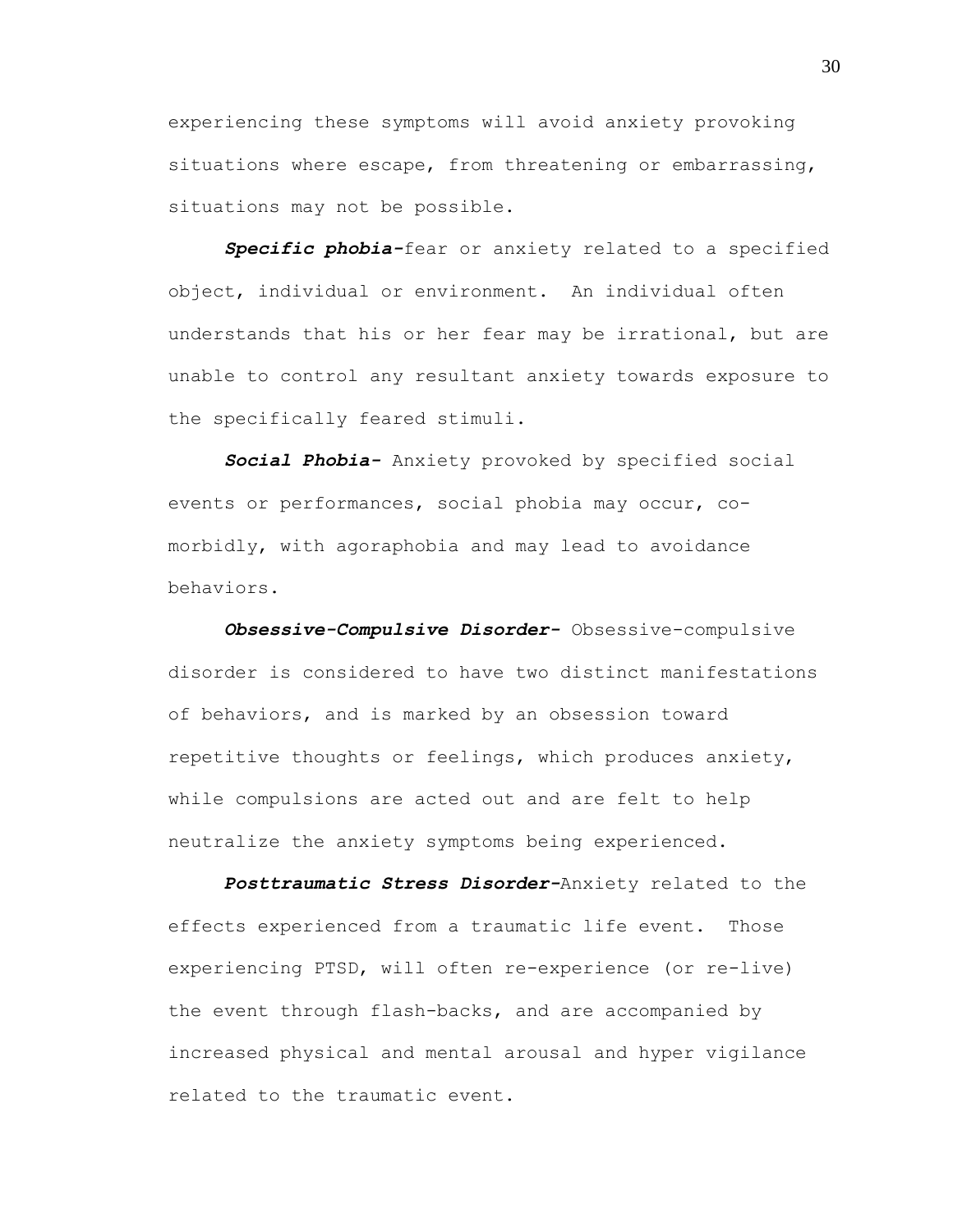*Acute Stress Disorder-*These symptoms are related to posttraumatic stress disorder but occur immediately following traumatic event (i.e. following a serious car accident).

*Generalized Anxiety Disorder-* Generalized anxiety disorder is marked by persistent and excessive anxiety and worry, which has continued for a six month period. People often report symptoms of heightened or exacerbated worries, which others may find minor or incidental.

Symptoms related to anxiety disorder may emerge during late adolescence and may continue well into adulthood. However, some individuals have been known to experience anxiety disorders during adolescence, followed by a period of remission, and a reoccurrence during adulthood, especially after a traumatic event or prolonged stress.

Diagnosis of anxiety disorder, and related characteristics, follow DSM-IV adherence and include that the symptoms be present for a specified period of time (2 weeks to 6 months) and report experiencing four or more of the documented symptoms.

# **Mental Health Services Utilization: Those with Anxiety Disorder**

Recent research has indicated that anxiety disorders are wholly under or misdiagnosed in the general population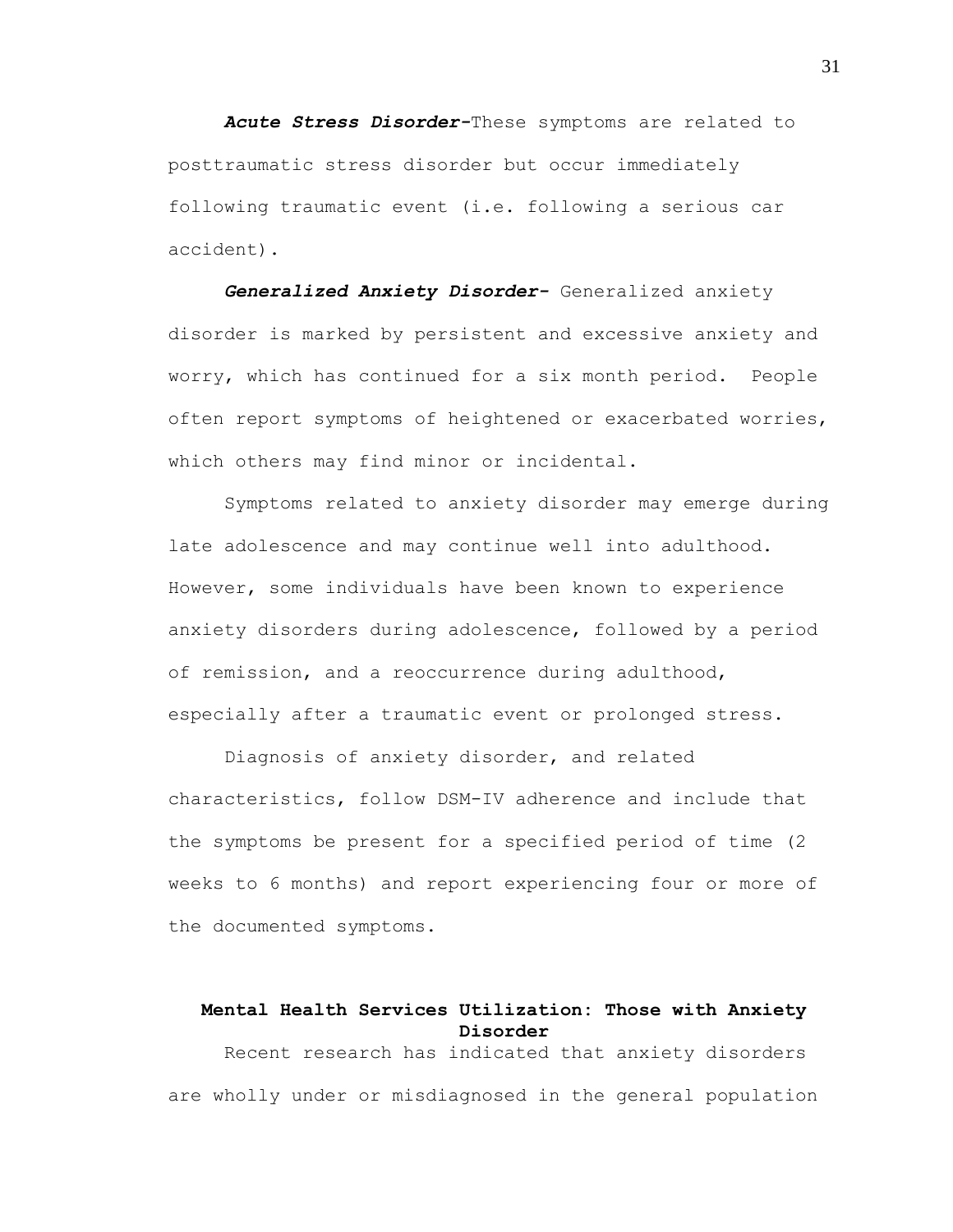(Foot & Koszycki, 2004; Goodwin & Andersen, 2002; Wittchen, 2002). Of those who eventually become clinically diagnosed by the psychiatrists or psychologists, most are women and older persons (Wittchen, 2002). Prior to being identified and diagnosed, many of those who have anxiety disorder may have suffered through the symptoms of anxiety disorders anywhere from five to ten years (Wittchen, 2002, p.162). According to work conducted by Wittchen (2002), it was found that individuals experiencing anxiety related disorders and general anxiety disorder (GAD) were more likely to be females, who had reported experiencing these symptoms anywhere from five to ten years before receiving a successful diagnosis (Wittchen, 2002). Additionally, those experiencing symptoms arising from anxiety and generalized anxiety disorder, were the most frequent users of primary health care practitioners, and experienced great social and economic burdens due to the debilitating effects of anxiety disorder upon their lives.

In summary, Andersen"s model has been used extensively to investigate mental health services use, where predisposing, enabling and need characteristics were seen as highly influential in enhancing or hindering the ability to seek and use mental health services, especially for those with anxiety disorder.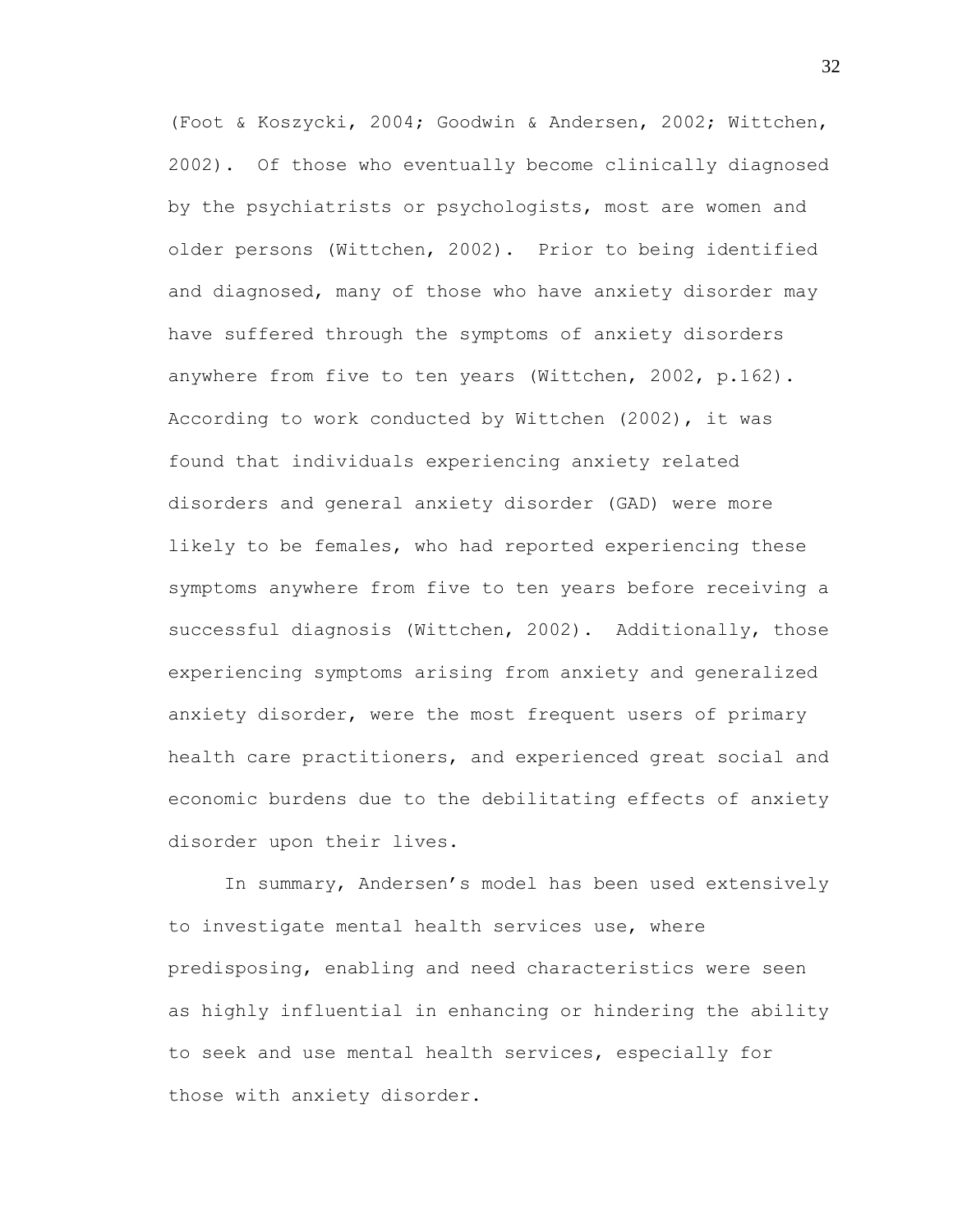# *Chapter Three*

### *Methods*

# **Introduction**

The Canadian Community Health Survey (CCHS) cycle 1.2: Mental Health and Well-being, was collected by Statistics Canada in 2002, and published publicly in 2003. This survey is cross-sectional in design and focuses on data collection and information concerning the mental health and well-being of the general Canadian population.

The CCHS has two components, the Public-use data set, which does not contain sensitive respondent information and the restricted-use Master data files. For the Public-use data set, researchers can down-load desired variables directly through the Statistics Canada website. For access to the Restricted-use data set, researchers must submit an application outlining all primary research objectives and intentions related to potential data treatment, directly to the Research Data Centre (RDC) program as a prior requirement to access and use Statistics Canada Master data files. This thesis study utilized the Restricted-use data set for the purpose of utilizing variables that were not available in the Public-use data set.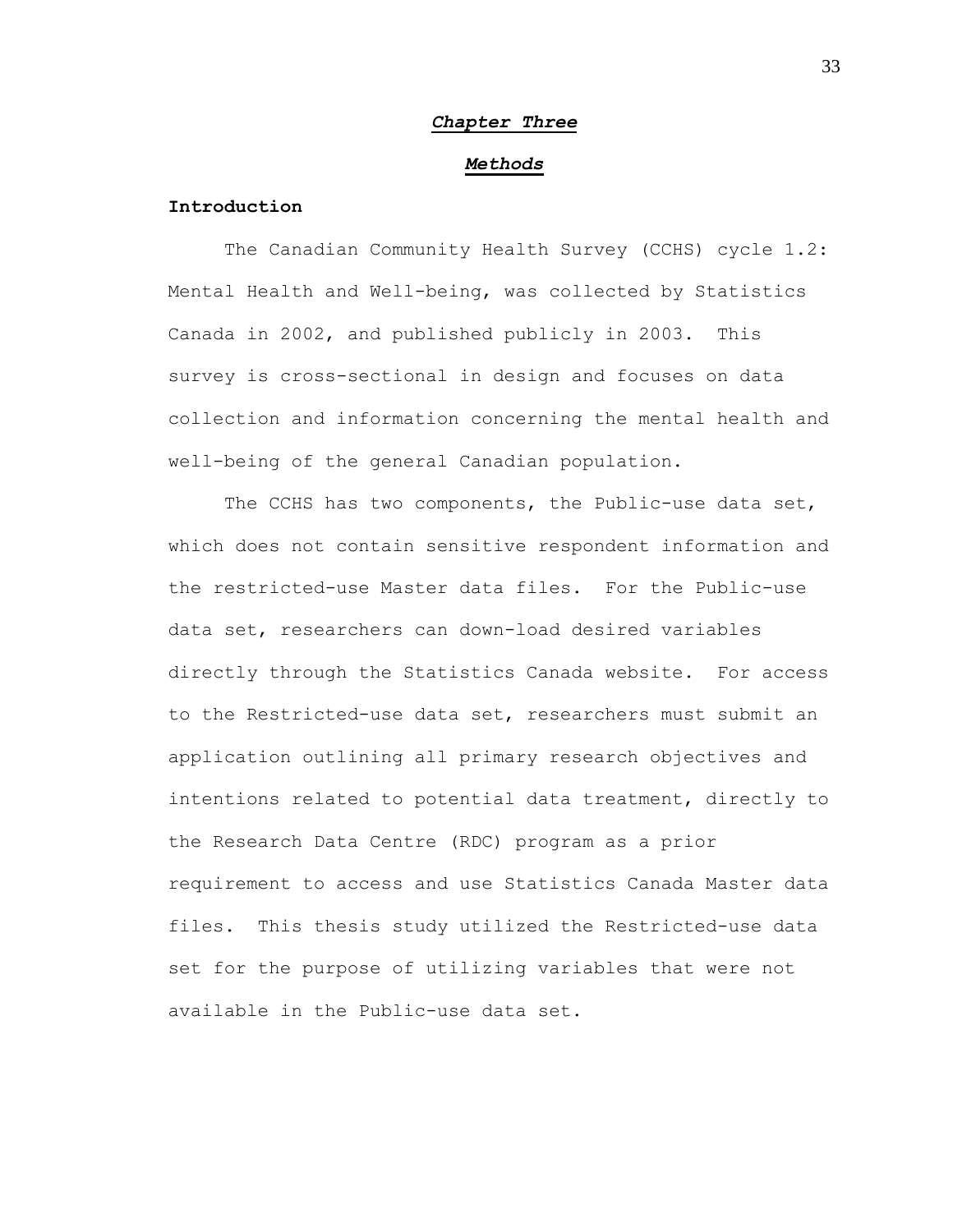### **Population Characteristics and Sampling Frame**

The sampling frame, for the CCHS cycle 1.2 consists of 36, 984 randomly selected respondents from across Canada. Respondents vary in age from 15 years to 80+ years. Respondents represent both males and females, and are also representative of individuals from all socio-economic and ethno-cultural backgrounds. The respondents selected for the CCHS cycle 1.2 represent individuals from each of the 10 provinces, but do not include individuals from the territories. Individuals living in institutional settings, including those who are incarcerated, and individuals living on First Nations reserves were also not included in this survey, as these populations are considered to be specialized and homogenous and may not support selection in random probability. Normally, individuals enlisted as full-time members of the Canadian Forces are also not included in survey sampling. However, the CCHS has compiled a supplementary survey for only those enlisted in the Canadian Forces. This survey was produced by Statistics Canada and was made public in September 2004, and is available as a restricted-use data set. Application to use the Canadian Forces data set is the same as applying to access the Master data set on the generalizable Canadian population.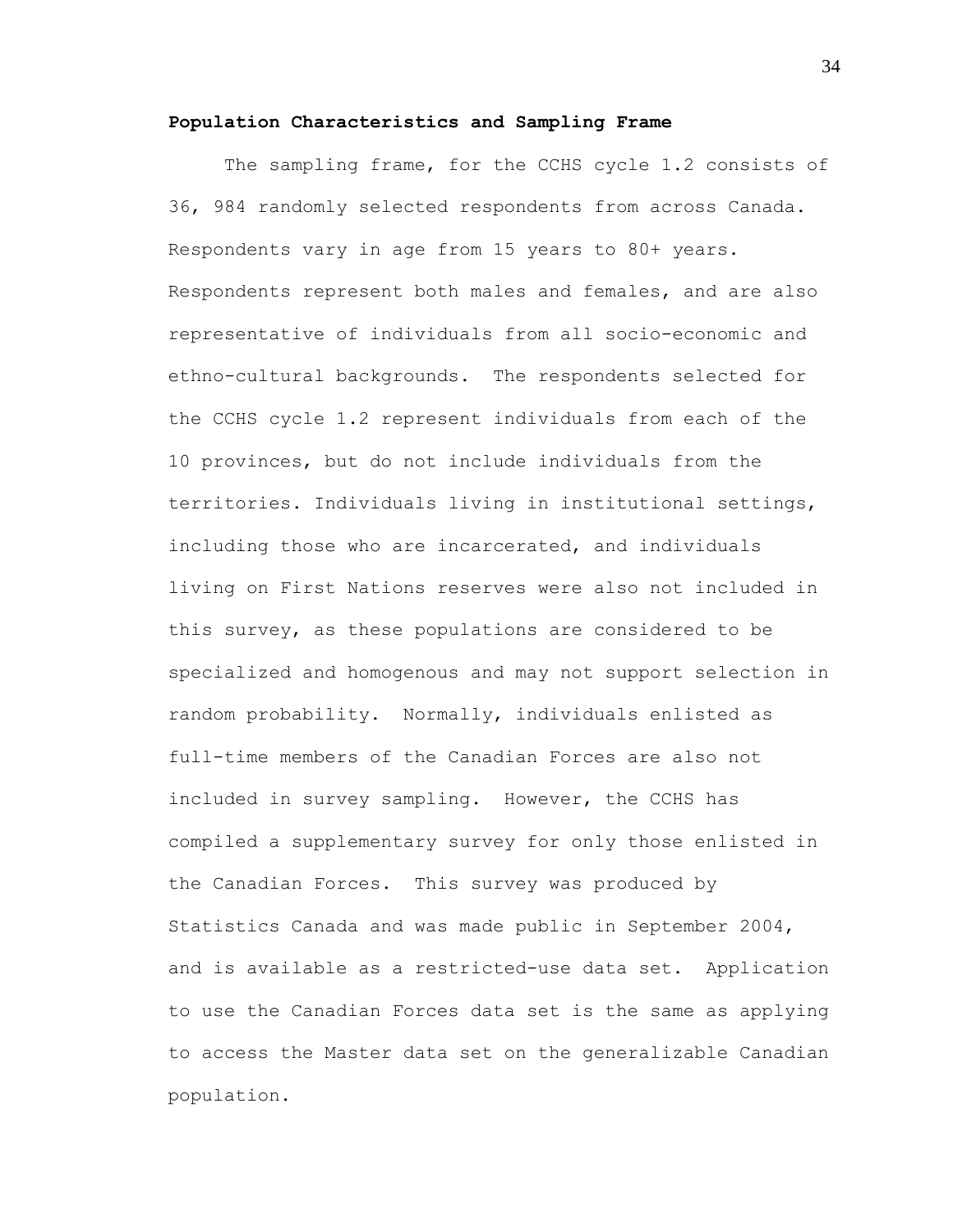### **Target Population**

The target population selected was derived from CCHS cycle 1.2 and was exclusive of respondents who had been identified as having the potential for diagnosable anxiety disorder. The extraction of this population was conducted using the algorithm variables available in the CCHS restricted-use data set. The algorithms of interest involved those pertaining to having anxiety disorder symptoms within the twelve months prior to the CCHS interview. The algorithms for each category of anxiety disorder symptoms correspond to the individual meeting the Diagnostic and Statistical Manual (DSM-IV-TR, 2004) diagnosis criteria, and relevant severity, or caseness of having an anxiety disorder.

# **Measurements and Inclusion Criteria**

In the Canadian Community Health Survey, cycle 1.2, panic attack, agoraphobia and social anxiety have been used to construct the overall variable for diagnosable anxiety disorder. Generalized-anxiety disorder, specific phobias, obsessive-compulsive disorder and posttraumatic stress disorder are not measured in this survey. The CCHS also includes co-morbidity, or poly-mental disorder variables, which takes into account any combination of mood disorders,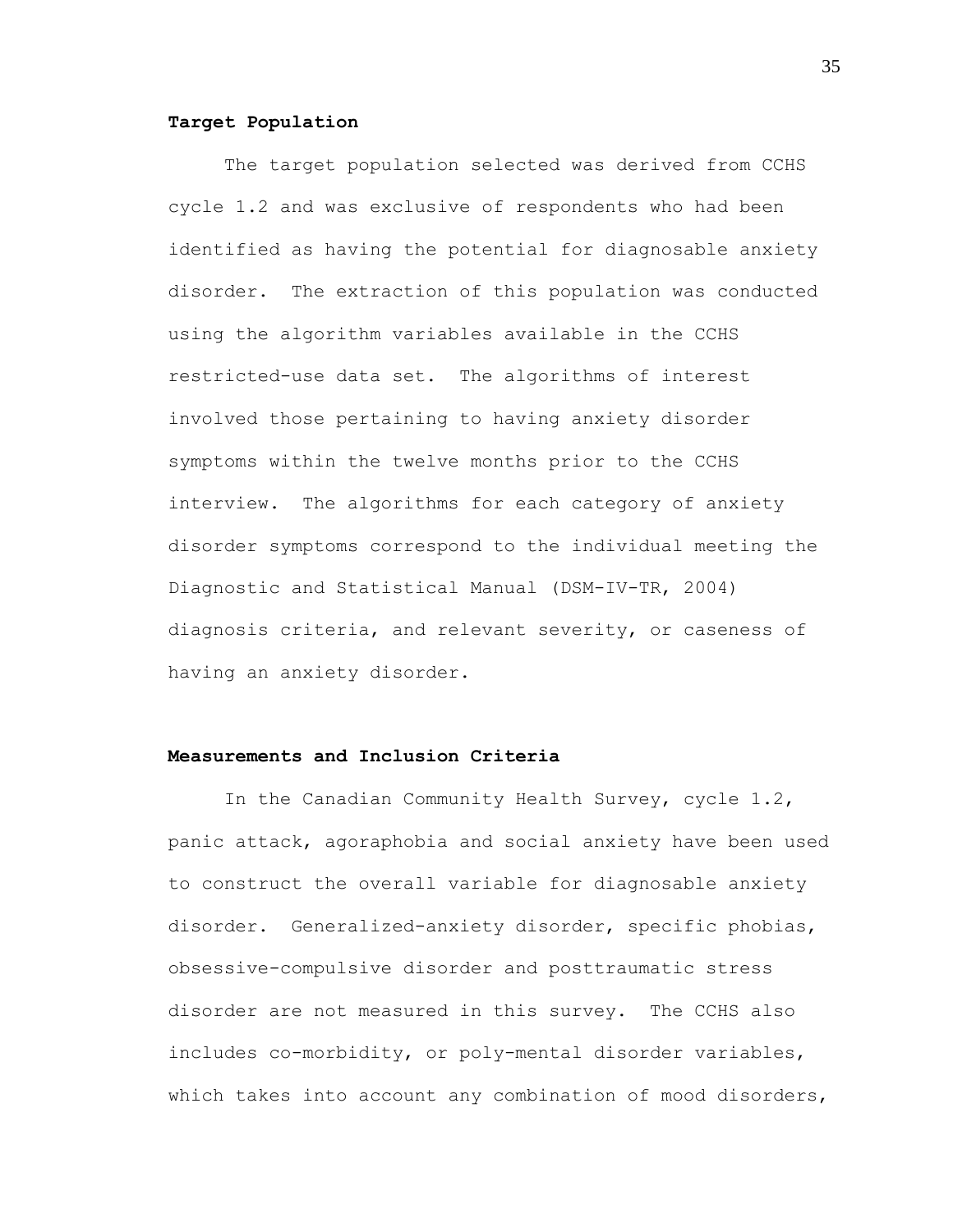anxiety disorders, or substance dependence that has been reported by the respondent, and which has occurred during the respondent's life-time and, within 12-months prior to the interview.

The CCHS cycle 1.2 uses the World Health Organization Composite International Diagnostic Interview (CIDI) questionnaire schedule as a means to identify and select individuals who can be considered diagnosable according to diagnosis criteria of the DSM-IV. The first question is used as a screener question, where the respondent is asked if he or she has ever had experience with feeling a specific way, with regards to inquiry about a particular mental disorder. If the respondent replies positively, the respondent is asked a series of symptom questions. The questions closely follow the symptomology criteria in the DSM-IV-TR and instrumentation constructs of the CIDI. Respondents must answer positively to a clinically established number of symptoms, as indicated in the DSM-IV, before they could continue onto questions regarding criterion qualification.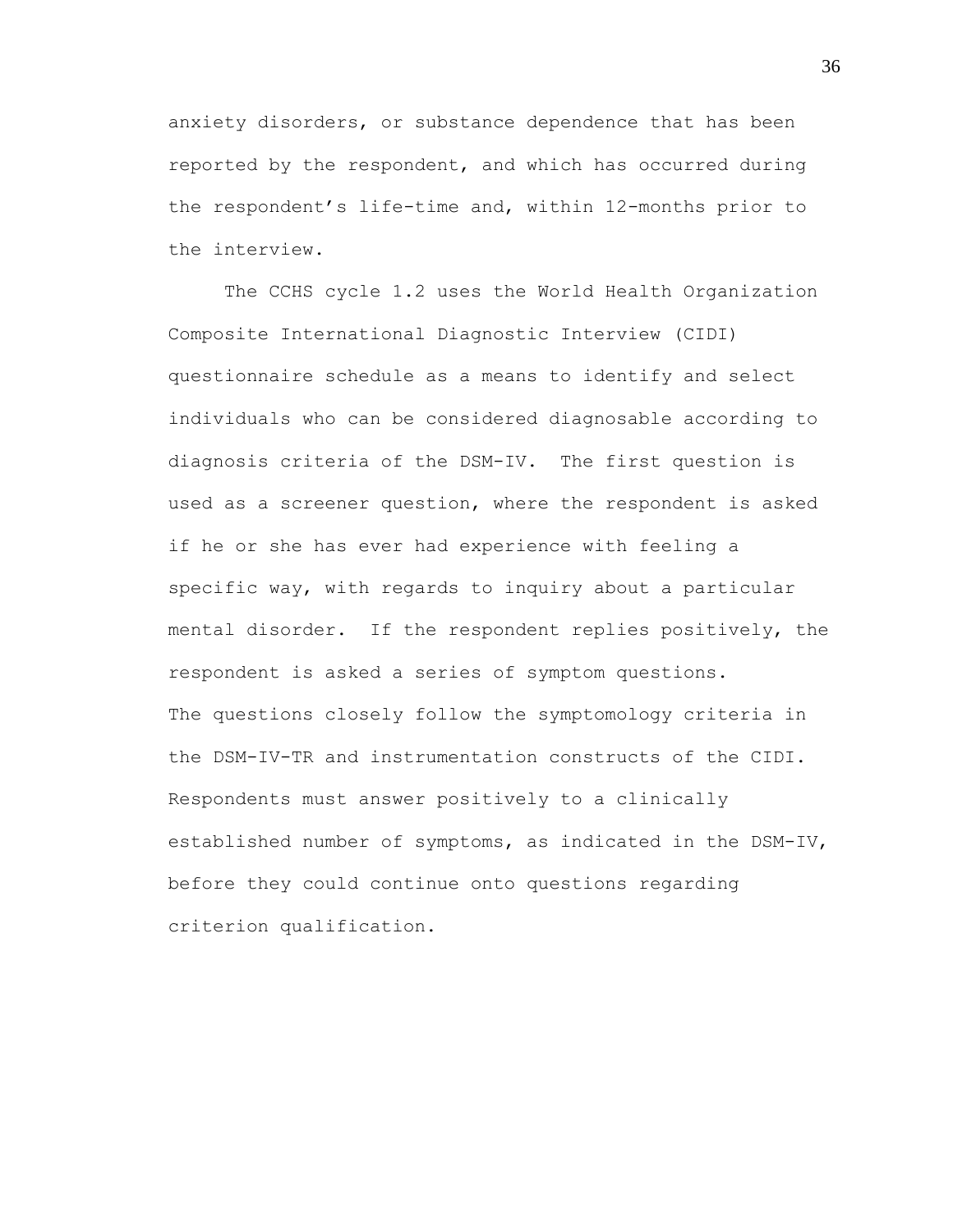# **Canadian Community Health Survey Questionnaire and Inclusion Criteria**

Inclusion criteria required that respondents report positively on two initial screener questions regarding "*during your life, have your ever had an attack of fear or panic when all of a sudden you felt very frightened, anxious or uneasy?*", and "*have you ever had an attack when all of a sudden, you became very uncomfortable, you either became short of breath, dizzy, nauseous or your heart pounded, or you thought you might lose control, die or go crazy?*" If a respondent answered positively, the respondent then continued on with answering proceeding symptom questions in the module, which covered symptoms and experiences related to physiological, mental, emotional and social characteristics related to diagnosable anxiety disorder. If a respondent answered negatively to any screening symptomology questions, then the respondent ceased to answer any remaining questions and was removed from the screening module.

In the CCHS, criterion qualification is separated into two sub-sets of "life-time" diagnosis and "past 12 month" diagnosis. In order for respondents to be classified within the life-time diagnosis, respondents must have fulfilled symptom criteria for anxiety disorder, which had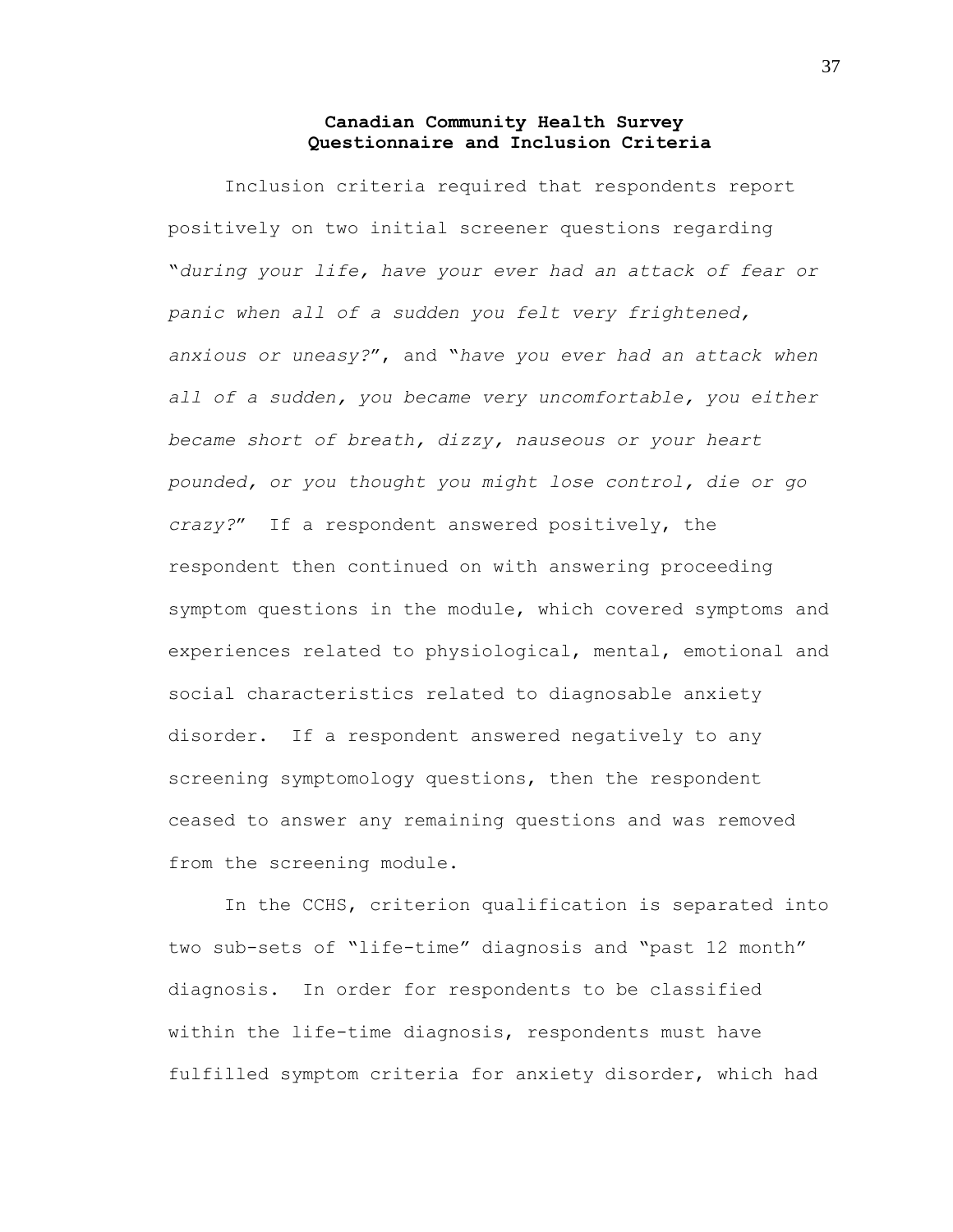been demonstrated to have occurred at least once over a life-time. The purpose of life-time criteria is to select those respondents who reported having experienced some, or all of the symptoms relating to anxiety disorder.

Life-time criterion is further sub-classified into categories A, B, C, D, and E. Each category refers to specific set of circumstances related to the diagnosis criteria of a particular mental disorder. Criterion A refers to those who meet diagnosis criteria of primary symptoms; criterion B/C refers to those who have experienced clinical disturbance or interference from the mental disorder; and criterion that include parts 1 and 2 refer to those respondents who have experienced both disturbance and interference from the mental disorder.

Afterwards, respondents were classified within the life-time algorithm, which refers to those respondents who either met or failed to meet DSM-IV diagnosis criteria. Only those who met life-time diagnosis criteria were further questioned regarding anxiety disorder symptoms that have occurred in the past 12 months prior to the interview.

To illustrate this, the anxiety related variable is based upon the World Mental Health CIDI, which uses a standardized instrument for assessing mental health; the CIDI is operationalized to be consistent with DSM-IV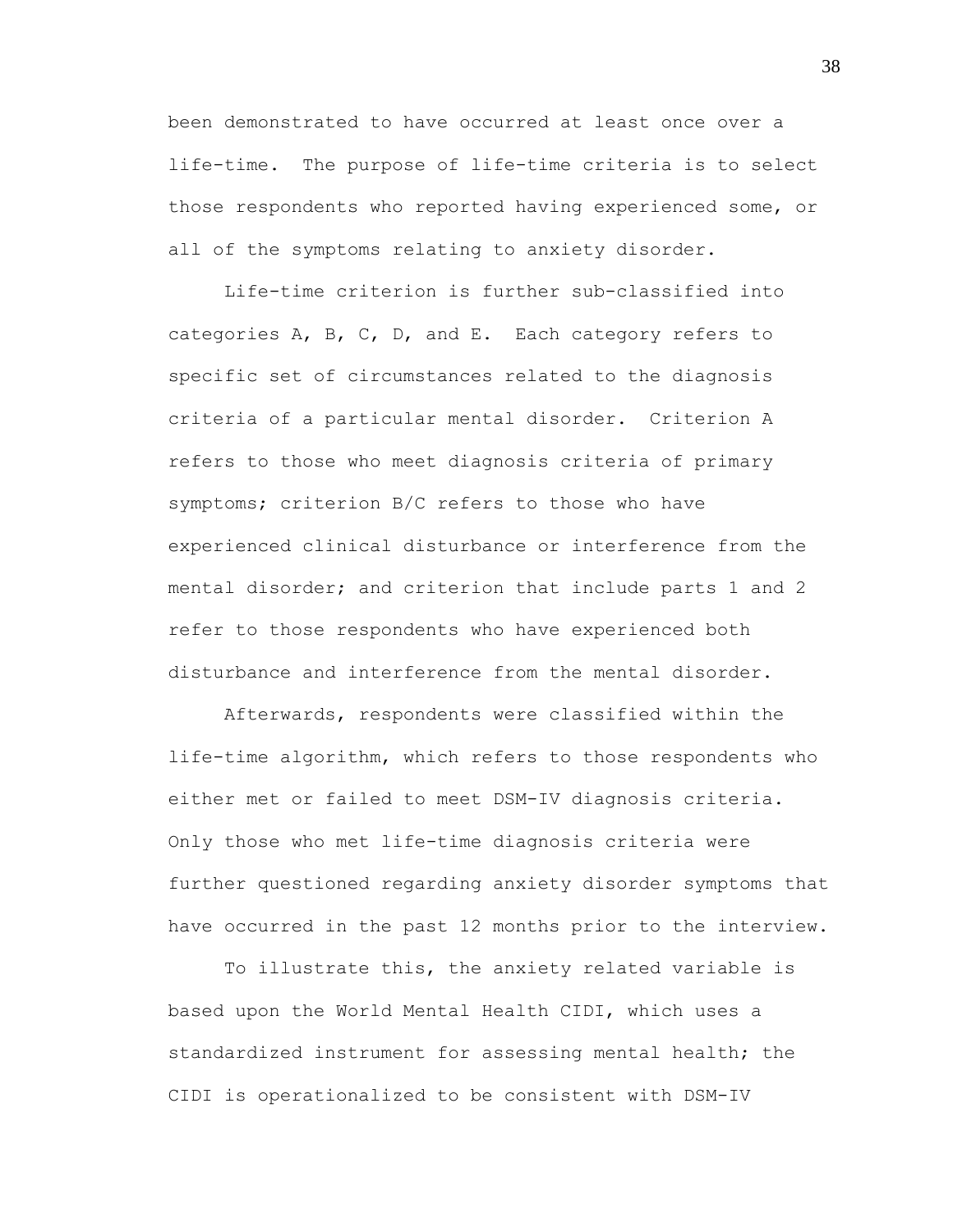criteria for mental disorder diagnosis. The variable is constructed from 30 dependent variables, and included criteria regarding life-time experiences with anxiety or panic, panic episodes in past 12 months, onset, recency, persistence, duration, and interference with social or occupational functioning. The purpose of the anxiety module was to define and classify those individuals who met the criteria for having potential for diagnosis of anxiety disorder.

Those respondents who reported experiencing 4 of the 9 symptoms related to anxiety were then further classified to the criteria of A (part 1 or part 2), C (part 1 or part 2), C (combined), E (absence of bereavement or bereavement lasting >6 months) and E (reported impairment, morbid perception of worthlessness, suicidal ideation, psychomotor retardation). Respondents had to have met life-time clinical diagnosis before they could be asked about further anxiety related symptoms occurring 12 months prior to the interview process. In the CCHS, the algorithm for lifetime prevalence demonstrated that 1,397 respondents were identified as having diagnosable anxiety disorder. In the 12-month prevalence algorithm, 1,803 respondents were identified as having diagnosable anxiety disorder.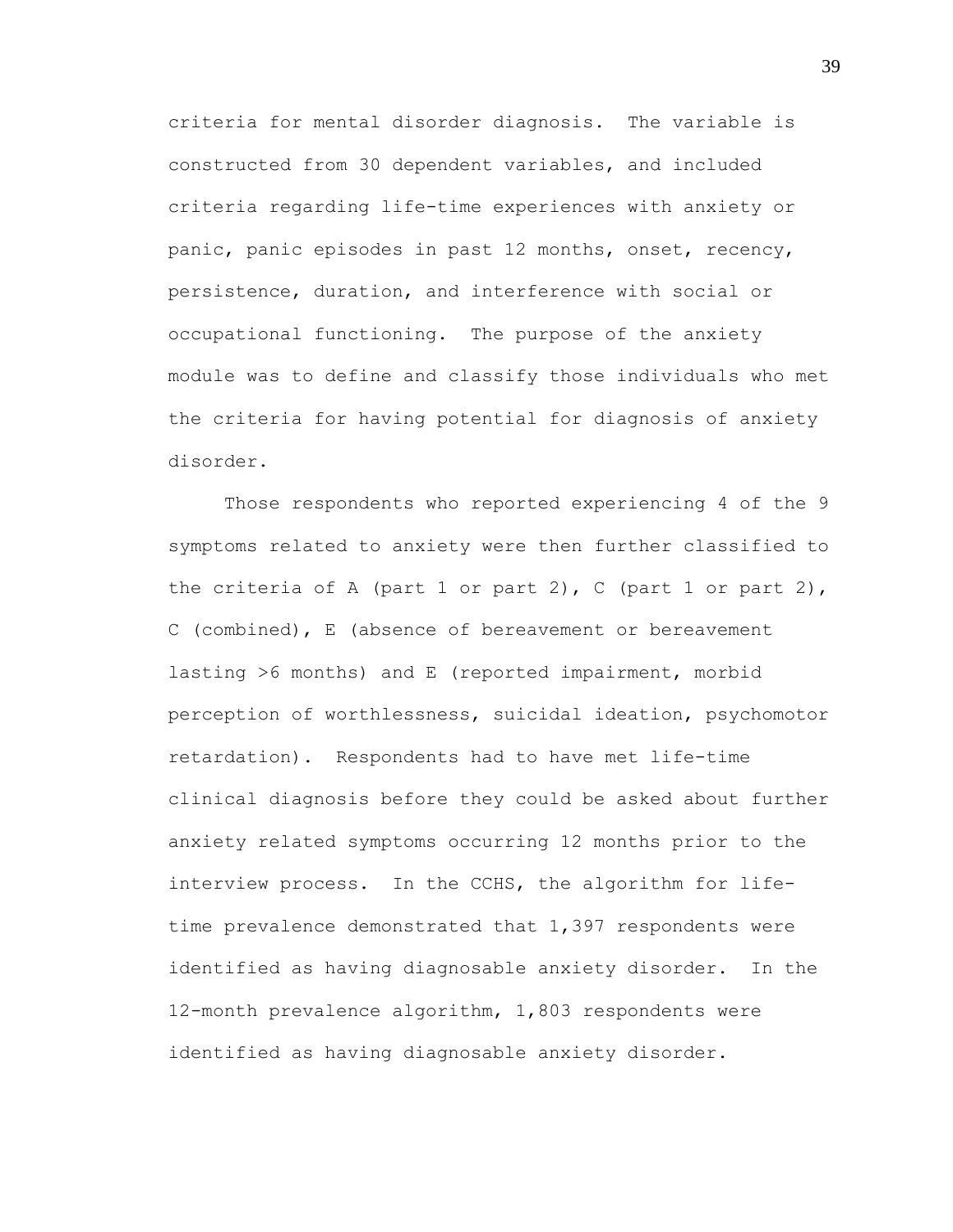#### **Variable Measures**

### *Dependent Variable*

The dependent variable used pertained to "used mental health services". This variable included all those who answered to the following screener questions regarding types of mental health services used, and includes participant visits to seek mental health care from family physicians, psychiatrists, psychologists, mental health nurses, social workers, religious advisor or any other professional trained in mental health intervention. This dependent variable also referred to seeking and using any of the above mental health services in the previous 12 months leading up to the interview. This dependent variable was coded dichotomously, where having used services was coded as 1, and not having services was coded as 0.

### *Independent Measures*

The independent, or predictor variables, were selected based upon current research pertaining to Andersen"s Behavioural Model of Health Services Use. Predisposing characteristics included gender, age, marital status, and perceived social support measures. Enabling characteristics have been defined as elements related to an individual's ability to access and maintain use of health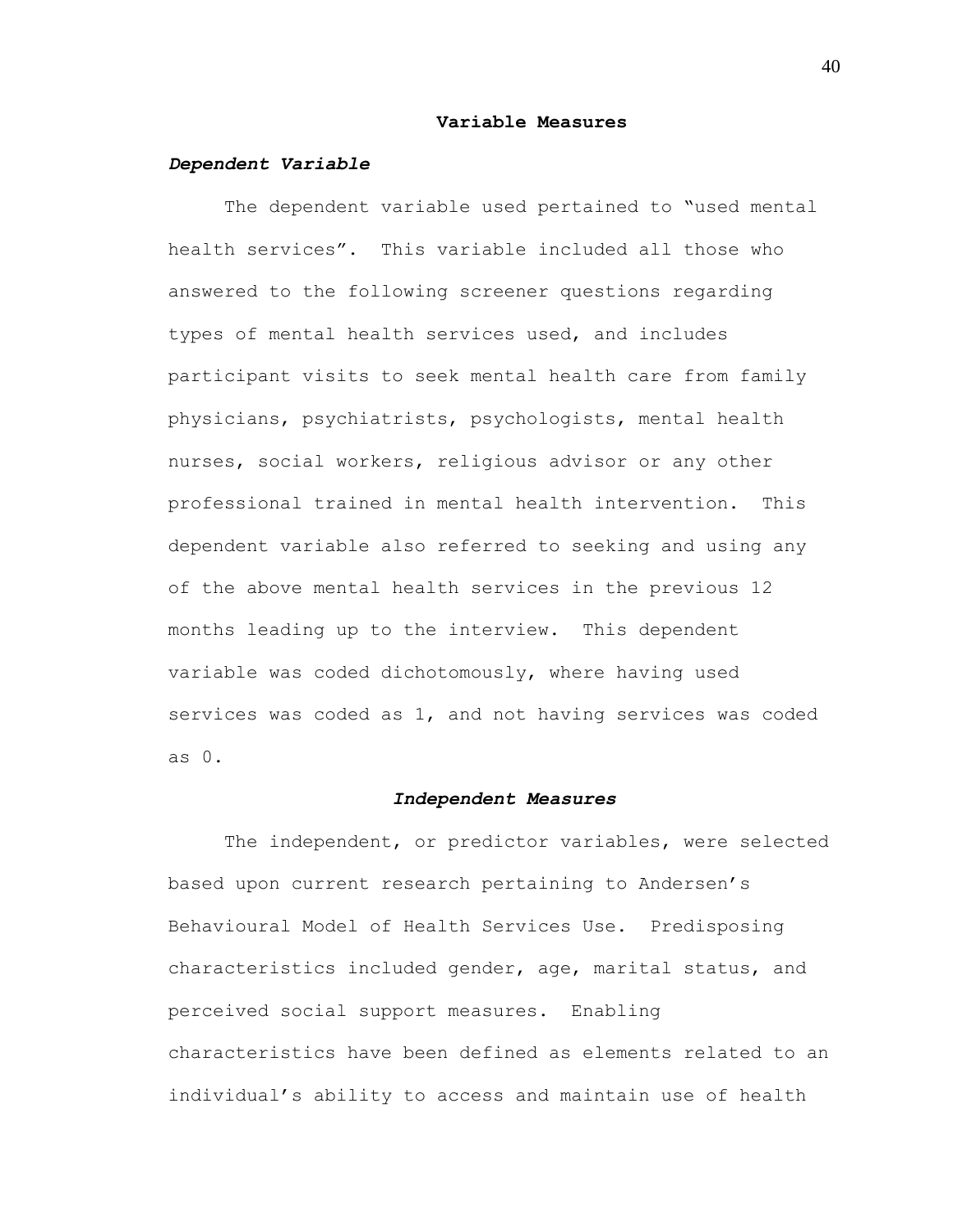services. These enabling characteristics consisted of geographical area, income, employment status, education, and physical activity levels.

Although, having identified the sub-population used in this analysis, three other need variables will also used, which measured self-perceived physical health and selfperceived mental health status. Based upon previous literature, of those identified as having need, their meeting of diagnostic criteria implies potential professional evaluations for need; however, current literature indicates that there is a strong association between poor physical health or poor mental health selfperceptions, which can then, influence an individual"s likelihood of seeking health services (Andersen, 1968, 1995; Fleet, 2003; Nelson & Park, 2006).

### **Predisposing**

*Gender:* Previous literature indicated that women are the greatest users of mental health services (Drapeau et al., 2005; Mosier et al., 2010; Vasiliadis et al., 2009). In this analysis, *females* were coded as 1 and *males* were coded 0 as the referent group, as females have been consistently focused on as the primary consumers of mental health services.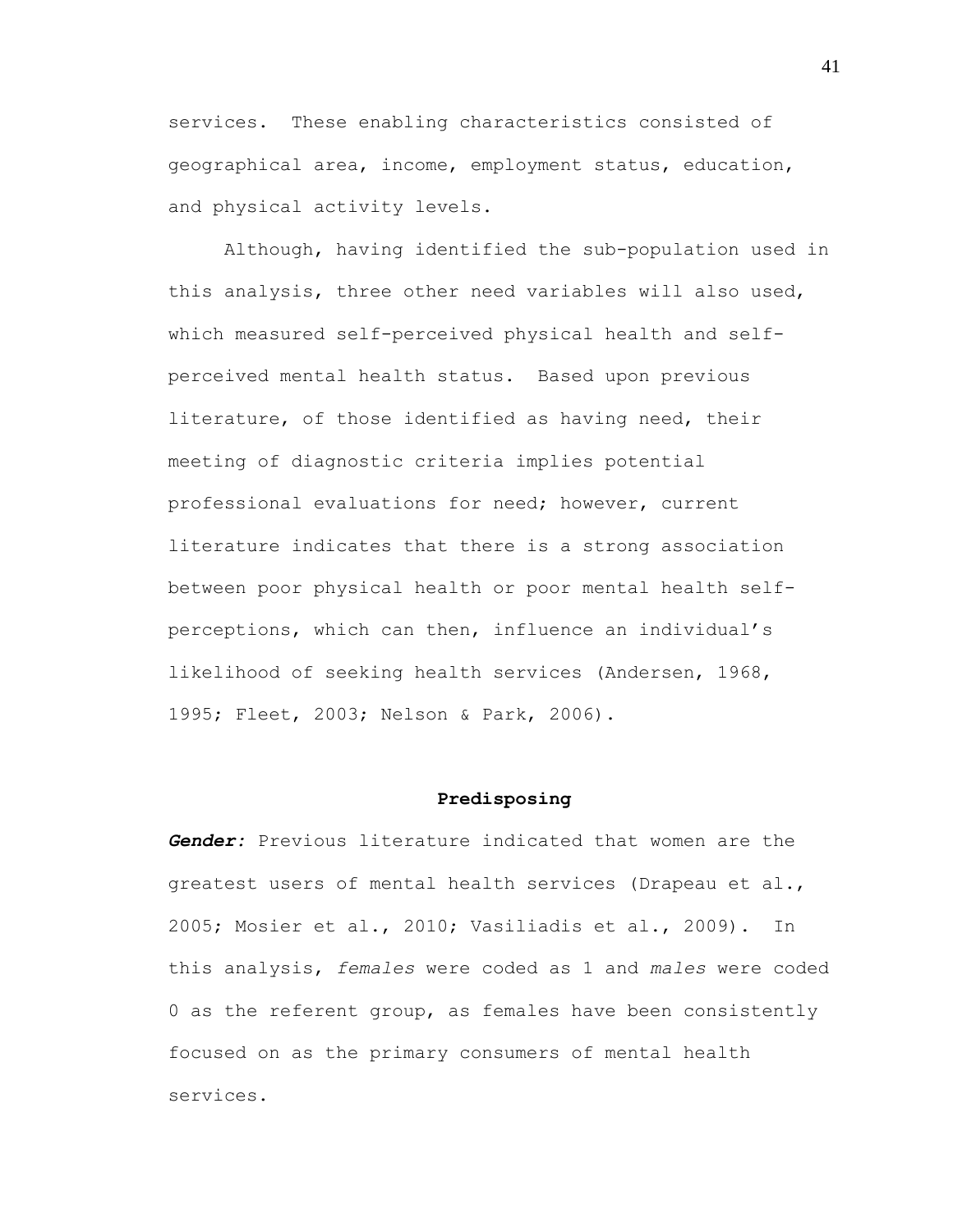*Age:* Age is a continuous variable that has been collapsed and grouped into 20 year-interval categories, which included dummy categories of *15 to 35 years, 36 to 55 years, 56 to 75 years*, and *76+ years* of age, where *76+ years* of age was the referent category.

*Marital Status:* Marital status is a categorical variable and included such categories as married, common-law, separated, divorced, widowed, and never-married/single. The marital status variable was collapsed into three categories, where married and common-law were combined to create the new variable *In a relationship*. Those who reported separated, divorced or widowed had been categorized as *Had a previous relationship*, and those who reported never married/single was combined to create the new variable *No relationship.* According to previous research, being in an intimate or marital relationship strongly predicted a greater likelihood of seeking and using both health and mental health services (Andersen, 1968, 1995; Goodwin, 2003; Goodwin & Andersen, 2002; Scott et al., 2009; Wolinsky, 1983).

*Social Supports:* The perceived social support variable consists of four separate categories, which are *tangible*  social supports (in relation to the level of physical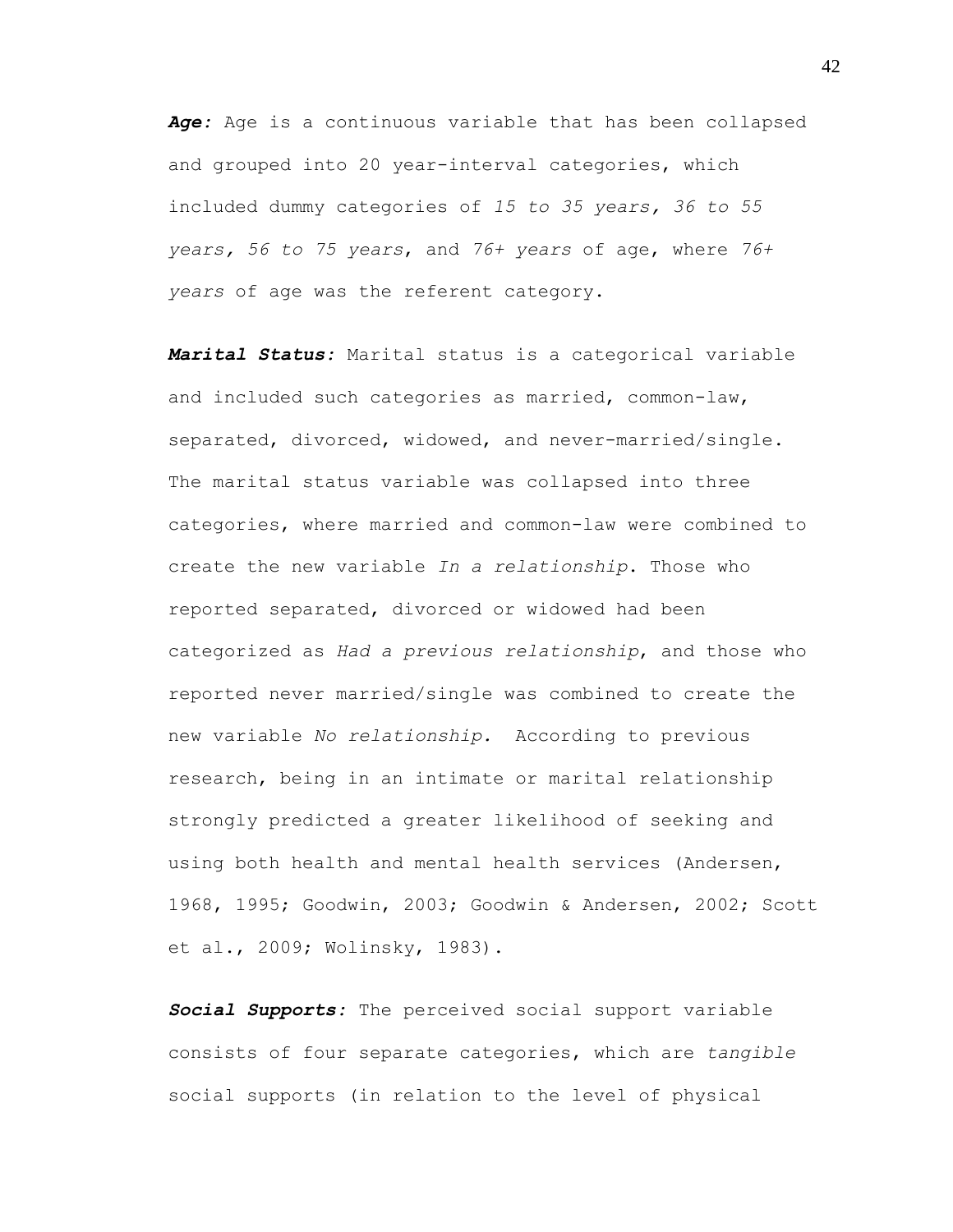support an individual perceives to receive),

*emotional/informational* supports (as it relates to the amount of emotional or informational support the individual receives), *affective supports* (if the individual is receiving personal affection from those around him or her), and *positive interactive social* supports (individual has healthy and meaningful relationships with others) (Nelson & Park, 2006).

These variables indicated if the respondent perceived to have received any of the above forms of social supports over a 12-month period. Each of these social support variables are continuous in nature and are based upon the criteria of the Medical Outcome Study (Statistics Canada, 2003: 1006). Each social support mechanism variable is based upon a score ranging from 0 to 32 for level of emotional/information supports, 0 to 16 for level of tangible or positive social supports received, and 0 to 12 for level of affective social supports received. These variables were included as the social support variables in my model as these are presented in the data set.

#### **Enabling**

*Geographical Region:* Geographical region was measured, both, by using the province variable and *urban* and *rural*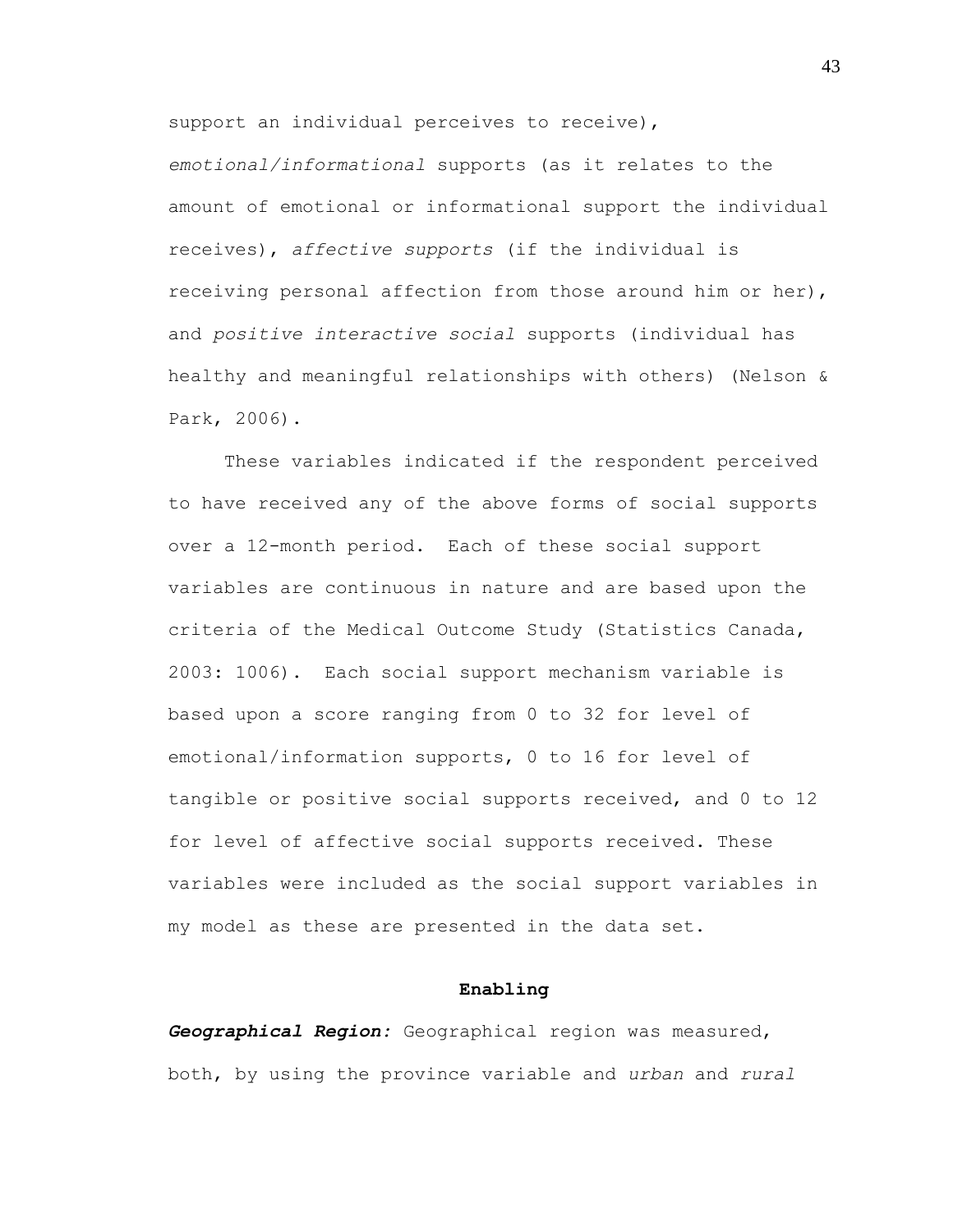variable. Those living in denser population areas, and in urban settings, will have greater access to mental health services as compared to those who are more isolated in rural settings (Hauenstein et al., 2006). This variable was coded to reflect *urban* as 1 and *rural*, the referent, was coded 0.

As well, previous research has indicated that geographical differences can influence an individual"s ability to access and use potential mental health services (Goodwin & Andersen, 2002; Hauenstein et al., 2006; Nelson & Park, 2006). All provinces were collapsed into 3 separate dummy-coded variables, where the *Atlantic* variable included New Brunswick, Prince Edward Island, Nova Scotia and New Foundland. The *Western* variable included British Columbia, Alberta, Manitoba and Saskatchewan, and *Quebec* was inclusive of itself; *Ontario* was the reference category.

*Physical activity:* The relationship of physical activity and anxiety disorder is demonstrated by a decrease in the severity and symptoms of panic attacks and incidence of generalized anxiety disorder (Goodwin, 2003; Jorm et al., 2004; Strathopoulou et al., 2006). The variable of physical activity is categorical and included dummy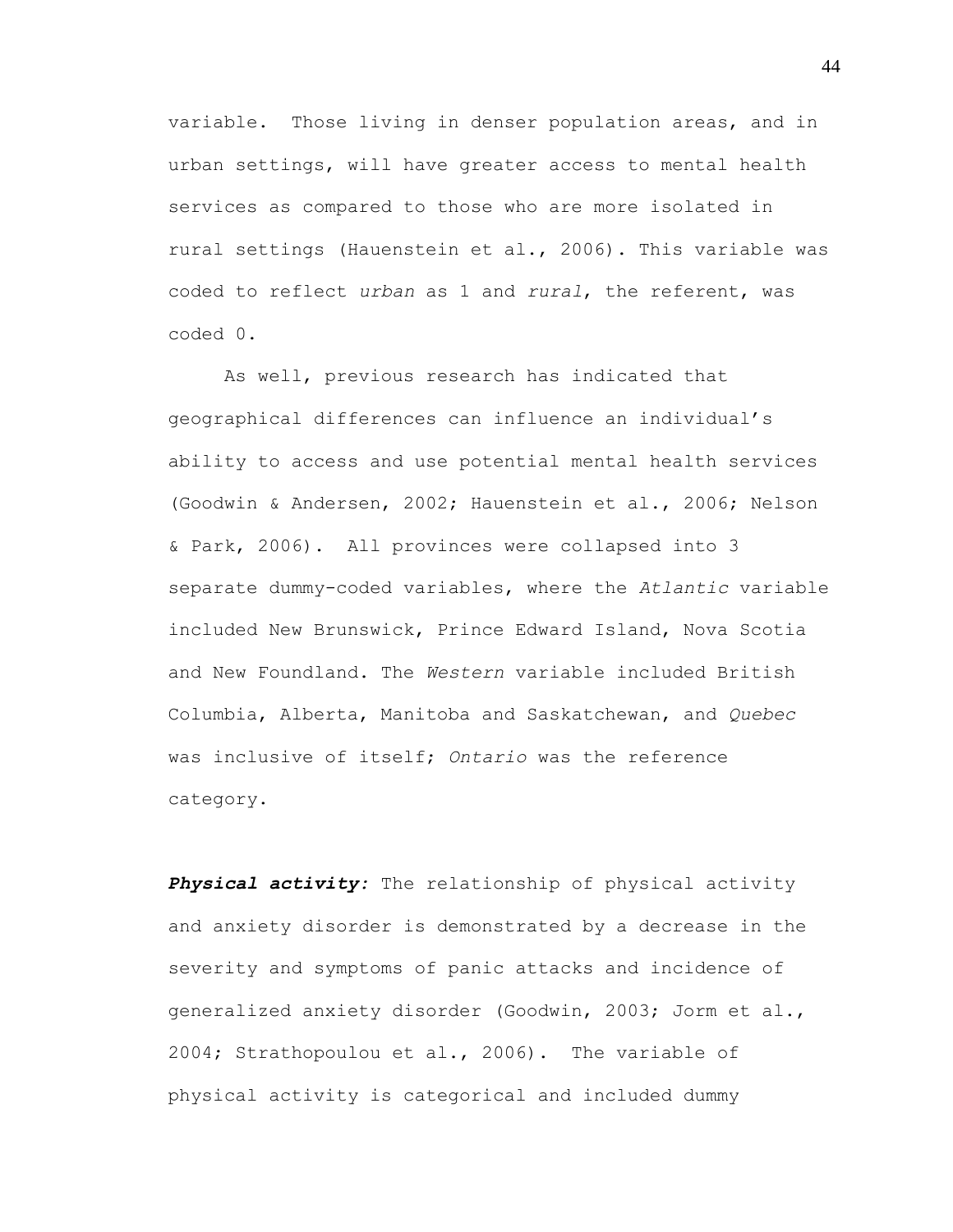variables that reflected *active, moderately active* and *inactive*, with inactive as the referent category.

*Income:* Since income is a strong predictor of mental health services utilization (Drapeau et al., 2005), and more importantly, those with lower income are more likely to seek and use mental health services (Drapeau et al., 2005; Goodwin, 2003; Peden, Rayens, Hall & Grant, 2005) the 5 level income adequacy variable was used and collapsed to reflect the following categories: *low income adequacy (\$0- \$29,999), middle income adequacy (\$30,000-\$59,999)* and *high income adequacy (\$60,000-\$80,000+)*. The income adequacy variable measures the ability of the individual or family to afford the basic necessities of living (i.e. housing, food, clothing, transportation) and each range reflects the amount of money divided by each individual within the household.

*Employment Status:* Employment status has been linked to increased usage of mental health services, where those who were unemployed, used the greatest amount of mental health services (Drapeau et al., 2005). For this analysis, the job status variable was collapsed into 3 categories of *Employed Full-time* (those who have been working 28 hours or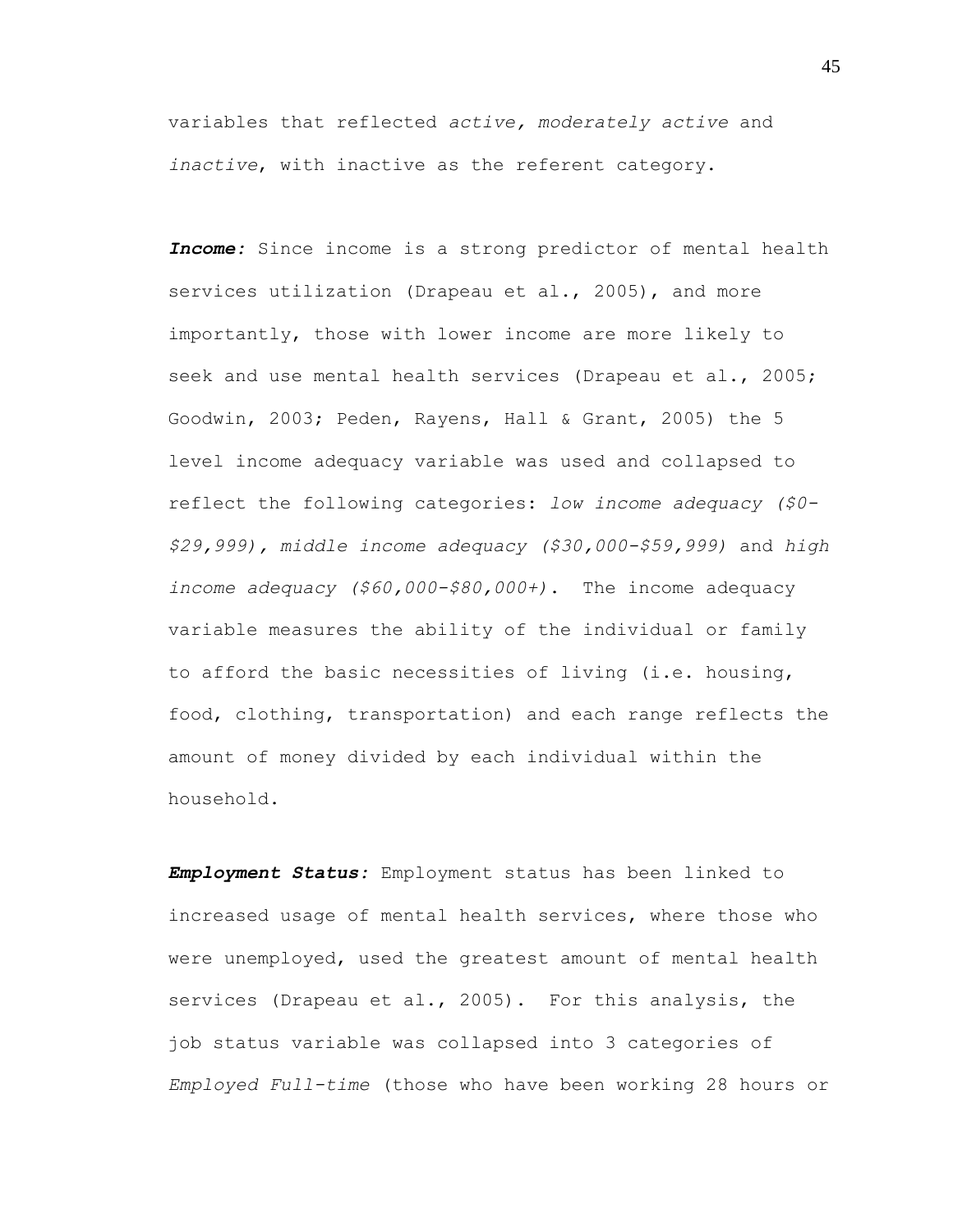more per week), *Employed Part-time* (working less than 28 hours per week), and those *Not in the Labour Force* (per Service Canada Employment Insurance Eligibility criteria). Those *Not in the Labour Force* included all individuals who could be classified as unemployed (those who had not worked in the prior 13 weeks leading up to the interview but who were looking for employment), individuals who were not working due to retirement, illness/injury, maternity/paternity leave or who are in school). Those *Employed Full-time* was the referent category.

*Education:* It has been demonstrated that those with higher levels of education are greater users of mental health services (Dewa & Lin, 2002). For this analysis, the 10 level education variable was used. The educational variable was dummy-coded to reflect those with *less than high-school*, *completed high-school* (grades 9 through 12/13), those who have completed *vocational and trade* training (completion of a general college, trade training or program certificate), and *college and university* (completion of an associates degree, undergraduate or graduate degree from a recognized post-secondary institution). The category, *less than high-school,* was assigned as the reference category.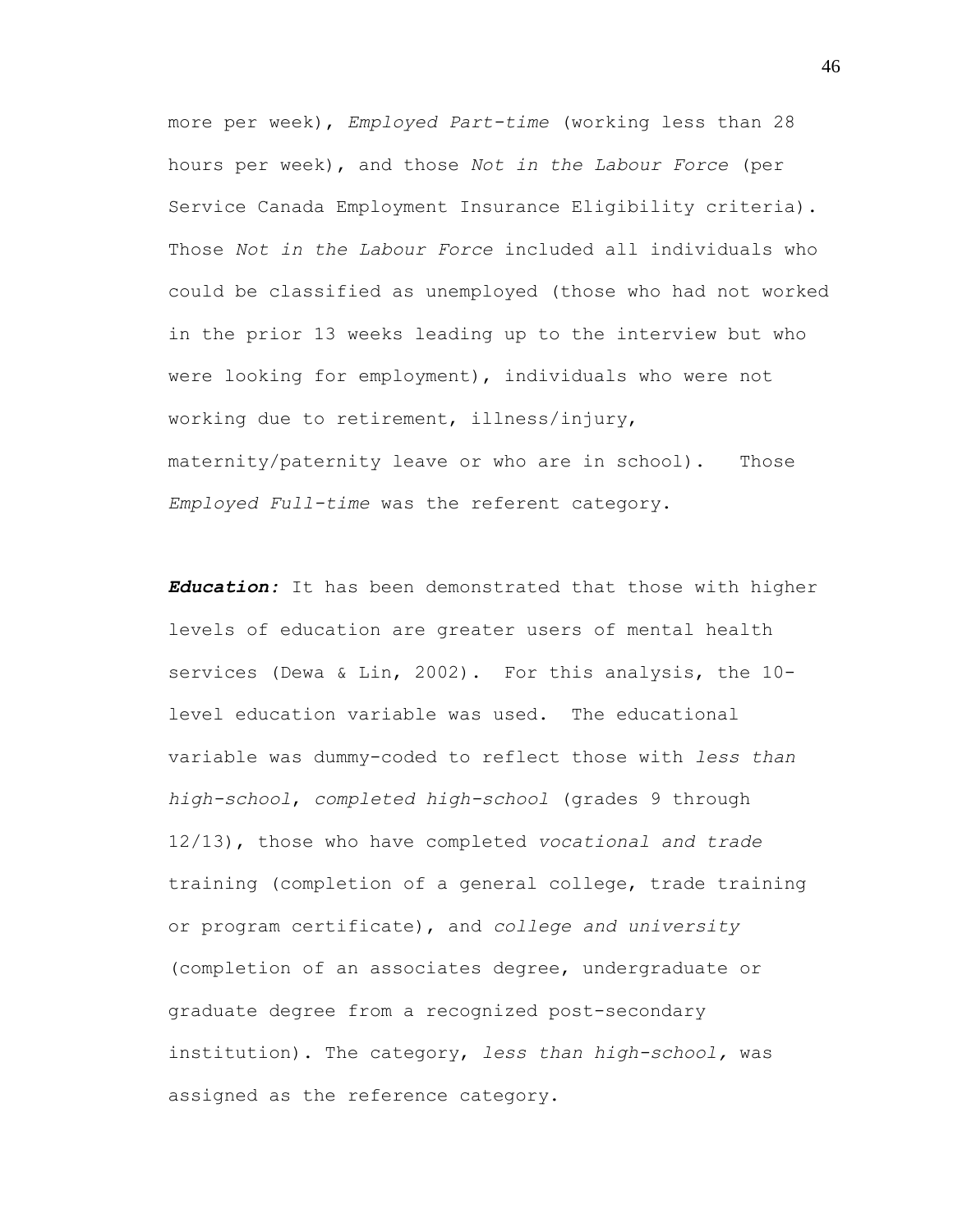#### **NEED**

*Self-Rated Physical Health:* Those who report poor selfperceived physical health are more likely to acknowledge greater need for health care intervention compared to those who report higher levels of physical health (Andersen, 1968; Wolinsky, 1978; Sareen et al., 2005). The variable of *self-rated physical health* is an adjectival scale where 0 indicates poor self-rated health and 5 indicates excellent self-rated health. This variable was maintained as a continuous variable.

*Self-Rated Mental Health:* Much like self-rated physical health, *self-rated mental health* demonstrated similar effects, in which, those who reported poorer self-rated mental health were more likely to seek and use mental health services (Goodwin & Andersen, 2002). The *self-rated mental health* variables is also an adjectival scale where 0 indicates poor self-rating and 5 indicates excellent selfrating. This variable was maintained as a continuous variable.

# *Other Mental Health Measures*

Previous research has demonstrated that individuals that have one diagnosable psychiatric disorder, often also have an additional identifiable and diagnosable disorder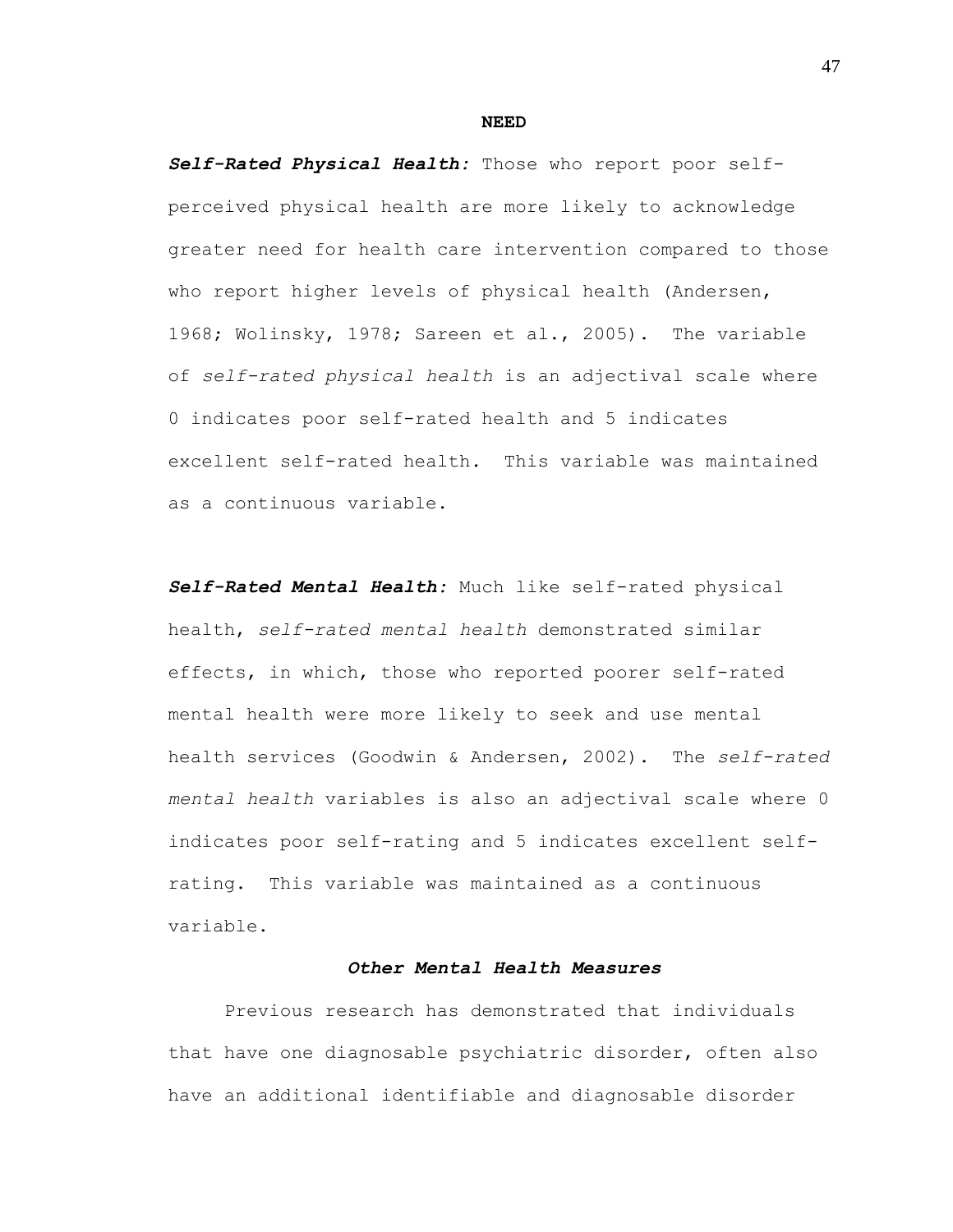(i.e. diagnosable anxiety with the presence of mood). This co-occurring condition has also been demonstrated in an increased likelihood for these individuals to seek and use mental health services (Currie et al., 2005; Frise et al., 2002; Wu et al., 1999). For the purpose of this study, the presence of other diagnosable disorders can be recognized as an additional need characteristic, in accordance to Andersen"s model. The algorithm for those with a diagnosable mood disorder (12-month) and substance dependence (12-month) was included in this model and considered to reflect additional need measures. These two algorithms for *mood* disorder and *substance* dependence were coded to 1 to reflect those who had the presence for an additional diagnosable disorder.

### **Analytic Strategy**

This thesis study was conducted using secondary data analysis and employed the restricted-use data set to derive all the necessary variables. SPSS 19.0 was used to conduct all analyses. Below are the analysis procedures that were employed in this study. Those individuals who meet the DSM-IV diagnosis criteria algorithm will only be used in constructing the sub-population sample.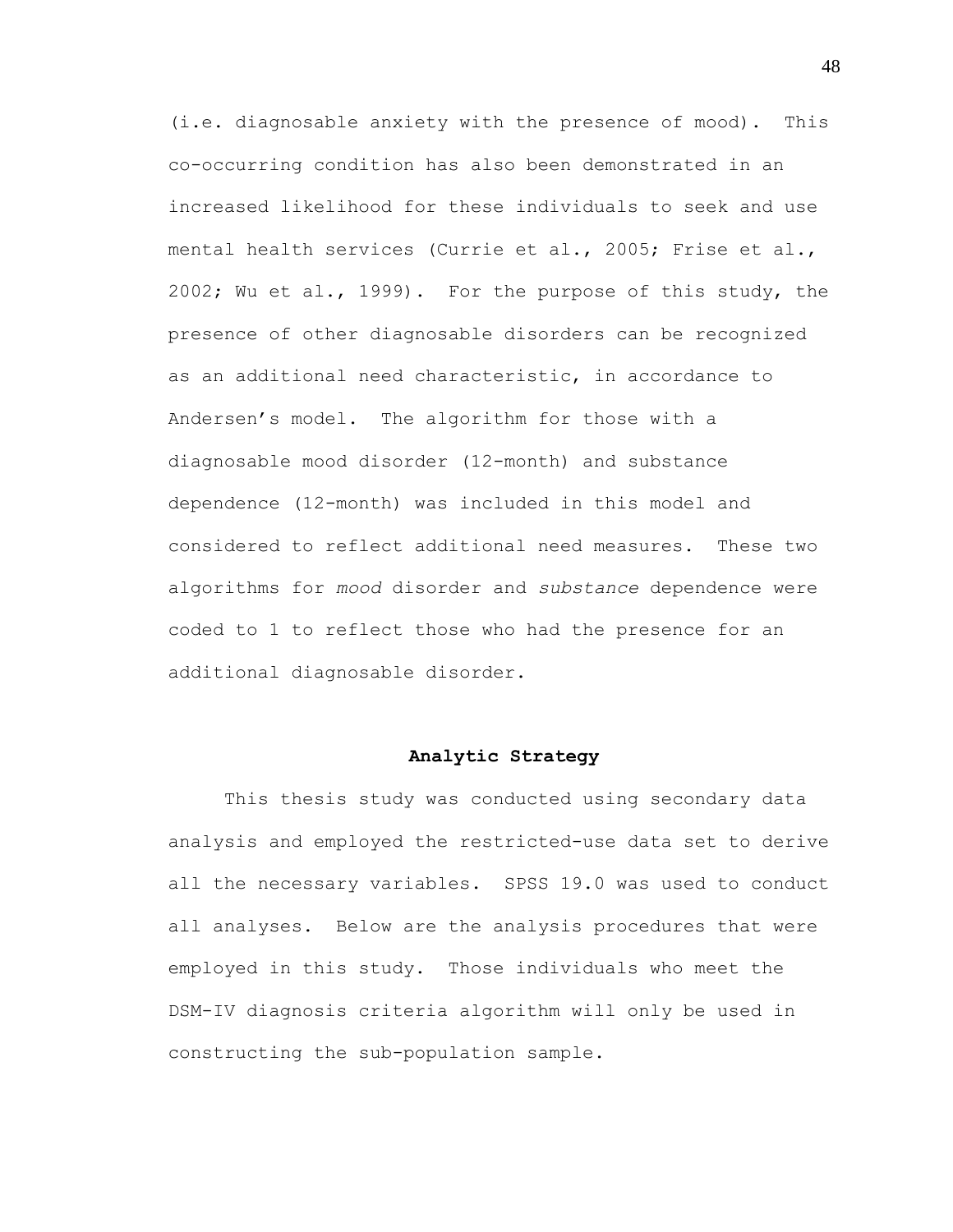### *Sample Characteristics*

Frequencies, sample size and descriptive statistics for means and standard deviations were calculated and reported for only those who had been identified as having a diagnosable anxiety disorder. All those cases with missing data were coded as system missing and were eliminated from the analysis.

### *Multiple Logistic Regression Models*

Three separate multiple logistic regression models were conducted to predict whether or not an individual, identified as having need, would use mental health services. Model 1 tested the predictive effects of only the Predisposing characteristics on the dependent variable of mental health services use. Model 2 tested the predictive effects of the Enabling characteristics on the dependent variable, while controlling for predisposing characteristics. Model 3 tested the predictive effects of the Need factors on the dependent variable mental health services use, while controlling for all predisposing and enabling characteristics.

All data was weighted, using the weighting variables provided by Statistics Canada. This was to ensure generalizability and reliability of the results, as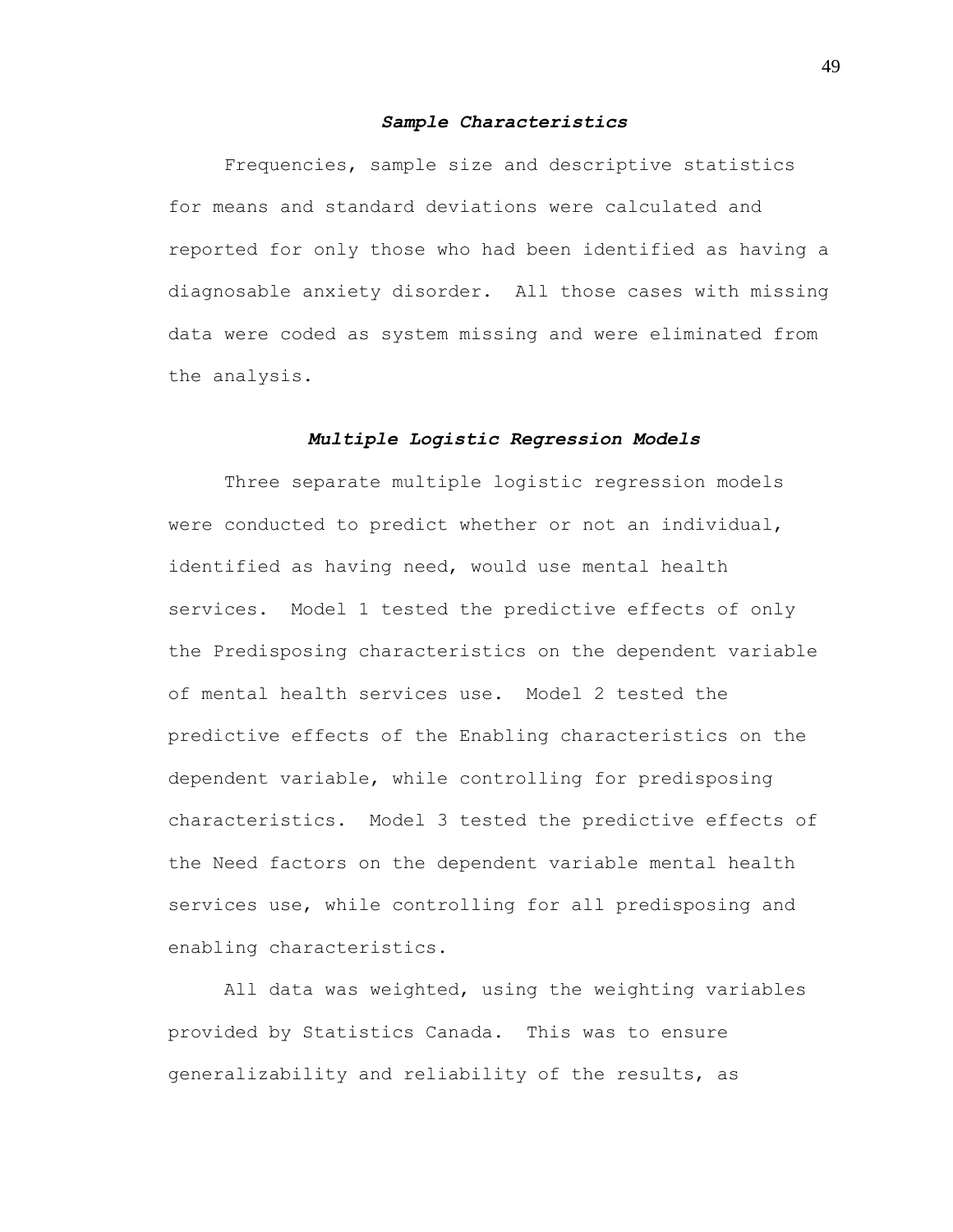weighting data provides each respondent a value that is representative of a given number of individuals in the general population, who would otherwise not be represented in the sample.

# *Limitations of Data*

The caveat regarding the use of target populations rests upon notions of generalizability and validity. Since target populations represent those who are unique and can differ greatly from the general population, generalizations based upon results must be carefully considered, in that, results arising from the target population might not be applicable across other similar groups residing within different settings (Pagano & Gauvreau, 2000). In terms of validity, results from the target population may not hold consistent when compared to results arising from other subpopulations of differing geographic areas, cultures or even across the context of different time frames (Pagano & Gauvreau, 2000).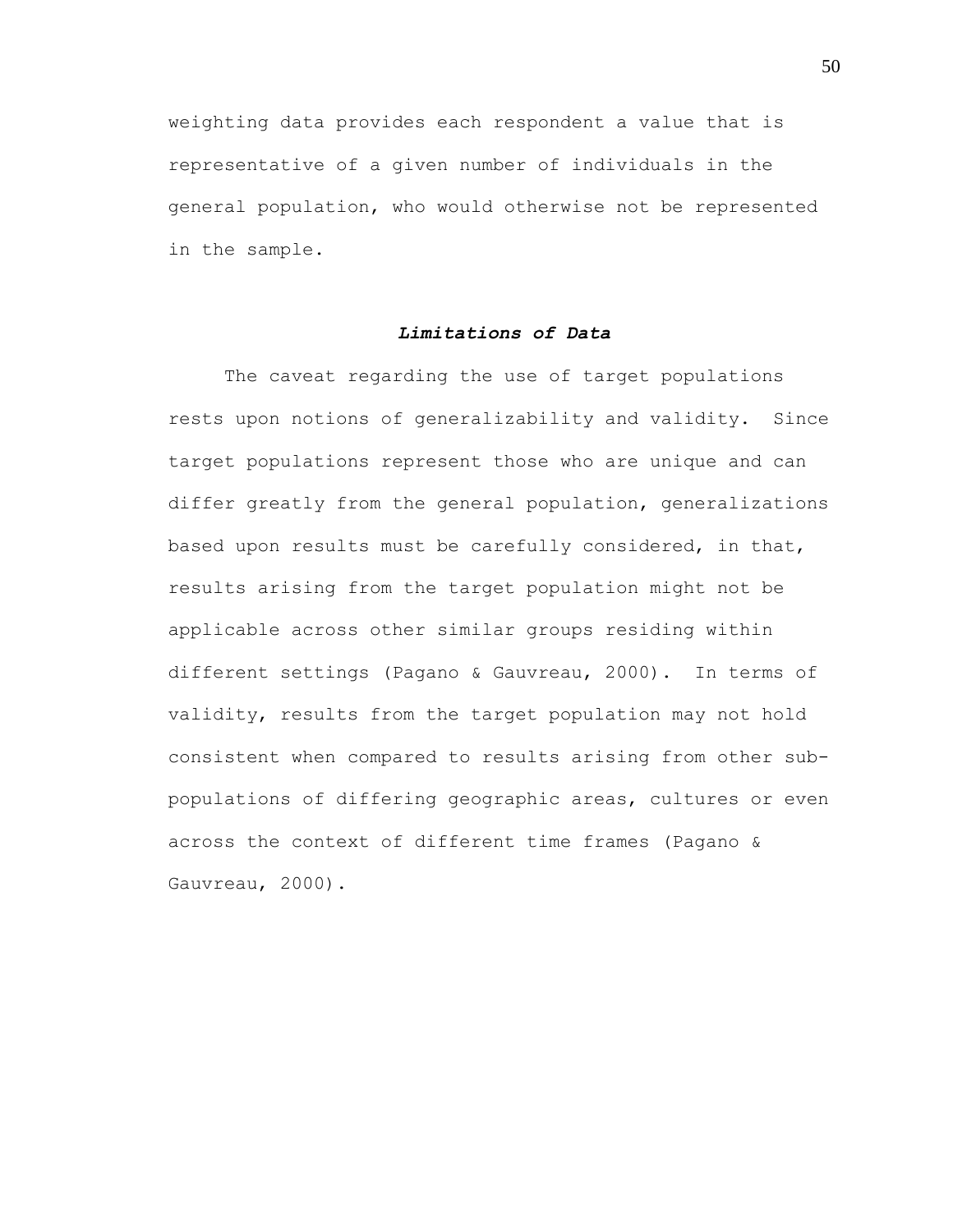#### *Chapter Four*

### *Analysis and Results*

# **Introduction**

All subsequent analyses that involved the use of the restricted-use data set took place at the RDC data analysis centre, located at McMaster University, and took place during the time period of September 9, 2009 through October 18, 2010. SPSS 19.0 was used as the analytic tool to run these analyses. Due to the sensitive nature of the restricted-use data set, an application for access to the RDC was submitted February 11, 2008 and approval granted March 11, 2008.

The variables were selected using the Canadian Community Health Survey Data Dictionary (September, 2004). Each variable was reviewed prior to recoding to ensure accurate recoding on all response categories and missing cases. Logistic regression models were conducted by entering variables based upon Predisposing (Model 1), Enabling characteristics (Model 2), and Need variables (Model 3). All missing data was accounted for and removed prior to analyses and all analyses were conducted using the standardized weight variable that was provided with the extrapolation of the selected variables. Results and outputs generated by the analyses on the Restricted-use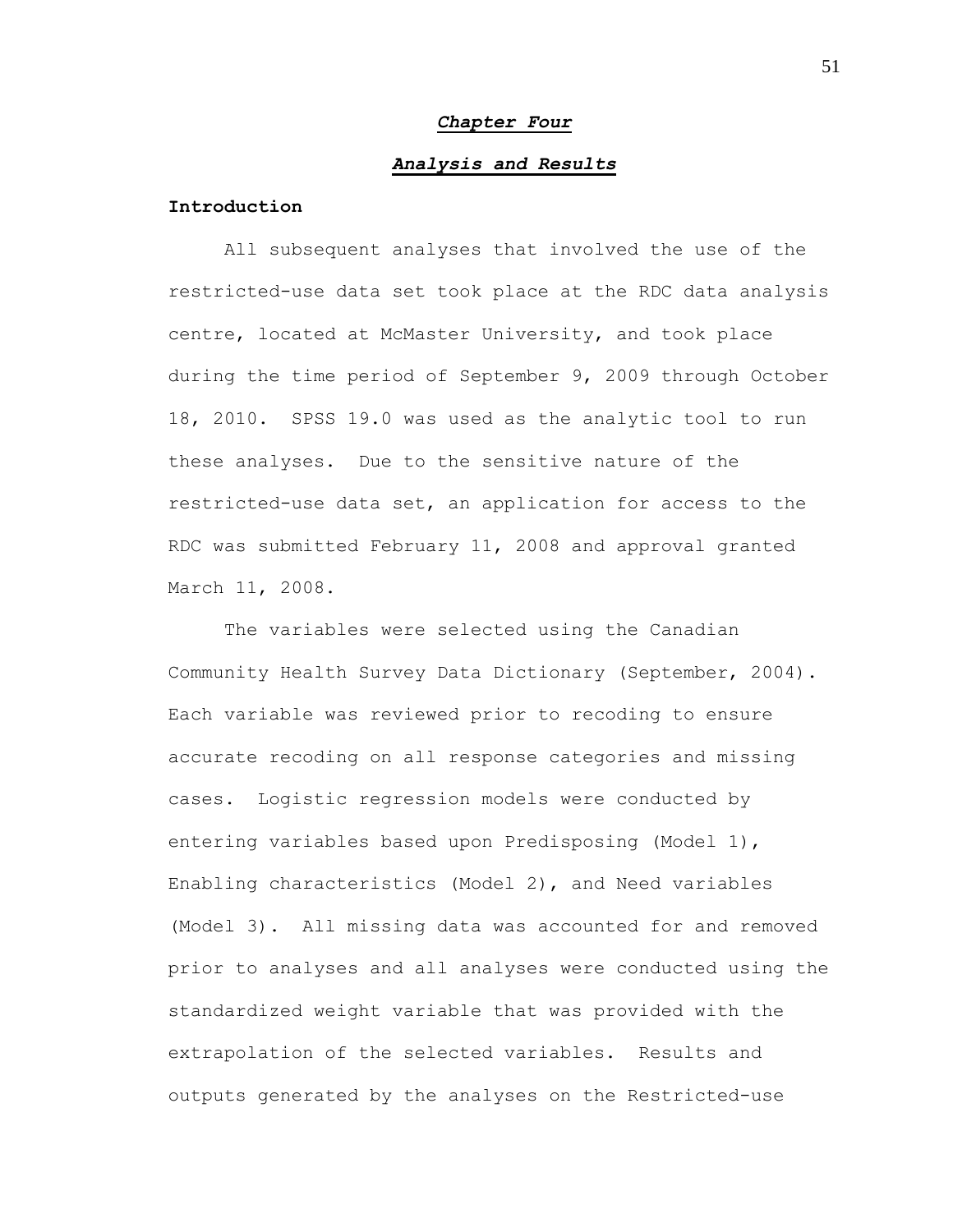data set were submitted to the assigned RDC analyst and reviewed prior to release, as per the Disclosure regulations of Statistics Canada. All results and outputs were examined for cell counts that fell below 5 responses per cell. The purpose of this procedure is to prevent the release of any identifiable information of participants and to ensure anonymity and confidentiality.

### **Sample Characteristics**

Twenty-seven variables, with seven referent categories, were used in the analyses and pertained to the main categories of predisposing, need and enabling characteristics. The dependent variable for 12-month Mental Health Services Use was binary and reflected 1=Yes and 0=No, in terms of previous mental health services utilization. Additionally, individuals identified as having a diagnosable anxiety disorder were specifically selected based upon the identifying symptoms of having panic attacks, panic disorder and anxiety disorder. Individuals with missing values were identified and removed from the sample.

Below, are the Sample Characteristics for the sample of the Restricted-use data set for all constructed variables used in the analyses.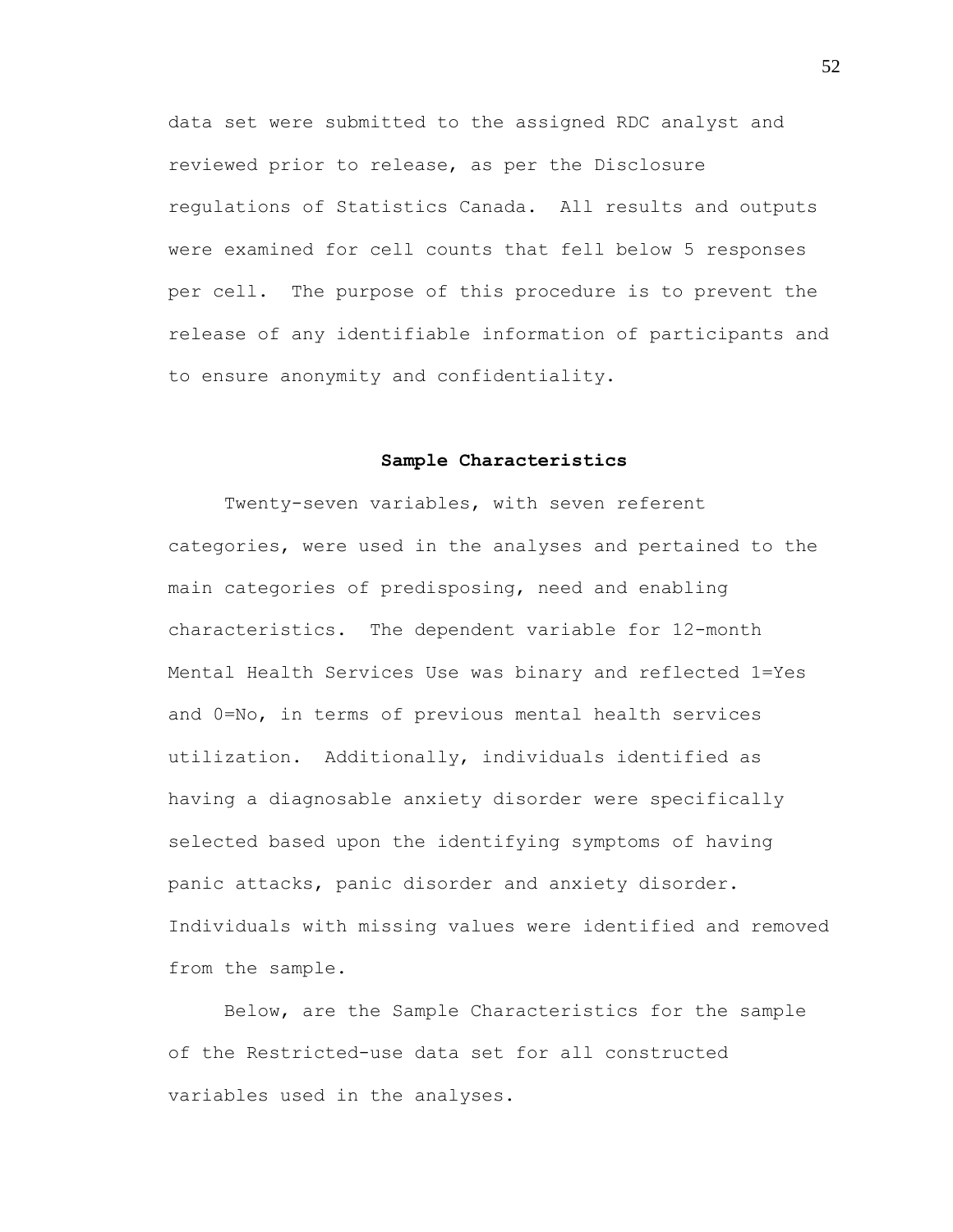| Predisposing Characteristics $(N=1,803)$                         | Valid%  | <b>Mean</b> | <b>STDV</b> | N    |
|------------------------------------------------------------------|---------|-------------|-------------|------|
| Gender: Female                                                   | 62.6    |             |             | 1128 |
| Malet                                                            | 37.4    |             |             | 675  |
| Age: 15-35 yrs.                                                  | 44.6    |             |             | 804  |
| 36-55 yrs.                                                       | 42.5    |             | 2.96        | 767  |
| 56-75 yrs.                                                       | 11.5    |             |             | 208  |
| $76 + yrs.$ †                                                    | 1.3     |             |             | 24   |
| <i>Relationship Status: In a Relationship</i>                    |         |             |             |      |
| (married/common-law)                                             | 48.3    |             |             | 872  |
| Had Previous Relationship                                        |         |             |             |      |
| (divorced/widowed)                                               | 15.7    |             |             | 283  |
| Not in a Relationship†                                           |         |             |             |      |
| (single/never married)                                           | 35.9    |             |             | 647  |
| <b>Social Support Mechanisms:</b>                                |         |             |             |      |
| Tangible Social Support (MOS:0-16) <sup>a</sup>                  | 100     | 12.07       | 3.99        | 1770 |
| Emotional/Informational Social                                   |         |             |             |      |
| Support $(MOS:0-32)^a$                                           | 100     | 24.02       | 7.34        | 1764 |
| Positive Social Support (MOS:0-16) <sup>a</sup>                  | 100     | 12.14       | 3.82        | 1771 |
| Affective Social Support (MOS:0-12) <sup>a</sup>                 | 100     | 9.62        | 2.96        | 1769 |
|                                                                  |         |             |             |      |
| Enabling Characteristics $(N=1,803)$                             | Valid % | <b>Mean</b> | <b>STDV</b> | N    |
| Geographic Location: Urban                                       | 82.8    |             |             | 1494 |
| Rural <sup>†</sup>                                               | 17.2    |             |             | 309  |
|                                                                  |         |             |             |      |
| Provincial Location: Atlantic (NS, PEI, NF, NB)                  | 8.5     |             |             | 154  |
| Quebec                                                           | 30.9    |             |             | 370  |
| Western (BC, AL, SK, MN)                                         | 20.5    |             |             | 557  |
| Ontario†                                                         | 40.1    |             |             | 723  |
|                                                                  |         |             |             |      |
| <i>Educational Attainment:</i> Less than High School†            | 27.7    |             |             | 499  |
| Completed High School                                            | 31.1    |             |             | 560  |
| Trade-Vocational                                                 | 26.9    |             |             | 483  |
| College-University                                               | 14.3    |             |             | 257  |
|                                                                  |         |             |             |      |
| <i>Income Adequacy**</i> : Low $(\$0,000-\$29,999)$ <sup>+</sup> | 6.4     |             |             | 115  |
| Middle (\$30,000-\$59,999)                                       | 29.0    |             |             | 523  |
| High $(\$60,000-\$80,000+)$                                      | 57.0    |             |             | 1028 |
| Employment Status: Employed Full time†                           | 57.0    |             |             | 1015 |
| <b>Employed Part time</b>                                        | 16.2    |             |             | 289  |
| Not in Labour Force                                              | 26.8    |             |             | 499  |
| <b>Physical Activity Levels: Active</b>                          | 24.8    |             |             | 447  |
| <b>Moderately Active</b>                                         | 26.2    |             |             | 473  |
|                                                                  |         |             |             |      |

**Table 1.2: Sample Characteristics for those with Identifiable Anxiety Disorder**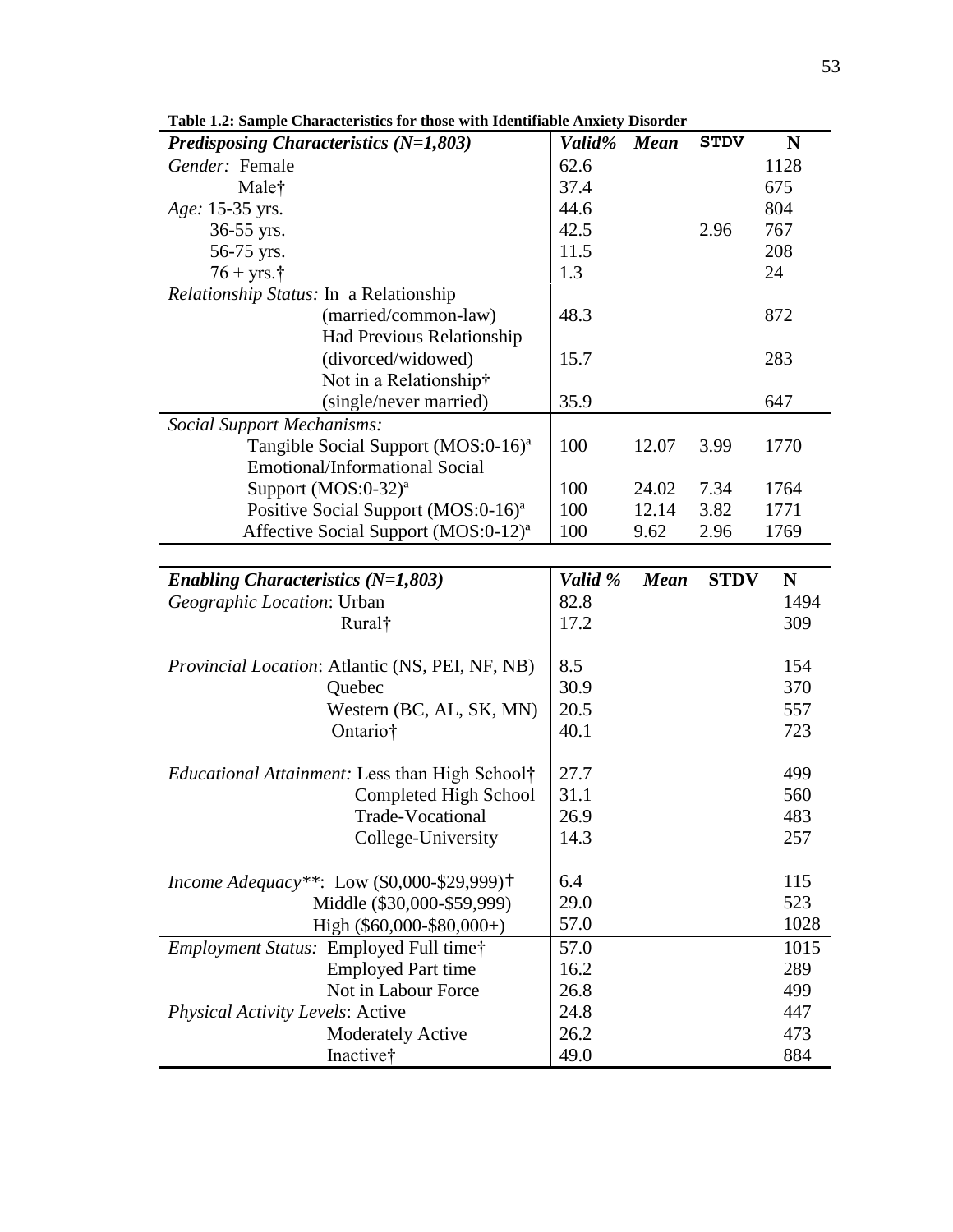| <i>Need Variables</i> $(N=1,803)$                  | Valid % | <b>Mean</b> | <b>STDV</b> | N    |
|----------------------------------------------------|---------|-------------|-------------|------|
| Self-Rated Physical Health (scale: poor-excellent) | 100     | 1.98        | 1.054       | 1803 |
| Self-Rated Mental Health (scale: poor-excellent)   | 100     | 1.93        | 1.084       | 1802 |
| With co-occurring Mood and Anxiety: Yes            | 32.3    |             |             | 579  |
| N <sub>0</sub>                                     | 67.7    |             |             | 1224 |
| With co-occurring Substance and Anxiety: Yes       | 9.5     |             |             | 169  |
| N <sub>0</sub>                                     | 90.5    |             |             | 1634 |
| Mental Health Services Used (12-months)*:          |         |             |             |      |
| Those reporting Yes                                | 41.2    |             |             | 736  |
| Those reporting No                                 | 58.8    |             |             | 1052 |
| Total Valid %                                      | 100     |             |             |      |

† Referent category used for logistic regression

**N** is reflective of variable counts prior to removal of missing cases

ª Refers to data collected based upon Medical Outcome Study for Social Support Mechanisms \* Dependent variable for mental health services used within 12 months prior to interview

\*\*Based on reported incomes during interview period for CCHS 1.2

1,803 respondents were selected upon the criteria of being identified as having a diagnosable anxiety disorder. Within this sample, 579 (32.2%) respondents could be identified as having both anxiety with mood and 169 (9.5%) could be identified as having anxiety with substance dependence. Of these respondents, 736 of these reported seeking and using mental health services (including but not limited to: overnight hospitalization, family physician care, specialist care through psychiatrists or psychologists, counselors, religious personnel, using telephone or internet services for mental health or walkin-clinics and drop in centers to seek help for mental health issues) which occurred at least once in the twelve months prior to the CCHS 1.2 interview.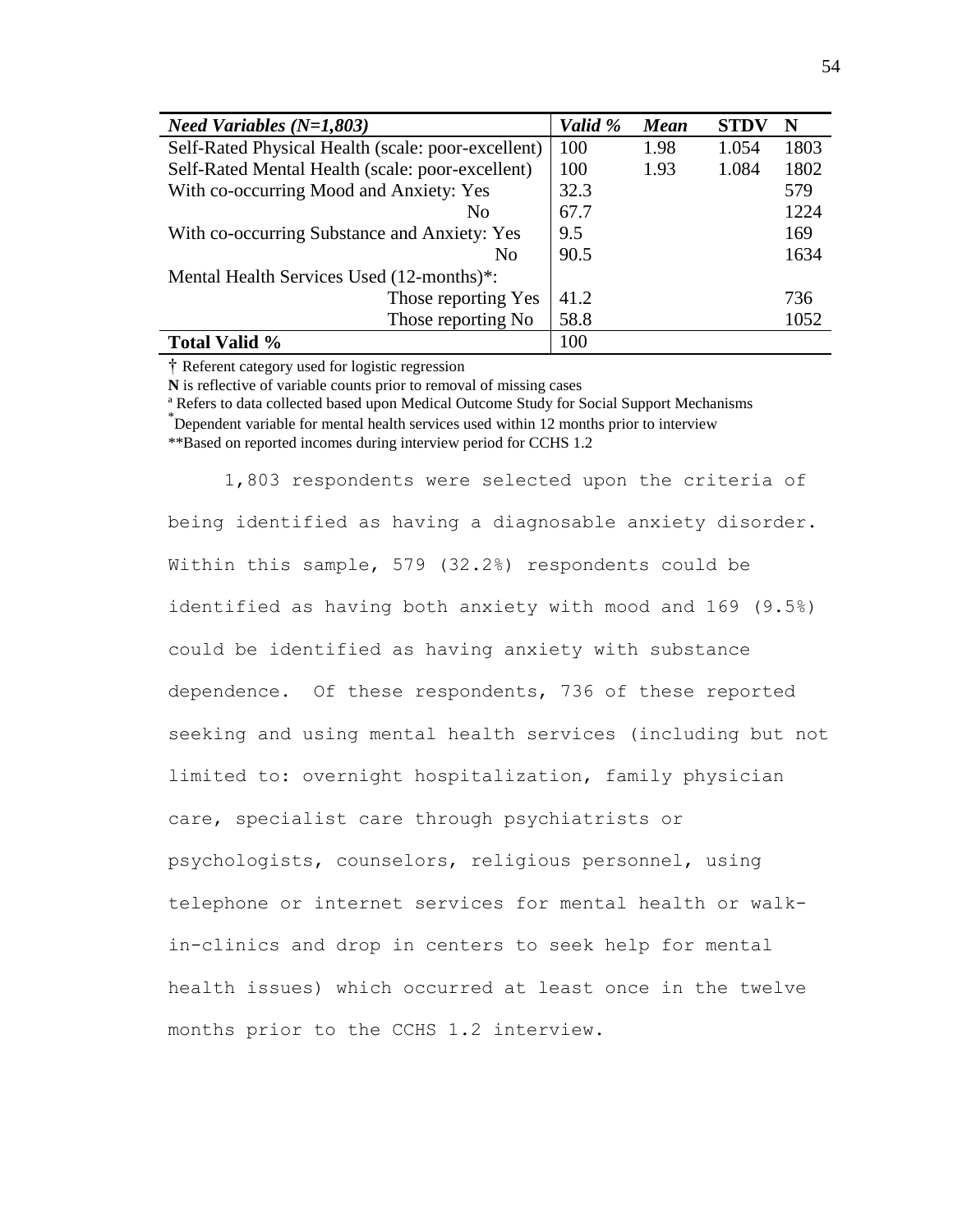In the generalizable Canadian population, it was estimated that 2,381,817 individuals sought and used mental health services within that 12 month period, regardless whether or not the individual had a diagnosable or present mental health disorder. It was also estimated that 9.4% of the generalizable Canadian population could have diagnosable anxiety disorder, in which 20.7% of these individuals sought and used mental health services to address their anxiety disorder. Within mood disorder, it was believed that 9.5% of the Canadian population could be identifiably diagnosed with mood disorder, and 9.6% could also be identifiably diagnosed with substance dependence. Of those, 55.6% of those with identifiable mood disorder and 23.9% of those with identifiable substance dependence sought and used services within twelve months leading up to the CCHS interview.

Those who had been identified as having a diagnosable anxiety disorder were selected using the algorithm variable of "any selected anxiety disorder", in which respondents could be found to have a diagnosable anxiety disorder that included agoraphobia, panic disorder and social phobia within a 12-month period. Males represented 37.4% (N=675) and females represented 62.6% (N=1128) of this sub-sample.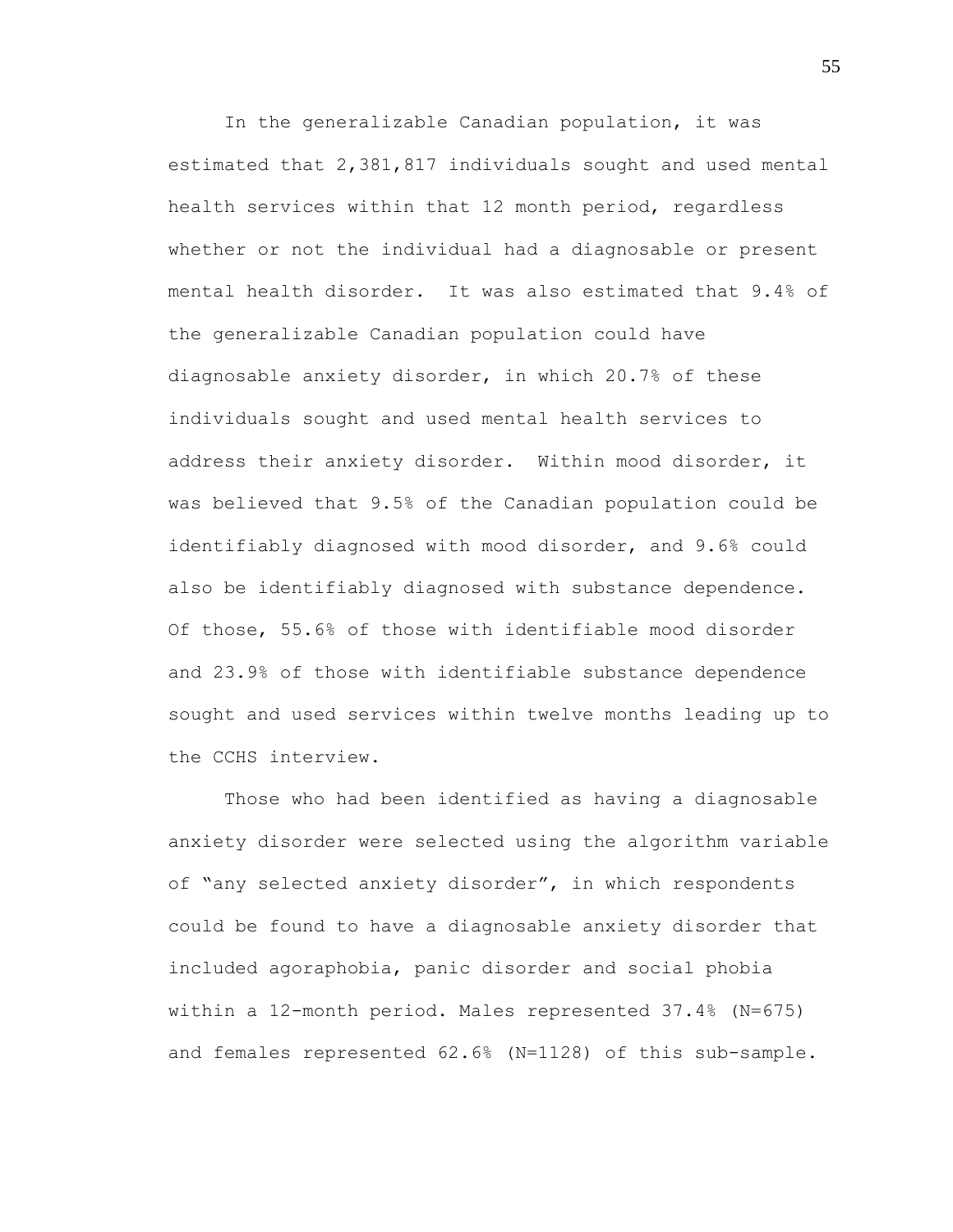#### **Logistic Models**

In the Canadian Community Health Survey 1.2: Mental Health and Well-being, respondents were categorized into groups which identified the respondents as having the potential to be diagnosed for panic attack, panic disorder and anxiety disorder. These individuals were included in an algorithm for diagnosable anxiety disorder and could be classified as either a 12 month diagnosis or life time diagnosis for any anxiety disorder. For the purpose of this study, all individuals identified as having a potentially diagnosable anxiety disorder, within 12 months leading up to the interview, were included in the sub-sample (N=1,803). 95% Confidence Interval (95% CI) values are given and refer to a normal sampling distribution where the cases in the population are expected to fall 1.96 standard deviations (STVD) on either side of the mean. This distribution will be expected to occur within the sample 95 out of 100 times.

# *Explanation of Model 1 (Predisposing Characteristics)*

Of this sub-sample, the Predisposing characteristics of *gender* was significant where females were 1.318(1.069- 1.624 95% CI) times more likely than the referent category of males to seek and use mental health services. The only social support mechanism variable to remain a significant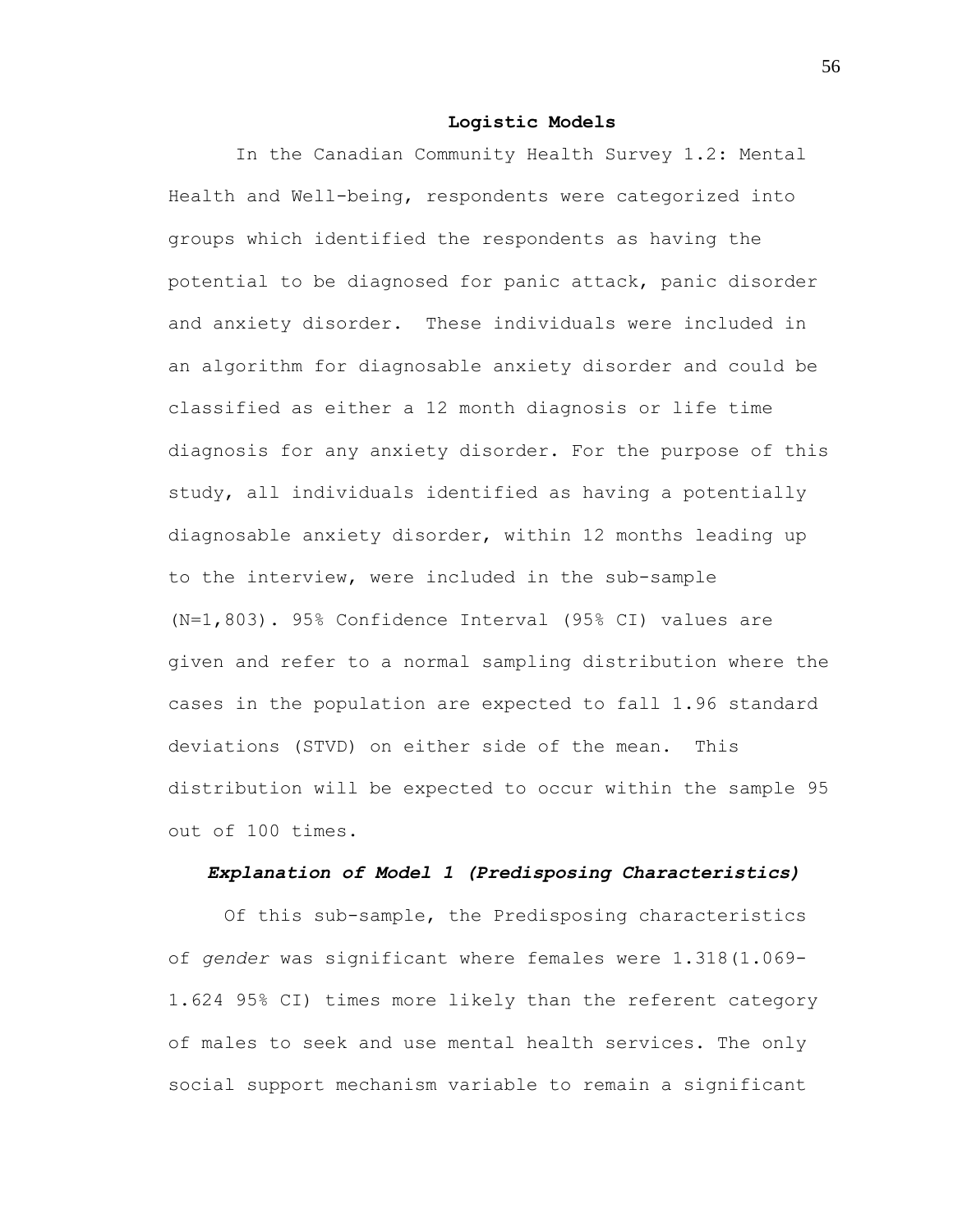predictor, was *positive social support* in that those reporting increasing social supports were .905(.860-.952 95%CI) times less likely to seek and use mental health services. In the age variable, those in the *36 to 55 year* age group were 4.092 (1.400-11.961 95%CI) more likely to seek and use services as compared to the referent category of *76+ years* of age.

### *Explanation of Model 2* (*Enabling Characteristics)*

In the Enabling characteristics model, those living in the *Atlantic* provinces (New Brunswick, Prince Edward Island, Nova Scotia and New Foundland) were 1.498(1.028- 2.183 95% CI) times more likely to seek and use mental health services than individuals residing in Ontario. Those living in the *Western* provinces (British Columbia, Alberta, Manitoba and Saskatchewan) were 1.473 (1.158-1.873 95% CI) times more likely to seek and use services as compared to the referent province of *Ontario*. Living in *Quebec* did not demonstrate a significant predicting effect to seek and use mental health services, compared the Ontario. Additionally, no significant prediction was made with regards to individuals residing in either *urban* or *rural* locations.

With the educational attainment variable, individuals with *college and university* education were 2.153 (1.530-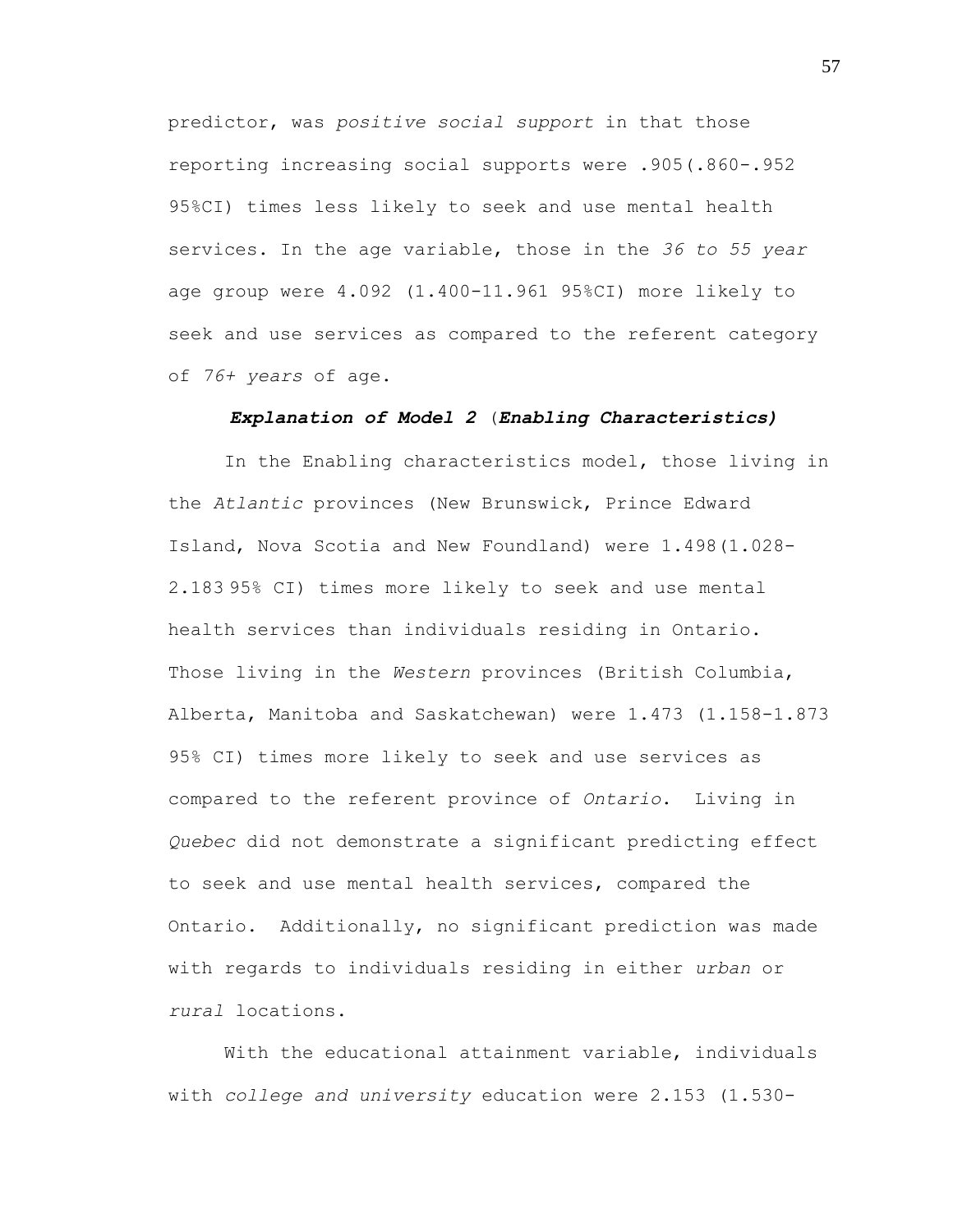3.028 95% CI) times more likely to seek and use mental health services. Those reporting *trade and vocational training* were 1.439(1.079-1.918 95% CI) times more likely to seek and use mental health services, and those with *completed high-school* education were 1.484(1.130-1.948 95% CI) times more likely to seek and use services in comparison to the referent category of those with less than high-school educational attainment. In the employment status variable, those who were *Not in the Labour Force* was the only significant predictor in that 1.321(1.003-1.740 95%CI) were more likely to seek and use mental health services, than those who were *Employed Full-time*.

# *Explanation of Model 3* (*Need Variables)*

Those who reported as having increasing excellent mental health status were .655 (.577-.743 95% CI) times less likely to seek and use mental health services, as compared to those who scored lower on the self-reported mental health status scale. Those who were identified as also having the potential for mood disorder along with diagnosable anxiety disorder were 4.301(3.324-5.565 95% CI) times more likely to seek and use services; those with substance dependence were not significant.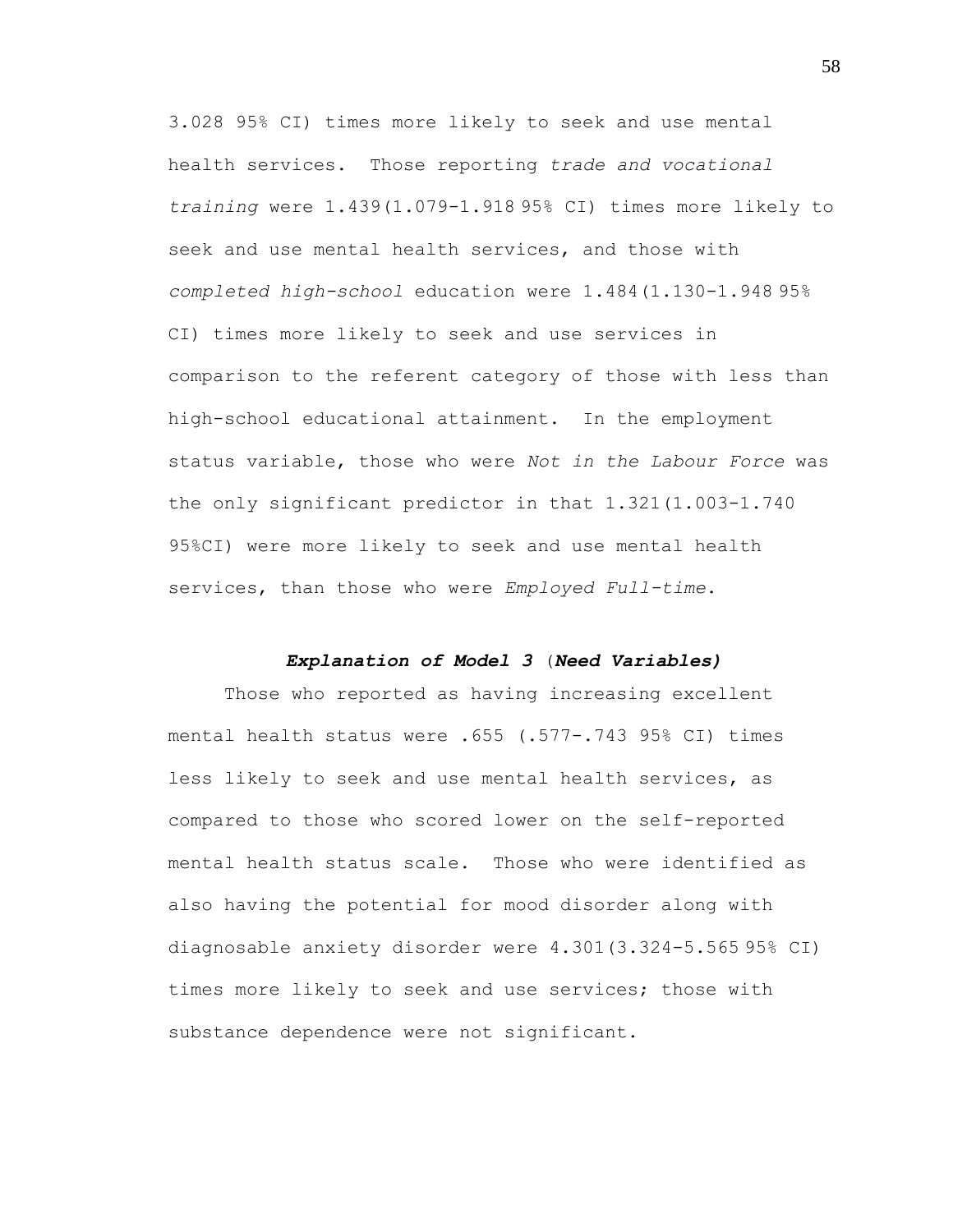| <b>Explanatory Variables</b>        | Model 1                   | Model 2                  | Model 3                       |  |
|-------------------------------------|---------------------------|--------------------------|-------------------------------|--|
|                                     | OR (95% CI)               | OR (95% CI)              | OR (95% CI)                   |  |
| <b>Predisposing Characteristics</b> |                           |                          |                               |  |
| Gender:                             |                           |                          |                               |  |
| Female                              | $1.318(1.069-1.624)$ **   | $1.295(1.042-1.611)**$   | $1.563$ $(1.222 - 2.000)$ *** |  |
| Malet                               |                           |                          |                               |  |
| Age:                                |                           |                          |                               |  |
| 15-35 yrs.                          | 2.827 (.954-8.380)        | $3.272(1.081-9.901)^{*}$ | $2.240(.704 - 7.123)$         |  |
| 36-55 yrs.                          | 4.092 $(1.400-11.961)$ ** | 5.269 (1.767-15.710)**   | 3.842 (1.230-11.996)*         |  |
| 56-75 yrs.                          | 2.782 (.925-8.371)        | $3.074(1.014-9.322)*$    | 2.256 (.708-7.189)            |  |
| $76 + yrs.†$                        |                           |                          |                               |  |
| Relationship Status:                |                           |                          |                               |  |
| In a Relationship                   | $.815(.629-1.055)$        | $.799(.608-1.050)$       | $.851(.629-1.152)$            |  |
| Had Previous Relationship           | $1.039$ (.737-1.463)      | .958 (.671-1.368)        | .945 (.639-1.399)             |  |
| Never in a Relationship†            |                           |                          |                               |  |
| <b>Social Support Mechanisms:</b>   |                           |                          |                               |  |
| Tangible S.S.                       | $.969$ $(.935-1.004)$     | .980 (.945-1.016)        | .990 (.950-1.031)             |  |
| Emotional/Informational S.S.        | $1.022$ (.998-1.047)      | $1.021$ (.996-1.047)     | $1.032(1.004-1.061)*$         |  |
| Positive S.S.                       | $.905(.860-.952)$ ***     | .915 (.869-.964)***      | $.966(.912-1.024)$            |  |
| Affective S.S.                      | $1.035(.981-1.091)$       | $1.017(0.963 - 1.074)$   | $1.008(.948-1.072)$           |  |
| <b>Enabling Characteristics</b>     |                           |                          |                               |  |
| Geographic Location:                |                           |                          |                               |  |
| Urban                               |                           | $1.077(.814-1.424)$      | 1.253 (.907-1.681)            |  |
| Rural <sup>†</sup>                  |                           |                          |                               |  |
| <b>Provincial Location:</b>         |                           |                          |                               |  |
| Atlantic                            |                           | $1.498(1.028-2.183)*$    | $1.722(1.140-2.602)$ **       |  |
| Quebec                              |                           | $.847(.641-1.120)$       | $.932(.686-1.268)$            |  |
| Western                             |                           | $1.473(1.158-1.873)**$   | $1.391(1.065-1.816)*$         |  |
| Ontario†                            |                           |                          |                               |  |

**Table 2.1: Logistic Regression Tables on the sample of Those with Diagnosable Anxiety Disorder**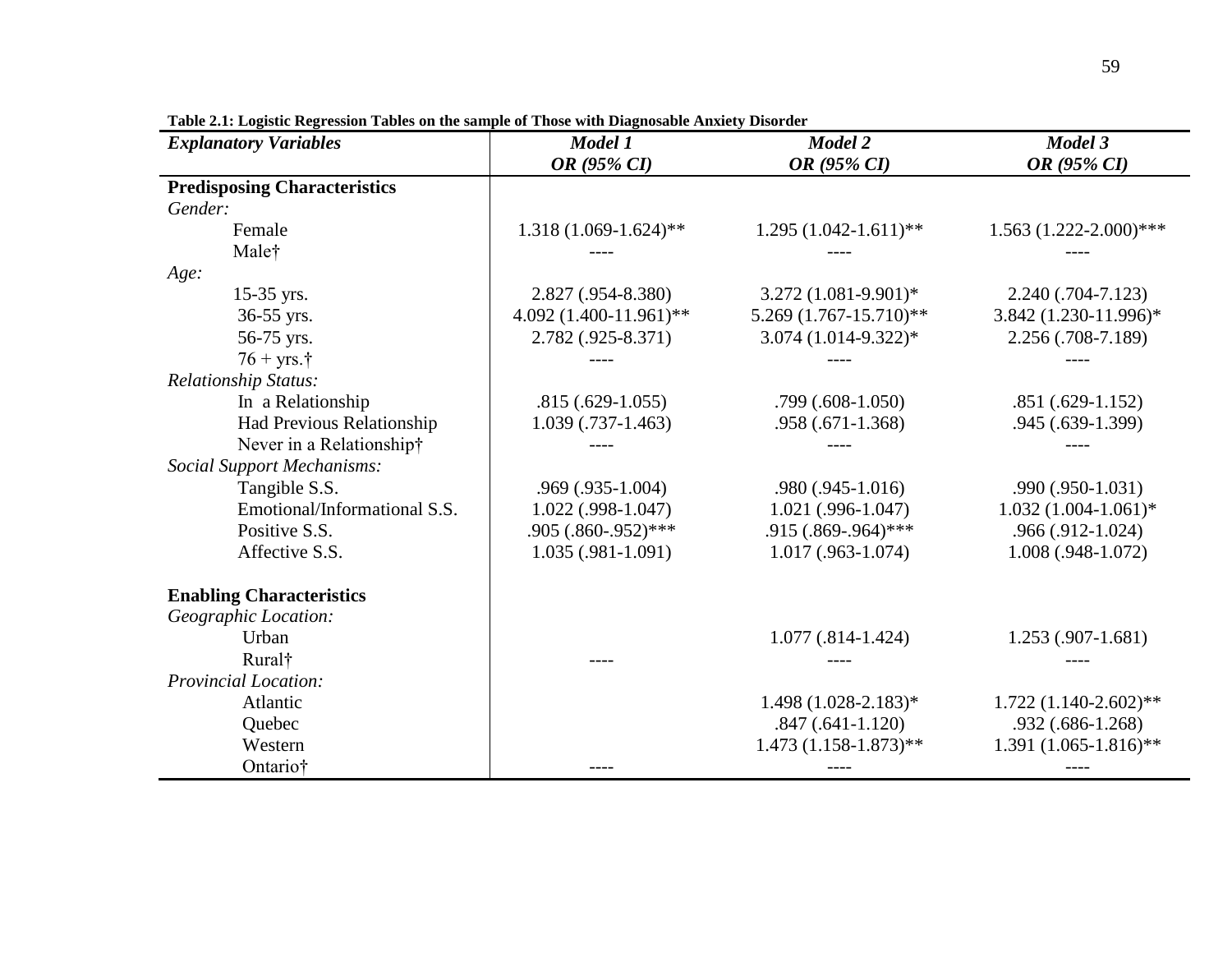| <b>Explanatory Variables</b>      | Model 1     | Model 2                   | Model 3                     |
|-----------------------------------|-------------|---------------------------|-----------------------------|
|                                   | OR (95% CI) | OR (95% CI)               | OR (95% CI)                 |
| <b>Educational Attainment:</b>    |             |                           |                             |
| Less than High School†            |             |                           |                             |
| Completed High School             |             | $1.484(1.130-1.948)$ **   | $1.559(1.154-2.105)$ **     |
| <b>Trade-Vocational</b>           |             | $1.439(1.079-1.918)$ *    | $1.520(1.106-2.088)$ **     |
| College-University                |             | $2.153(1.530-3.028)$ ***  | $2.621 (1.792 - 3.833)$ *** |
| Income Adequacy:                  |             |                           |                             |
| Low (\$0,000-\$29,999)            |             |                           |                             |
| Middle (\$30,000-\$59,999)        |             | $1.287(.918-1.805)$       | $1.358(.934-1.974)$         |
| High $(\$60,000-\$80,000+)$       |             | $.886(.634-1.238)$        | $1.019(0.704 - 1.475)$      |
| <b>Employment Status:</b>         |             |                           |                             |
| Employed Full-time†               |             |                           |                             |
| Part-time                         |             | $1.170(.872-1.570)$       | 1.361 (.988-1.876)          |
| Not In Labour Force <sup>1</sup>  |             | $1.321 (1.003 - 1.740)^*$ | $1.213(.893-1.648)$         |
| <b>Physical Activity Levels:</b>  |             |                           |                             |
| Active                            |             | $1.064$ $(.827-1.369)$    | $1.070(.804-1.423)$         |
| <b>Moderately Active</b>          |             | $.863(.677-1.101)$        | .940 (.718-1.230)           |
| Inactive†                         |             |                           |                             |
| <b>Need Variables</b>             |             |                           |                             |
| Self-Rated Physical Health        |             |                           | .980 (.869-1.107)           |
| <b>Self-Rated Mental Health</b>   |             |                           | $.655(.577-.743)$ ***       |
| Identifiable Mood Disorder        |             |                           | 4.301 $(3.324 - 5.565)$ *** |
| Identifiable Substance Dependence |             |                           | $1.336(.908-1.967)$         |
| model N                           | 1803        | 1803                      | 1803                        |
| Psuedo R <sup>2</sup>             | .054        | .090                      | .282                        |
| -2 Log Likelihood                 | 2296.822    | 2231.230                  | 1923.005                    |

**Table 2.1: Logistic Regressions on the sample of Those with Diagnosable Anxiety Disorder, continued**

† Referent category, \*p<.05, \*\*p<.005, \*\*\*p<.0001

<sup>1</sup> Not in Labour Force reflects respondent who are not working due to unemployment, retirement, illness leave or who are not looking for work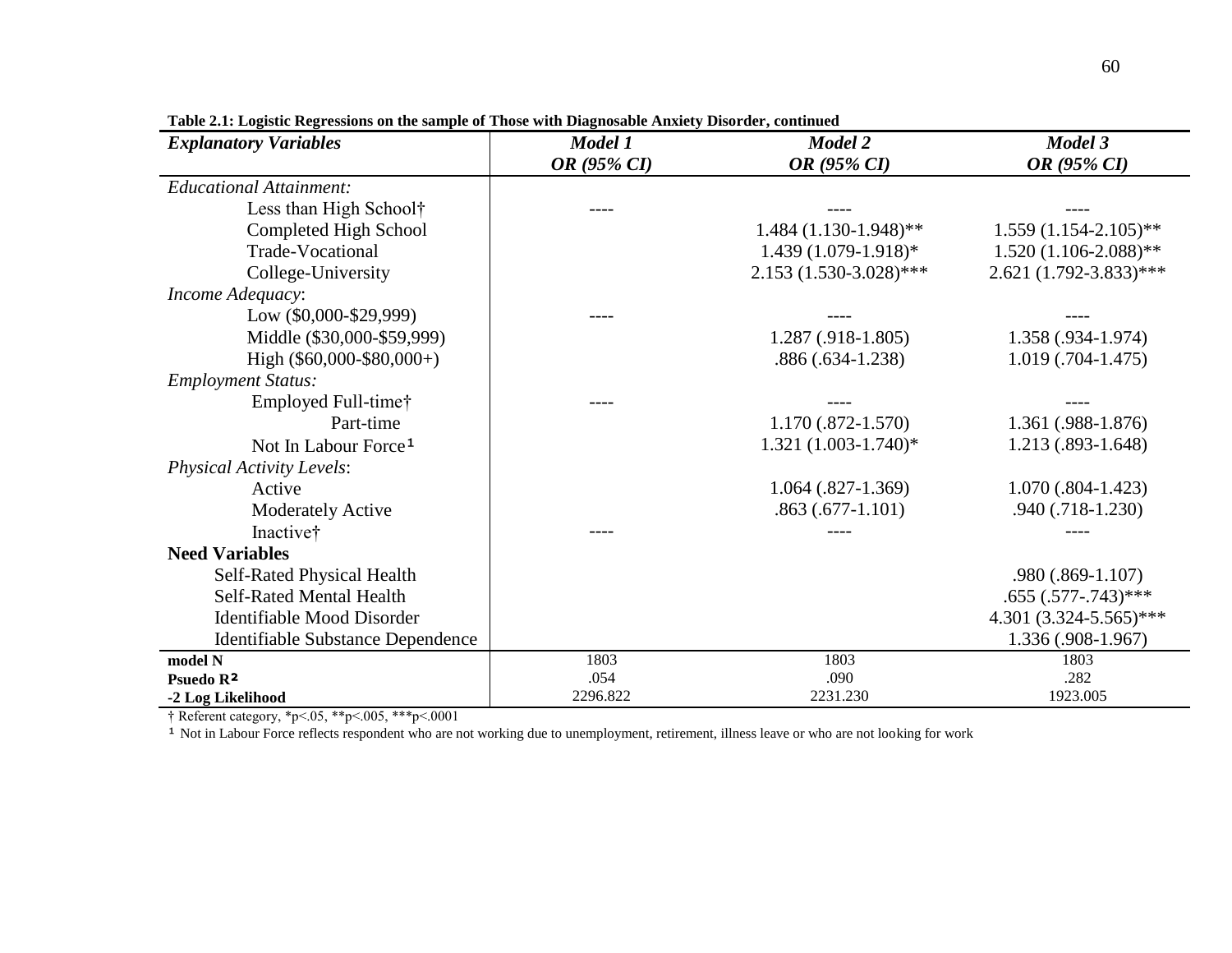#### **Summary**

The results of this analysis demonstrated that of the Predisposing characteristics, gender remained a significant predictor for mental health services use and continued to increase in significance across the models (in Model 3, gender demonstrated a 1.563 (1.222-2.000 95%CI) times increased likelihood). Those in the 36-55 year age group remained significant across all models. The measure for Emotional/Informational social support became significant in Model 3 and demonstrated a 1.032(1.004-1.061 95%CI) times increase, in seeking and using services, as reported levels of this social support measure increased.

Of the Enabling characteristics, those living in Atlantic Canada and in the Western provinces were more likely than those living in Ontario to seek and use services, while living in Quebec did not prove to be a significant predictor. Education was a major predictor in that increasing educational attainment was highly predictive of seeking and using mental health services across all models. In Model 3, there was an increased effect of education on the dependent variable where having completed high-school indicated a 1.559 (1.154-2.105 95%CI) increased likelihood to seek and use services, having trade or vocational training demonstrated a 1.520 (1.106-2.088 95%CI)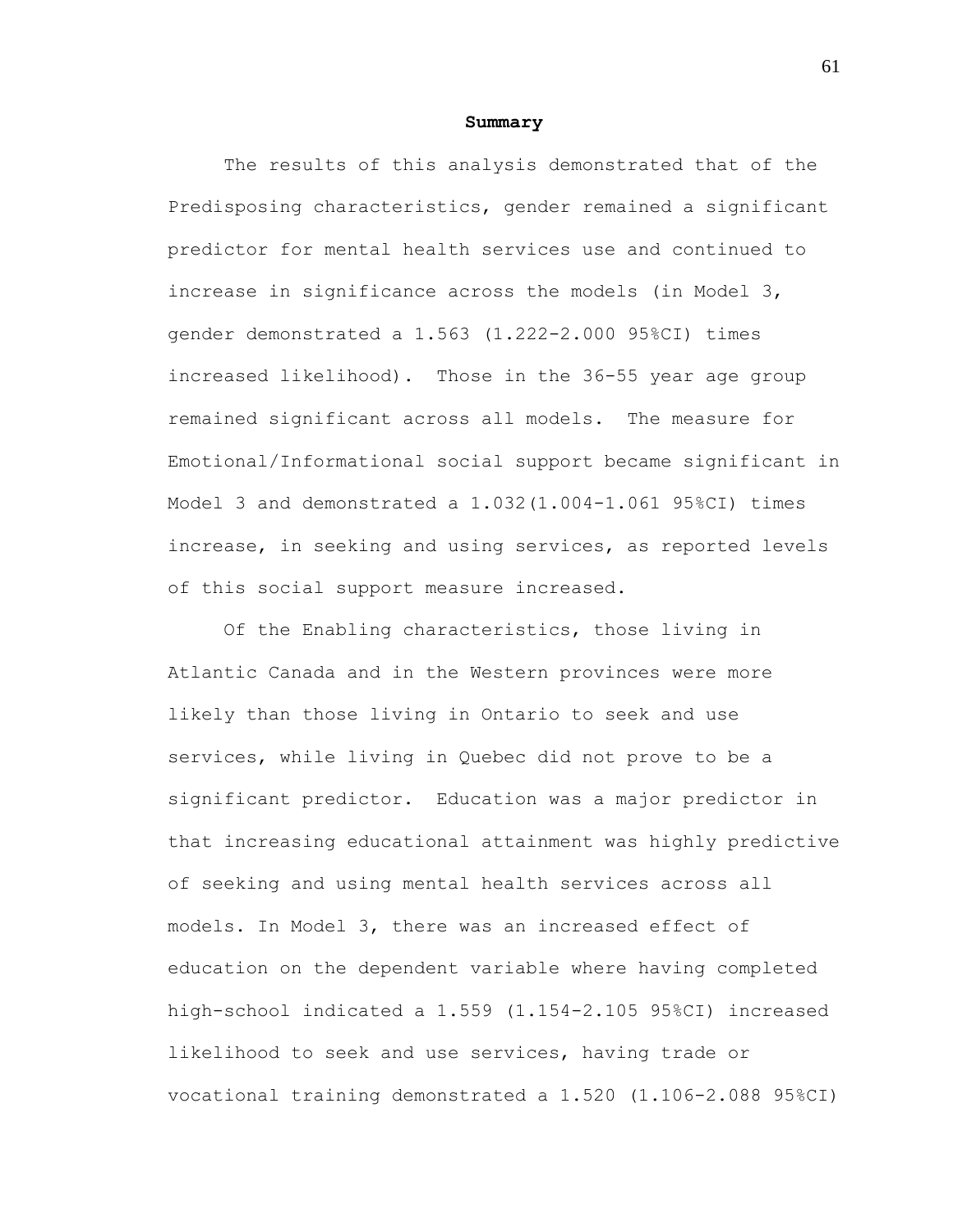increase, and having college and university demonstrated a 2.621 (1.792-3.833 95%CI) increased likelihood to seek and use mental health services.

In terms of Need characteristics, those who could also have diagnosable mood disorder were significantly more likely to seek and use, while having possible diagnosable substance dependence was not a significant predictor. Alternately, having increasingly improved self-perceived mental health status demonstrated a decreased likelihood to seek and use mental health services.

Although this thesis study produced many interesting main effects, it should be noted that this study was conducted on a small sample of individuals. Moreover, with small specialized samples, these may be subject to greater sampling variability. Greater sampling variability may lead to larger standard errors and diminished statistical power to detect significance. The best manner to address this issue was to apply a weight variable to the data set so that generalizations, regarding the total Canadian population, could be made. Chapter Five is a discussion of these results arising from the multiple logistic regressions, and its applicability and generalizability toward the larger Canadian population.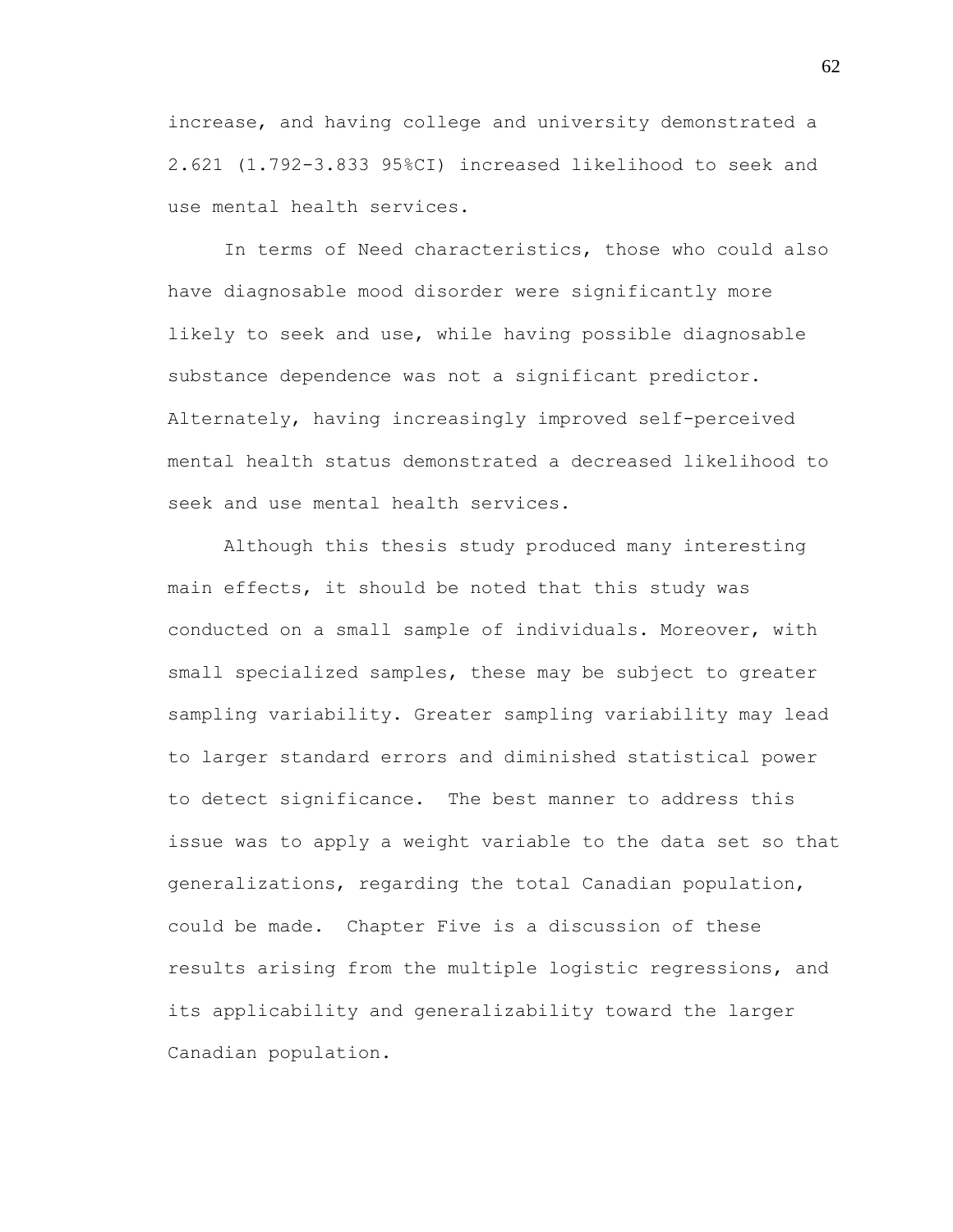#### *Chapter Five*

### *Discussion*

# **Introduction**

The purpose of this study was to determine potential predicting factors associated with mental health services use for those who had been identified as having a diagnosable anxiety disorder. Previous literature has demonstrated that females were more likely than males to seek and use mental health services to treat mental health disorders (Bergeron et al., 2005; Drapeau et al., 2005; Foot & Koszycki, 2004; Goodwin & Andersen, 2002; Wittchen, 2002; Wu et al., 1999). Furthermore, females were also more likely than males to be diagnosed with an anxiety disorder (Vasilidias et al., 2009). This may suggest greater need and use of mental health services among female out-patients (Armstrong & Khawaja, 2002; Lefebvre, Lesage, Toupin & Fournier, 1998; Rhodes, Goering, To & Williams, 2002; Simmonds & Whiffen, 2003; Wittchen, 2002).

Utilizing the Canadian Community Health Survey 1.2 (Mental Health and Well-being, 2003: cycle 1.2) several multiple logistic regression models were conducted based on Andersen"s Behavioral Model of Health Services Use (1968, 1995) where predisposing, need and enabling characteristics could predict factors related to health services utilization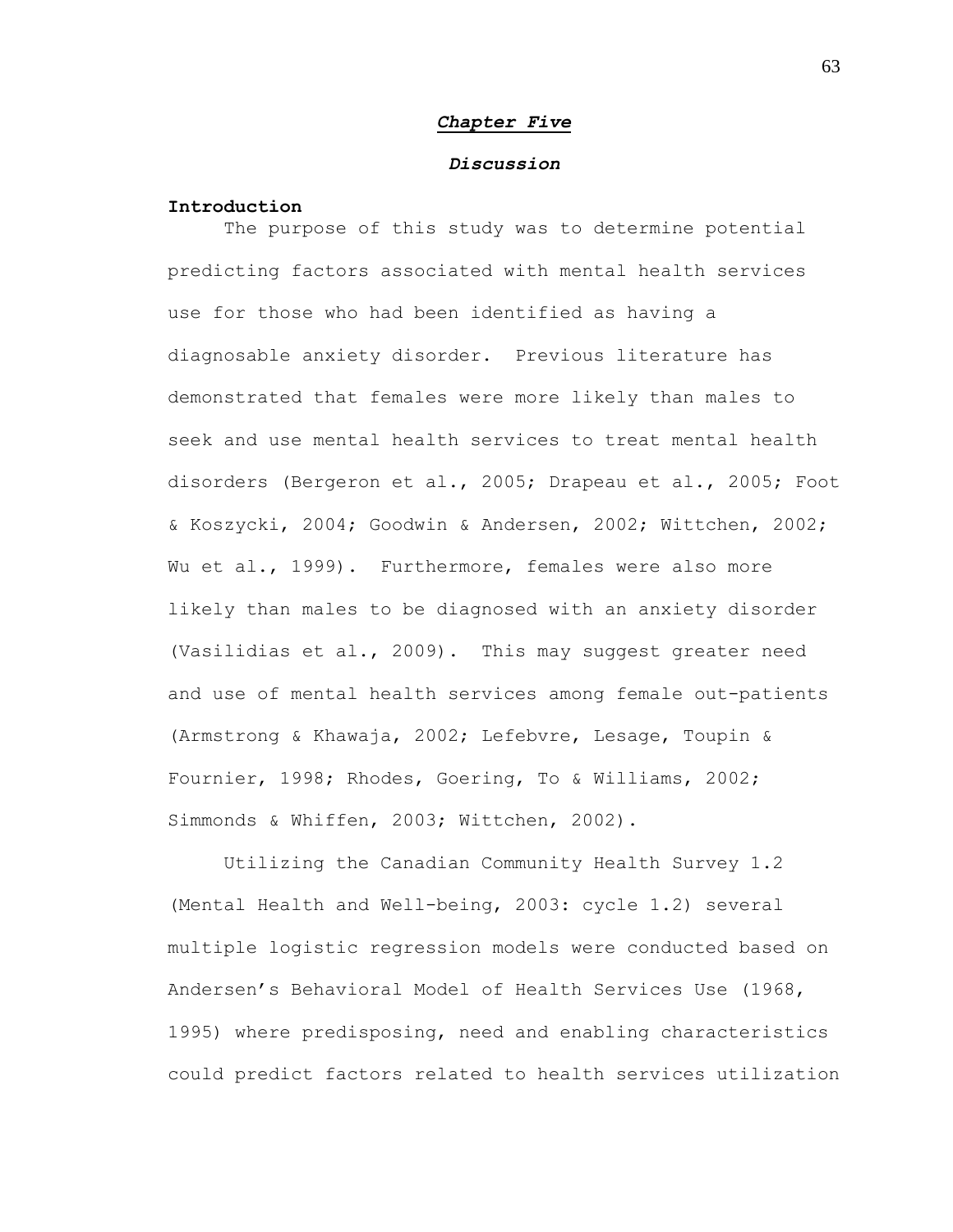in a general population (Bergeron et al., 2005; Lefebvre, Lesage, Cyr, Toupin & Fournier, 1998; Phillips et al., 2002; Wolinsky, 1978, 1983).

#### **Overview of Analysis**

The following is a discussion of the results of this study as it relates to predicting factors associated with predisposing, need and enabling characteristics, and is based upon an application of Andersen"s Behavioral Model of Health Services Use (1968, 1995). All predisposing, need and enabling characteristics were regressed upon the dependent binary variable for mental health services use separately, which then created an overall model.

The predisposing factors of gender, age, relationship status, and social support measures (i.e. tangible social supports, positive social supports, emotional/informational social supports and affective social supports) were regressed upon the dependent binary variable of mental health services use to determine likely predisposing factors associated with mental health services use as it related to those who had been identified as having a diagnosable anxiety disorder.

Enabling characteristics included factors associated with income, geographic location within Canada (urban vs.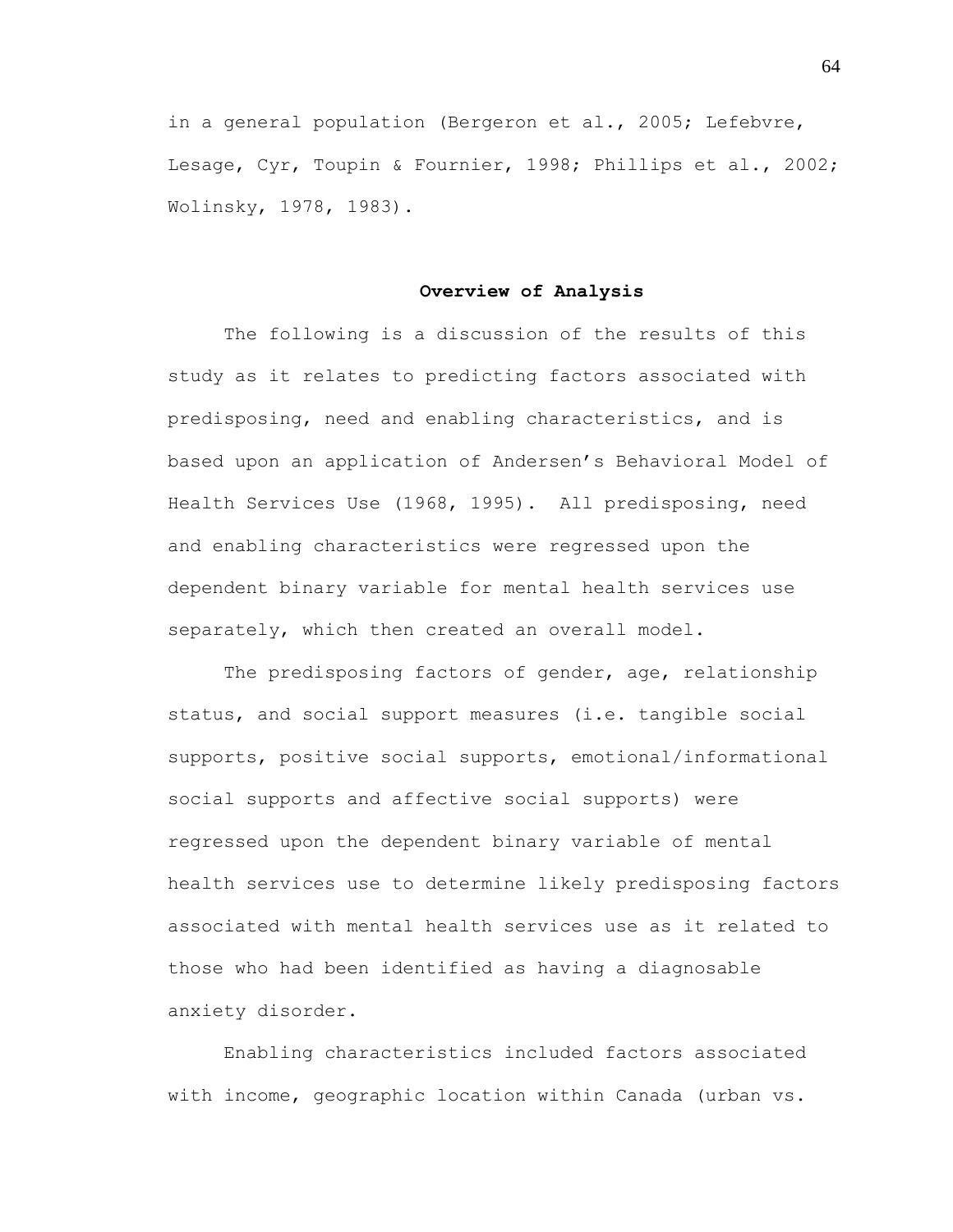rural locale and provincial location), educational attainment, and employment status (comparing employed vs. unemployed and those working full-time) and level of physical activity (active, moderate and inactive).

Need factors were identified and defined in terms of self-perceived physical health and self-perceived mental health and were related to self-perceptions that might impact the recognition of having the potential for an anxiety disorder and the level of severity. As well, need factors also took into account the possibility of other mental health disorders occurring with anxiety. The belief is that this can also mitigate an increased possibility to seek and use mental health services (i.e. mood disorder, substance dependence).

#### **Predisposing**

Predisposing characteristics were defined by Andersen (1968, 1995) as characteristics that resided with the individual and were primarily set and static. Predisposing characteristics can be seen as related to gender, age, ethnicity, health beliefs and religiosity. These factors were believed to have considerable implications when it came to determining factors associated with health services use, and were prominent in establishing variability in health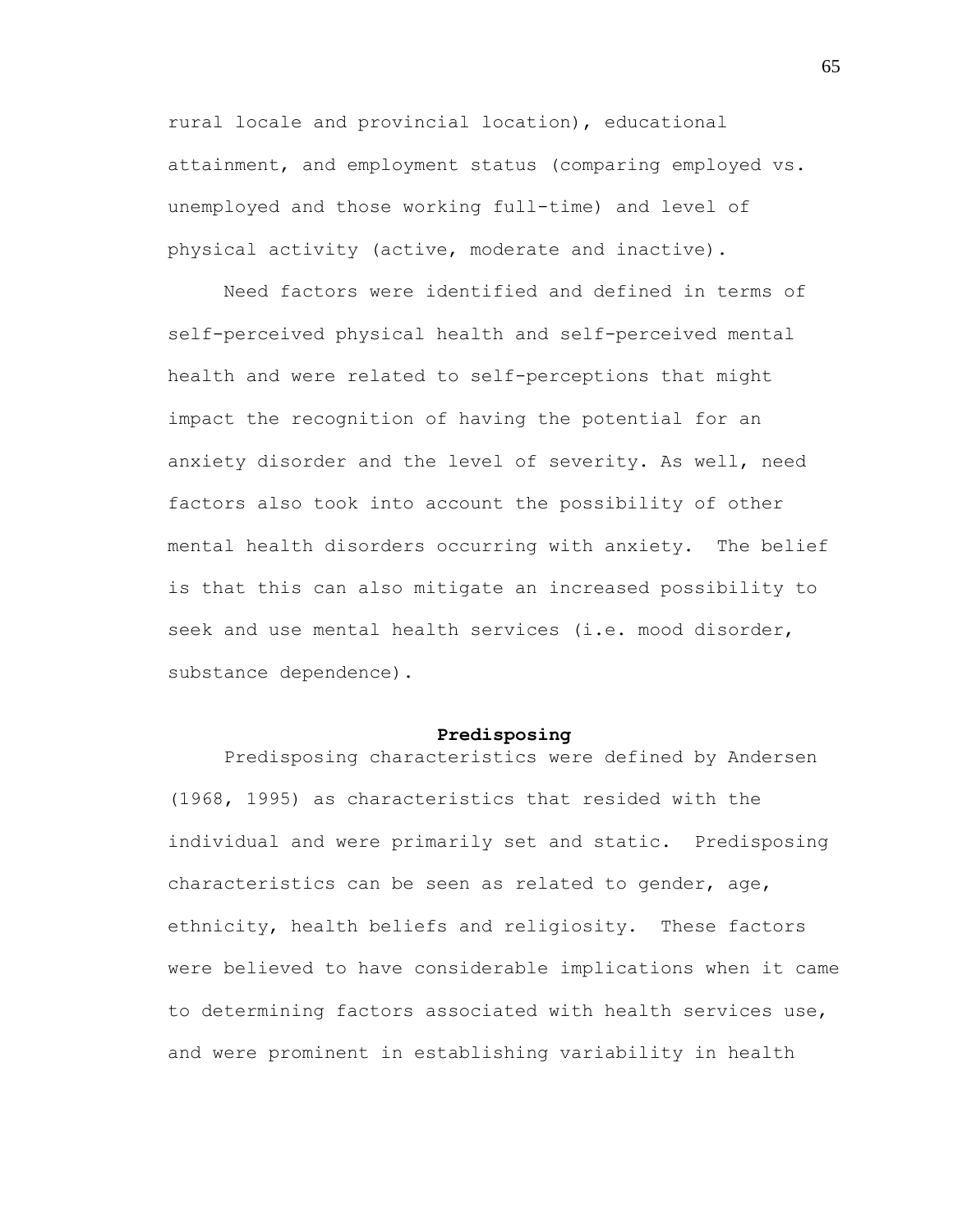services use within a general population (Andersen, 1968, 1995; Goodwin & Andersen, 2002; Newman & Andersen, 1978).

# *Gender and Use*

Consistent with findings in previous studies (Bergeron et al., 2005; Drapeau et al., 2005; Foot & Koszycki, 2004; Goodwin & Andersen, 2002), gender was seen as a major predicting factor. In this study, females were more likely, than males, to seek and use mental health services.

Previous studies indicated that women were the greatest seekers and users of mental health services, and moreover, women were also more likely to find these services through family physicians and general practitioners, while men categorically did not actively seek and use mental health services (Frise, Steingart, Sloan, Cotterchio & Kreiger, 2002; Halbreich & Kahn, 2007; Foot & Koszycki, 2004; Leaf & Bruce, 1987; Vasiliadis et al., 2009; Wittchen, 2002). As well, the literature indicated that the possible reasons for men"s low usage of mental health services may be more likely explained by gender-based perceptions.

A study conducted by Scott and associates (2010) examined gender, marital status and the occurrence of anxiety, depression and substance dependence in a World Wide population sample (data collected by World Health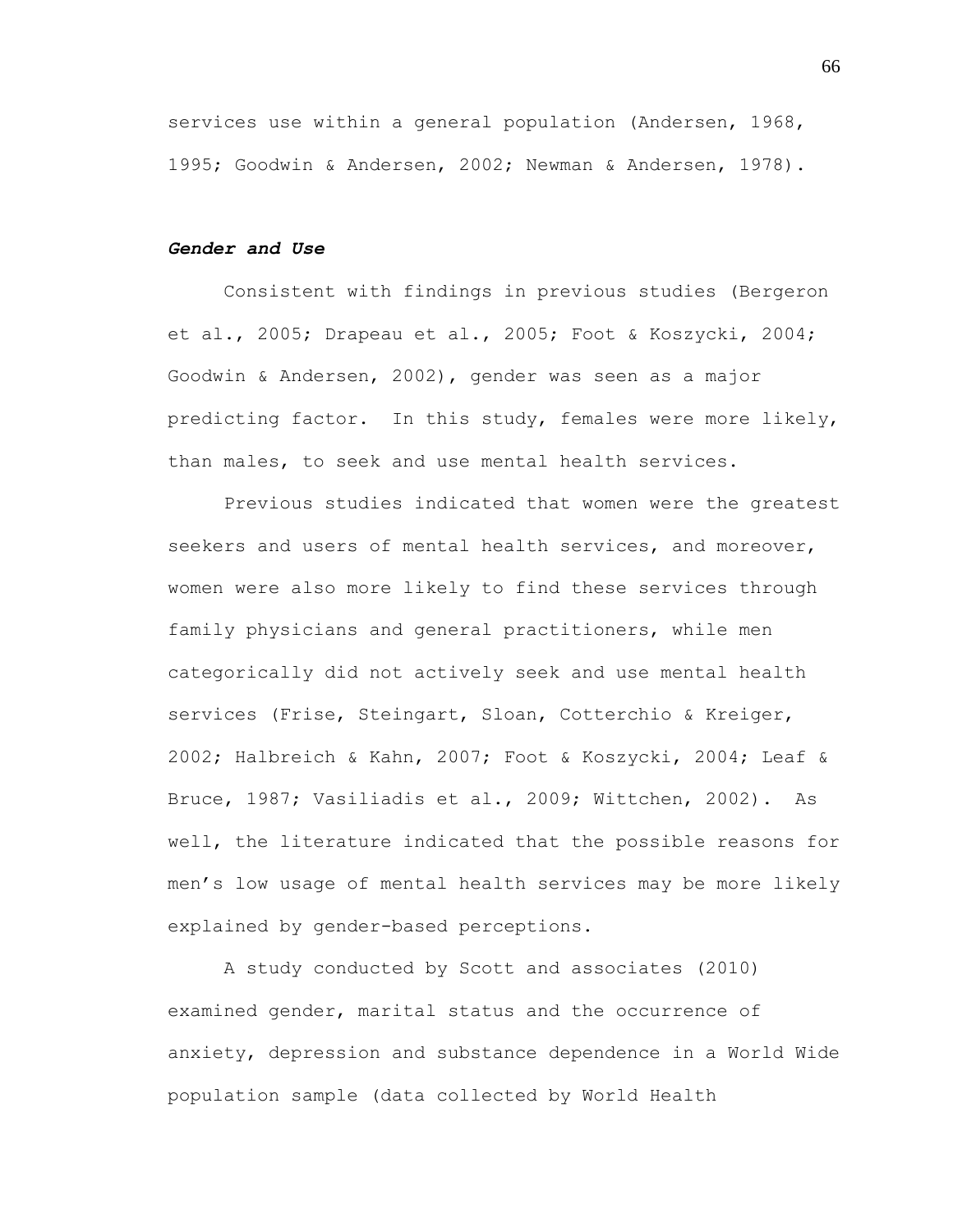Organization). It was found that married women were more likely to experience the onset of anxiety or depression, while married men were more likely to be identified as having substance dependence. The authors found it interesting that females were more likely, than men, to be identified with anxiety disorder and linked this occurrence with the issues related to social role strain. The authors suggested that gender differences resulted in role strain and role constraints, where women were the primary caregivers, and as a result of burdens brought on by childcare, rearing and domestic duty, were more likely to demonstrate symptoms related to anxiety disorder. Men, on the other hand, did not participate with the same involvement in childcare and domestic duties and therefore did not seem to demonstrate symptoms related to having anxiety disorder (Scott et al., 2010, pp.1502-1503).

Current research has also suggested that male usage of mental health services usually occurred when men are residing in institutionalized settings (i.e. nursing homes, VA hospitals) (Blitz et al., 2005; Currie et al., 2005; Drapeau et al., 2005; Leaf & Bruce, 1987). Usually, institutionalized men are under psychiatric care for more severe cases of mental illness, and are therefore more likely to be tested and diagnosed with more acute forms of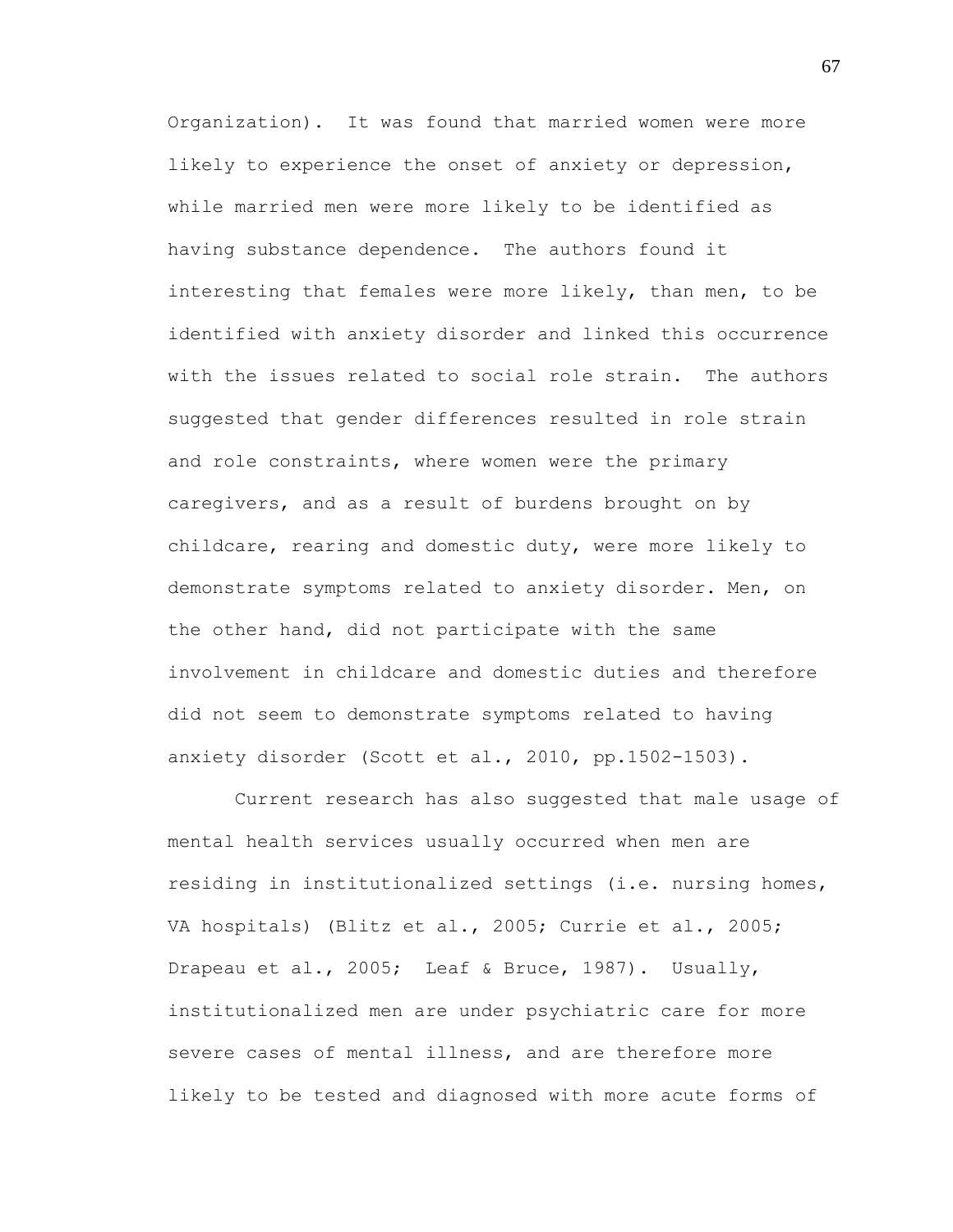anxiety, depression or other more serious forms of mental health disorder, than men living in the general population (Chatterjee et al., 2009).

A study conducted by Vasiliadis and colleagues (2009) investigated the determinants of outpatient mental health services use in the Canadian population. They found that men were less likely to seek and use family physicians or other mental health practitioners, but were more likely to seek the care of psychiatrists provided that the need characteristic of having reduced, or low, mental health status was reported. Vasiliadis and colleagues (2009) offered the explanation that public-based mental health campaigns are still geared toward attracting women and that sex-based barriers remain. These sex barriers only serve to further reinforce stereotypical gender based assumptions that mental health and health care is a "female" issue.

Despite having similar rates for the presence of mental health disorders (Mosier et al., 2010; Vasiliadis et al., 2009) a deeper analysis that would directly investigate the non-usage of mental health services in men could prove useful. It could be because current mental health campaigns, which are primarily targeted toward women, are considered a deterrent to men. Also, the mental health community may not recognize mental health issues in men as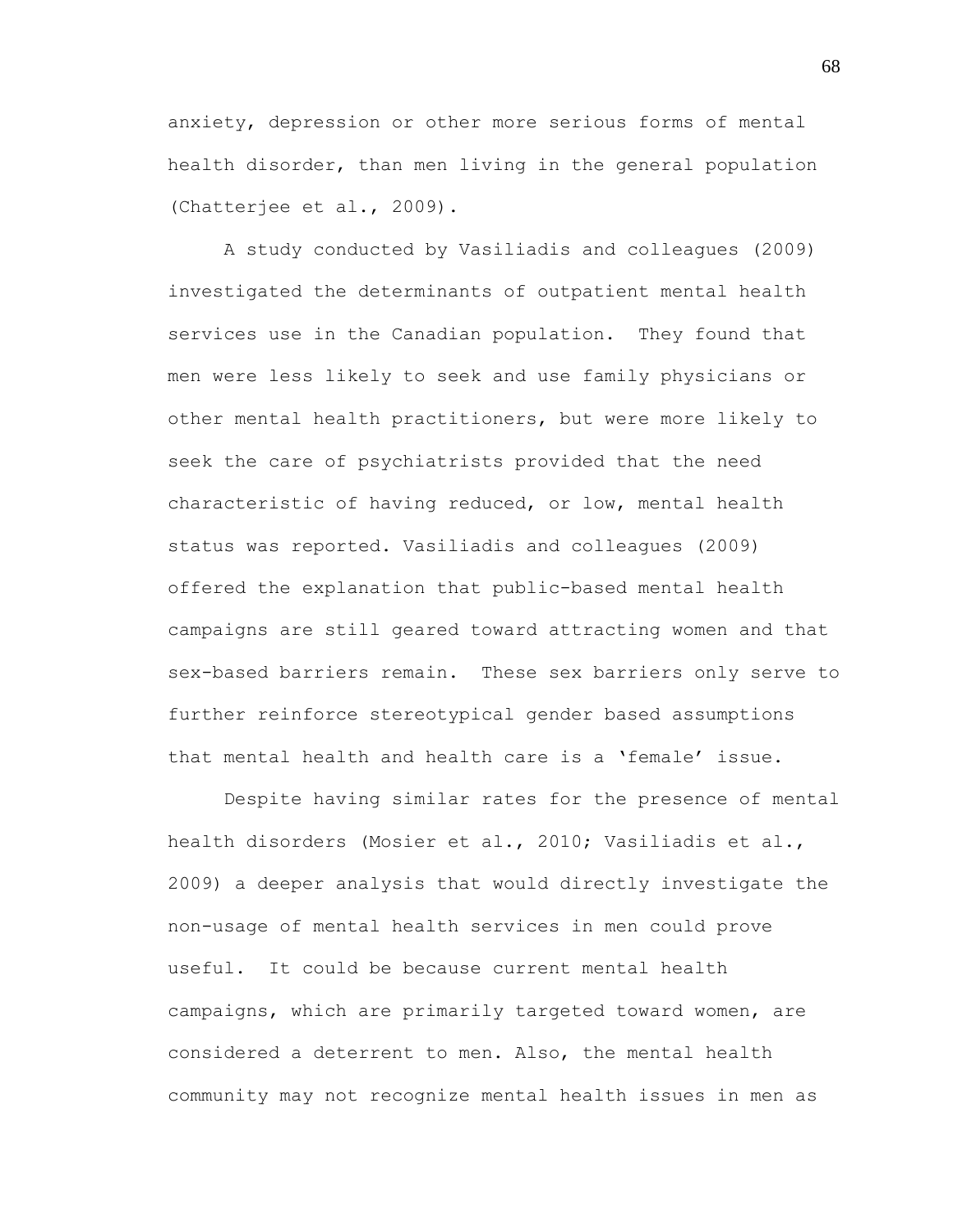readily as it does in women (Chatterjee et al., 2009; Vasiliadis et al., 2009).

#### *Age*

Those in the 36-55 year interval remained a significant predictor, and were more likely to seek and use mental health services in comparison to the referent interval of 76+ years. According to previous research, older women were four times more likely to seek and use mental health services, especially in the presence of depression or anxiety disorders symptoms, and co-morbidity amongst multiple mental disorders (Drapeau et al., 2005; Koo et al., 2005; Wittchen, 2002).

In this thesis study, younger individuals (15-35 years) and all others over the age of 56 years were not greater users of mental health services. A recent study conducted by Mosier and associates (2010) found that individuals 65-79 years and 80+ years of age had significantly lower rates for all mental health disorders than individuals 20-49 or 50-64 years of age. These researchers concluded that lower rates, for the presence of mental health disorders in seniors, also reflected a noted reduction in seeking and using services amongst the senior age ranges (Mosier et al., 2010).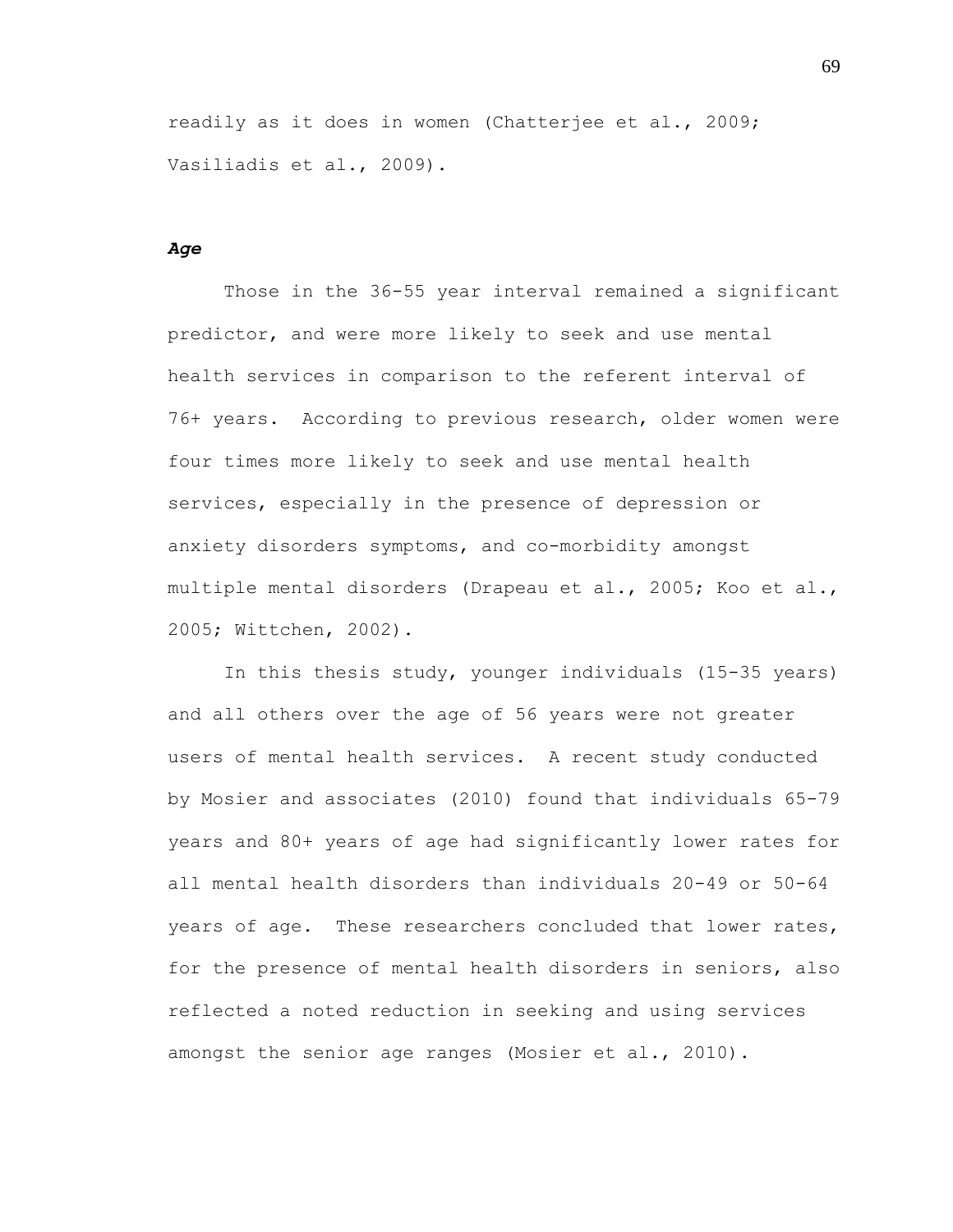It might be seen that individuals in the 36-55 year age range are more likely to be in careers or work fields that provide work-related benefits that include coverage for mental health services, while younger people and those in the retirement phase of life, may not have benefits that support access to mental health services (Daig et al., 2009; Vanheusden et al., 2008). It may be anticipated that there might exist an interaction between age and gender, especially if related to occurring within specific age ranges and where factors associated with income, employment status and work benefits might have a positive influence to seek and use services (Daig et al., 2009).

#### *Social Support Mechanisms*

In the case of the sample of those who had been identified as having a diagnosable anxiety disorder, those who reported receiving increasing levels of emotional/informational social supports were less likely to seek and use mental health services. According to previous research by Currie and associates (2005), social supports can minimize the potentially harmful effects of stress, and can even prevent some individuals from becoming ill. In terms of anxiety disorders, many of those who suffer from an anxiety disorder will often report low levels of social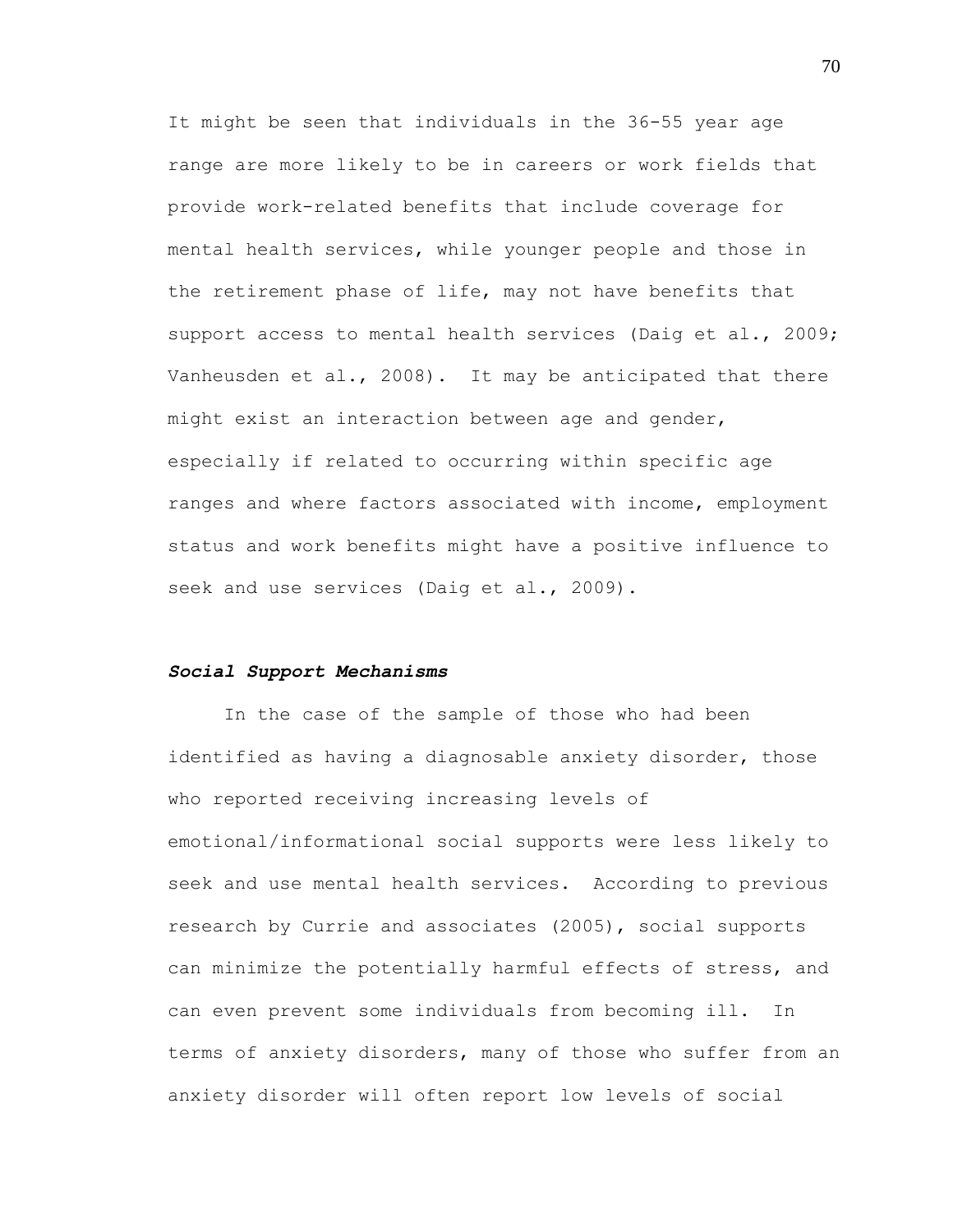support. Social supports can come from a variety of sources, and she asserted that social supports can include family, friends, colleagues, or members of a social group one belongs to (Currie et al., 2005).

Social supports depend on the social interactions one engages in, and the forum one has available in order to share mental, emotional, and everyday problems. Social supports have three main characteristics which include: feeling cared for and loved; believing that one is esteemed and valued; and that one has a sense of social belonging or cohesion within a social network (Clarke, 2004, p.156; Drapeau et al., 2005).

Cohen (2003) has also defined social support as a means to maintain health, and most importantly, a means to ensure mental and emotional stability. This is particularly important in the alleviation and even prevention of anxiety related disorders. Cohen (2003) believed that social supports, consisting of family, friends or community connections, can provide help in alleviating stressful responses that might contribute to anxiety related disorder and possible ill health.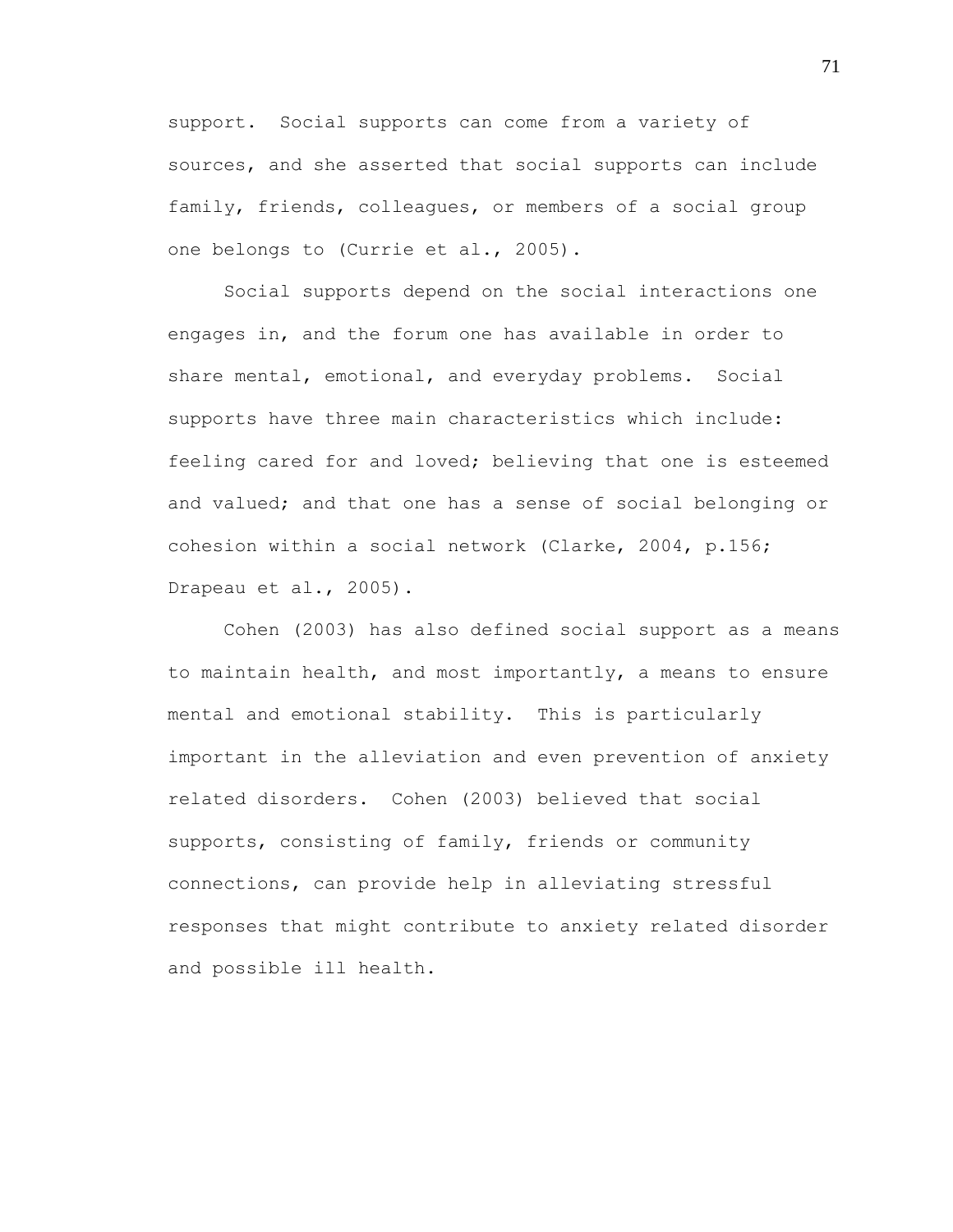#### **Enabling Characteristics**

Enabling characteristics were defined as factors that resided externally, but implicitly with the individual. These were factors that were associated with the propensity to seek and use health services, and were also seen to change over the individual"s life-time. These factors were defined by Andersen (1968, 1995) to include income, education, health insurance coverage and support, occupation and employment status, and proximity to health care services (Goodwin & Andersen, 2002).

# *Education and Use*

The results in this study demonstrated that as education increased so too did the likelihood of seeking and using mental health services. Previous research supports this outcome, and is most directly seen in research conducted by Gavrilovic and colleagues (2005) where it was found that education was a strong predictor of mental health services use. Furthermore, Gavrilovic et al., (2005) study directly supports the findings in this study. Their study utilized Andersen"s Behavioral Health Model and specifically focused on predicting the enabling characteristics for mental health services utilization on a sample of individuals that sought help after a traumatic event.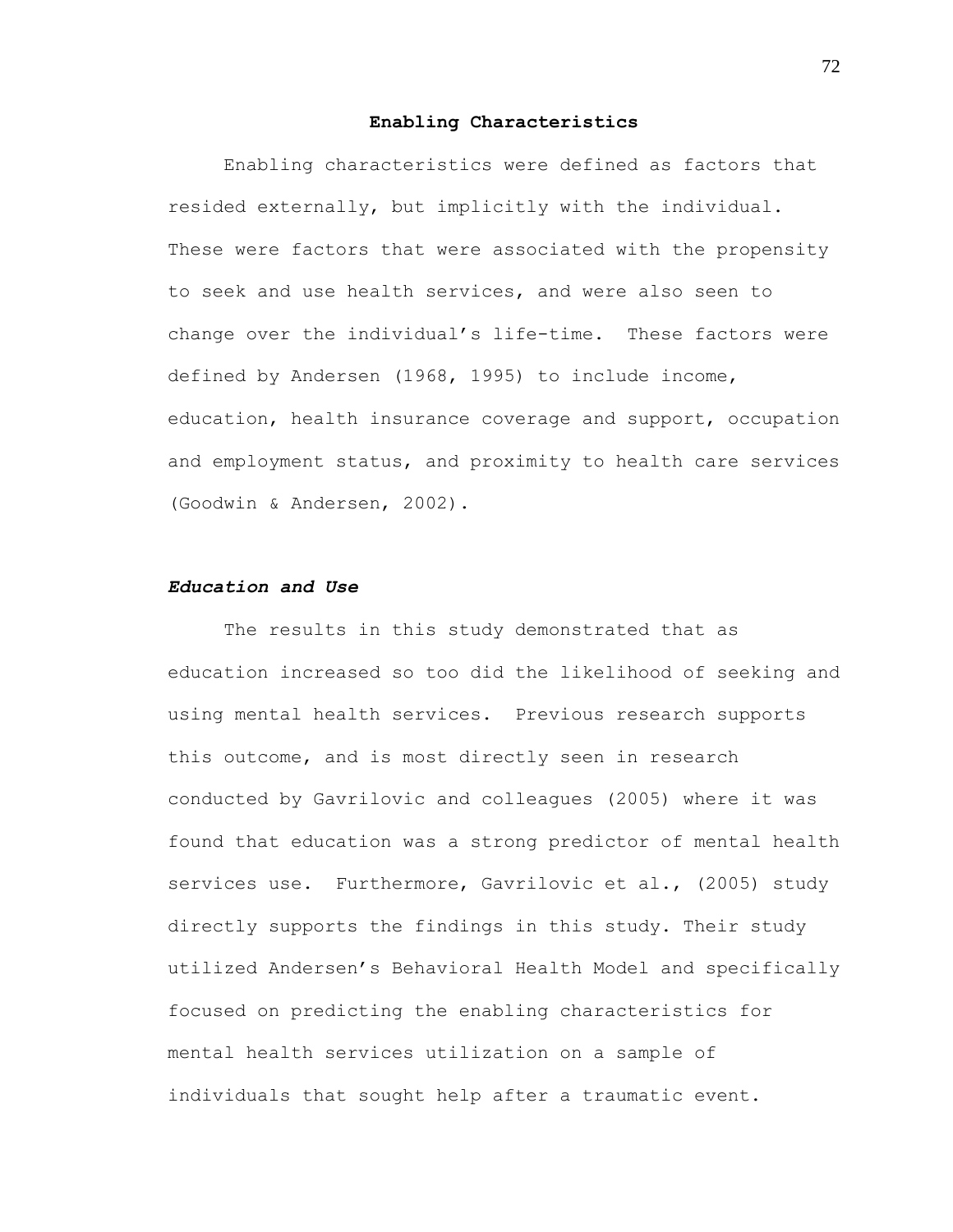It was found that educational attainment had a direct influence on whether an individual would seek and use mental health services to assist in treating the presence of a mental health disorder. The work of Cook and associates (2006) examined mental health services use amongst heterosexual women and lesbians. It was found that individuals who were identified as having a mental health disorder (i.e. depressive episodes, anxiety and substance dependence) were more likely to seek and use mental health services, especially if they had a higher level of educational attainment.

Education is a major enabling characteristic in predicting mental health services, in that, those with higher levels of education may have greater awareness of the presence of mental health disorders; be less affected by social stigmatization; be able to better negotiate negative mental health labels and be more inclined to seek and use mental health services to address their mental health disorder (Vasiliadis et al., 2009).

# *Provincial Location*

Individuals residing in the Atlantic and Western provinces were significantly more likely to seek and use mental health services than those residing in Quebec or in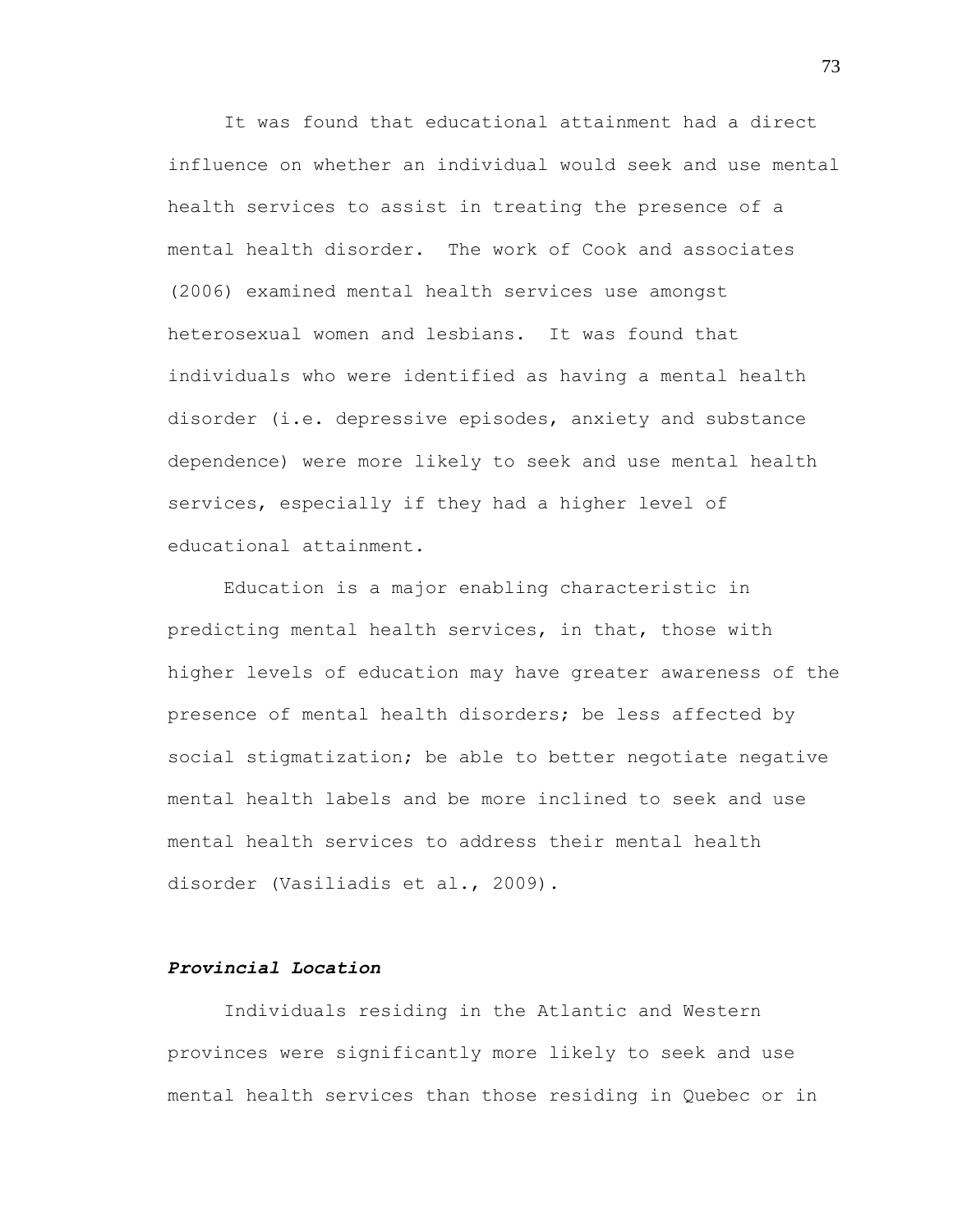Ontario. Past research has examined mental health services use amongst the provinces, while other studies have been conducted to examine mental health services utilization comparing Ontario and the United States (Latimer, 2005; Katz, Kessler, Frank, Leaf, Lin & Edlund, 1997; Starkes, Poulin & Kisely, 2005). A cross national study conducted by Katz et al., (1997) examined outpatient mental health services use between Ontarians and Americans. These authors found that self-rated mental health and the presence of diagnosable disorder were significant predictors in demonstrating that Ontarians (and moreover, Canadians) identified greater need and usage of mental health services, making Canadians far more likely to seek and use mental health services than Americans.

Employing the CCHS 1.2, Starkes et al., (2005) specifically examined mental health services use across all Maritimes provinces (Nova Scotia, Newfoundland, P.E.I, and New Brunswick) and found that there existed a great number of respondents that could be identified as having a diagnosable mental health disorder (specifically mood disorders). Although the authors do recommend improved access to mental health services, many of the respondents reported not having direct and immediate access to care. One possible reason might be to due to social and structural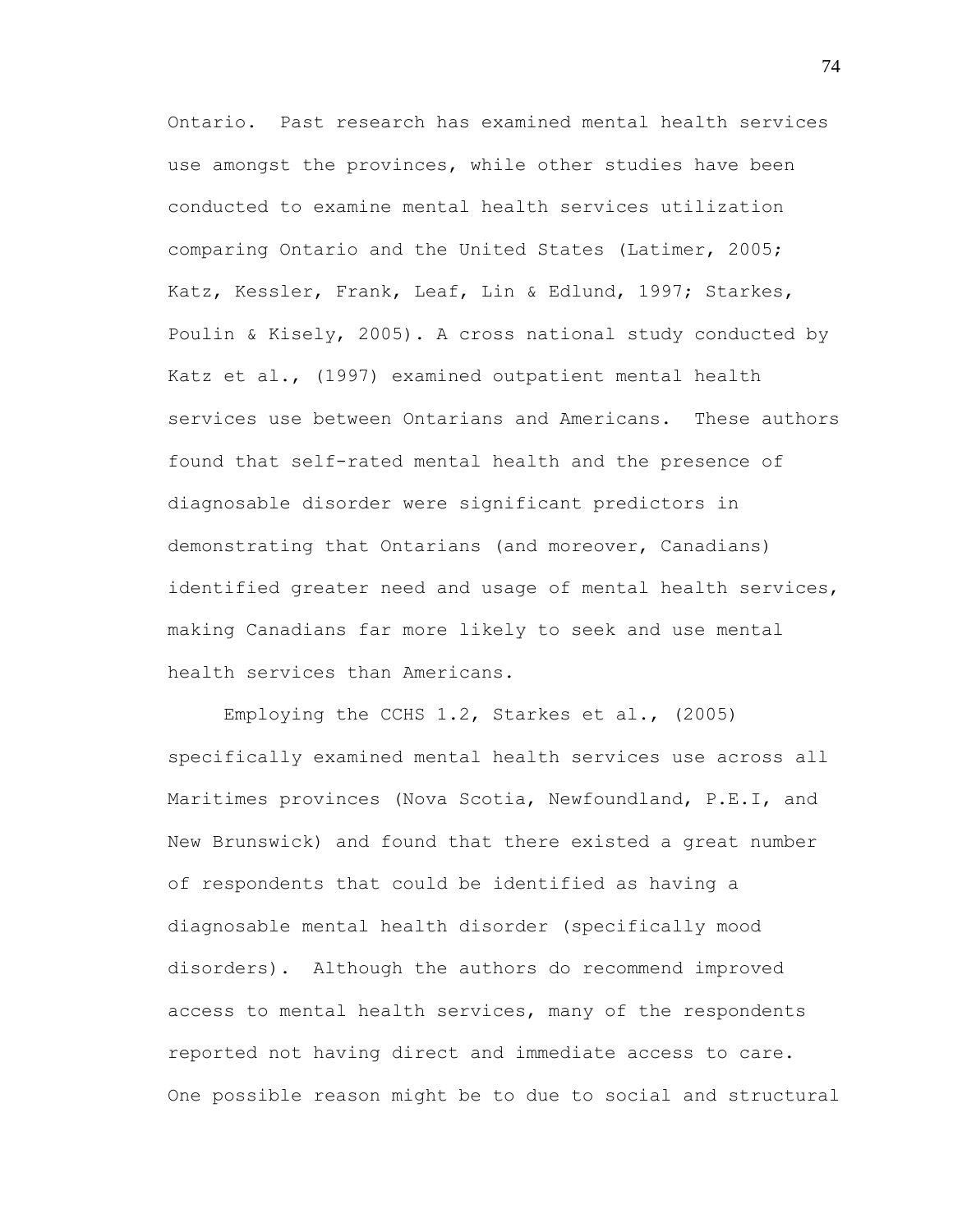inequalities that lead to poverty and unemployment. On the one hand, these inequalities can lead to stress and trigger mental health disorders, while issues related to poverty can prevent individuals from having necessary resources to pay for mental health services.

Vasiliadis and colleagues (2009) found that individuals residing in Quebec were more likely to use the services of psychologists. However, residing in Quebec was not a significant predictor for mental health services use in this thesis study.

#### **Need**

*Need factors* can be defined as factors associated with the individual"s recognition of illness and the severity of that illness. Additionally, *need factors* can also be viewed as factors related to external and social interpretations and recommendations to seek and use appropriate health services (i.e. family member encouraging a family member to seek medical attention for flu-symptoms).

In relation to this study, *need* was indicated by individual"s self assessment and self-perception of physical and mental health. Of the need factors, very good selfperceived physical health and all of the self-perceived mental health measures remained significant predictors for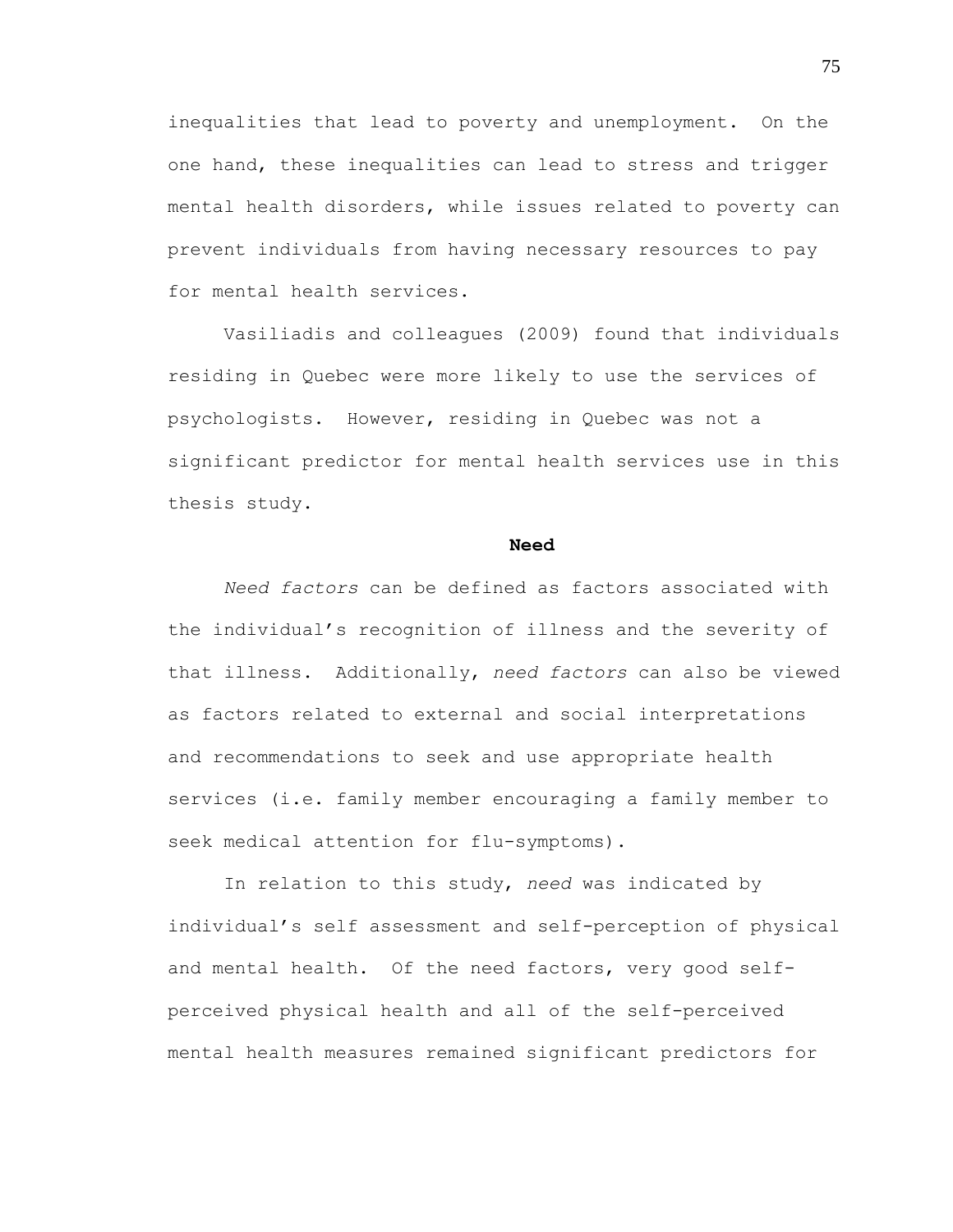mental health services use amongst those who were identified as having a diagnosable anxiety disorder.

# *Self-rated Mental Health Status and Use*

In this study, individuals that reported excellent mental health status were the least likely to seek and use mental health services in comparison with those who reported very good and good status, and even more so with those who reported fair mental health status. Those who reported increasingly poorer self-perceived mental health status were more likely to seek and use mental health services, especially among those who had been identified as having a diagnosable anxiety disorder.

Link and Phelan (2004) indicated that individuals who were diagnosed with a mental health disorder also reported very poor mental health status; however, these same individuals were unlikely to admit to seeking and using mental health services due to fears associated with stigmatization and labeling that arose from the admission of having a mental health disorder. As a result, these individuals often did not seek help for their disorder until the mental health disorder had reached a point of severity such that these individuals could not cope or function with day to day living.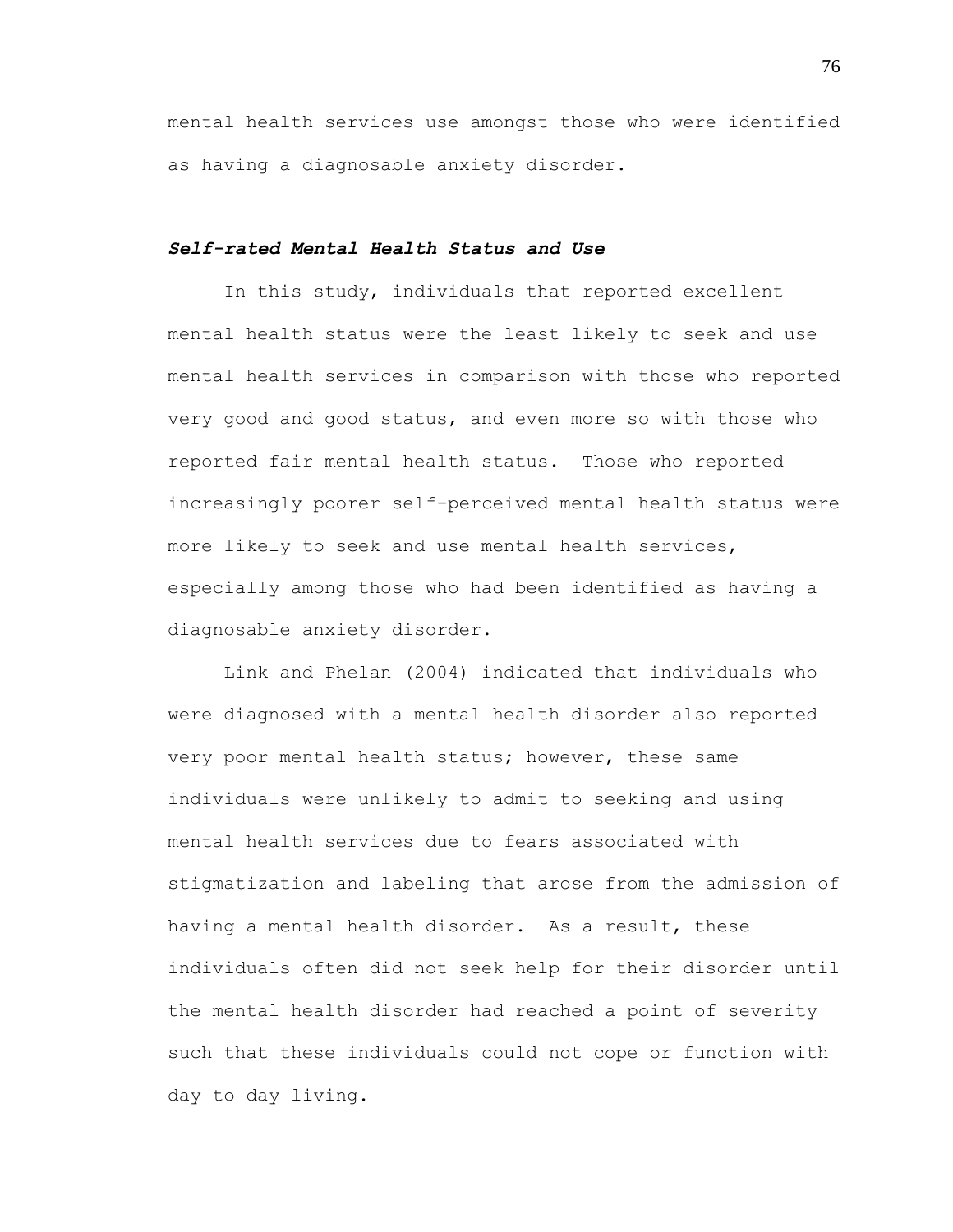In the case of this study, those individuals who had been identified as having a diagnosable anxiety disorder were more than twice as likely to seek and use mental health services. Other studies (Bergeron et al., 2005; Drapeau et al., 2005; Frise et al., 2002) support these results and have also demonstrated that those individuals that are diagnosed as having a mental health disorder, and moreover, an anxiety disorder, are the most likely to seek and use mental health services.

Of the self-rated physical health measure, individuals reporting very good physical health were significantly less likely to seek and use mental health services as compared to those reporting excellent, good, fair or poor physical health. While it is well understood that individuals reporting excellent to fair mental health status might not be cogent or concerned with the possibility of any underlying mental health disorder, it is interesting to note that the other self-rated physical health measures were not significant.

# *Mood Disorder with Anxiety*

In this study, the co-morbidity measure of having both diagnosable anxiety disorders with mood disorder was a strong predictor for mental health services use. Previous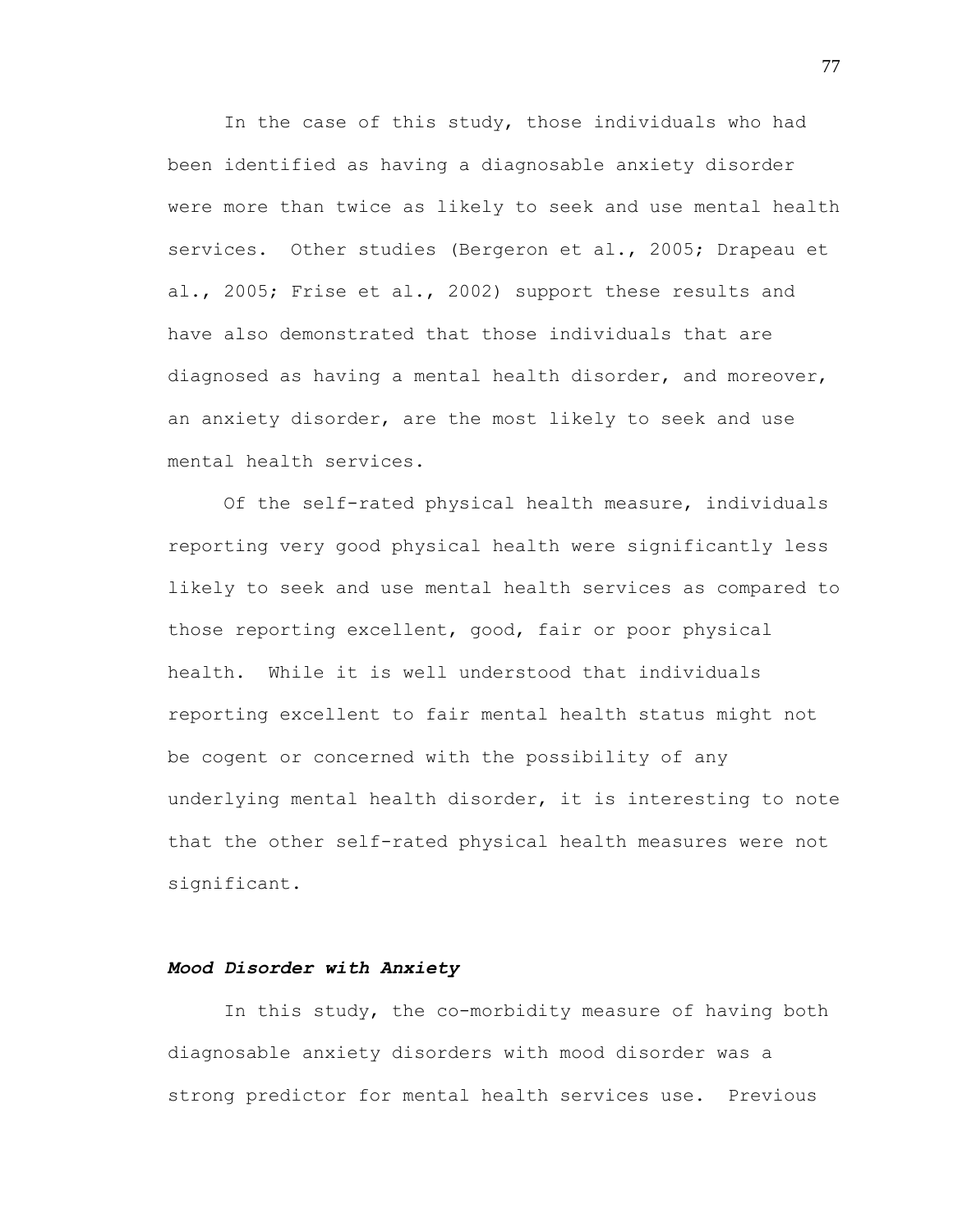studies supported these results, as it has been demonstrated that individuals who present more than two diagnosable disorders were at increased odds to seek and use psychiatric services or to be hospitalized (Currie et al., 2005; Frise et al., 2002; Wu et al., 1999). Currie et al., (2005) concluded that individuals, who were identifiable as having both major depressive disorder and alcohol dependence, were also found to be 12 times more likely to also have other diagnosable substance dependence. Arguably, the authors did not suggest an increased propensity to seek and use mental health services; however, they did highlight the importance of acknowledging the possibility for increased mental health services utilization that can be associated with the presence of additional co-occurring disorders.

### *Limitations to Study*

Statistics Canada collected responses and compiled data, for the CCHS 1.2 (Mental Health and Well-being) over a period of 1 year in 2002, with this in mind, the data used for these analyses are cross-sectional in nature. The limitations associated with cross-sectional data, although seemingly minor, can have an effect on potential research designs. This possible limitation is due to the nature of the cross-sectional data only being reflective of a "snap-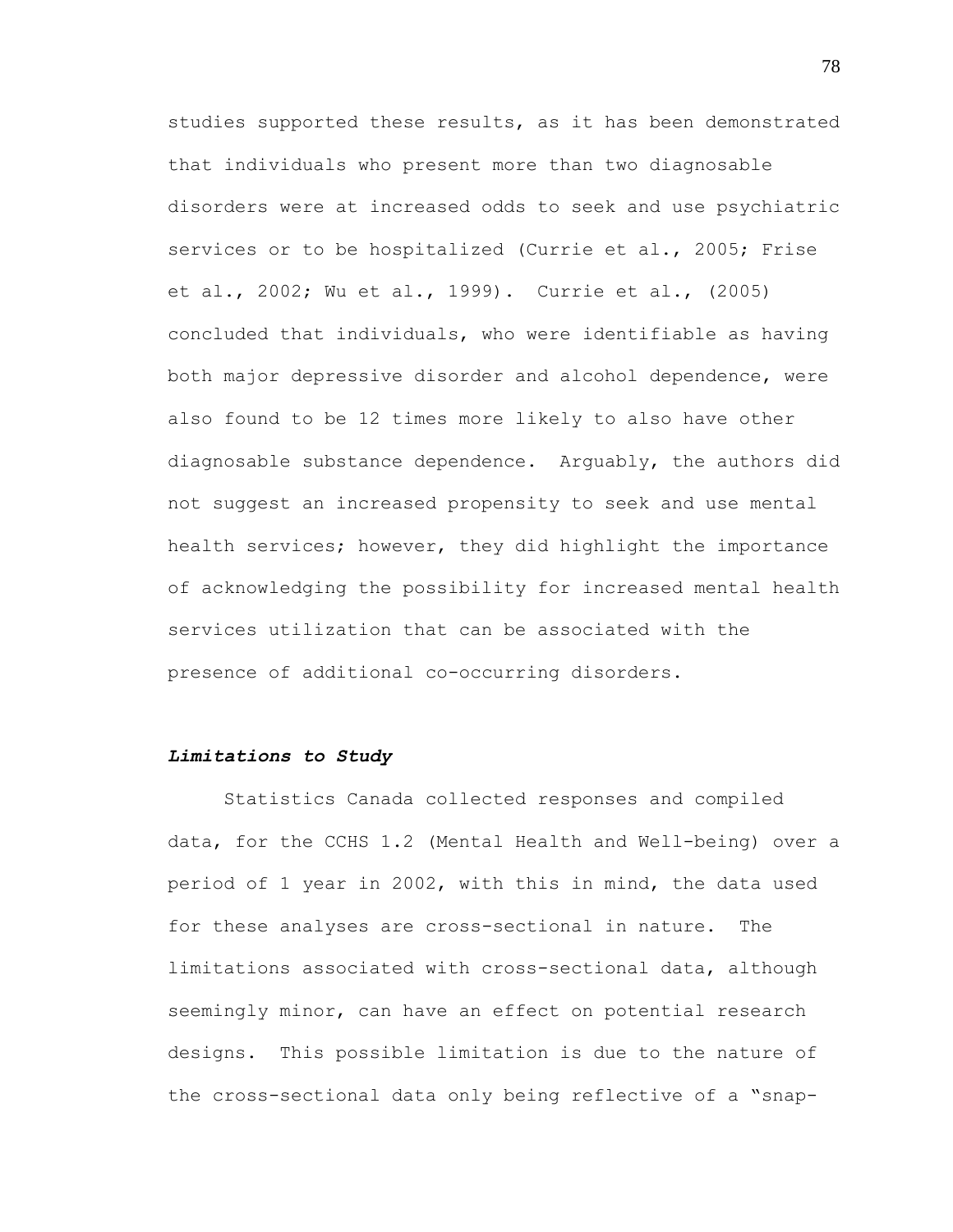shot" of the population at the time the data had been collected. Responses collected for the CCHS could only account for individuals that were identifiable for either a life-time or 12-month diagnosis at the time of collection, and it remains to be seen if the prevalence of anxiety related disorder (let alone other mental health disorder diagnoses) could have possibly increased between the period of data collection and into current day, as this could also have a subsequent impact on increasing rates for mental health services utilization.

#### *Summary*

In summary, gender and education remained increasingly strong predictors for mental health services use, while the presence of co-occurring mood disorder greatly increased an individual"s propensity to seek and use services. Chapter Six provides a final discussion of the outcomes of this thesis study and directs us toward future investigations.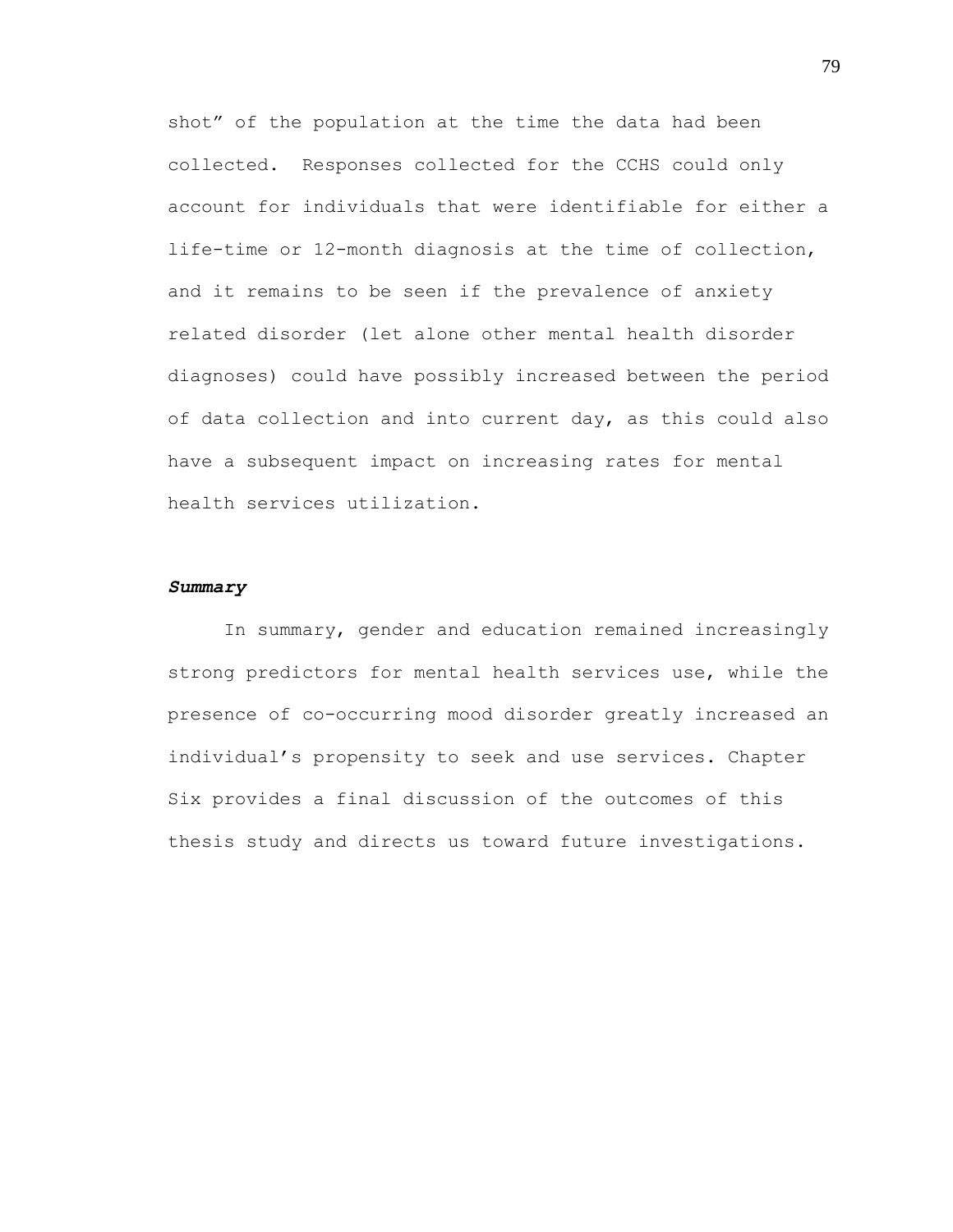# *Chapter Six*

#### *Conclusion*

# *Benefits of Andersen's Model*

Andersen"s (1968) initial model examined health services use as it related to the family as a social entity and unit of analysis. In this, he found that the greatest predictors for health services utilization could be explained in terms of predisposing and most importantly, enabling characteristics, especially as it related to seeking and using primary physician care (i.e. strongly predicted by size of family, family income and employment status of main income earner, and the ability to afford the expenses of health care). In Andersen"s 1995 revision of his Behavioral Model of Health Services Use, Andersen took into account health services use as it related to the individual, where he ascertained that individual health services use could be explained by factors pertaining to the predisposing variables of gender, ethnicity and health beliefs. Additionally, he also indicated that the enabling characteristics of income, employment status, education and region of residence had great influence on whether an individual would seek and use services.

Other work conducted by Goodwin & Andersen (2002), examined how the predisposing characteristics of gender,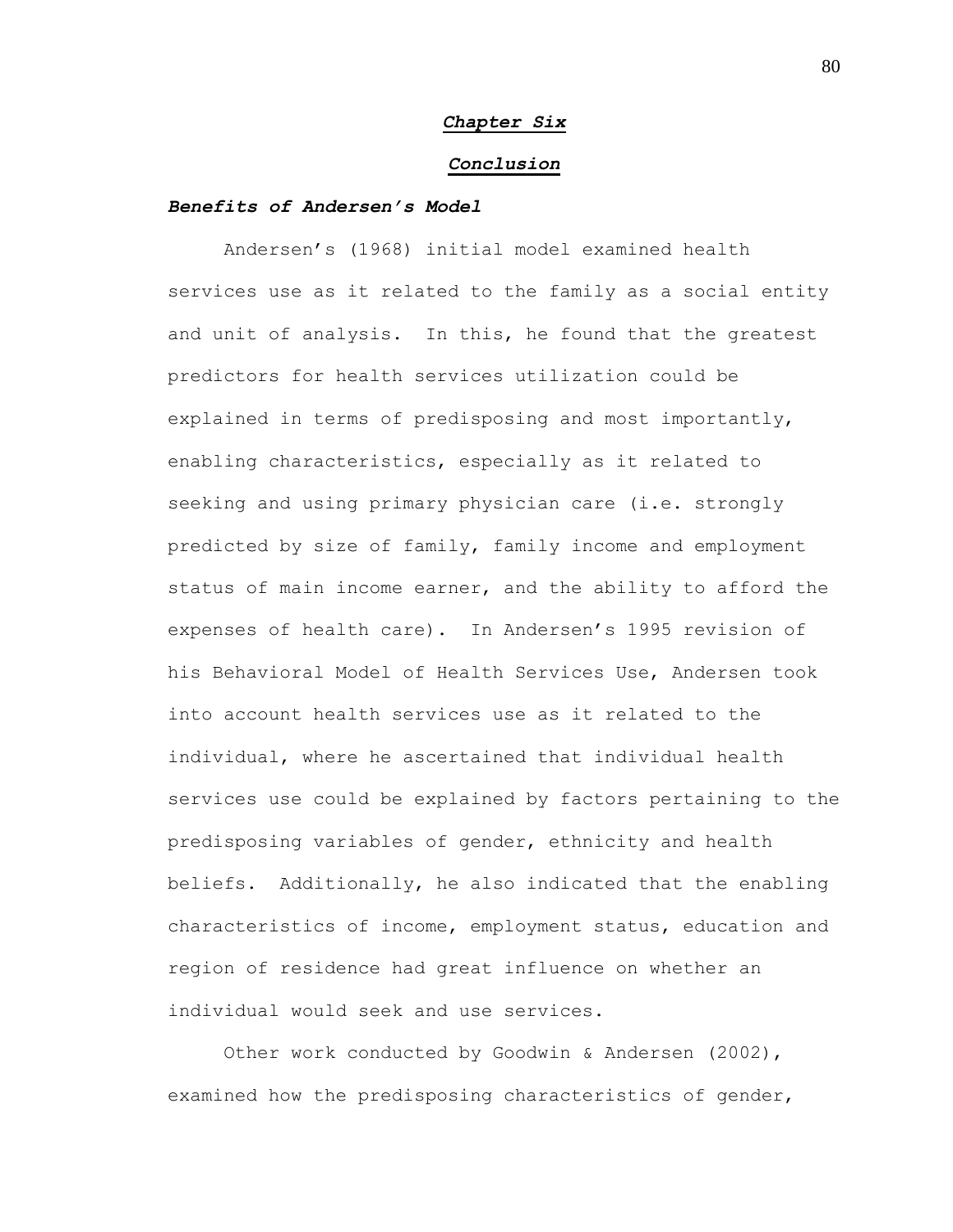marital status and the enabling characteristics of education greatly influenced perceived need to seek and use mental health services as it related to those with diagnosed panic and anxiety disorder. Further studies have also suggested a connection regarding the predisposing characteristics of gender, age and the presence of other mental health disorders (anxiety with mood or anxiety with other chronic diseases) in precipitating an increased need to seek and use mental health services (Bergeron et al., 2005; Koenen et al., 2003).

The only predisposing variable that could account for increased usage (that survived across all logistic models) for mental health services was gender. An increase in emotional/informational social support measures suggested a decreased likelihood to seek and use mental health services, and even be considered as having a protective effect.

With the enabling characteristics, greater levels of education and provincial residency of the respondent was a very strong predictor for mental health services use for those with identifiable anxiety disorder. However, it is not fully understood why living in Quebec was not a significant predictor, even though Quebec has the largest number of mental health specialists and psychologists.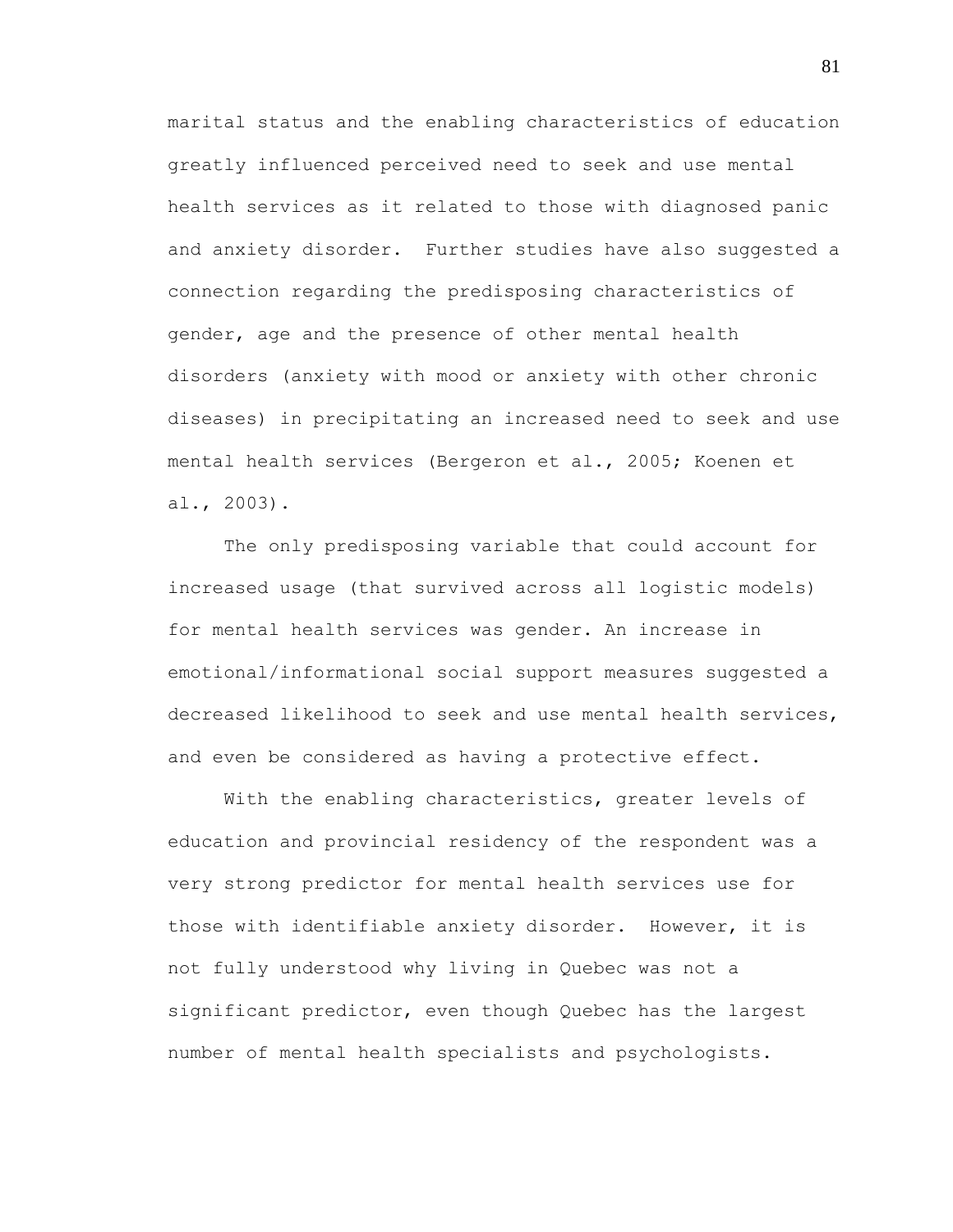The most intriguing result was demonstrated with the co-morbidity measure as it related to individuals who could be identified as having both a diagnosable anxiety disorder with diagnosable mood disorder, suggesting that perceived need and the presence of additional mental health disorders could possibly be an even greater predictor for mental health services use for those seeking treatment.

#### *Delivery of Mental Health Services in Canada*

The current Canadian Health Care System was based upon the principles of Universal Health Care, where five components established the framework for health care delivery in Canada. It was upon these components that equitable health care could be accessed by all Canadians regardless of the province they resided in, their income status, race, gender or ethnicity. The five components are: Universality which stipulates that Universal Health Care be available to all Canadians regardless of age, income or social status. Portability refers to health benefits being portable from province to province (i.e. an individual from Quebec, who is visiting Ontario, must be able to receive adequate health care if illness occurs). Comprehensibility indicates that universal benefits should cover all necessary medical or surgical procedures, and required medications and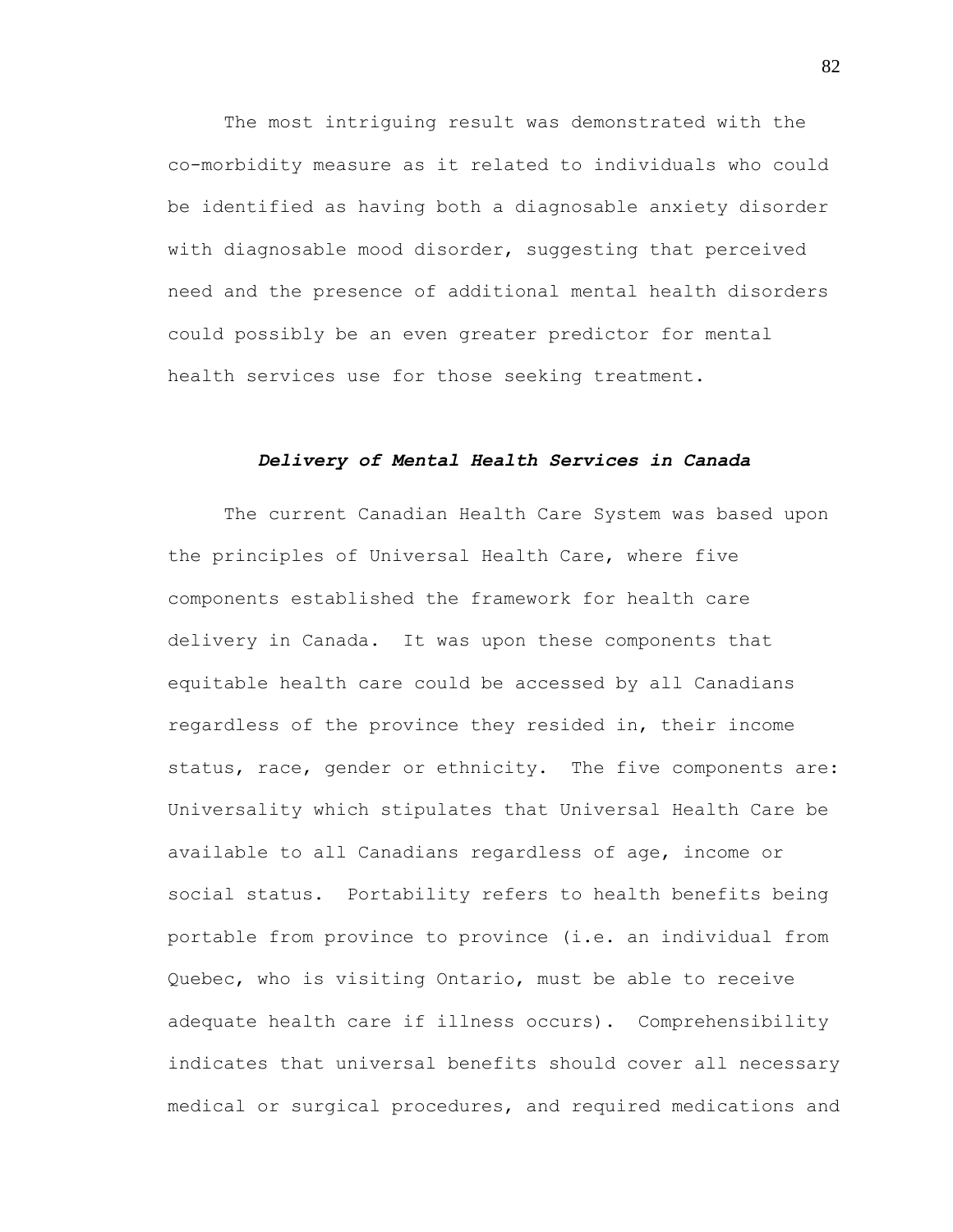treatments, while in hospital. Administration requires universal health care to be based on a non-profit basis. Finally, accessibility requires that the same services be available in all provinces equally (Armstrong & Armstrong, 2003; Clarke, 2004).

In Canada, access to health care is presumed to be an equitable human right, where access to health care services is readily available to all communities across this country. However, current logic contradicts this notion of "ready and available" health care with evidence demonstrating backed-up and capacity filled emergency waiting rooms, excessively long wait times to see specialists, closed hospital wards and reduced health care services; and remarkably, this is occurring within allopathic health care situations (Armstrong & Armstrong, 2003).

When attempting to access mental health services, most individuals must rely on family and general physicians, either for referrals to psychiatrists, or must "make-do" with being prescribed anti-depressants (i.e. Paxil or Effexor) or anxiolytic (i.e. Wellbutrin) medications to help treat symptoms associated with anxiety or depression. Moreover, many family physicians prescribe these medications even before a proper mental health screening and diagnosis is made by a mental health professional (Clarke, 2004).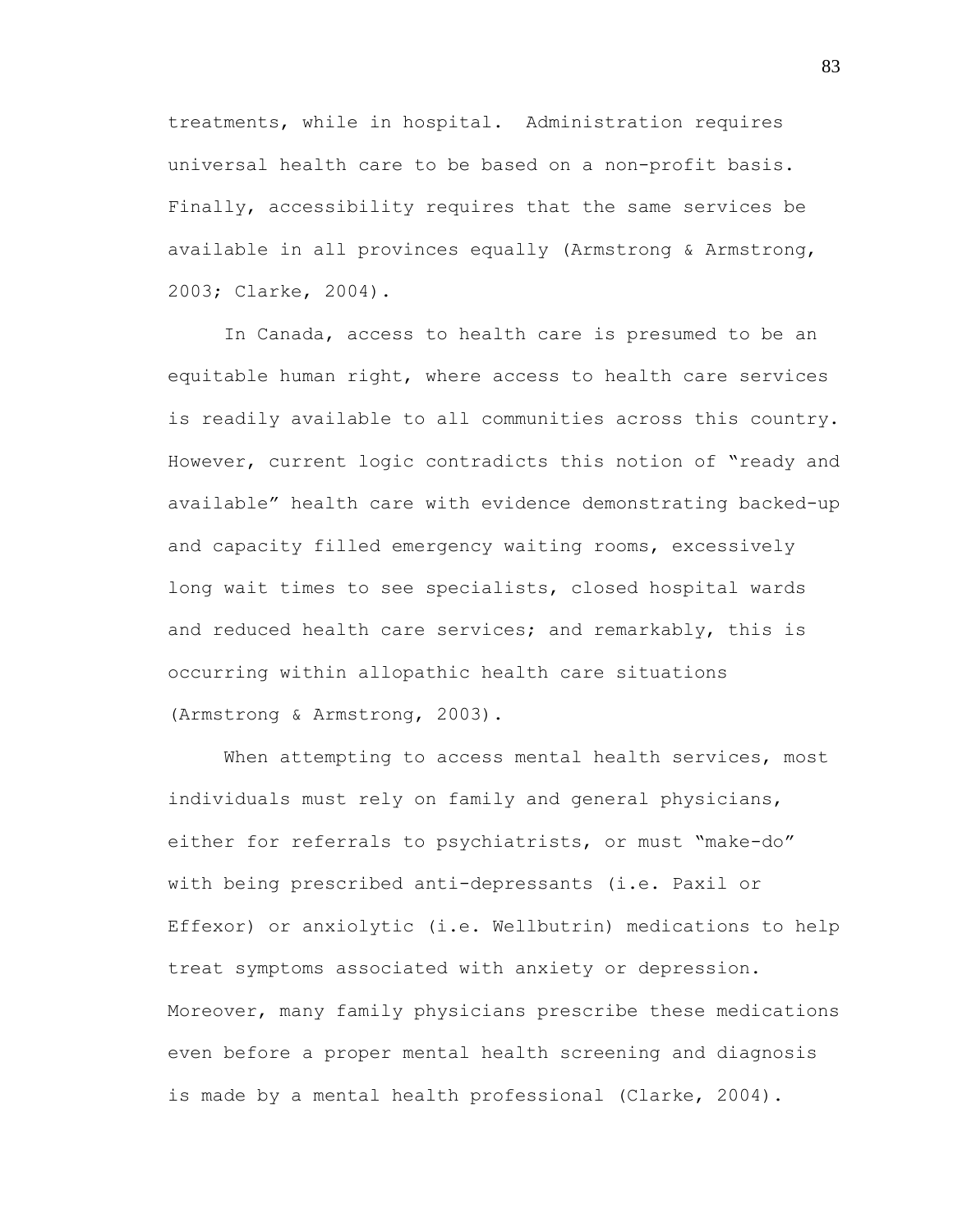Currently in Ontario, only psychiatrists are covered under the Ontario Health Insurance Plan (OHIP). Access to other mental health providers such as: social workers, psychologists, therapists and counselors fall under the jurisdiction of private health care, where the recipient of these services must pay for the expenses "out-of-pocket" or have employer benefits that provide coverage for such mental health services (Clarke, 2004).

This implication is important as Canadian Health Care was built on the premise of providing adequate and equitable access to health care services, and this should also include mental health care (Armstrong & Armstrong, 2003). As well, it has been noted that good overall health often begins with good mental health, as poor mental health has been associated with increased cardiovascular disease, obesity, and catastrophic illnesses from increased stress (Wermuth, 2003).

In terms of mental health services in Canada, mental health care does not fall under the same category or consideration as physical or catastrophic illness. Furthermore, mental health services are not given the same courtesy as primary health services, in that, mental health care is not portable (you can not carry this benefit from province to province), it is not comprehensive (the only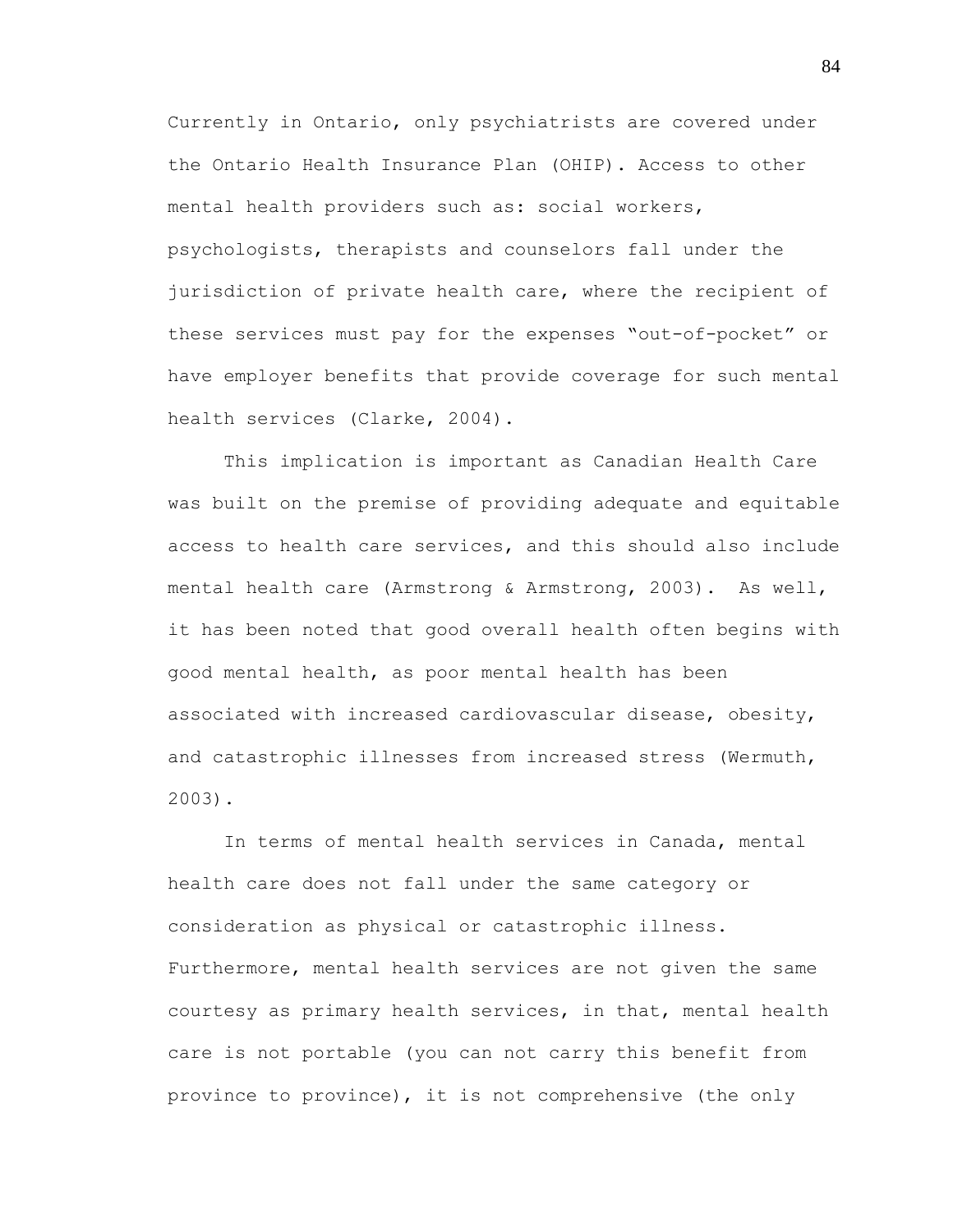available hospital mental health service is usually the psychiatric ward, but this is not easy to access and requires a full psychiatric assessment before admission), it is not held to non-profit criteria (most people must pay for their therapy sessions with a Social Worker or Psychologist), and it is not all that accessible.

When individuals require mental health care, these individuals often must rely on practitioners whose specialty is not mental health or psychiatric care, to properly diagnose potential mental health disorders and prescribe the appropriate treatments. Resultantly, many of these individuals do not receive crucial referrals to mental health specialties (i.e. due to lack of psychiatrists or lack of professional mental health facilities), therefore, inhibiting any to access proper care. Also, many of these psychotropic drugs result in terrible iatrogenic sideeffects that can range from rapid weight fluctuations to suicidal ideation (Clarke, 2004). When it comes to those who accessed mental health services, how many of these individuals only sought the advice of family physicians and how many of these individuals were prescribed medications long before finally seeking and using the services of a mental health professional?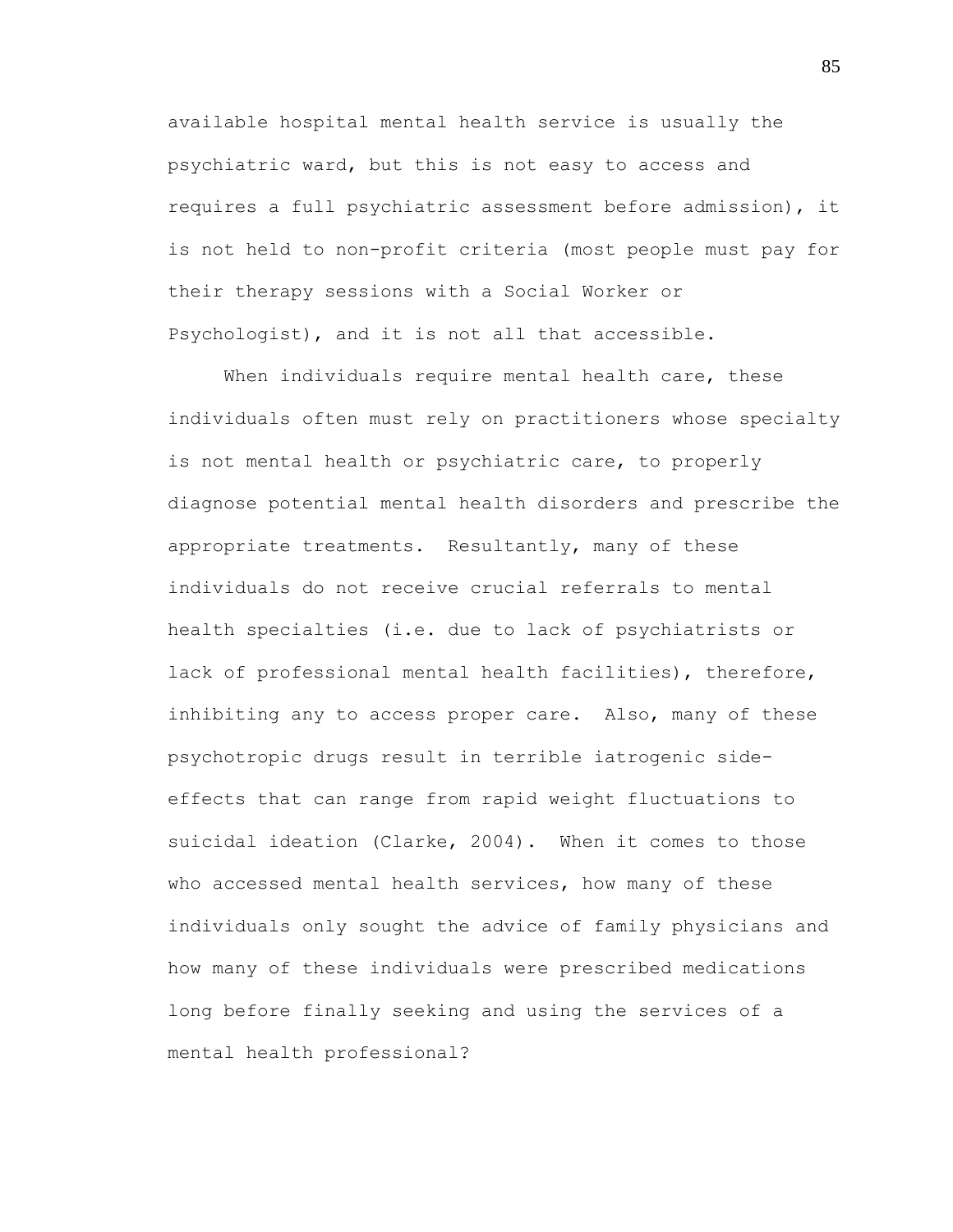# *Those Who Have Need*

Previous Canadian studies have focused on perceived need and the presence of co-morbid mental health disorders as mitigating factors associated with increased need to seek and use mental health services. In a study by Vasiliadis and associates (2009) that utilized Andersen"s model, it was found that poor self-rated mental health and the presence of other chronic illnesses greatly influenced and contributed to an increased propensity toward mental health services use. Moreover, it also suggested that these need factors were also directly associated with increased use of physiatrist consultations.

In terms of this study, factors associated with selfperceived mental health status also suggested that as one reports feeling poorly about his or her mental health status that this can result in an increased acknowledgement of a possible presence for a mental health disorder that needs to be addressed. Given that this study demonstrated a four-fold increase of individuals, who could be identified as having a co-morbid diagnosis of both anxiety and mood disorders it is worth noting that these individuals will have also reported as having poor self-perceived mental health status.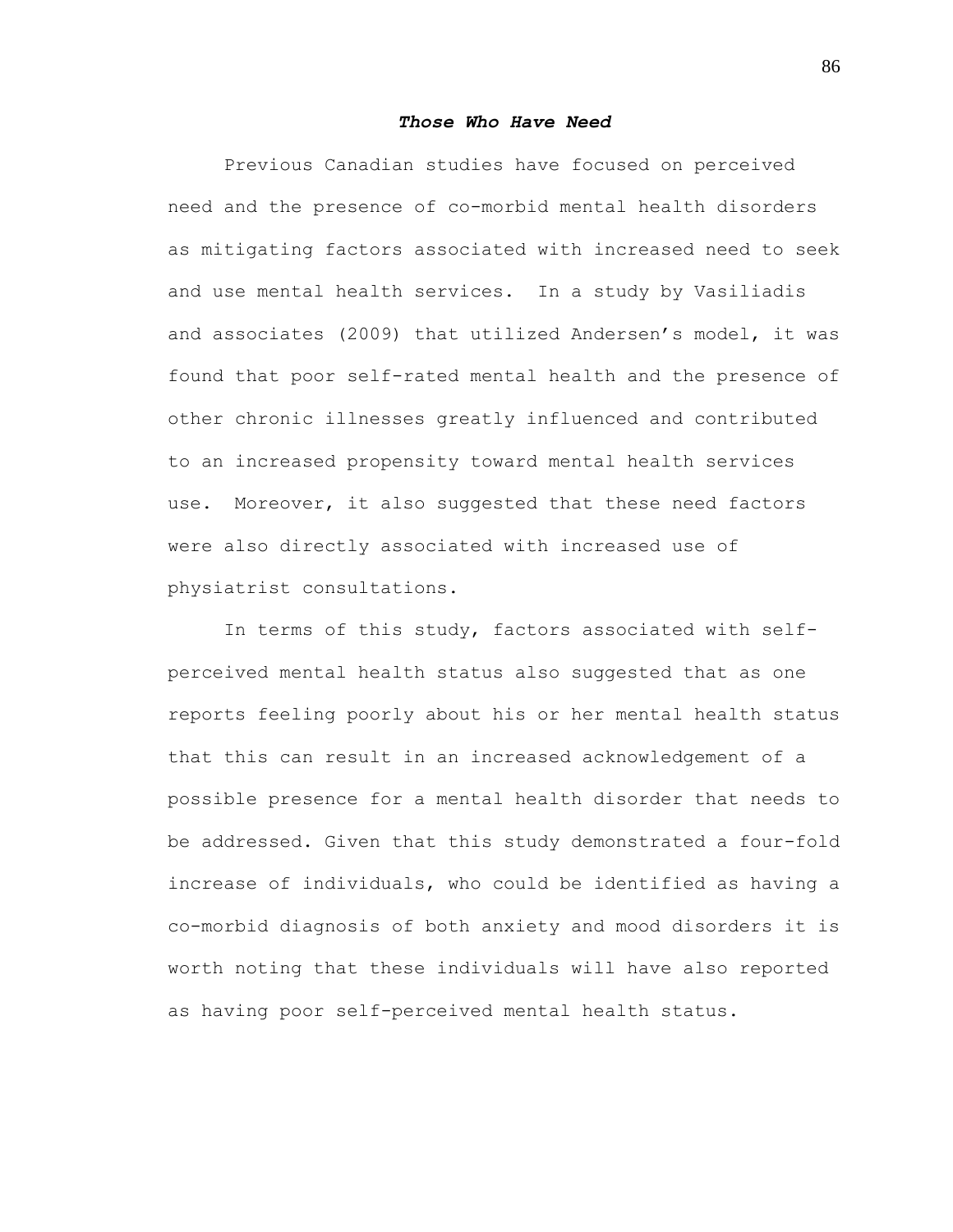## *Those with Unmet Need*

In this thesis study, individuals who were in the Canadian Forces, living on First Nations Reserves, those incarcerated and homeless peoples are populations that also have need, but these needs are often unmet (Starkes et al., 2005). Additionally, those classified within these populations were excluded from responding to CCHS 1.2 Mental Health and Well-being, yet these individuals do reflect those with possibly the greatest need for access to mental health services.

# *Canadian Forces Members*

Statistics Canada offers a master data set that focuses specifically on Mental Health and Well-being of those in the Canadian Forces and includes all mental health measures except those related to suicidal ideation (indication of suicidal ideation can be seen as grounds for medical release within the Canadian Forces) (Canadian Community Health Survey, Mental Health and Well-being 1.2: Canadian Forces, 2003). However, previous research has demonstrated a greater need for increased mental health services support for those returning from deployment in combat missions in the Persian Gulf and Afghanistan. Soldiers returning from these missions have been identified as having diagnosable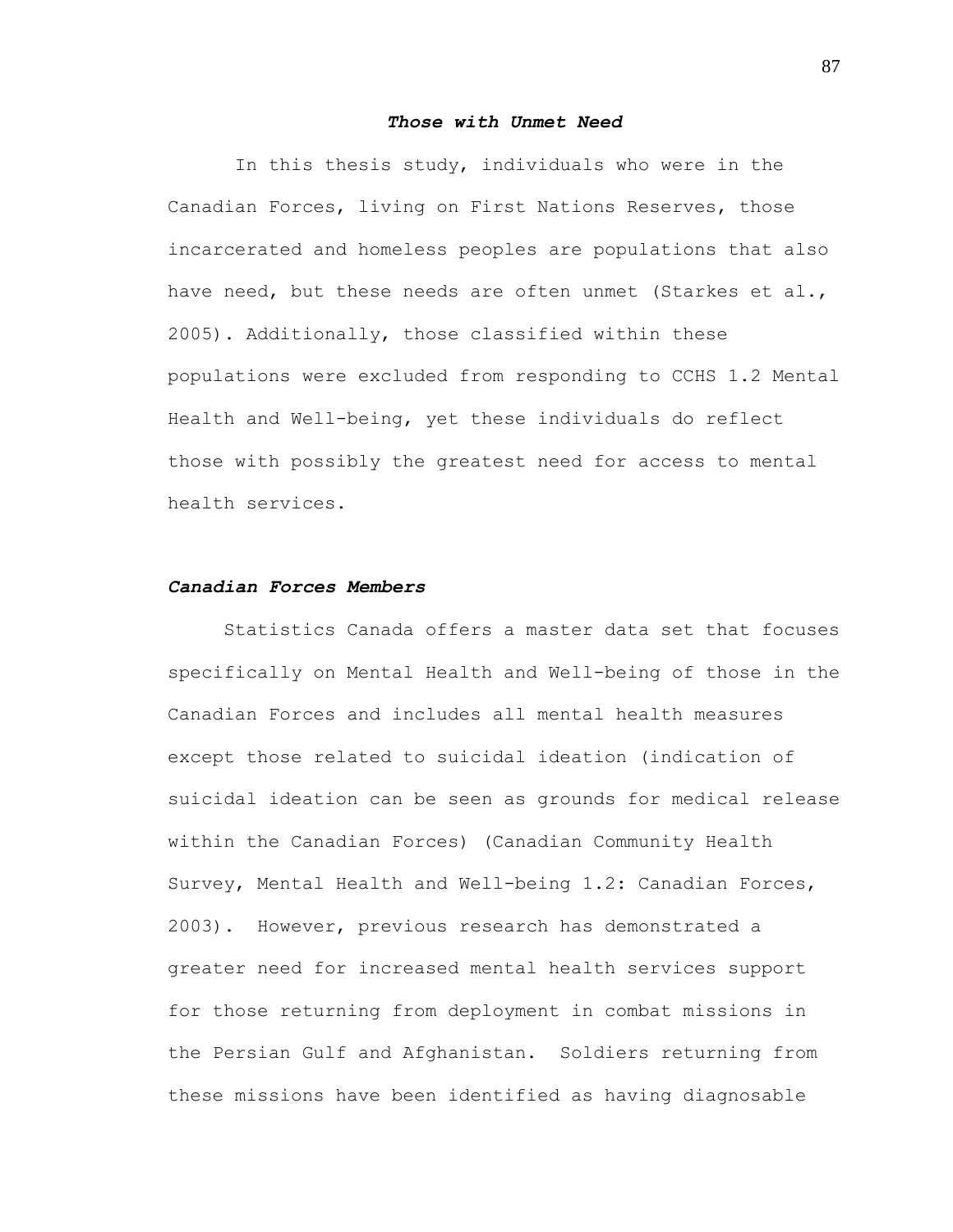post traumatic stress disorder, agoraphobia, substance dependence and severe depressive episodes (Chatterjee et al., 2009; Fikretoglu, Brunet, Guay & Pedlar, 2007; Stapleton et al., 2006). Additionally, returning soldiers on Canadian Forces Base Petawawa have demonstrated the highest propensity for severe panic attack, post traumatic stress disorder and anxiety disorder, as well as other operational stress injuries, and have seen recent closures of mental health services centres near this base (i.e. the closure of Pembroke Hospital"s Outpatient mental health centre) (McFayden, 2008).

The closure of mental health facilities and programs has left many vulnerable CF members without access to critical mental health treatments. Yet, those in the Canadian Forces do have access to health services but access to these health services are heavily regulated and monitored, where utilization of mental health services can be documented in personnel files. Diagnosis of a mental health disorder can be deleterious to a CF member's potential career advancement, and therefore, many Canadian Forces members may forgo seeking and using mental health services in fear of the negative impact that a mental health disorder diagnosis may bring (Baird, 2010; Fikretoglu et al., 2007). It would be of great value to focus research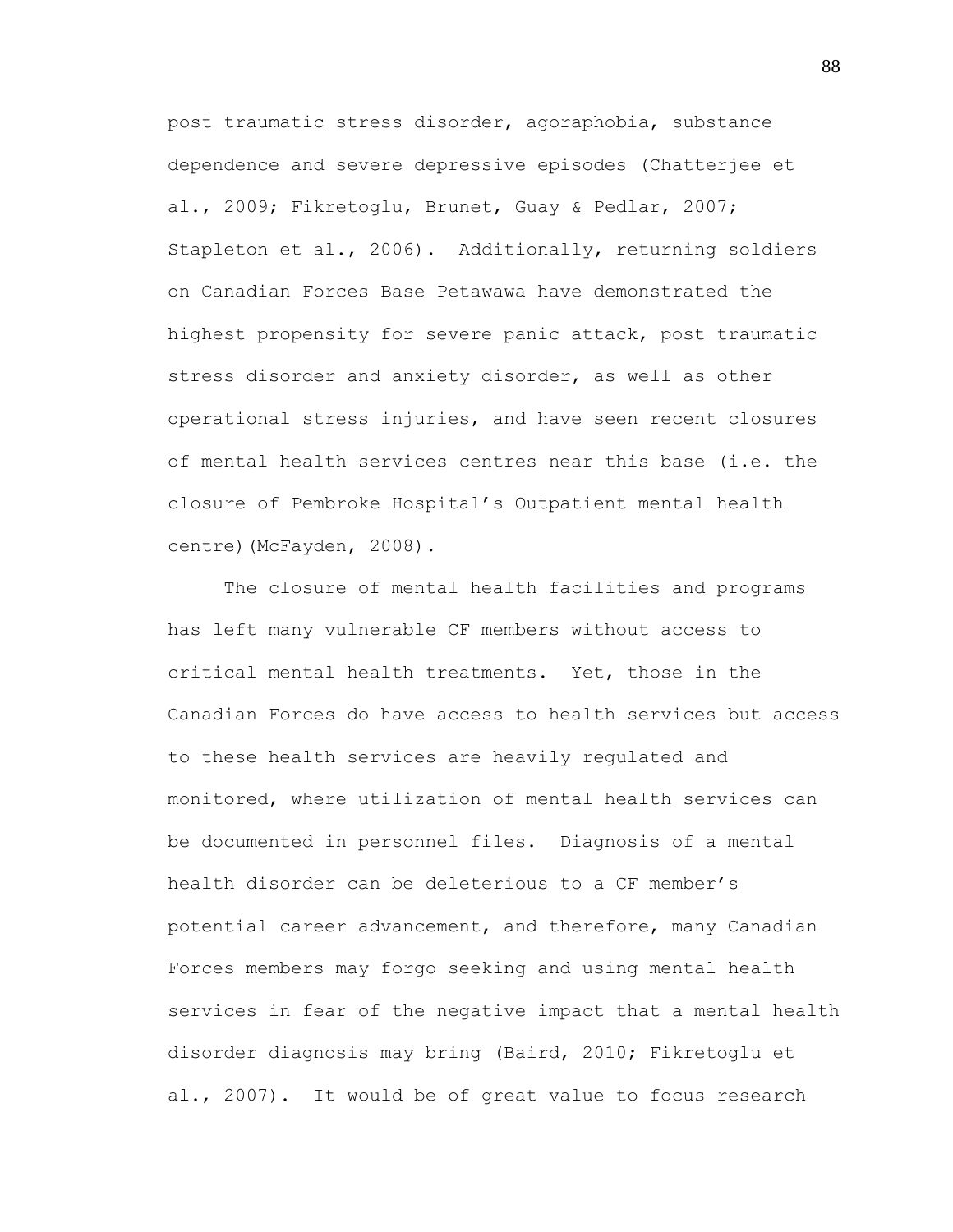efforts on investigating the prevalence of anxiety related disorders in the Canadian Forces, especially in light of the coming end of combat operations in Afghanistan and the purported increase of post-traumatic stress disorder and anxiety disorder being experienced by CF members who have served in those missions.

#### *Homeless Populations*

Those who are considered homeless often experience severe mental health disorders, such as bipolar disorder, personality disorder, schizophrenia, substance dependence and post traumatic stress disorder, and are continually subjected to threats of violence (Riordan, 2004; Wermuth, 2003). Those who are homeless have poorer physical health than the general population, have few to no social supports and can not access health services as readily as the general population (Cohen, 2003; Wermuth, 2003).

A state of homelessness produces a formidable barrier that prevents homeless people from being able to access the appropriate care to address their mental health disorders, where having no address, no health card can result in no care (Transken, 2000). Additionally, the stress of being homeless can further complicate already present mental health symptoms and exacerbate symptoms related to anxiety,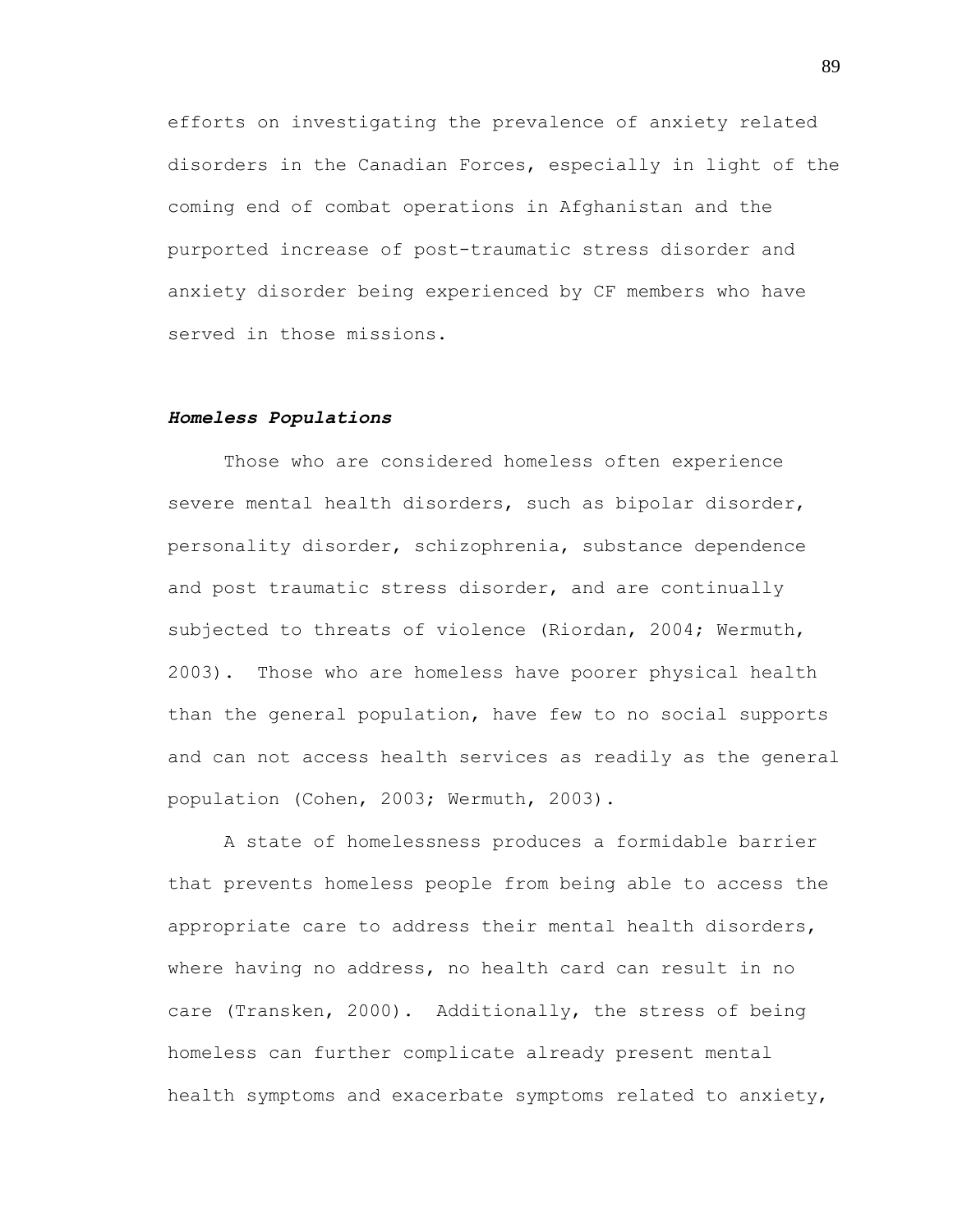depression or substance dependence (Transken, 2000). Increased efforts to research mental illness amongst the homeless population can serve to reduce the disparities of health care access within the Canadian population; to develop a stronger understanding of how mental health disorders further complicate the situation of homelessness; to better inform front line social workers and outreach support workers in assisting and treating homeless peoples with mental health disorders and to insist that policy makers develop mental health programs that would be more far reaching and would better meet the mental health needs of homeless people (Frankish, Hwang & Quantz, 2005; Riordan, 2004).

# *First Nations/Aboriginal Canadians*

First Nations Reserves face the highest unemployment rates, have the greatest number of uneducated peoples, experience the highest number of violent crimes per capita, and see the greatest number of individuals living well under the poverty line (White, 2007). People living on First Nations Reserves also experience the greatest level of substance dependence and suicide rates amongst adolescents in all of Canada (Whitbeck et al., 2006). Anxiety disorders are also very prevalent within the First Nations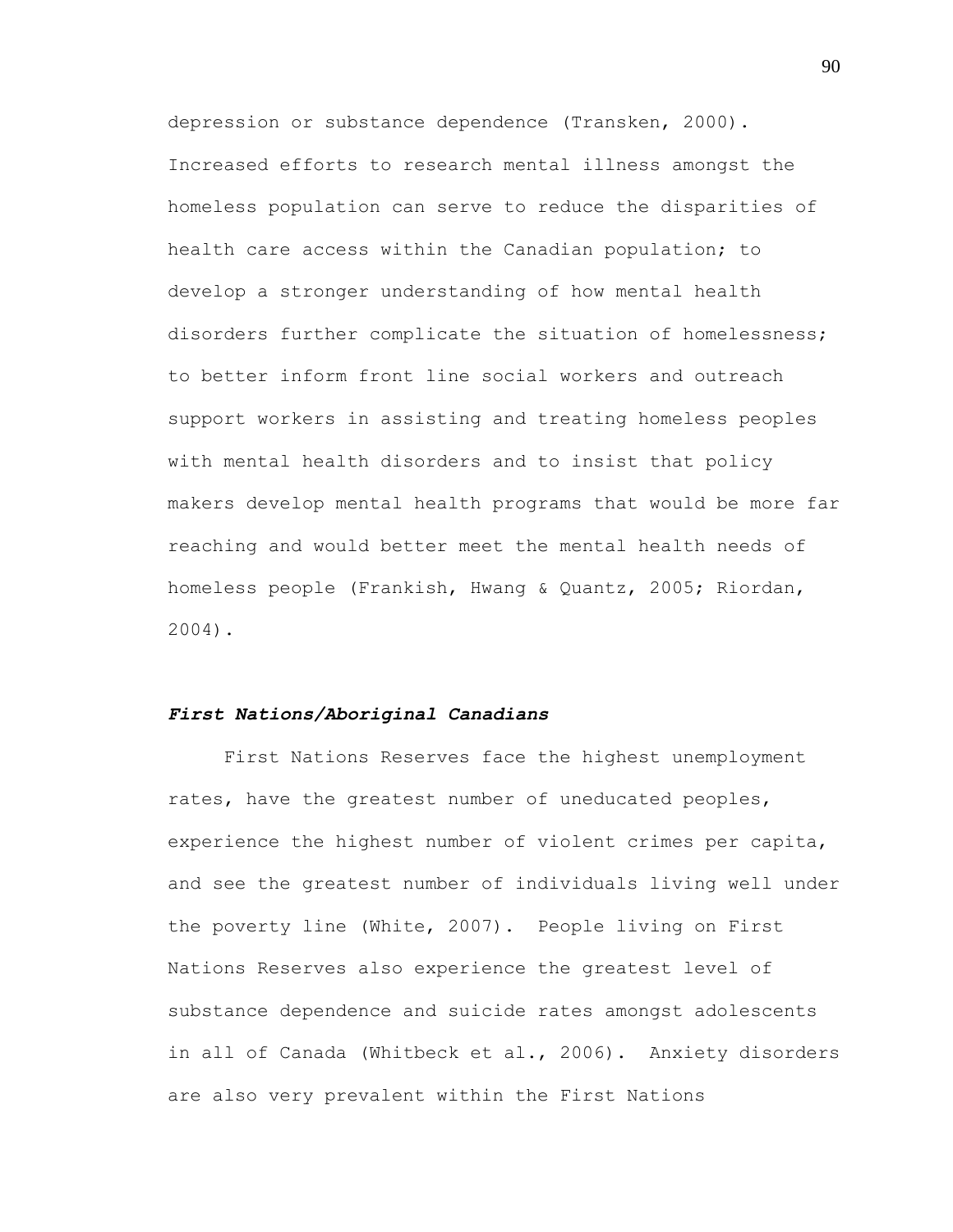populations, but due to structural and geographical barriers associate with living in remote locations, many First Nations people do not have direct access to mental health services (let alone critical primary care) and have little to no ability to seek and use services to help address and treat mental health disorders (Simpson & Porte, 2000; White, 2007).

#### *Institutionalized/Incarcerated*

Individuals who were either incarcerated in Federal Corrections Facilities or who were residents of Long-term Care Facilities were not included in the collection of CCHS survey data. Previous research investigated the connections between mental health, homelessness and incarceration, and found that many of those who had been incarcerated also had a greater probability for diagnosable mental health disorders (Blitz et al., 2005; Riordan, 2004). As well, this research also demonstrated that prison inmates were not necessarily receiving appropriate mental health treatment, and upon release, many of these former inmates became homeless or engaged in acts of recidivism (Riordan, 2004).

According to Riordan (2004), since the inception of Offender Intake Assessment practices in 1988, the rate of diagnosable mental health disorders amongst inmates grew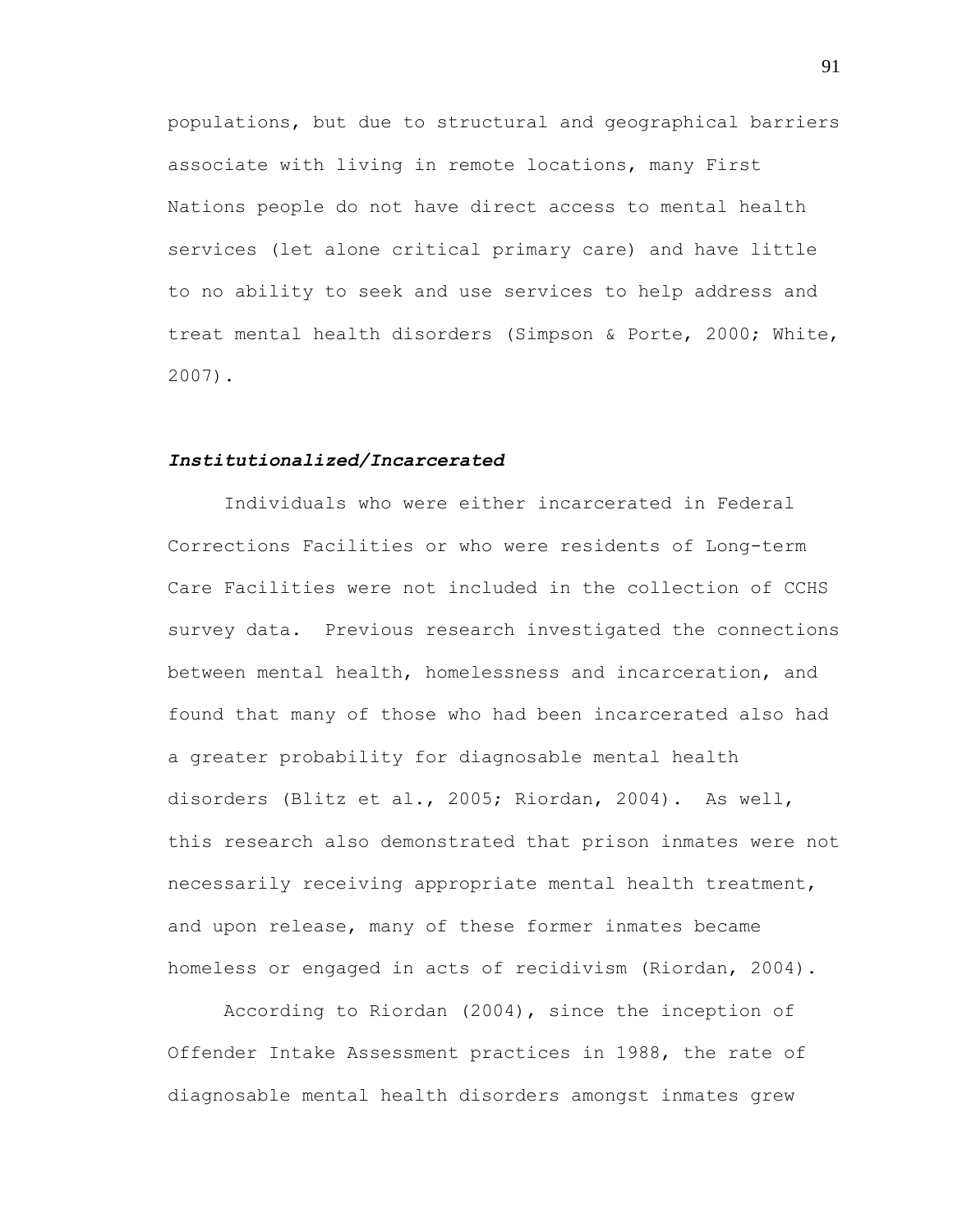sharply, which better informed Correctional Services of Canada on the best practices for identifying and treating inmates with mental health disorders. However, the rate of mental health disorders of those incarcerated in the Canadian Corrections System still continues to climb.

# *Identifying Rural versus Urban: Issue of Barriers to Access?*

In this thesis study, the geographical variable of urban and rural residence did not produce significant effect in any of the models, but the issue of barriers could lie at the heart of the differences between residing in urban or rural settings and accessing mental health services. Examining perceived barriers to access, especially as related to Canadians living in rural and isolated settings could provide important information regarding limited access to mental services delivery in rural or remote areas.

According to previous research, the ability to access services and the presence of barriers to those services, have a great determining effect if an individual will seek and use health services (Andersen, 1968, 1995; Andersen & Newman, 1973; Philip et al., 1998). Barriers to services could be seen in terms of a lack of resources to access services (i.e. transportation to and from treatment centers, physical accessibility to services, inability to pay-out-of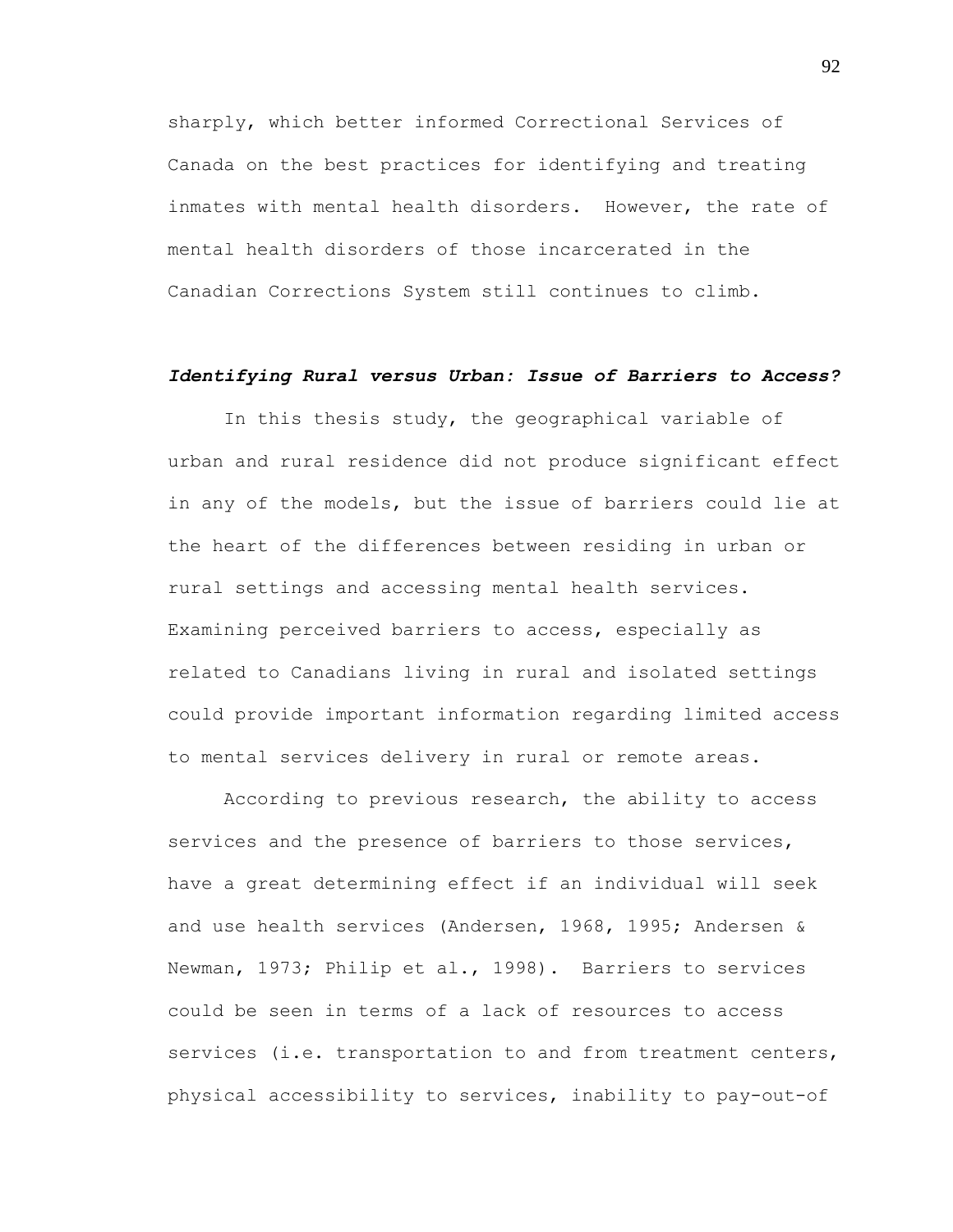pocket expenses incurred, long-waiting lists). Often, the presence of barriers can also discourage an individual from seeking and using care.

Barriers due to accessibility would measure the ability or inability of an individual to access services based on issues pertaining to transportation, cost, availability of childcare and inability to schedule appointments. Barriers due to acceptability indicate as to how well treatment is being received by the respondent and if treatment is consistent and beneficial to the recipient. These issues pertaining to barriers brings importance to the investigation of differences in services access across Canada, and could yield important results concerning the differences in mental health services access between those living in the Maritime Provinces, Quebec, Ontario and the Western Provinces.

Additionally, more in-depth study could examine the types of services provided within urban or rural settings as related to accessibility, availability and acceptability for mental health services delivery. The CCHS provided some responses related to types of mental health services accessed and includes responses associated with psychiatric services, psychologists, social workers, public health nurses, counselors, community therapists and clergy trained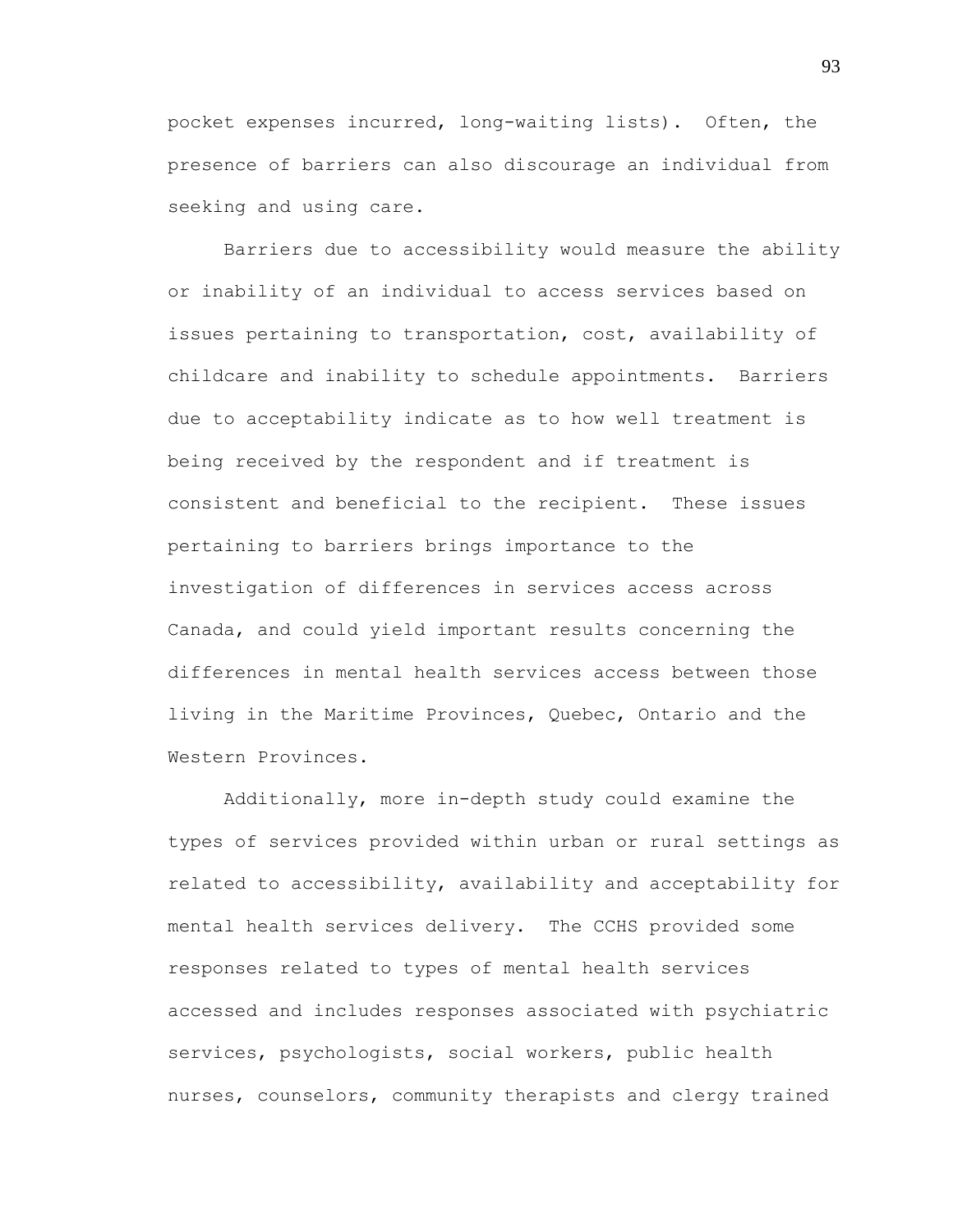in mental health practice, as these types of services do vary from region to region and province to province.

# **Behavioral Model of Health Services Use: Canadian Context**

In summary, a combination of predisposing (gender and age to a certain extent) and enabling (geographical location and educational attainment level) were the best predictors for mental health services utilization. The presence of other need variables, such as a co-occurring mental health diagnosis, also remained a strong predictor for mental health services use. Andersen's original 1968 model suggested that a family"s use for health services would be mitigated by enabling characteristics and family size and income of the primary household earner, while his 1973 and 1995 models connected need as being the strongest predictors for health services use when related to an individual.

The application of Andersen's Behavioral Model of Health Services Use provided a theoretically based framework to predict mental health services use within a sample of individuals that had diagnosable anxiety disorder. Predisposing and enabling characteristics were associated with seeking and using care, while need characteristics were directly connected to increased usage of mental health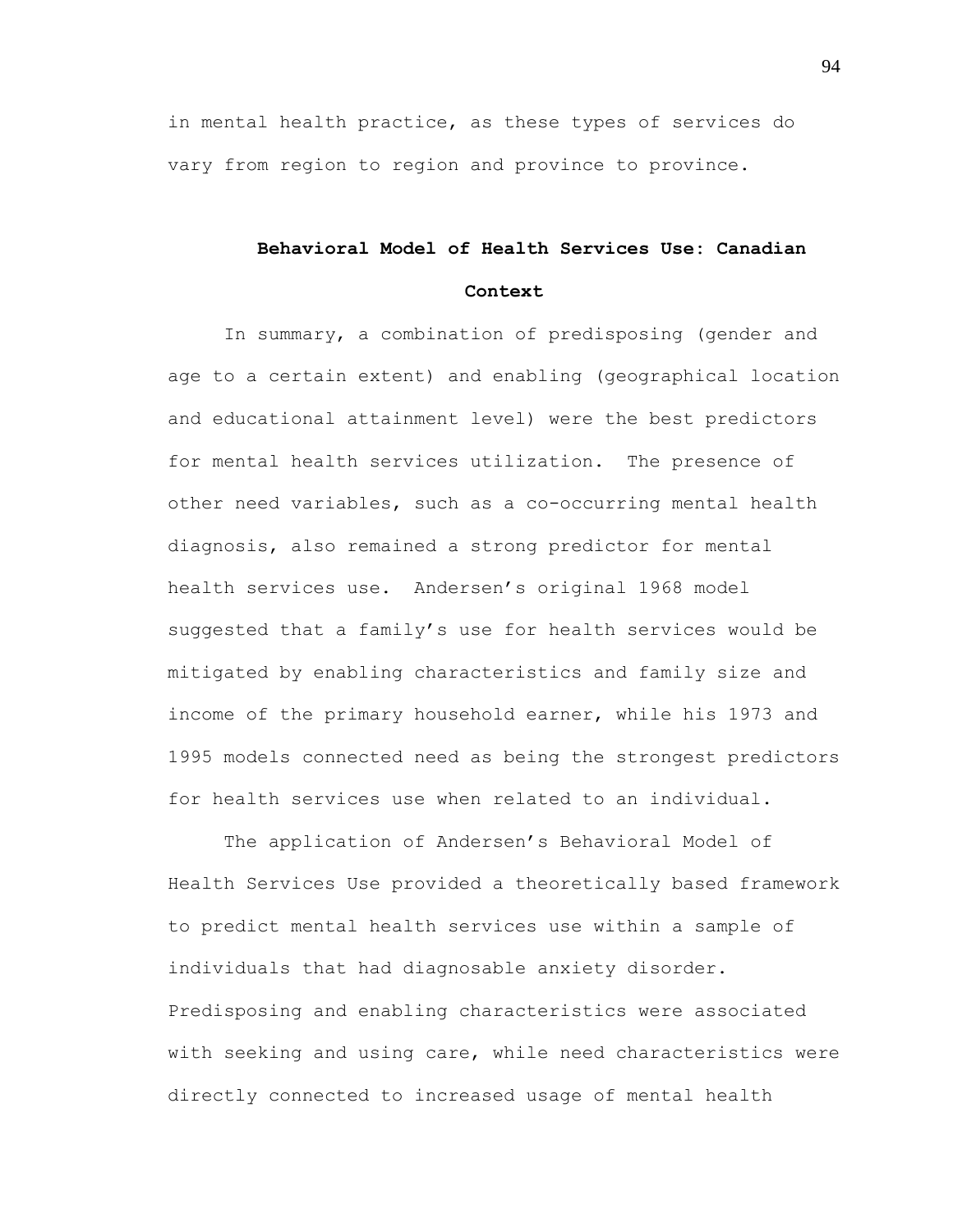services. The primary conclusion directs us toward a descriptive that suggests that Canadian women, who are highly educated, between the ages of 36-55 years of age, and who reside in the Atlantic or Western provinces of Canada, and who also have been recognized as having a co-occurring mood disorder could be the greatest users of mental health services.

In terms of the overall applicability of Andersen's Behavioral Model of Health Services Use in the study of mental health in the Canadian population, his model was useful in determining probable usage based upon discrete variables. However, the Canadian population is far more diverse than discrete variables that simply predict by age, gender or socio-economic status, which only offers an individualized account for mental health services use.

Andersen"s model could not explain the minute differences in predicting mental health services in relation to private health coverage, where some respondents were able to seek and use services because they had additional insurance supports that allowed them to seek and use mental health services. Who is not to say that if Canada had a completely public based mental health care system that more of these respondents might have actually sought and used services? Also akin to this, Andersen's model could not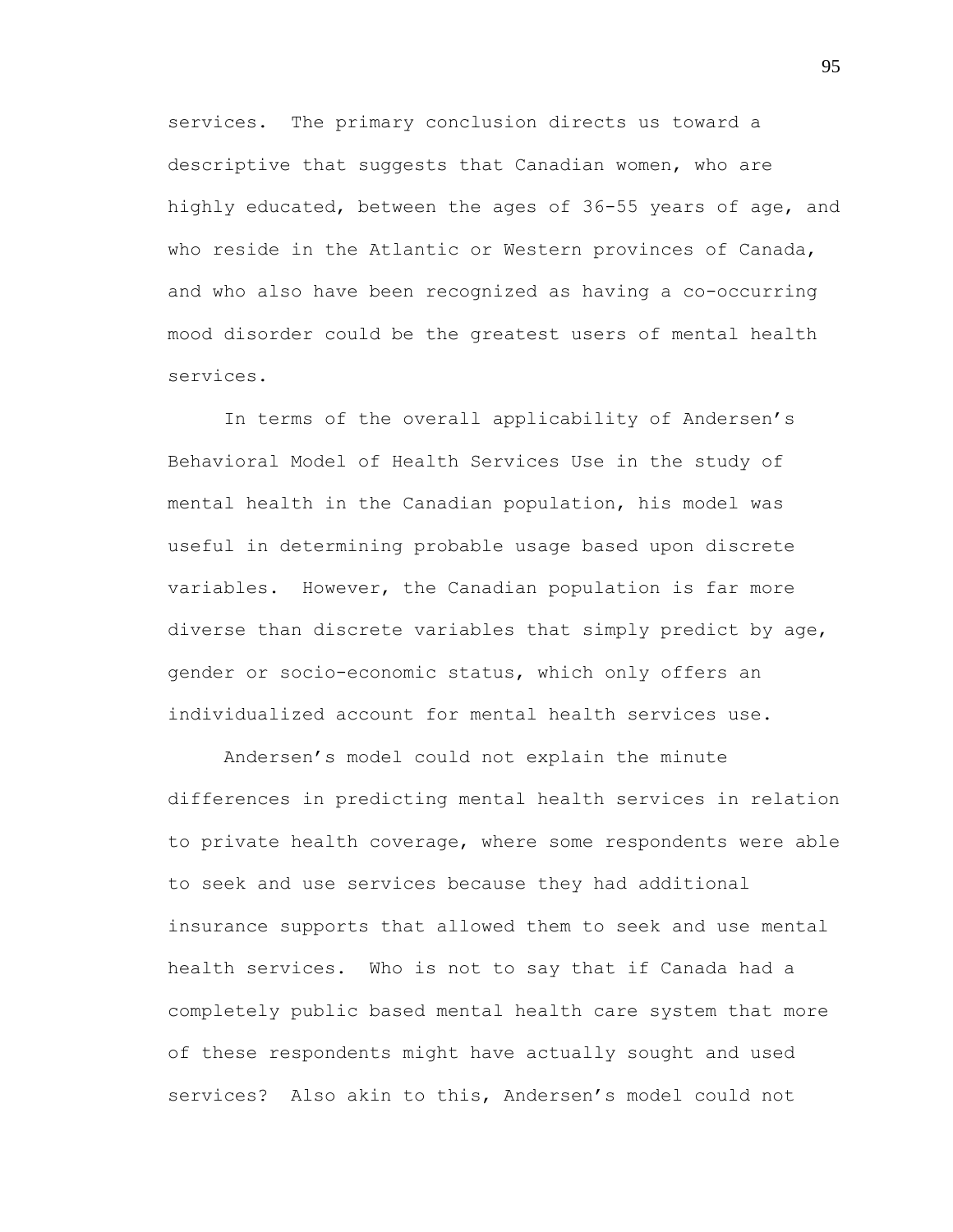fully account for those living on some form of social assistance or disability pensions (i.e. Ontario Works, Ontario Disability Supports Program, Canadian Pension Plan) where these recipients have probability for an identifiable mental health diagnosis and an even greater need for mental health services.

Andersen"s model also did not allow for the consideration of provincial programming that varies from province to province, such as the case of Quebec, where there are more provincially funded psychologists and social workers than the rest of Canada. Future studies using Andersen"s model must consider the impact that provincial location can have on predicting whether or not, an individual will seek and use mental health services.

In summary, Andersen"s model provided an apt tool to predict mental health services use based upon age, gender, education and the presence of other mental health disorders. Andersen"s model could be further tailored to include variables that reflect the growing needs for mental health services as related to changing health care policy, an aging population, unstable economic conditions and increasing awareness for improvements in mental health service provisions, especially as these are related to the needs of the Canadian population.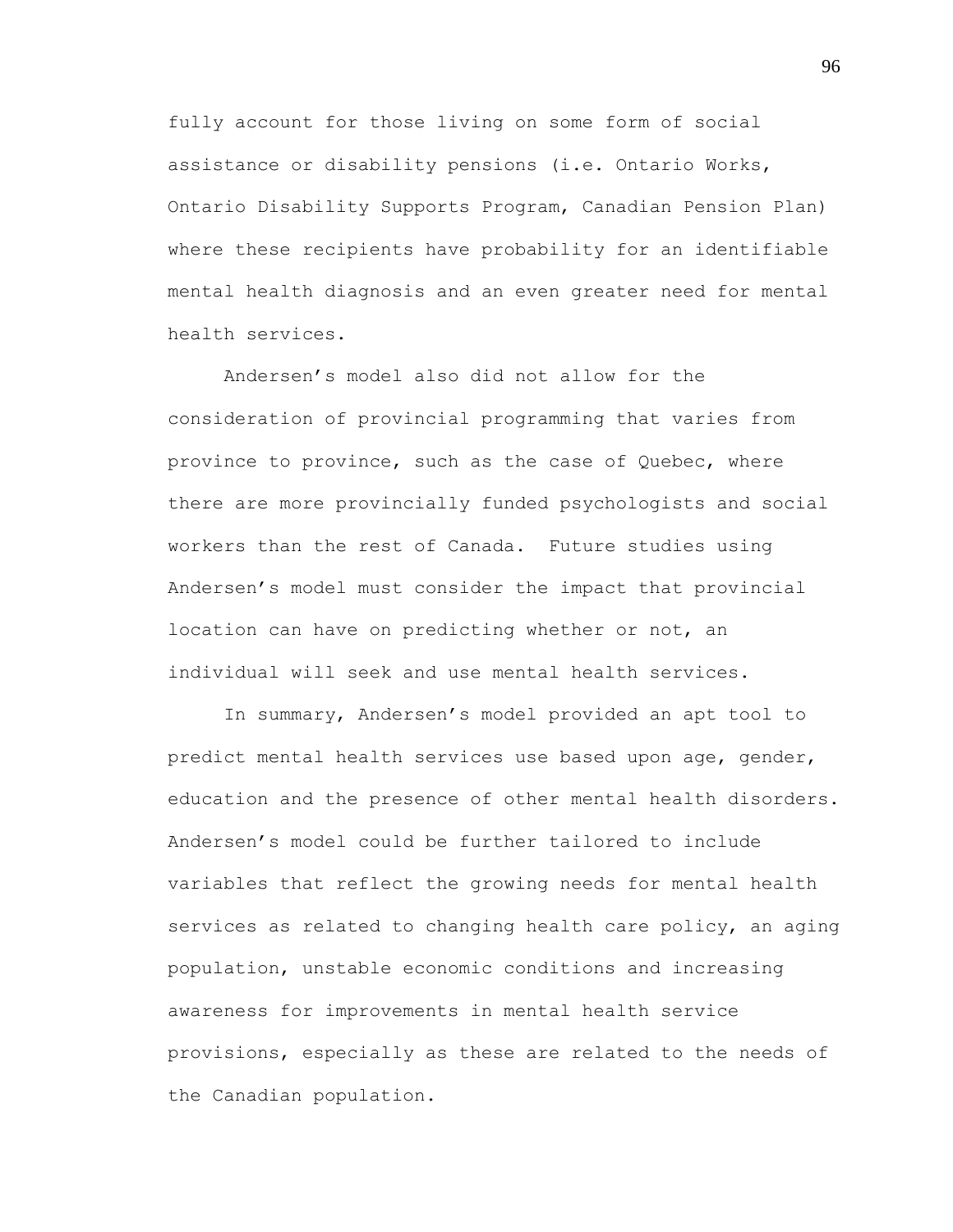# **References**

- Allison, P.D. (1999). *Multiple regression: A primer*. Thousand Oaks, CA: Pine Forge Press Inc.
- Andersen, R.M. (1968). *A behavioral model of families' use of health services*. Center for Health Administration Studies. Chicago, IL: The University of Chicago *(Research Series 25)*.
- Andersen, R.M. (1995). Revisiting the behavioral model and access to medical care: Does it matter? *Journal of Health and Social Behavior*, 36: 1-10.
- Andersen, R. & Newman, J.F. (1973). Societal and individual determinants of medical care utilization in the united states. *The Millbank Memorial Fund Quarterly: Health and Society,* 51(1): 1-28.
- Armstrong, P. & Armstrong, H. (2003). *Wasting away: The undermining of Canadian health care*. 2nd ed. Don Mills, ON: Oxford University Press.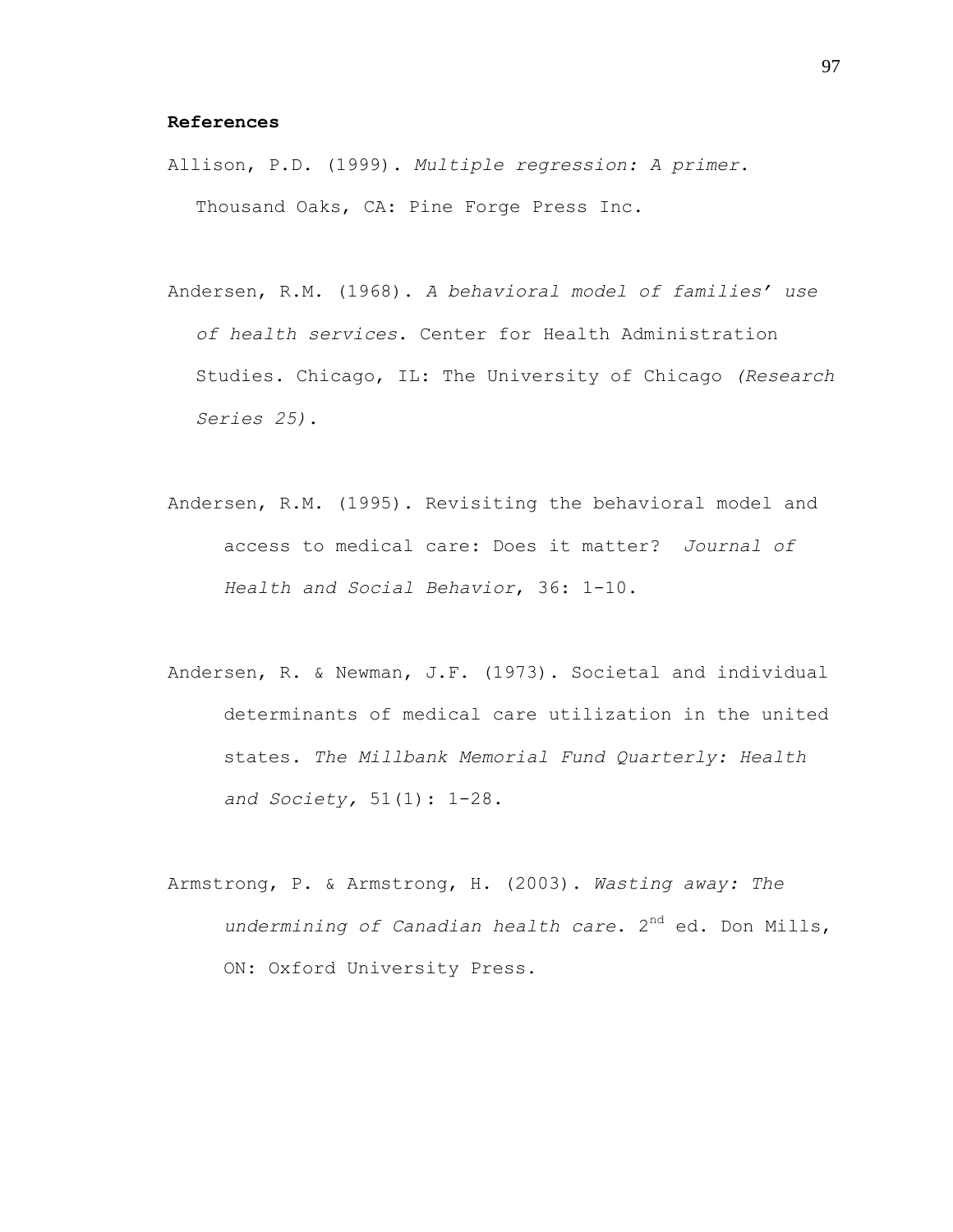Armstrong. K.A. & Khawaja, N.G. (2002). Gender differences in anxiety: An investigation of the symptoms, cognitions, and sensitivity towards anxiety in a nonclinical population. *Behavioral and Cognitive Psychotherapy,* 30: 227-231.

Baird, D. (2010). The enemy inside: Is the Canadian military prepared for the mental health consequences of our deadliest conflict since the Korean War? *The Walrus.*

Becker, J.B. (2002). *Behavioral endocrinology*.

*Endocrinology and the stress response*. Cambridge, MA: MIT Press.

- Bergeron, E., Poirier., L.R., Fournier, L., Roberge, P. & Barrette, G. (2005). Determinants of service use among young Canadians with mental disorders. *The Canadian Journal of Psychiatry,* 50: 629-636.
- Blitz, C.L., Wolff, N., Pan, K. & Pogorzeiski, W. (2005). Gender-specific behavioral health and community release patterns among New Jersey inmates: Implications for treatment and community reentry. *American Journal of Public Health*, 95: 1741-1746.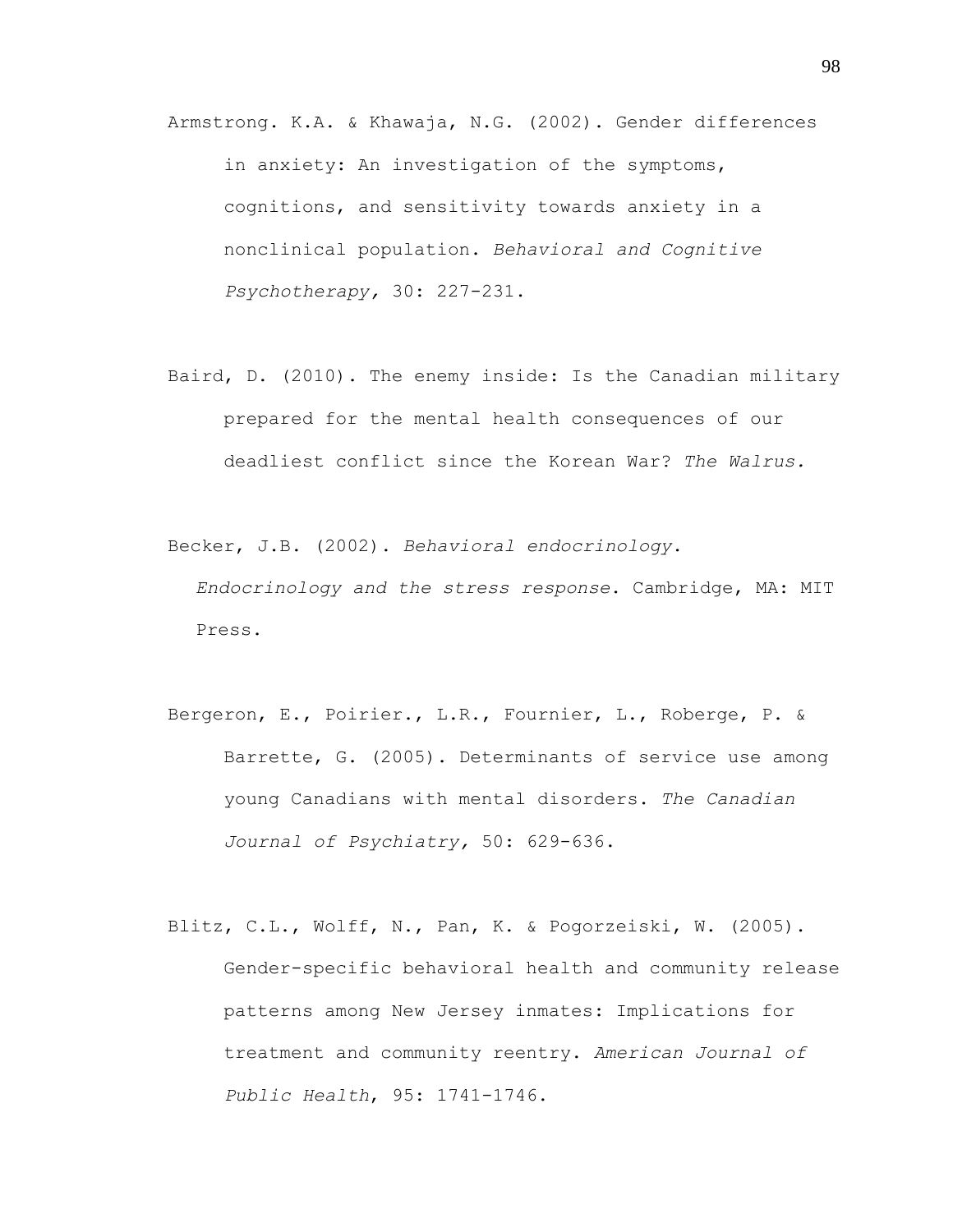- Cairney, J., Corna, L.M. & Streiner, D.L. (2010). Mental health care use in later life: Results from a national survey of Canadians. *The Canadian Journal of Psychiatry,* 55(3): 157-164.
- Cairney, J & Wade, T.J. (2002). Single parent mothers and mental health care services use. *Journal of Social Psychiatry and Epidemiology,* 37: 236-242.
- Cairney, J., Boyle, M.H., Lipman, E.L. & Racine, Y. (2004). Single mothers and the use of professionals for mental health care reasons. *Social Science & Medicine,* 59: 2535-2546.
- Canadian Community Health Survey (cycle 1.2): Mental health and well-being. (2002). *STATSCAN Survey: Ottawa, Ontario.*
- Canadian Community Health Survey (cycle 1.2): Mental health and well-being, Canadian Forces (2003). *STATSCAN Survey: Ottawa, Ontario.*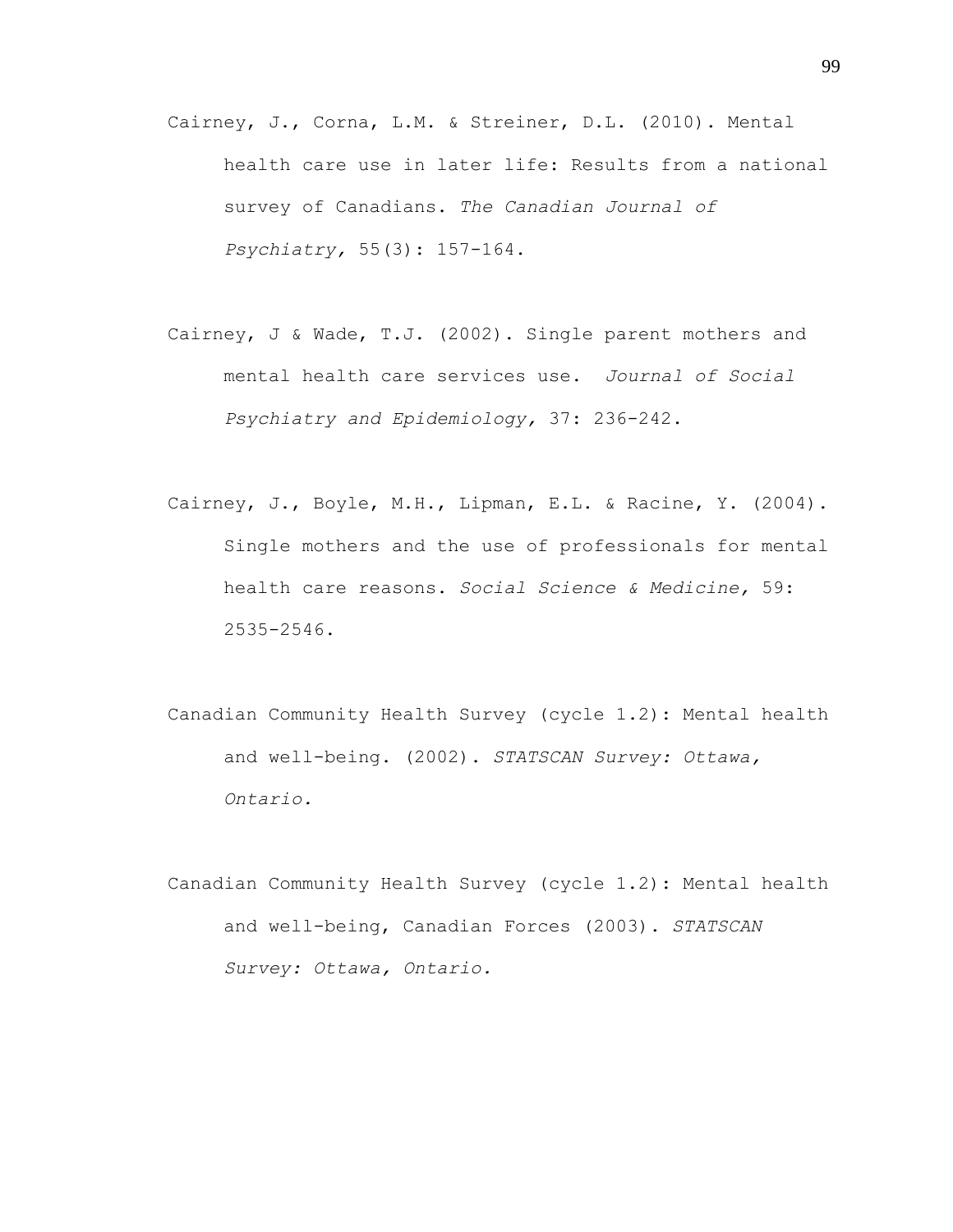Canadian Mental Health Association. (2007).

Website: http://www.cmha.ca. retrieved December 5, 2007.

Chartier, M.J., Hazen, A.L. & Stein, M.B. (1998).

Lifetime patterns of social phobia: A retrospective study of the course of social phobia in a nonclinical population. *Depression and Anxiety,* 7: 113-121.

- Chatterjee, S., Rath, M.E., Spiro, A., Eisen, S., Sloan, K.L. & Rosen, A.K. (2009). Gender differences in veterans health administration mental health service use: Effects of age and psychiatric diagnosis. *Women's Health Issues,* 19: 176-184.
- Clarke, Juanne,N. 2004. *Health, illness and medicine in Canada*. 4th Ed. Don Mills, ON: Oxford University Press.
- Cohen, Sheldon. 2003. "Psychosocial models of the role of social support in the etiology of physical disease". In P. Salovey & A.J. Rothman (Eds.). *Social Psychology of Health: Key Readings*. New York, NY: Psychology Press.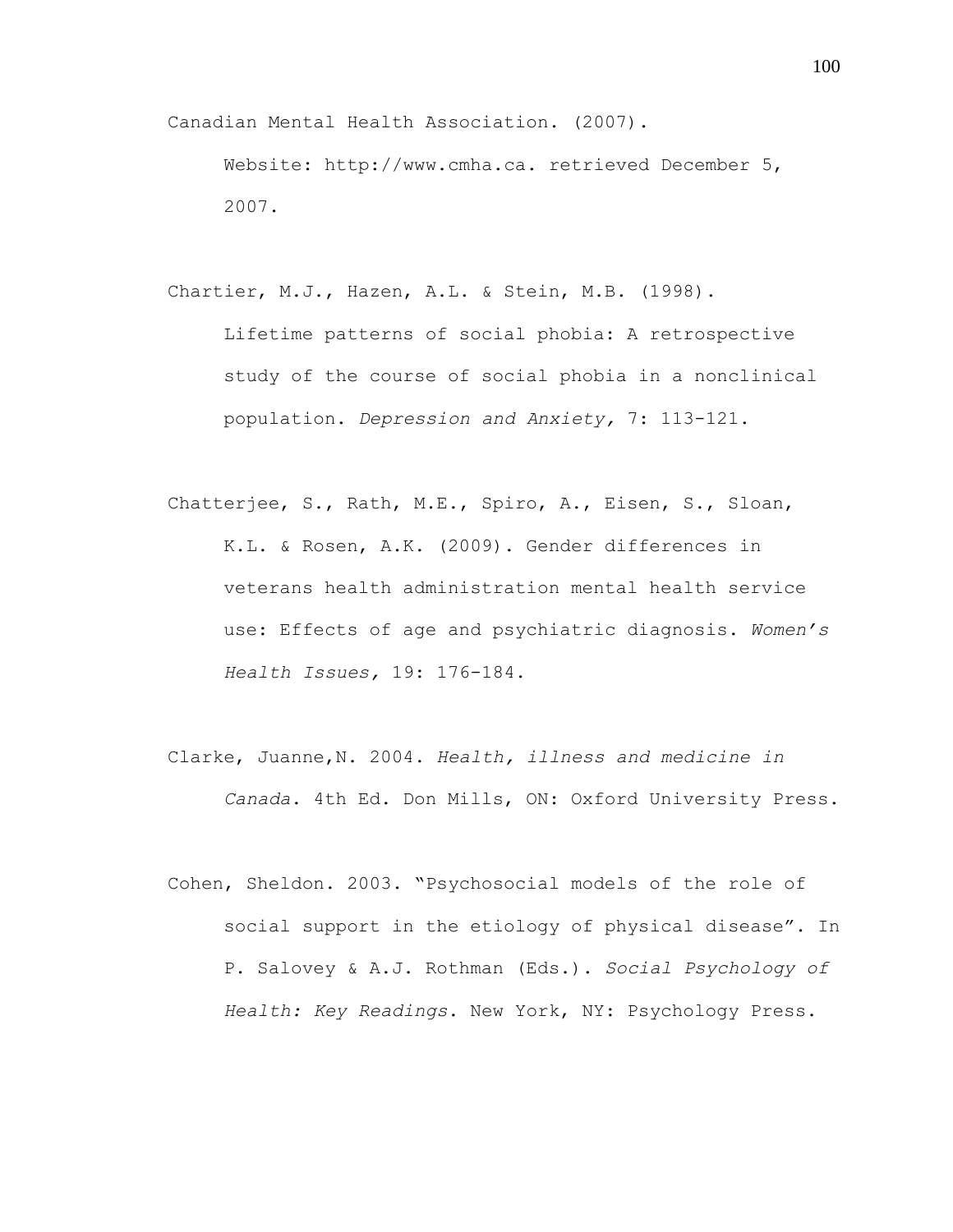- Currie, S.R, Patten, S.B., Williams, J.V.A., Wang, J.L. Beck, C.A., El-Guebaly, N. & Maxwell, C. (2005). Comorbidity of major depression with substance use disorders. *The Canadian Journal of Psychiatry,* 50: 660- 666.
- Daig, I., Herschbach, P., Lehmann, A., Knoll, N. & Decker, O.(2009). Gender and age differences in domain-specific life satisfaction and the impact of depressive and anxiety symptoms: A general population survey from Germany. *Quality of Life Research*, 18: 669-678.
- deVries, M.W. & Wilkerson, B. (2003). Stress, work and mental health: A global perspective. *Acta Neuropsychiatric*, 15: 44-53.
- Dewa, C.S. & Lin, E. (2000). Chronic physical illness, psychiatric disorder and disability in the workplace. *Social Science & Medicine*, 51: 41-50.
- Diagnostic and statistical manual of mental disorders. (2004), IV: Text Revision. New York, NY: American Psychological Association.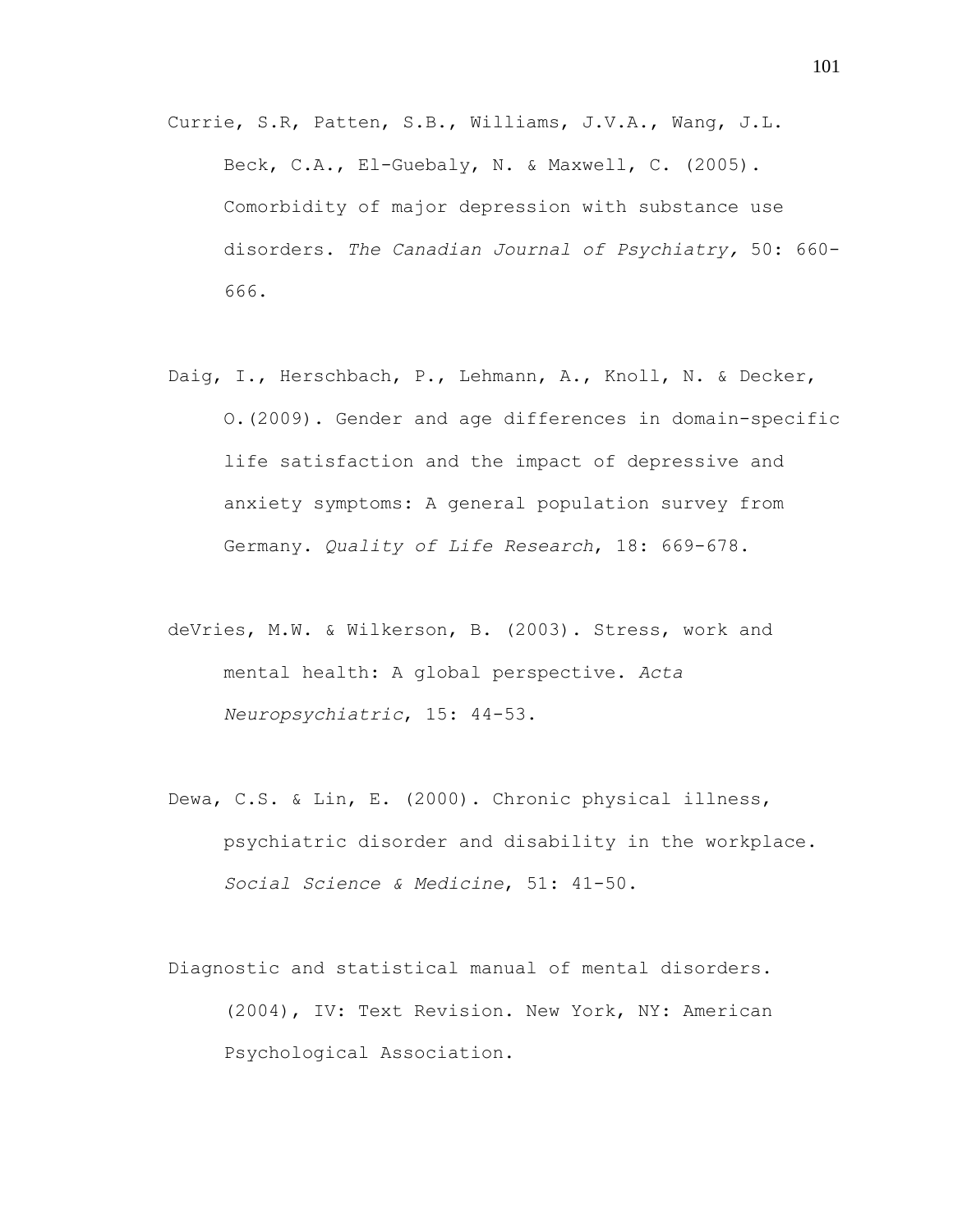- Drapeau, A., Lesage, A. & Boyer, R. (2005). Is the statistical association between sex and the use of services for mental health reasons confounded or modified by social anchorage? *Canadian Journal of Psychiatry,* 50:599-604.
- Egloff, B. & Schumkle, S.C. (2004). Gender differences in implicit and explicit anxiety measures. *Personality and Individual Differences,* 36: 1807-1815.
- Fikretoglu, D., Brunet, A., Guay, S. & Pedlar, D. (2007). Mental health treatment seeking by military members with posttraumatic stress disorder: Findings on rates, characteristics, and predictors from a nationally representative Canadian military sample. *Canadian Journal of Psychiatry, 52(2): 103-110.*
- Foot, M. & Koszycki, D. (2004). Gender differences in anxiety related traits in patients with panic disorder. *Depression and Anxiety,* 20: 123-130.
- Fleet, R.P., Lavoie, K.L., Martel, J.P., Dupuis, G., Marchand, A. & Beitman, B.D. (2003). Two-year follow-up status of emergency department patients with chest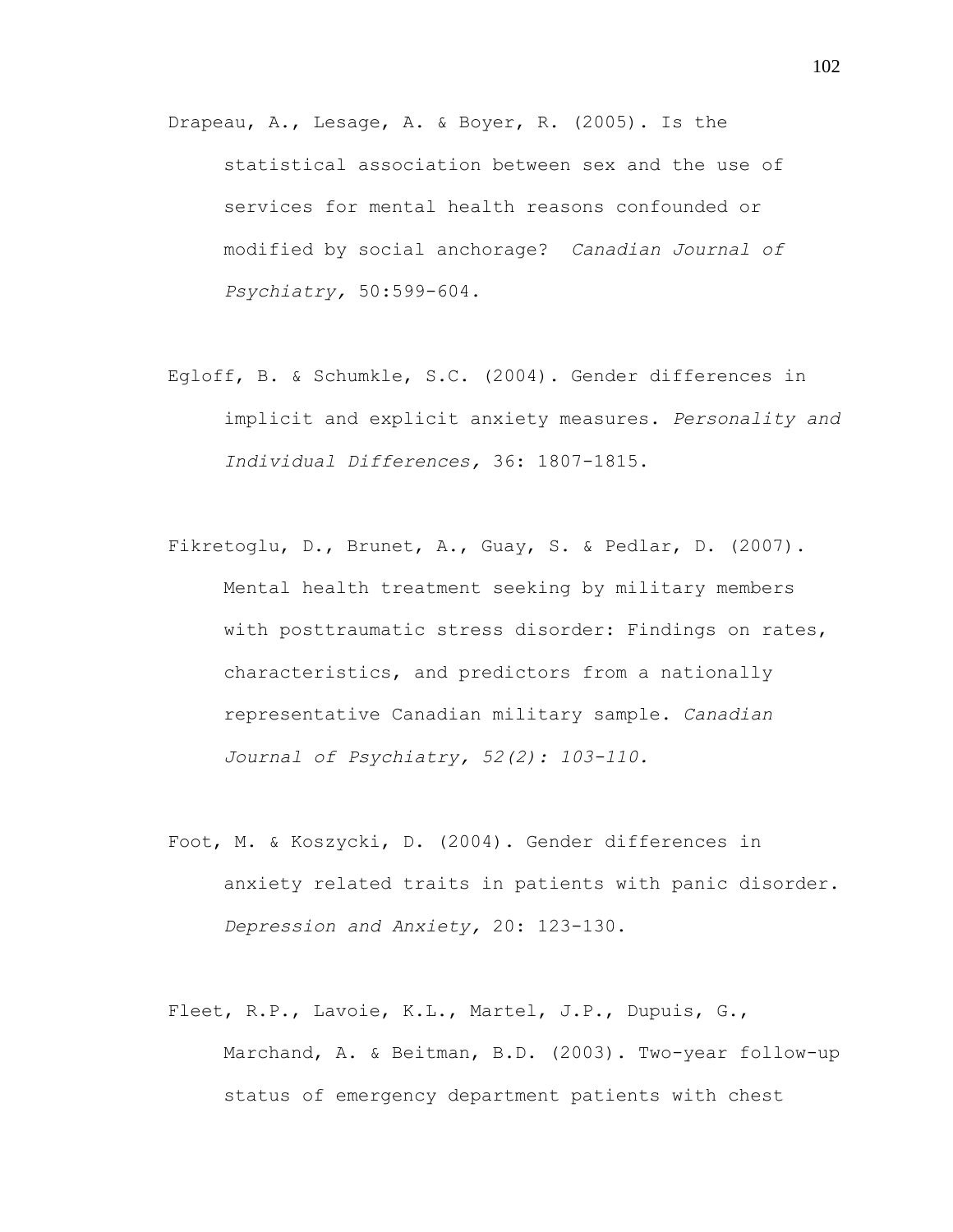pain: Was it panic disorder? *Canadian Journal of Emergency Medicine,* 5(4): 247-254.

Frankish, C.J., Hwang, S.W. & Quantz, D. (2005).

Homelessness and health in Canada: Research lessons and Priorities. *Canadian Journal of Public Health,* 96: S23- S29.

- Frise, S., Steingart, A., Sloan, M., Cotterchio, M. & Kreiger, N. (2002). Psychiatric disorders and use of mental health services by Ontario women. *Canadian Journal of Psychiatry*, 47: 849-856.
- Ganesan, S. & Janze, T. (2005). Overview of culturallybased mental health care in Vancouver. *Transcultural Psychiatry,* 42(3): 478-490.
- Gavrilovic, J.J., Schutzwohl, M., Fazel, M. & Priebe, S. (2005). Who seeks treatment after a traumatic event and who does not? A review of findings on mental health service utilization. *Journal of Traumatic Stress,* 18(6): 595-605.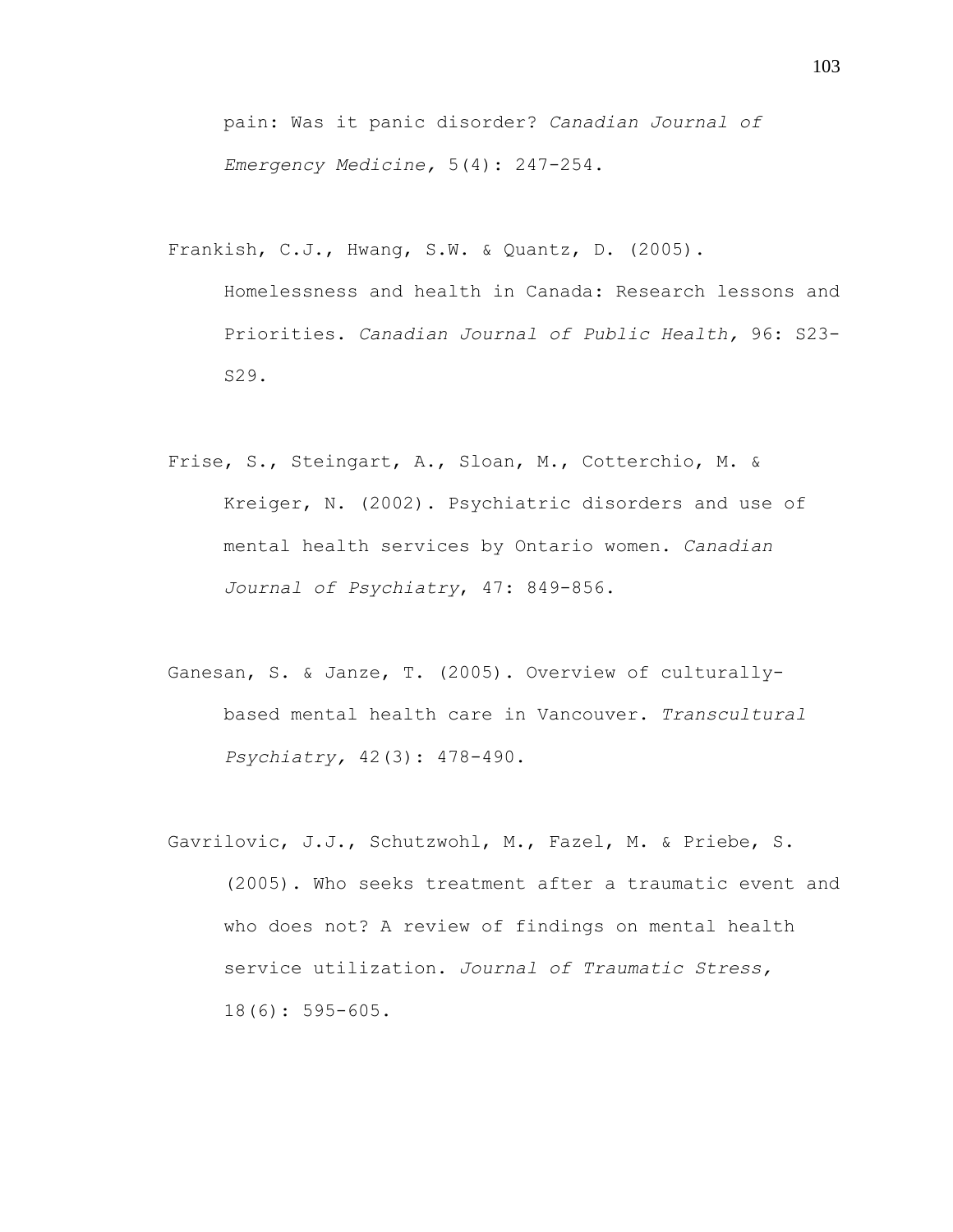- Goodwin, R.D. (2003). Association between physical activity and mental disorders among adults in the United States. *Preventive Medicine*, 36: 698-703.
- Goodwin, R. & Andersen, R.M. (2002). Use of the behavioral model of health care use to identify correlates of use of treatment for panic attacks in the community. *Social Psychiatry Psychiatric Epidemiology,* 37: 212-219.
- Gravel, R. & Beland, Y. (2005). The Canadian community health survey: Mental health and well-being. *Canadian Journal of Psychiatry,* 50: 573-579.
- Halbreich, U. & Kahn, L.S. (2007). Atypical depression, somatic depression and anxious depression in women: Are they gender-preferred phenotypes. *Journal of Affective Disorders,* 102: 245-258.
- Hauenstein, E.J., Petterson, S., Merwin, E., Rovnyak, V., Heise, B. & Wagner, D. (2006). Rurality, gender and mental health treatment. *Family and Community Health,* 29(3): 369-385.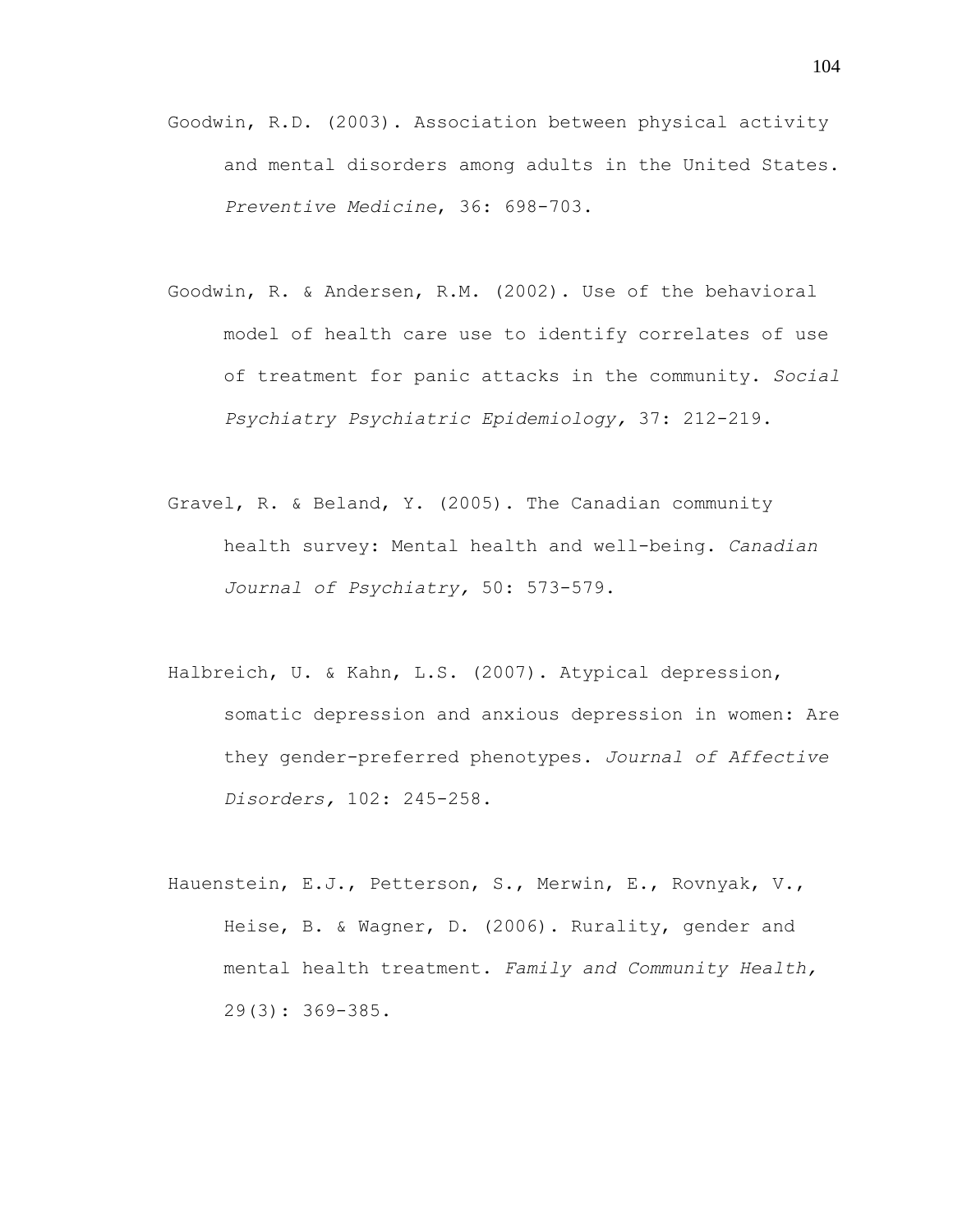- Horwitz, A.V. (2002). Outcomes in the sociology of mental health and illness: Where have we been and where are we going? *Journal of Health and Social Behavior,* 43: 143- 151.
- Jorm, A.F., Christensen, H., Grifiths. K.M., Parslow, R.A., Rodgers, B. & Blewitt, K.A. (2004). Effectiveness of complementary and self-help treatments for anxiety disorders. *MJA*, 181(7)[supplemental issue]: S29-S46.
- Katz, S.J., Kessler, R.C., Frank, R.G., Leaf, P., Lin, E. & Edlund, M.(1997). The use of outpatient mental health services in the United States and Ontario: The impact of mental morbidity and perceived need for care. *American Journal of Public Health*, 87: 1136-1143.
- Koenen, K.C, Goodwin, R., Struening, E., Hellman, F. & Guardino, M. (2003). Posttraumatic stress disorder and treatment seeking in a national screening sample. *Journal of Traumatic Stress,* 16(1): 5-16.
- Koo, J., Rie, J. & Park, K. (2004). Age and gender differences in affect and subjective well-being.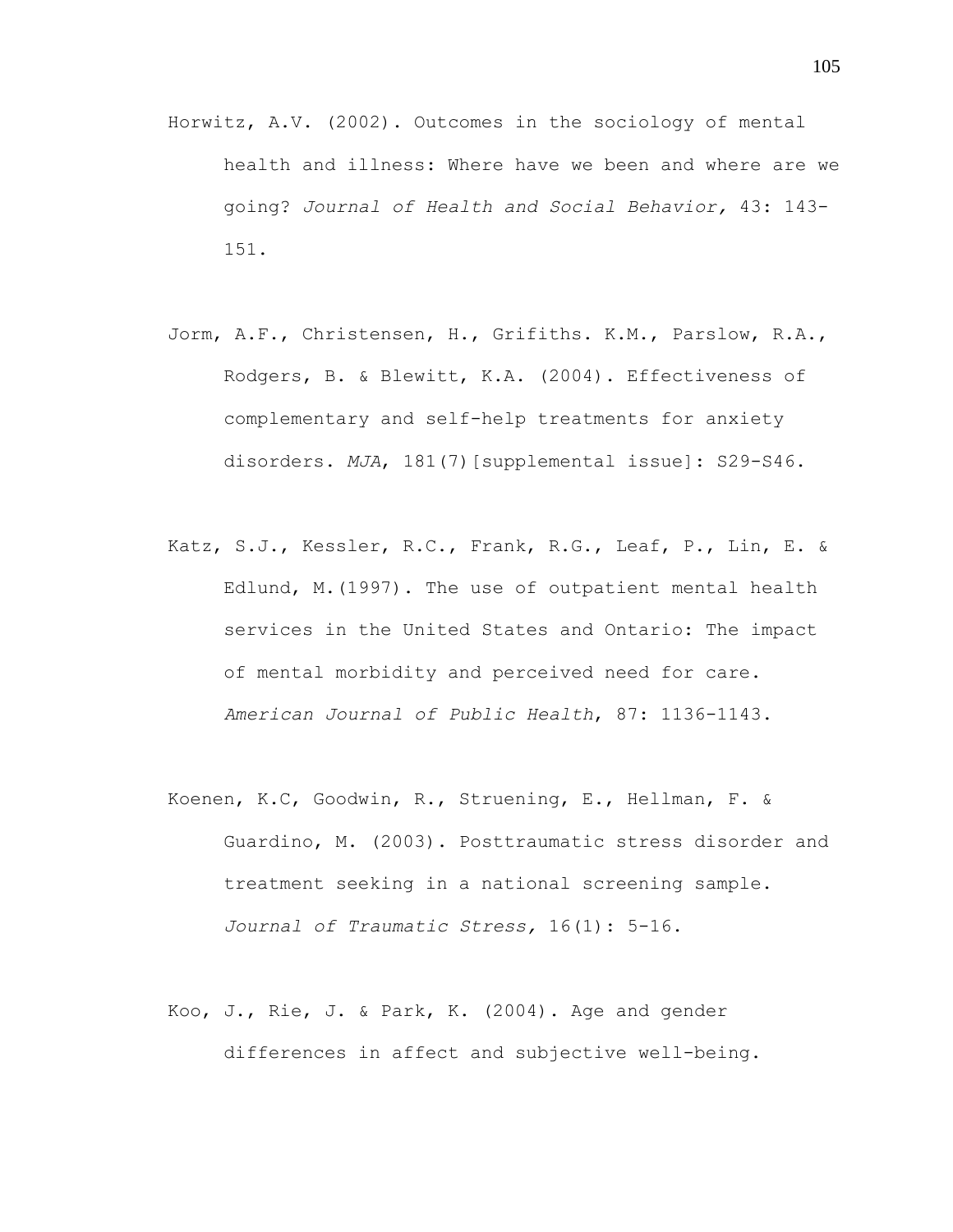*Geriatric and Gerontology International,* 4 [supplemental issue]: S268-S270.

- Latimer, E. (2005). Community-based care for people with severe mental illness in Canada. *International Journal of Law and Psychiatry,* 28: 561-573.
- Leaf, P.J. & Bruce, M.L. (1987). Gender differences in the use of mental health-related services: A reexamination. *Journal of Health and Social Behavior,* 28(2): 171-183.
- Lefebvre, J., Lesage, A., Cyr, M., Toupin, J. & Fournier, L. (1998). Factors associated to utilization of services for mental health reasons in Montreal, Canada. *Social Psychiatry Psychiatric Epidemiology,* 33: 291- 298.
- McFayden, M. (2008). Assessing the state of mental health services at CFB Petawawa: A case study from the Ombudsman for National Defense and the Canadian Forces. *Office of the Ombudsman, Department of National Defense: Ottawa, ON.*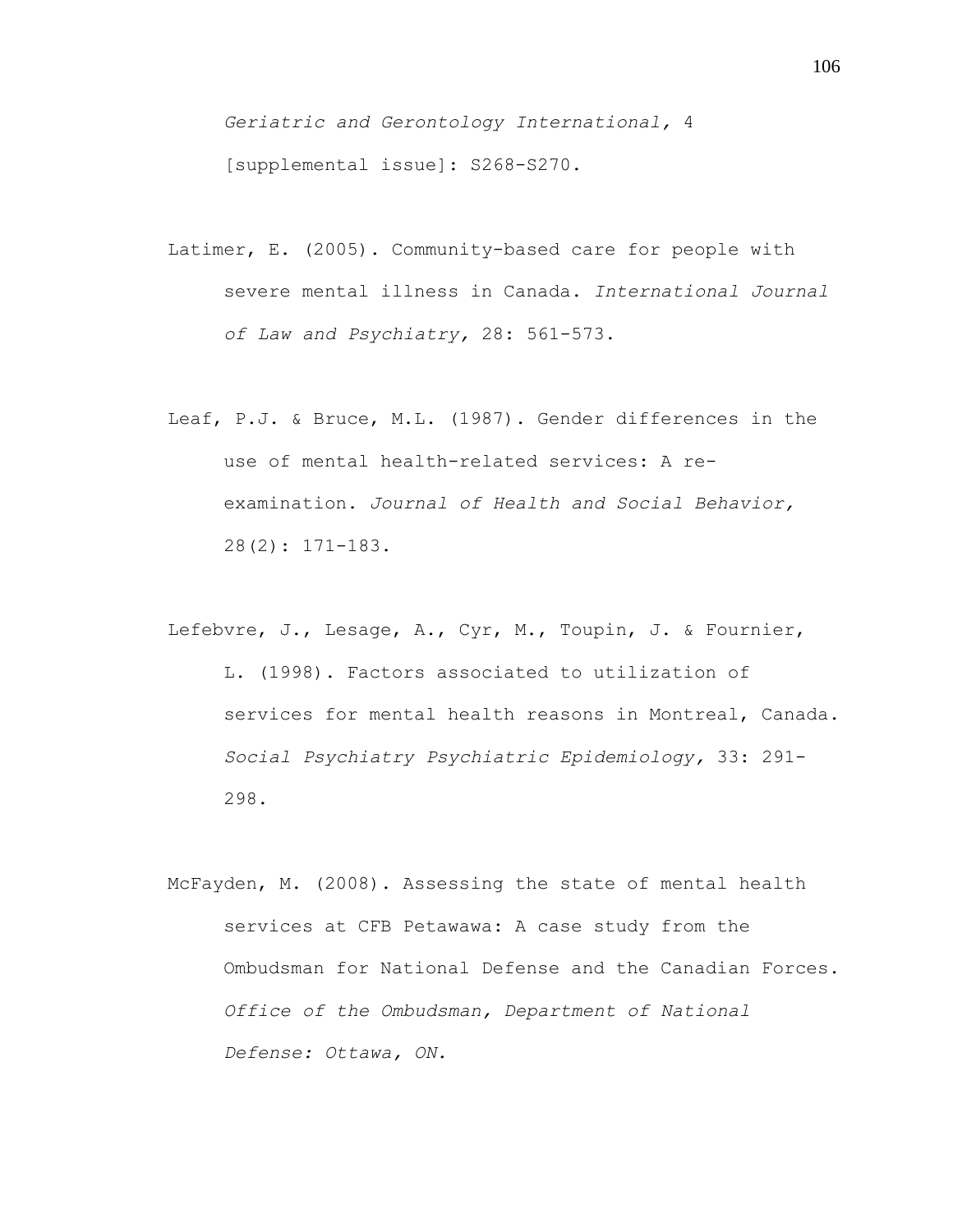McWilliams, L.A., Cox, B.J., Enns, M.W. & Clara, I.P. (2006). Personality correlates of outpatient mental health service utilization: Findings from the U.S. national comorbidity survey. *Social Psychiatry Psychiatric Epidemiology,* 41: 357-363.

- Mosier, K.E., Vasiliadis, H.M., Lepnurm, M., Puchala, C., Pekrul, C. & Tempier, R. (2010). Prevlance of mental disorders and service utilization in seniors: Results from the Canadian community health survey cycle 1.2. *International Journal of Geriatric Psychiatry*, 25: 960- 967.
- Nelson, C.H. & Park, J. (2006). The nature and correlates of unmet health care needs in Ontario, Canada. *Social Science and Medicine,* 62: 2291-2300.
- Pagano, M. & Gauvreau, K. (2000). *Principles of biostatistics. 2nd Ed.* Pacific Grove, CA: Brooks/Cole.
- Parsons, T. (1951). *The Social System.* Glencoe, IL: Free Press.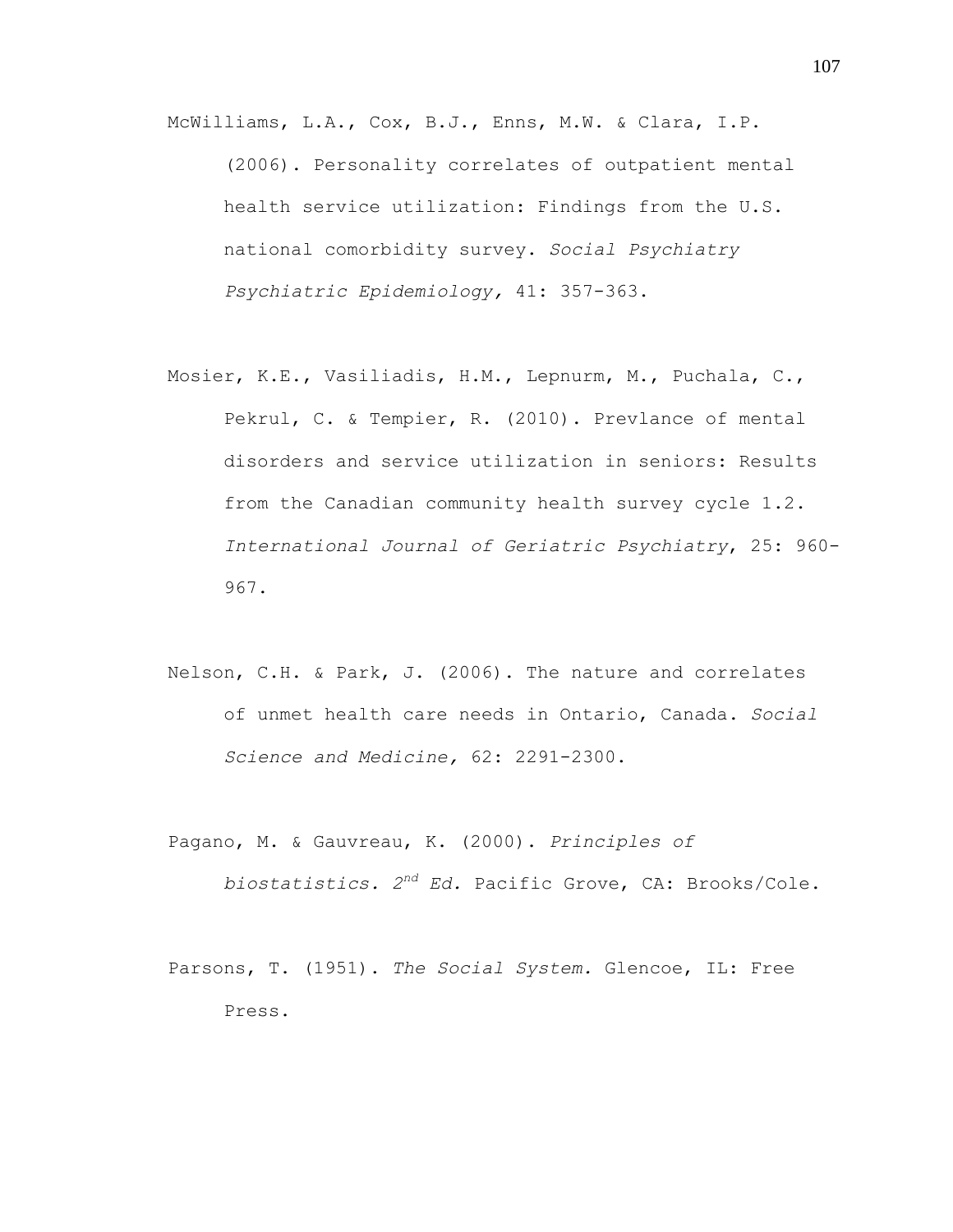- Peden, A.R., Rayens, M.K., Hall, L.A. & Grant, E. (2005). Testing an intervention to reduce negative thinking, depressive symptoms, and chronic stress in low-income single mothers. *Journal of Nursing Scholarship*, Third Quarter: 268-274.
- Phelan, J.C. & Link, B.G. (2004). Fear of people with mental illness: The role of personal and impersonal contact and exposure to threat or harm. *Journal of Health and Social Behavior*, 45 (March): 68-80.
- Phillips, K.A., Morrison, K.R., Andersen, R. & Aday, L. (1998). Understanding the context of healthcare utilization: Assessing environmental and providerrelated variables in the behavioral model of utilization. *Health Services Research,* 33(3): 571-596.
- Razzano, L.A., Cook, J.A., Hamilton, M.M., Hughes, T.L. & Matthews, A.K. (2006). Predictors of mental health services use among lesbian and heterosexual women. *Psychiatric Rehabilitation Journal,* 29(4).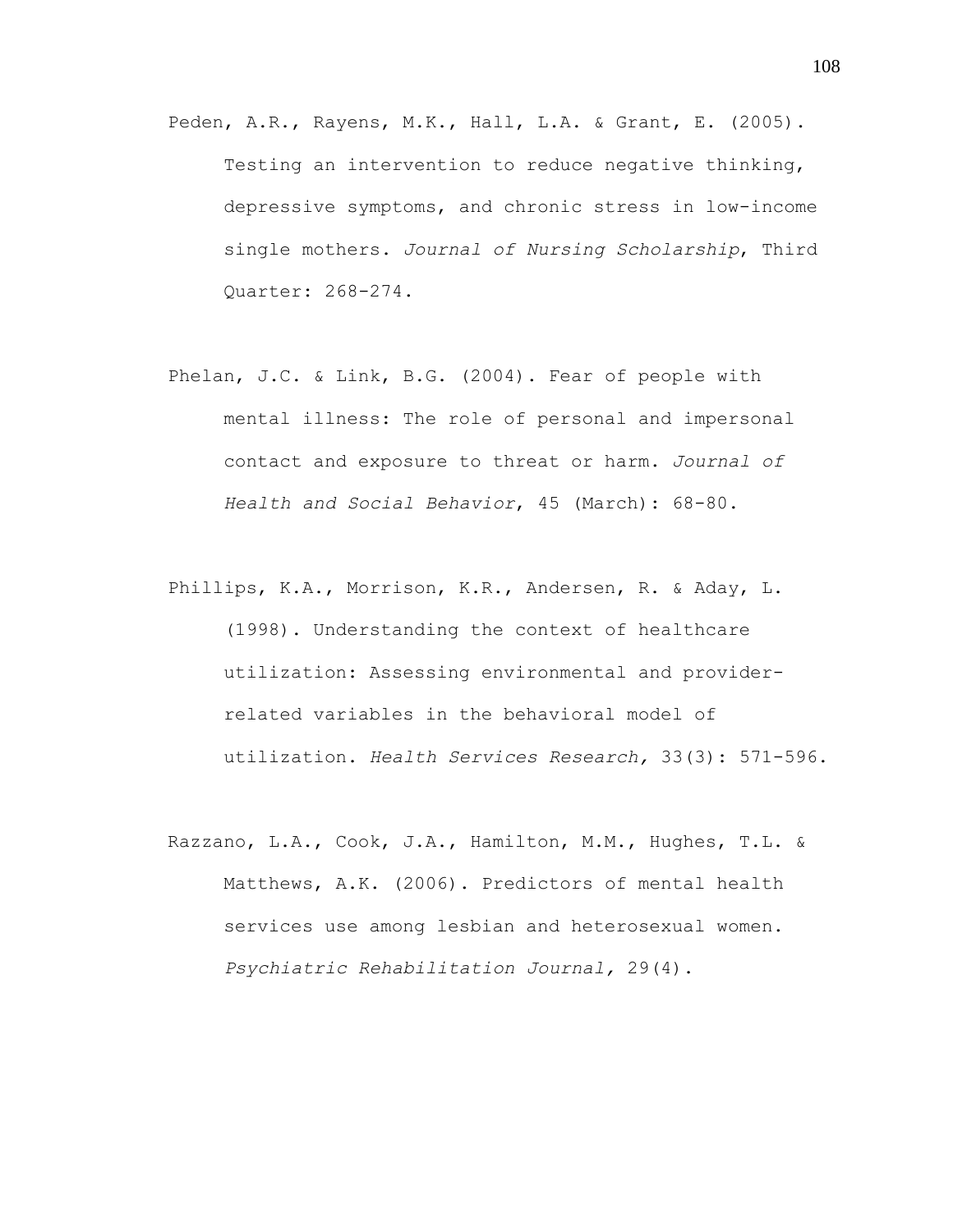Rhodes, A.E., Bethell, J. & Bondy, S.J. (2006).

Suicidality, depression, and mental health service use in Canada. *The Canadian Journal of Psychiatry,* 51: 35- 41.

- Rhodes, A.E., Goering, P.N., To, T. & Williams, J.I. (2002). Gender and outpatient mental health services use. *Social Science and Medicine,* 54:1-10.
- Riordan, T. (2004). Exploring the circle: Mental illness, homelessness and the Criminal Justice System in Canada. *Parliament of Canada, Political and Social Affairs Division.*
- Sapolosky, R.M. (2003). Well-being: The foundations of hedonic psychology. New York, NY: Russel Sage Foundation.
- Sareen, J., Cox, B.J., Afifi, T.O., Yu, B.N. & Stein, M.B. (2005). Mental health service use in a nationally representative Canadian survey. *The Canadian Journal of Psychiatry,* 50: 753-761.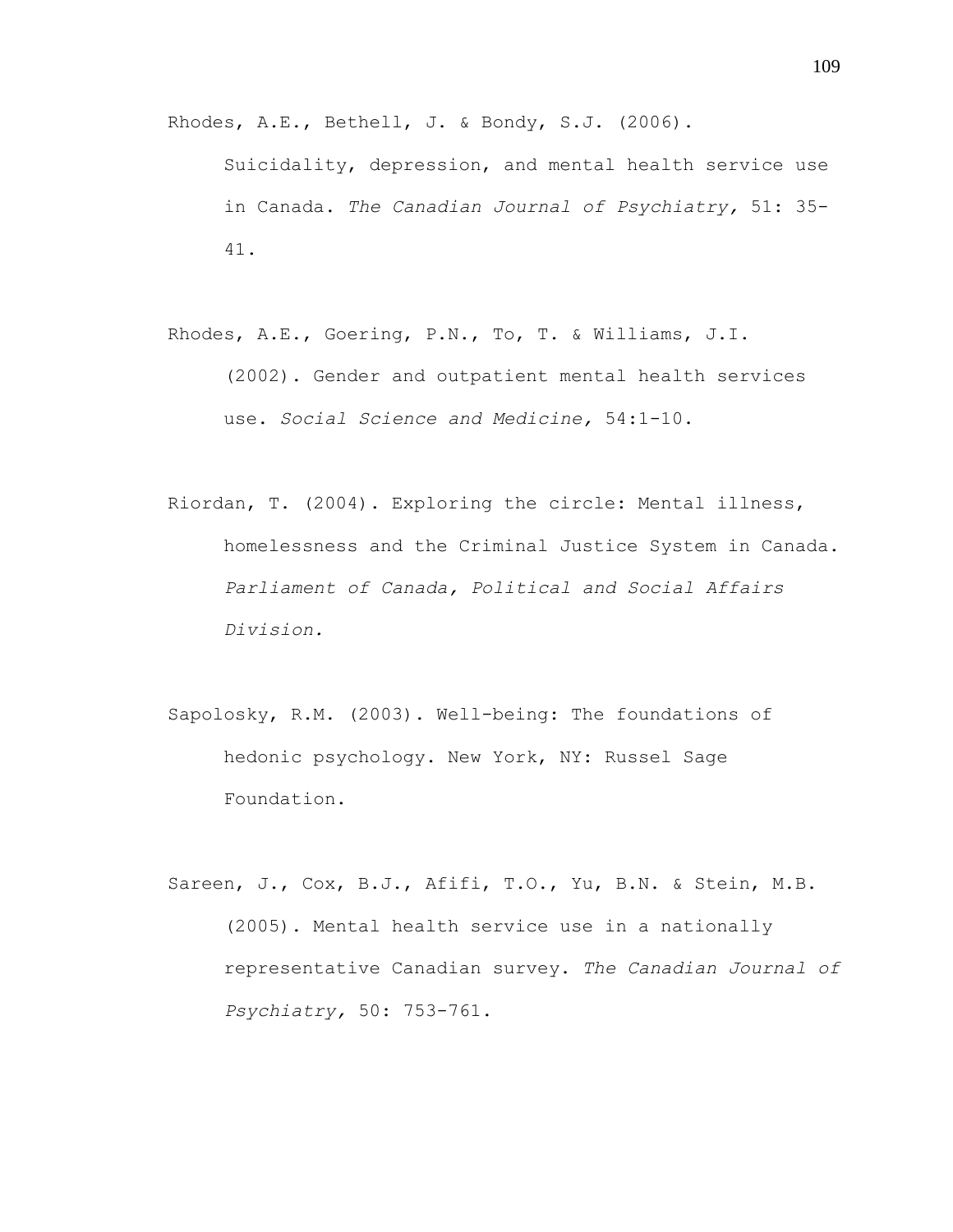Scott, K.M., Wells, J.E., Angermeyer, T.S., Brugha, E., Demyttenaere, G., Guerje, O., Haro, J.M., Jin, R., Nasser Karam, A., Kovess, C., Lara, C., Levinson, J., Ormel, J., Posada-Villa, J., Sampson, N., Takeshima, T., Zhang, M. & Kessler, R.C. (2010). Gender and the relationship between marital status and first onset of mood, anxiety and substance use disorders. *Psychological Medicine*, 40: 1495-1505.

- Shi, L. & Stevens, G.D. (2005). Vulnerability and unmet health care needs: The influence of multiple risk factors. *Journal of General Internal Medicine,* 20: 148- 154.
- Simmonds, V.M. & Whiffen, V.E. (2003). Are gender differences in depression explained by gender differences in co-morbid anxiety? *Journal of Affective Disorders,* 77: 197-202.
- Simpson, P.E. & Porte, S. (2000). "And then there were none": An experience in building an integrated health service among the Chippewas of Georgina Island. In D.L. Gustafson. (2000). *Care and consequences: The impact of health care reform.* Fernwood Publishing: Halifax, NS.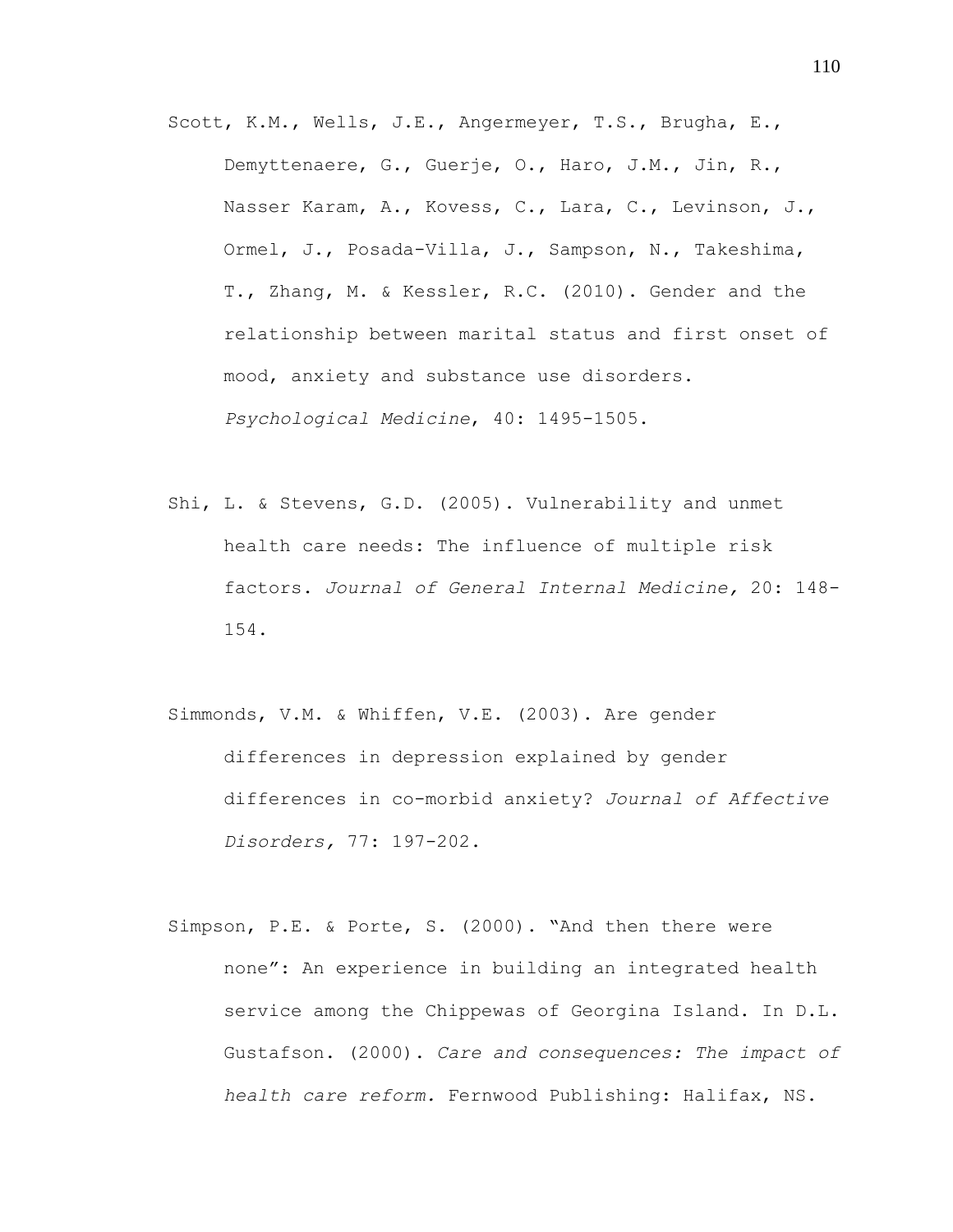- Stapleton, J.A., Asmundson, G.J.G., Woods, M., Taylor, S. & Stein, M.B. (2006). Health care utilization by United Nations peacekeeping veterans with co-occuring, selfreported, post-traumatic stress disorder and depression symptoms versus those without. *Military Medicine,* 171(6): 562-566.
- Starkes, J.M., Poulin, C.C. & Kisely, S.R. (2005). Unmet need for the treatment of depression in Atlantic Canada. *Canadian Journal of Psychiatry,* 50: 580-590.
- Stathopoulou, G., Powers, M.B., Berry, A.C., Smits, A.J. & Otto, M.W. (2006). Exercise interventions for mental health: A quantitative and qualitative review. *Clinical Psychology: Science and Practice*, 13(2): 180-193.
- Transken, S. Dissolving, dividing and distressing: Examining cutbacks to programs responding to sexual violation. In D.L. Gustafson. (2000). *Care and consequences: The impact of health care reform.* Fernwood Publishing: Halifax, NS.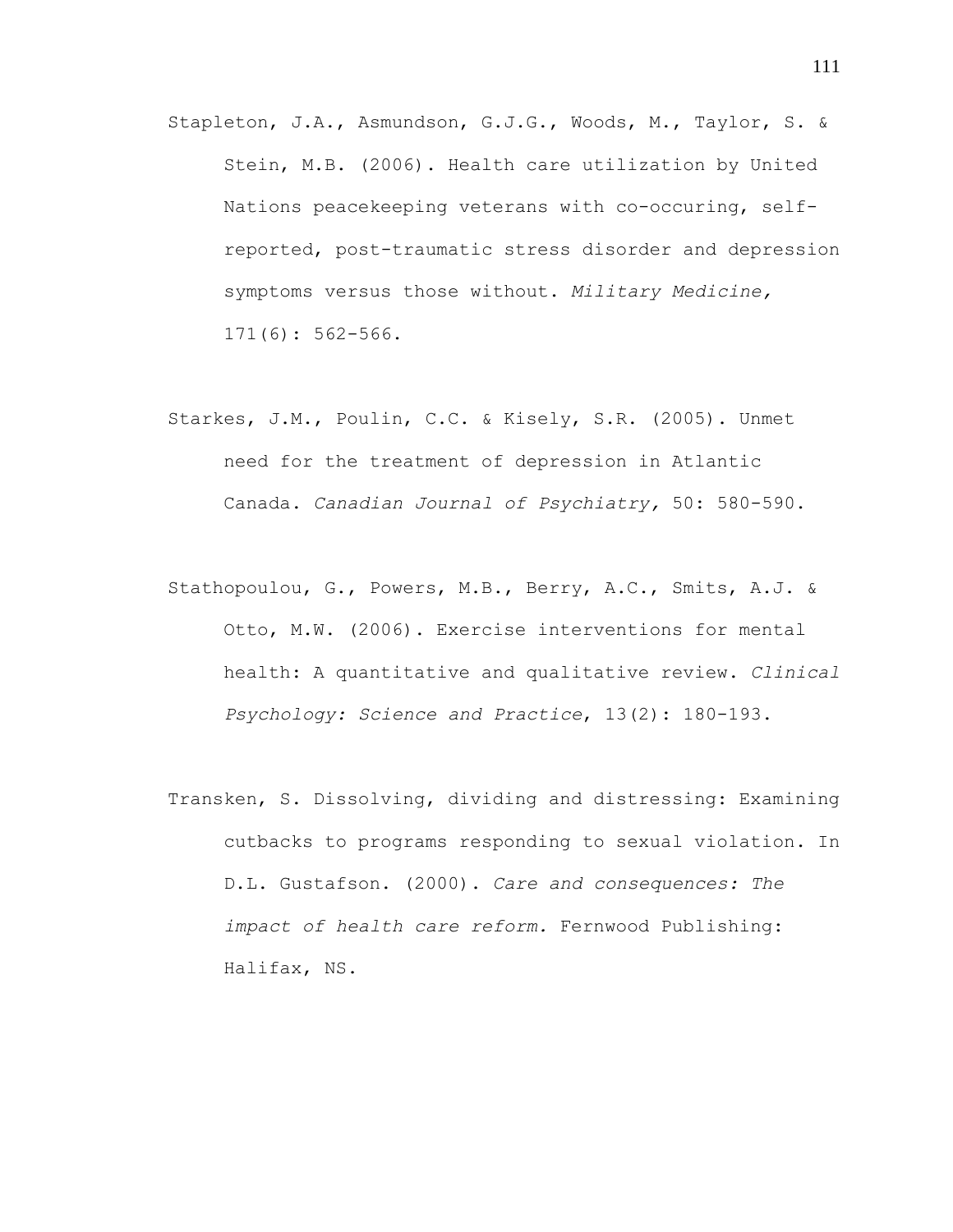- Vanheusden, K., van der Ende, J., Mulder, C.L., van Lethe, F.J., Verhulst, F.C. & Mackenbach, J.P. (2008). The use of mental health services among young adults with emotional and behavioral problems: Equal use for equal needs? *Social Psychiatry and Psychiatric Epidemiology,*  43: 808-815.
- Vasiliadis, H.M., Tempier, R., Lesage, A. & Kates, N. (2009). General practice and mental health care: Determinants of outpatient service use. *The Canadian Journal of Psychiatry*, 54(7): 469-476.
- Wang, J.L. (2004). The Difference Between single and married mothers in the 12-month prevalence of major depressive syndrome, associated factors and mental health service utilization. *Social Psychiatry and Psychiatric Epidemiology,* 39: 26-32.
- Weber, P.S., Davis, E. & Sebastian, R.J. (2002). Mental health and the ADA: A focus group discussion with human resource practitioners. 14(1):45-55.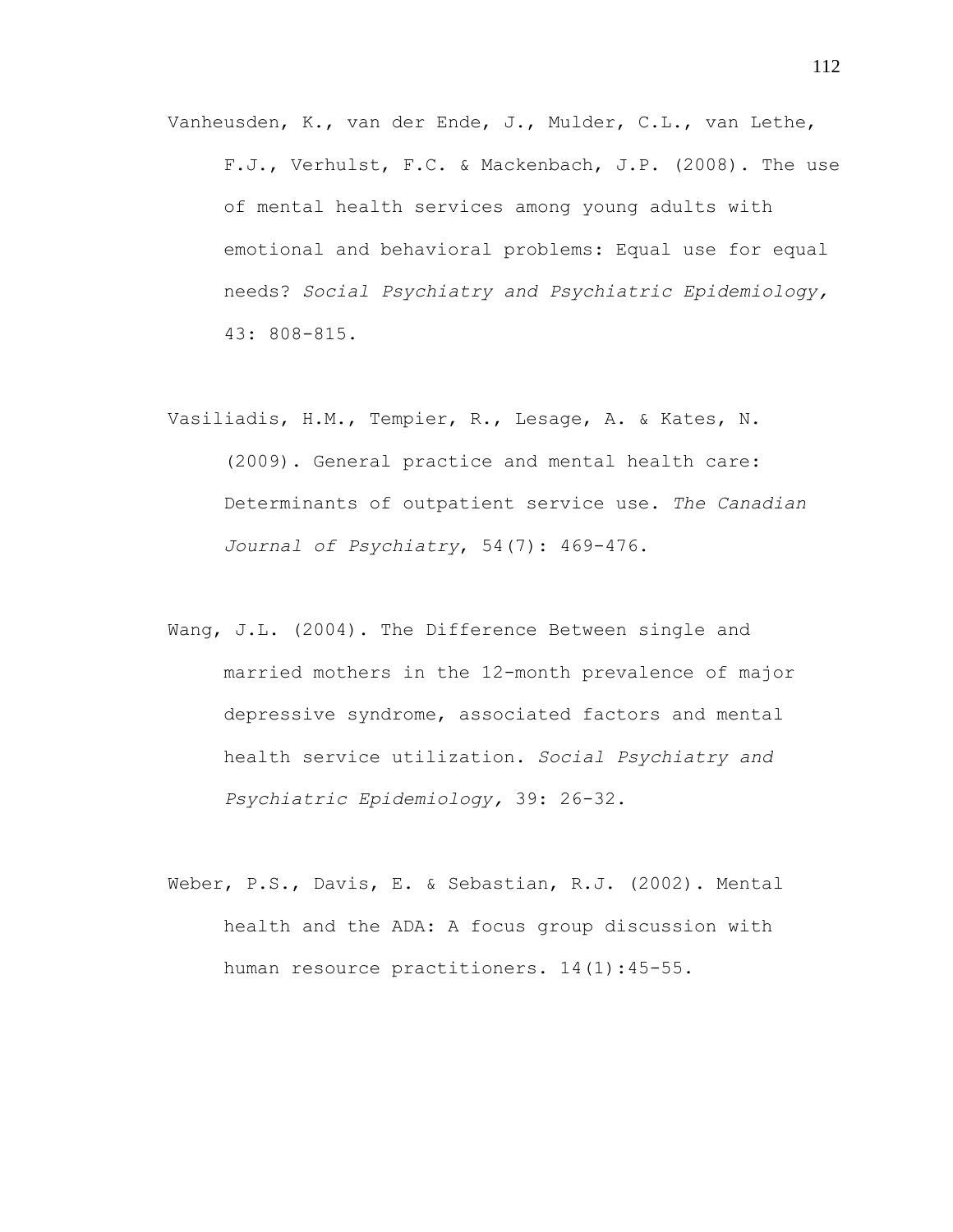- Wermuth, L. (2003). *Global inequality and human needs: Health and illness in an increasingly unequal world*. Boston, MA: Allyn & Bacon.
- Whitbeck, L.B., Hoyt, D., Johnson, K. & Chen, X. (2006). Mental disorders among parents/caretakers of American Indian early adolscents in the Northern Midwest. *Social Psychiatry Psychiatric Epidemiology,* 41: 632-640.
- White, J. (2007). Working in the midst of ideological and cultural differences: Critically reflecting on youth suicide prevention in indigenous communities. *Canadian Journal of Counselling,* 41(4): 213-227.
- Whitley, R., Kirmayer, L.J. & Groleau, D. (2006). Understanding immigrants' reluctance to use mental health services: A qualitative study from Montreal. *The Canadian Journal of Psychiatry,* 51: 205-209.
- Wilhelm, K., Kovess, V., Rios-Siedel, C. & Finch, A. (2004). Work and mental health. *Social Psychiatry and Psychiatric Epidemiology*, 39:866-873.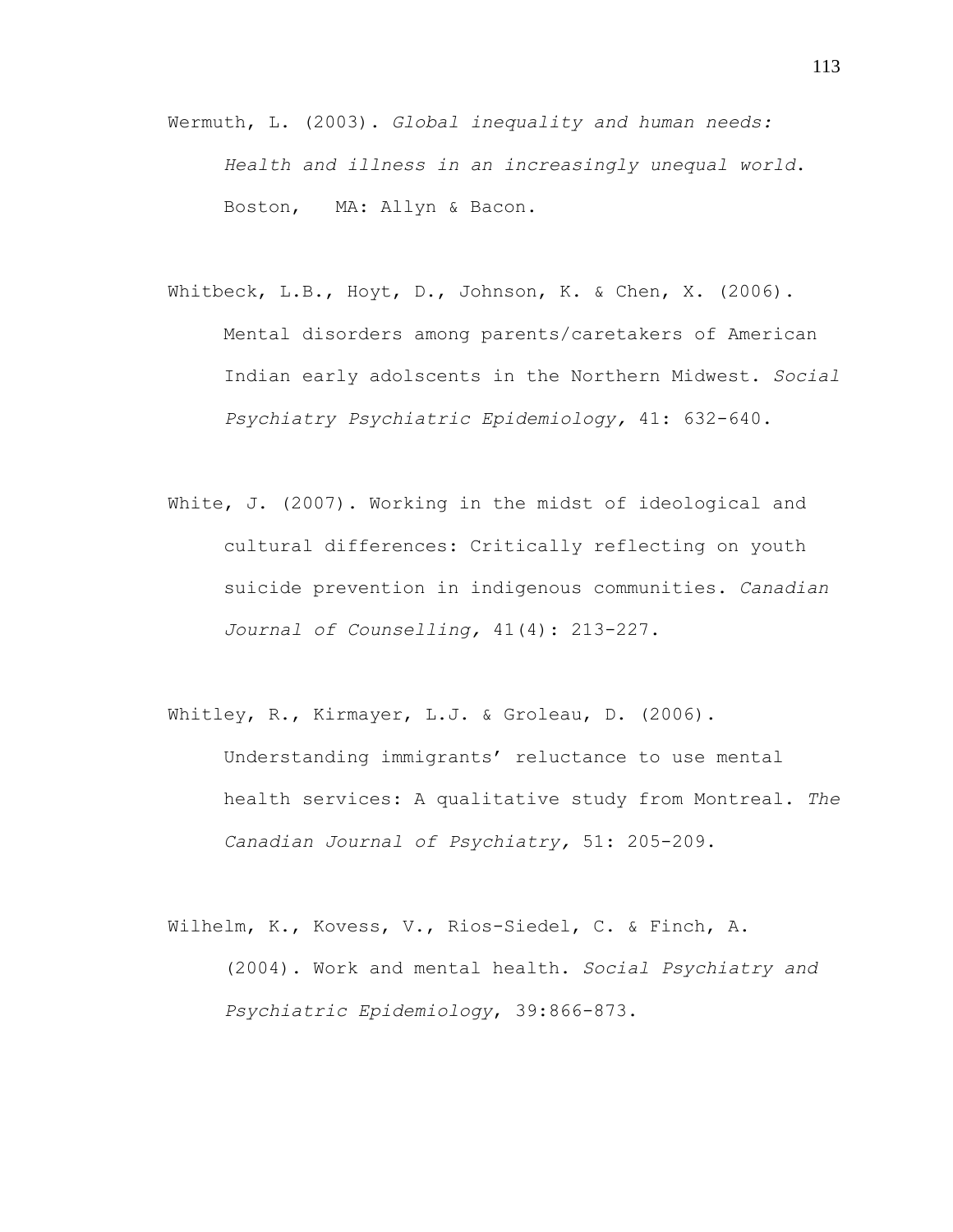- Wittchen, H.U. (2002). Generalized anxiety disorder: Prevalence, burden, and cost to society. *Depression and Anxiety,* 16: 162-171.
- Wolinksky, F.D. (1978). Assessing the effects of predisposing, enabling and illness-morbidity: Characteristics on health service utilization. *Journal of Health and Social Behavior,* 19: 384-396.
- Wolinksy, F.D., Coe, R.M., Miller, D.K., Prendergast, J.M., Creel, M.J. & Chavez, N. (1983). Health services utilization among the noninstitutionalized elderly. *Journal of Health and Social Behavior,* 24: 325-337.
- Wu, L.T., Kouzis, A.C. & Leaf, P.J. (1999). Influence of comorbid alcohol and psychiatric disorders on utilization of mental health services in the National comorbidity survey. *American Journal of Psychiatry,*  156: 1230-1236.